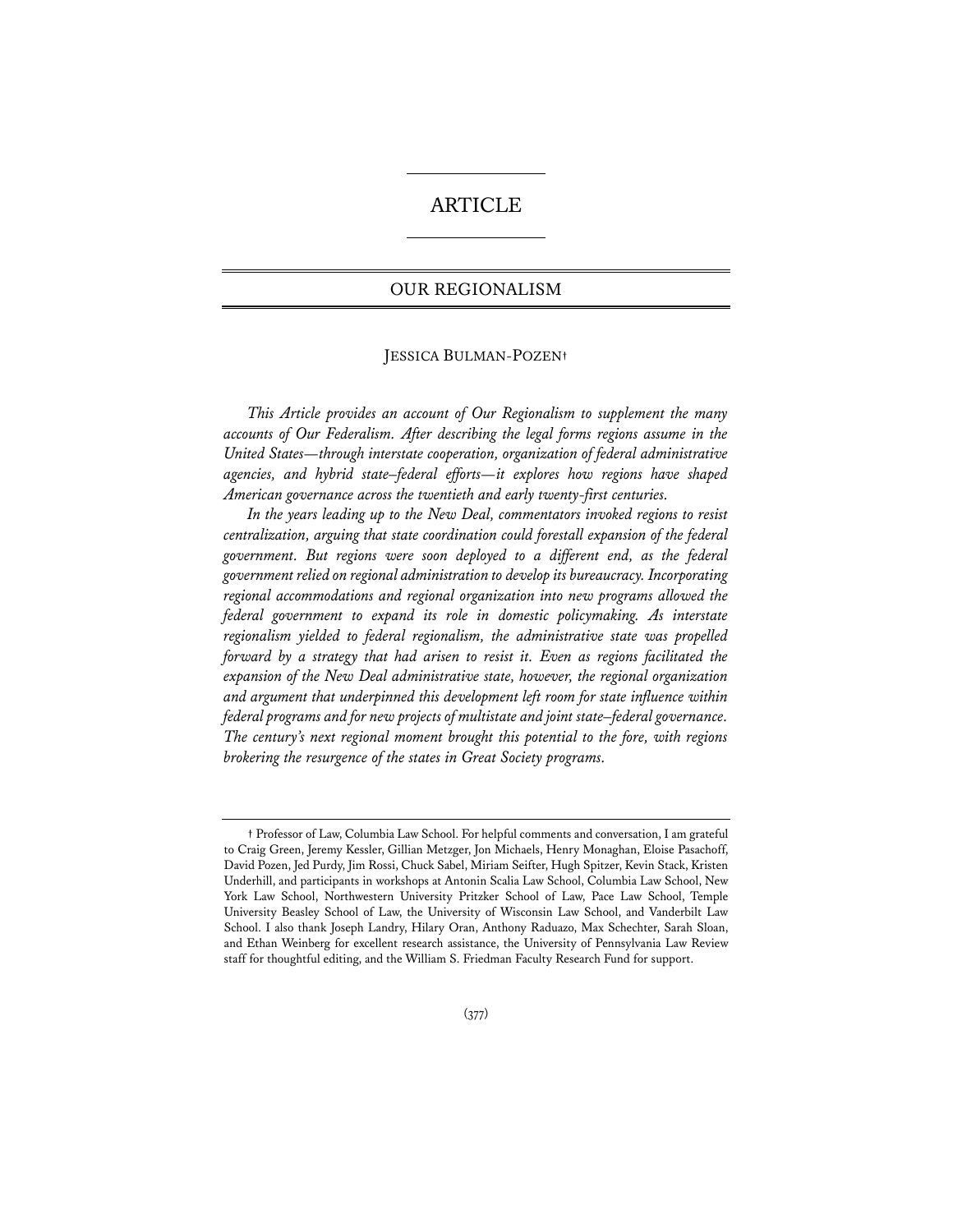*In the early twenty-first century, new regional undertakings have been celebrated as fluid, nonhierarchical networks. Although the network metaphor has been exhausted, this characterization anticipates the emergence of "regionalism without regions": collaborations among multiple state and federal actors that need not involve contiguous areas. Just as regional improvisation has responded to governance challenges of past decades, this nascent development responds to today's polarized partisanship. It betokens both the revival and the transformation of the political sectionalism that has always informed American regionalism, even as it slipped behind an administrative veneer for much of the twentieth century.* 

| $A_{\cdot}$                                                         |
|---------------------------------------------------------------------|
| B.                                                                  |
|                                                                     |
| FROM STATE TO NATION: PLANNING THE NEW DEAL 394<br>II.              |
|                                                                     |
| В.                                                                  |
| 1.                                                                  |
| 2.1                                                                 |
|                                                                     |
| III. FROM NATION TO STATE: MANAGING THE GREAT SOCIETY  415          |
|                                                                     |
| B. In Search of Intergovernmental and Interagency Coordination  422 |
|                                                                     |
|                                                                     |
|                                                                     |
|                                                                     |
| 2.                                                                  |
|                                                                     |

## INTRODUCTION

One Sunday in the spring of 2016, newspaper readers awoke to a new map of the United States. A country of seven brightly colored regions spread across two pages of the *New York Times*.**<sup>1</sup>** Although "American policy making remains wedded to an antiquated political structure of 50 distinct states,"

**<sup>1</sup>** Parag Khanna, *A New Map for America*, N.Y. TIMES (Apr. 15, 2016), https://www.nytimes.com/ 2016/04/17/opinion/sunday/a-new-map-for-america.html (last visited Oct. 19, 2017).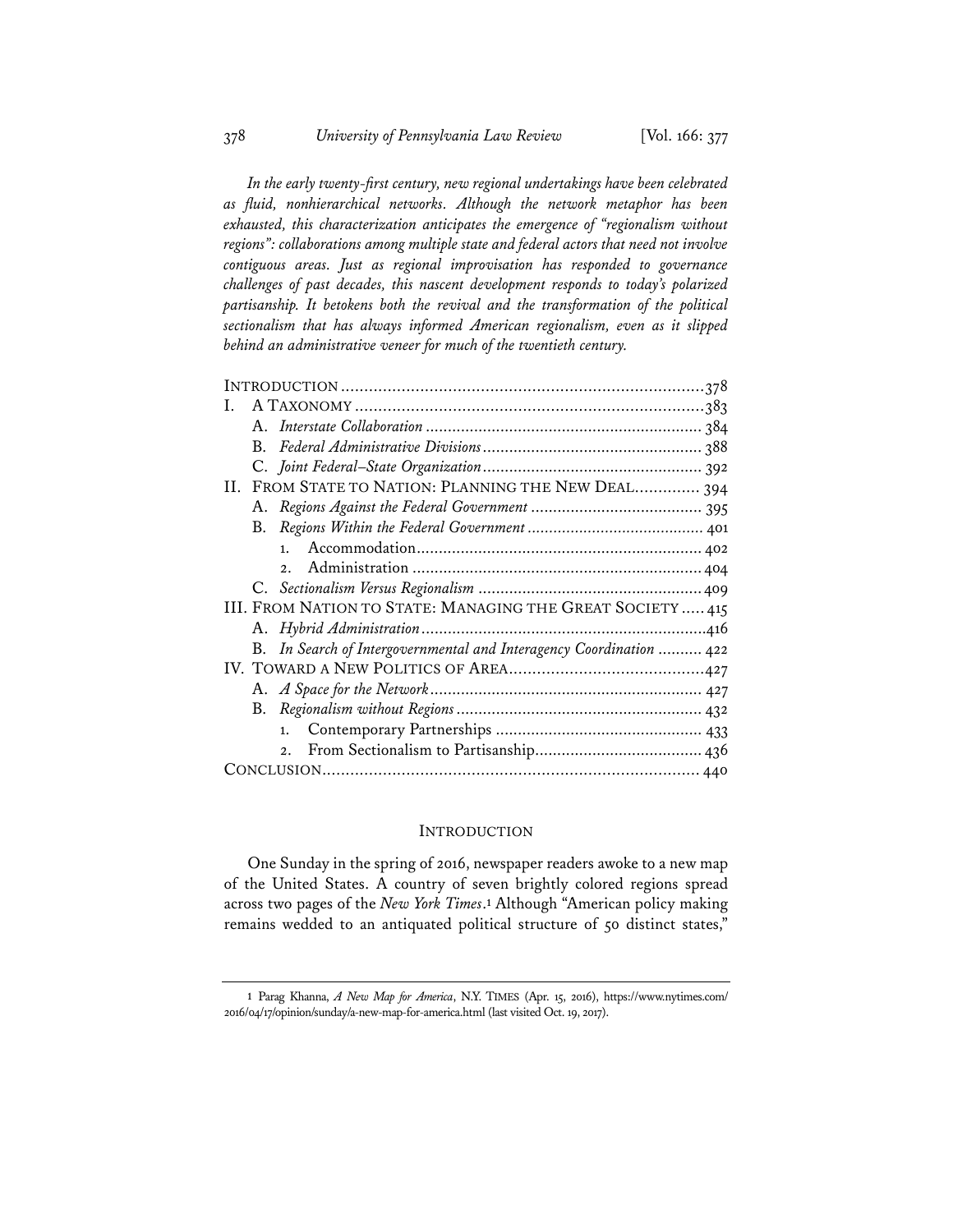Parag Khanna wrote, the "reality" of the United States is regional.**<sup>2</sup>** Instead of focusing on Massachusetts, Kansas, and California, we should attend to the "natural" geographical and economic divisions of the country, including the Great Northeast, the Great Plains, and the Pacific Coast.**<sup>3</sup>**

One Sunday in the winter of 1930, newspaper readers likewise awoke to a new map of the United States. Announcing the winners of a contest to redraw the country's internal boundaries to be more "logical and scientific," the *Chicago Daily Tribune* published four regional renderings of the country.**<sup>4</sup>** Like Khanna nearly ninety years later, the prize winners argued that regions, not the extant forty-eight states, were the "natural" areas of geographical, economic, and civic unity around which to orient American governance.

The potential, and peril, of regionalism is periodically rediscovered in the United States.**<sup>5</sup>** Long after Founding-era proposals to have a tripartite sectional executive**<sup>6</sup>** and some sixty years after the Civil War, interest in the regional composition of the United States revived in the 1920s and 1930s. Policymakers, scholars, and artists lavished attention on regions—areas of the country encompassing all or part of multiple states that were understood to possess geographical, cultural, or political identity. Following a few decades of waning enthusiasm, regionalism reemerged in the 1960s and 1970s.

In the early twenty-first century, commentators and public officials are once more turning to regions. From environmental regionalism to immigration regionalism, education regionalism to economic regionalism, a range of proposals advocate new institutions or collaborations that would occupy the space "between state and nation."**<sup>7</sup>** Still others call to rehabilitate

**6** James Madison, *Proceedings of Committee of the Whole House, May 30–June 19*, *in* 1 THE RECORDS OF THE FEDERAL CONVENTION OF 1787, at 88 (Max Farrand ed., 1911) (reporting that Edmund Randolph advocated "three members of the Executive to be drawn from different portions of the Country").

**<sup>2</sup>** *Id.*

**<sup>3</sup>** Ana Swanson, *Six Maps that Will Make You Rethink the World*, WASH. POST:WONKBLOG (Apr. 29, 2016), https://www.washingtonpost.com/news/wonk/wp/2016/04/29/six-maps-that-will-makeyou-rethink-the-world/ [https://perma.cc/9RBF-9Q2X] (quoting Khanna describing the seven regions as "the natural topography and economic geography of the United States"). *See generally* PARAG KHANNA, CONNECTOGRAPHY (2016).

**<sup>4</sup>** William Shinnick, *Select Grand Prize Winners in Map Contest*, CHI.DAILY TRIB., Jan. 5, 1930, at A5.

**<sup>5</sup>** *See, e.g.*, EDWARD L. AYERS ET AL., ALL OVER THE MAP 2 (1996) (discussing "a cyclical process of forgetfulness and rediscovery of the idea of region" in the United States); MARTHA A. DERTHICK, BETWEEN STATE AND NATION: REGIONAL ORGANIZATIONS OF THE UNITED STATES 3 (1974) (describing regionalism as being "subject to intellectual fad and fashion").

**<sup>7</sup>** *E.g.*, Keith Aoki & John Shuford, *Welcome to Amerizona—Immigrants Out!: Assessing "Dystopian Dreams" and "Usable Futures" of Immigration Reform, and Considering Whether "Immigration Regionalism" Is an Idea Whose Time Has Come*, 38 FORDHAM URB. L.J. 1 (2010) (advocating immigration regionalism); Kirsten H. Engel, *Mitigating Global Climate Change in the United States: A Regional Approach*, 14 N.Y.U. ENVTL. L.J. 54 (2005) (environmental regionalism); Douglas R. Williams, *Toward Regional Governance in Environmental Law*, 46 AKRON L. REV. 1047 (2013) (environmental regionalism); Hannah Wiseman, *Expanding Regional Renewable Governance*, 35 HARV. ENVTL. L. REV.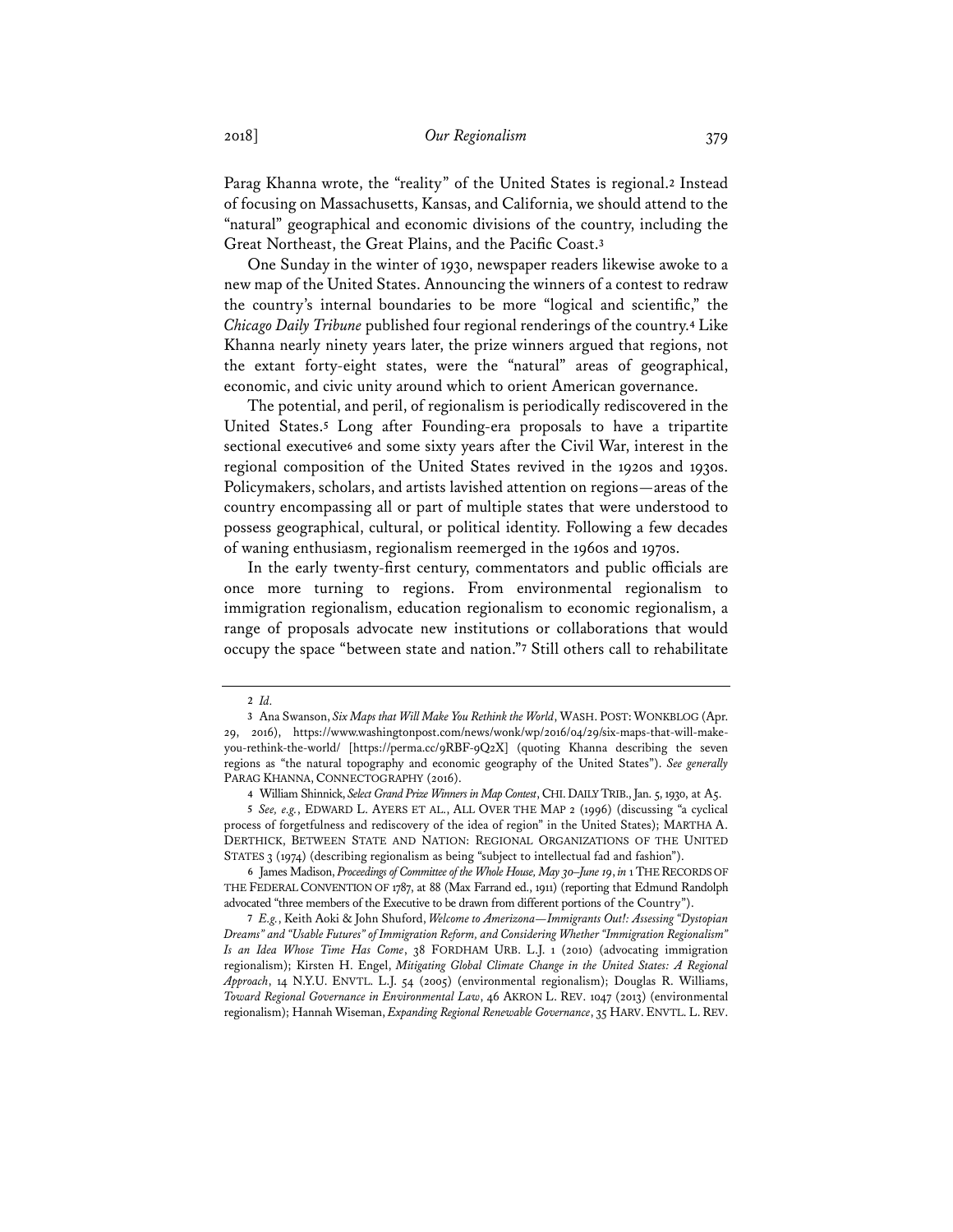existing regional arrangements.**<sup>8</sup>** In regions, some find the possibility of solutions more comprehensive than those generally offered by states, while others find the possibility of solutions more diverse than those generally offered by the federal government.

Coexisting with these regional proposals are concerns about regionalism's "bad twin," sectionalism, and rancorous divisions within the country.**<sup>9</sup>** In the age of Brexit and serious (if still implausible) secessionist talk in the United States,<sup>10</sup> renewed anxiety about the divisive power of sectionalism haunts renewed excitement about the governance possibilities of regionalism.**<sup>11</sup>**

Such renewed interest makes this a fitting time to consider regionalism and the law. In many academic disciplines, regions have pride of place. They, more than the states, underlie American elegy, nostalgia, and expectation, as well as critical responses to these impulses.**<sup>12</sup>** In the law, we tend instead to

regionalism-future-economic-development/ [https://perma.cc/Y7JS-4LBA] (economic regionalism). "Between state and nation" is Martha Derthick's phrase. DERTHICK, *supra* note 5.

**8** *See, e.g.*, Dave Owen, *Regional Federal Administration*, 63 UCLA L. REV. 58, 115 (2016); Yishai Blank & Issachar Rosen-Zvi, *Reviving Federal Regions*, 70 STAN. L. REV. (forthcoming 2018).

**9** Patricia Nelson Limerick, *Region and Reason*, *in*AYERS ET AL., *supra* note 5, at 83. Limerick pithily captures the distinct connotations of the two terms: "Regions . . . unite, while sections divide. Regions can both complement and compliment one another; sections can only compete. Regions have their roots in a warm and hearty connection between distinctive people and distinctive places; sections have their roots in political and economic struggles for dominance . . . . Regions coexist; sections cause civil wars." *Id.*; *see infra* Section II.C (discussing New Deal era distinctions between "sectionalism" and "regionalism"); *infra* Section IV.B (discussing contemporary political sectionalism).

**10** *E.g.*, Doug Bandow, *With Britain Voting on Brexit, Is It Time for an American Exit, or Amexit, from the Union?*, FORBES (June 6, 2016, 6:00 AM), https://www.forbes.com/sites/dougbandow/ 2016/06/06/with-britain-voting-on-brexit-is-it-time-for-an-american-exit-or-amexit-from-the-union/ #5ad765a66280 [https://perma.cc/LJW6-TE65]; Dennis Romero, *California's Attempt to Exit Trump's America Is Officially Here*, LA WEEKLY (Jan. 30, 2017, 7:46 AM), http://www.laweekly.com/news/ californias-attempt-to-exit-trumps-america-is-officially-here-7870678 (last visited Oct. 13, 2017).

**11** This, too, is old. *See, e.g.*, JAMES W. FESLER,AREA AND ADMINISTRATION 123 (1949) ("The coin bearing 'regionalism' on its face carries 'sectionalism' on its reverse side.").

**12** *Compare, e.g.*, WALLACE STEGNER, WHERE THE BLUEBIRD SINGS TO THE LEMONADE SPRINGS, at xv (1992) ("[T]he West at large is hope's native home, the youngest and freshest of America's regions, magnificently endowed and with the chance to become something unprecedented and unmatched in the world."), *with id.* at 98 ("[N]either nostalgia nor boosterism can any longer make a case for [the West] as the geography of hope."). For a sampling of recent inquiries into regional culture, identity, and psychology, see AYERS ET AL., *supra* note 5; JAMES C. COBB, AWAY DOWN SOUTH (2005); JOSEPH A. CONFORTI, IMAGINING NEW ENGLAND (2001); PATRICIA NELSON LIMERICK, SOMETHING IN THE SOIL: LEGACIES AND RECKONINGS IN THE NEW WEST (2001); NICOLE MELLOW, THE STATE OF DISUNION: REGIONAL SOURCES OF MODERN AMERICAN PARTISANSHIP (2008); COLIN WOODARD, AMERICAN NATIONS: A HISTORY OF THE

<sup>477 (2011) (</sup>environmental regionalism); Gary Beach, *Is it Time To Restructure the Education Department?*, EDUC. WEEK (Nov. 15, 2016), http://www.edweek.org/ew/articles/2016/11/16/is-ittime-to-restructure-the-education.html (last visited Oct. 13, 2017) (education regionalism); Stephen C. Fehr, *The United Regions of America*, PEW CHARITABLE TR. (Apr. 22, 2010), http:// www.pewtrusts.org/en/research-and-analysis/blogs/stateline/2010/04/22/the-united-regions-ofamerica [https://perma.cc/9HP8-RSFT] (economic regionalism); David Robinson, *Multi-State Regionalism: The Future of Economic Development*, PA TIMES (May 22, 2015), http://patimes.org/multistate-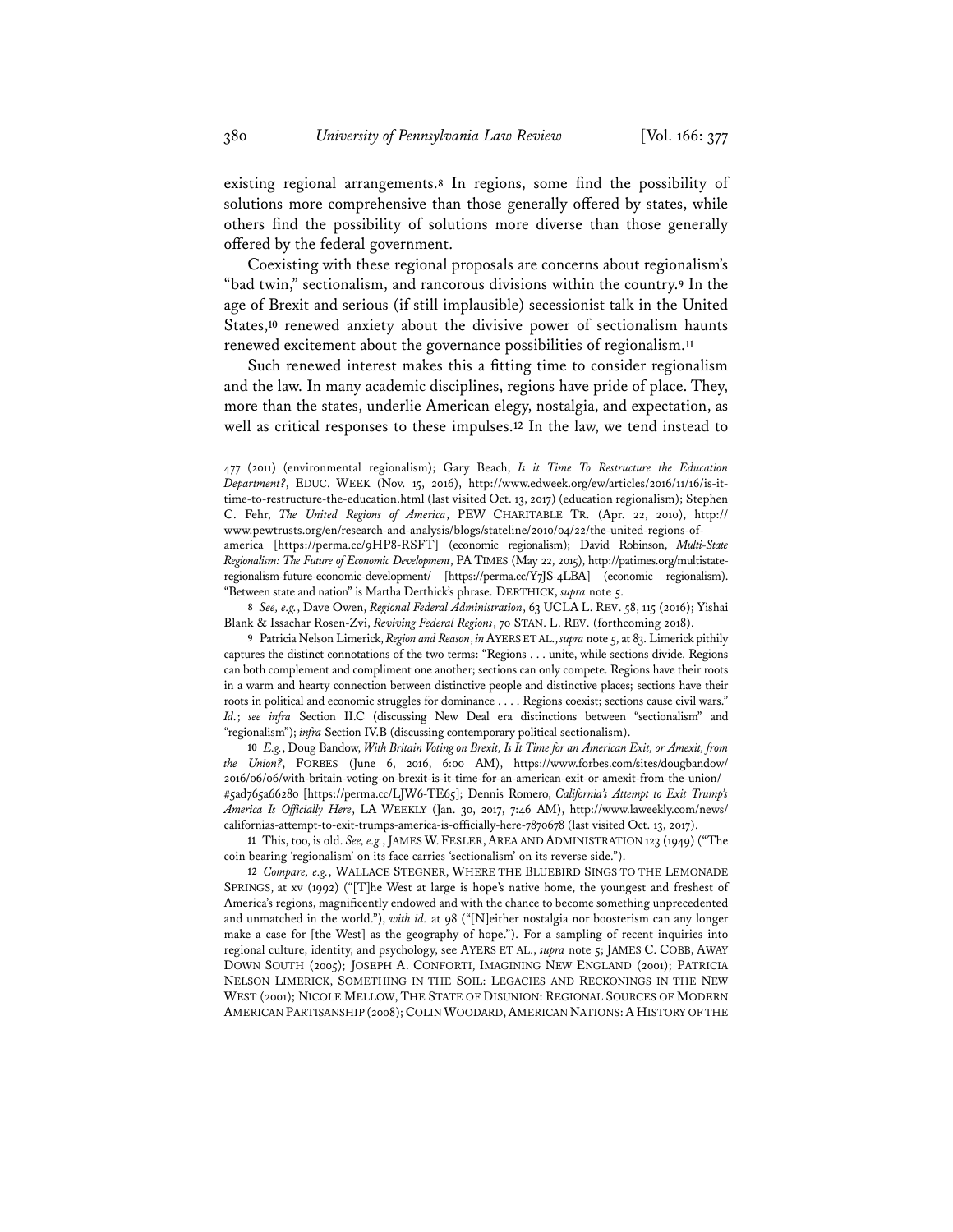focus on "Our Federalism," with its polarity of "State and National Government."**<sup>13</sup>** There is good reason for this. Regions captivate other disciplines in part because they lack precise institutional form. Without fixed boundaries, regions may seem more "real" than the artificial states, and the common tally of between three and twelve regions offers a more manageable way to parse the country than a fifty-state division. But without fixed boundaries, regions are hard places for law.**<sup>14</sup>**

And yet, regionalism has critically informed legal developments. Lacking set institutional form, but possessing cultural resonance as well as administrative utility, regions have been a resource for projects of state-building and for resistance to such projects. They have influenced how power flows to and within the federal government. In the words of Justice Felix Frankfurter, regionalism has perpetually posed—and variously answered—the question of "how a country that is a continent can be governed by organs that fairly represent its disciplined will and at the same time adequately evoke the diverse civilized potentialities of its people."**<sup>15</sup>**

This Article provides an account of "Our Regionalism," describing the legal forms regions assume in the United States and exploring how these forms have shaped American government over the past century. Regionalism has long been associated with state resistance to the federal government, but it has also been a potent tool of federal bureaucracy. If regional coordination has sometimes enabled states to compete with, or to repel the expansion of, federal administration, the federal government's own reliance on regional accommodation and organization has facilitated its entry into new

ELEVEN RIVAL REGIONAL CULTURES OF NORTH AMERICA (2011); Peter J. Rentfrow et al., *Divided We Stand: Three Psychological Regions of the United States and Their Political, Economic, Social, and Health Correlates*, 105 J. PERS. & SOC. PSYCHOL. 996 (2013).

**<sup>13</sup>** *See* Younger v. Harris, 401 U.S. 37, 44 (1971) (stating that "Our Federalism" represents "a system in which there is sensitivity to the legitimate interests of both State and National Governments").

**<sup>14</sup>** *See, e.g.*, Ernest A. Young, *The* Volk *of New Jersey? State Identity, Distinctiveness, and Political Culture in the American Federal System* 7 (Feb. 24, 2015) (unpublished manuscript), http:// scholarship.law.duke.edu/cgi/viewcontent.cgi?article=6121&context=faculty\_scholarship ("[S]tates provide an *institutional* reference point that neither regions nor localities can match."). There is a rich literature on regionalism at the local government level. *See, e.g.*, GERALD E. FRUG, CITY MAKING: BUILDING COMMUNITIES WITHOUT BUILDING WALLS (2d ed. 2001); HENRY R. RICHMOND ET AL., REFLECTIONS ON REGIONALISM (Bruce Katz ed., 2000); Richard Briffault, *Localism and Regionalism*, 48 BUFF. L. REV. 1 (2000); Richard Thompson Ford, *The Boundaries of Race: Political Geography in Legal Analysis*, 107 HARV. L. REV. 1841 (1994); Laurie Reynolds, *Local Governments and Regional Governance*, 39 URB. LAW. 483 (2007). Although my focus in this Article is on multistate regionalism, there is a significant relationship between multistate and local regionalism. Metropolitan regionalism often encompasses multiple states given the locations of large cities like New York and Chicago, and the foundations of multistate regionalism may lie in local projects. *See, e.g.*, Howard W. Odum, *The Promise of Regionalism*, *in* REGIONALISM IN AMERICA 395, 395 (Merrill Jensen ed., 1951) ("Both planning and regionalism had their beginning in localism.").

**<sup>15</sup>** Felix Frankfurter, *Foreword* to REGIONALISM IN AMERICA, *supra* note 14, at xv.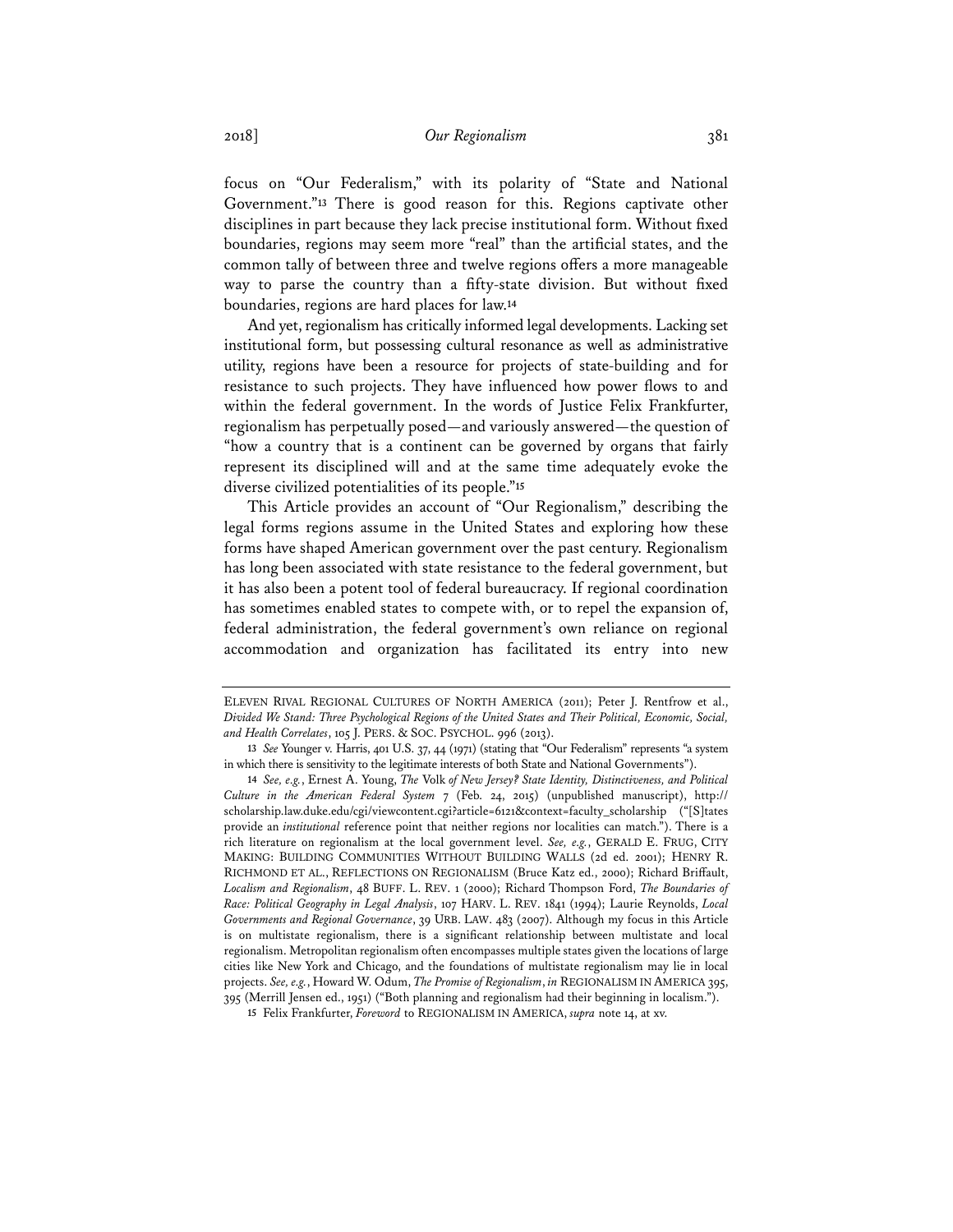policymaking spaces. Moreover, the relationship between states and the federal government within regions is dynamic: multistate collaborations frequently invite federal intervention, while regional federal administration gives states leverage in federal programs. When considering the critical influence of regionalism on Our Federalism, then, regions cannot be placed on either the state or the federal side of the balance.

The Article begins with an overview of contemporary regional governance. The perpetual rediscovery of regionalism might suggest that the regional form is scarce in the United States, but regions are already prominent in state, federal, and joint state–federal undertakings. To substantiate this claim, Part I provides examples as well as a simple taxonomy of interstate, federal, and hybrid regional governance.

Before returning to the present day, Parts II and III explore the twentieth century's two leading regional moments to show how the region was a critical resource for negotiating American federalism in times of administrative change. Part II describes regionalism's contribution to the New Deal administrative state. In the 1920s and early 1930s, regions were invoked to resist centralization. Commentators insisted that regions were authentic, organic divisions of the country as well as governance units that might repel expansion of the federal bureaucracy: if regional solutions could address problems that exceeded individual states' capacity, Washington would not need to intervene. But regions were soon deployed to a different end, as the federal government relied on regional administration to develop its bureaucracy. Incorporating both regional substantive accommodations and regional management structures into new programs allowed the federal government to expand its role in domestic policymaking.

The story was not a simple one of cooptation, however. Even as regions facilitated the expansion of the New Deal administrative state, the regional organization and argument that underpinned this development left room for state influence within federal programs as well as for new projects of multistate and joint state–federal governance. As Part III explains, the century's next regional moment brought this potential to the fore, with regions brokering the resurgence of the states in Great Society programs.

Part IV considers contemporary regionalism. In keeping with the reigning metaphor at the turn of the twenty-first century, recent regional projects have been celebrated as networks—flexible, nonhierarchical partnerships crossing jurisdictional lines. Although the metaphor has been overused, this characterization of regionalism anticipates a development we might term "regionalism without regions": collaborations among state and federal actors that need not involve contiguous areas. Just as regional improvisation has responded to governance challenges of past decades, "regionalism without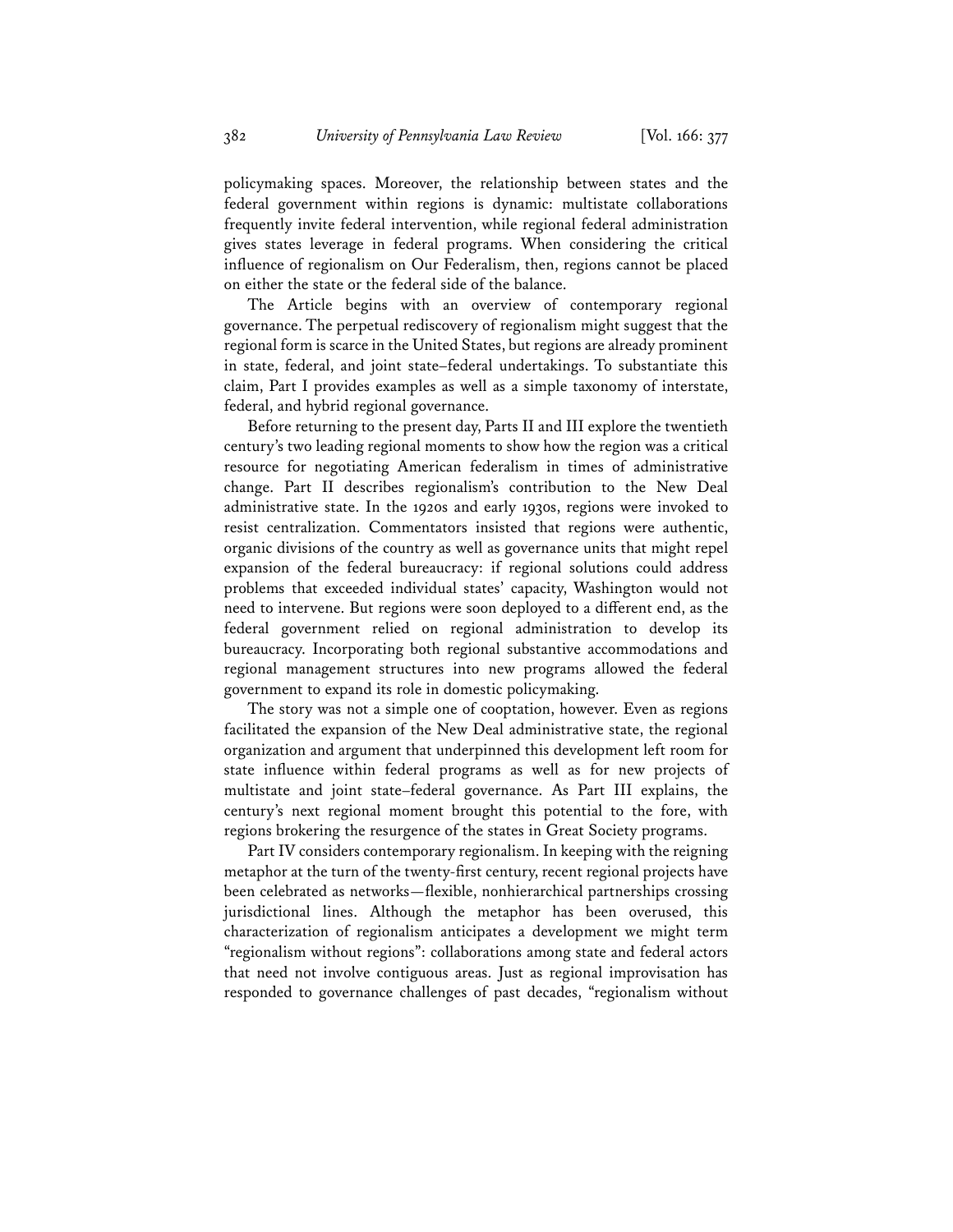regions" suggests that a new politics of space is developing in response to today's main governance challenge, our polarized partisanship. We are witnessing both the revival and the transformation of the political sectionalism that has long lurked behind administrative regionalism.

## I. A TAXONOMY

For purposes of this project, I define the region as a subnational area encompassing all or part of multiple states. Many accounts of regionalism would require more—ecological, cultural, or economic homogeneity that would differentiate a particular area.**<sup>16</sup>** The discernment, and occasional projection, of a distinct identity frequently lends force to regional argument, even when the impetus for regional organization is more administrative in nature. But an appreciation of the role regionalism has played in shaping American government requires a stripped-down understanding. The distinguishing feature of the region, on this view, is that it departs from established state and federal jurisdictional lines to form a suprastate yet subnational area.**<sup>17</sup>**

This Part offers an overview of existing regional governance in the United States. Some regional forms emerge from interstate collaborations, while others are purely federal in character, and still others involve both state and federal actors. To be sure, there are ways to approach this taxonomic project without focusing on the actors involved. For example, one might consider whether a regional scheme involves a single area or instead partitions the entire country. Is the region oriented around some particular areal concern,

<sup>16</sup> See, e.g., U.S. NAT. RES. COMM., REGIONAL FACTORS IN NATIONAL PLANNING 138 (1935) [hereinafter NRC REPORT] ("'[R]egionalism' is a clustering of environmental, economic, social, and governmental factors to such an extent that a distinct consciousness of separate identity within the whole, a need for autonomous planning, a manifestation of cultural peculiarities, and a desire for administrative freedom are theoretically recognized and actually put into effect."); Matthew McKinney et al., *Regionalism in the West: An Inventory and Assessment*, 23 PUB. LAND & RESOURCES L. REV. 101, 101 (2002) ("'Region' is defined as 'a broad geographic area containing a population whose members possess sufficient historical, cultural, economic, or social homogeneity to distinguish them from others" (quoting WEBSTER'S UNABRIDGED THIRD NEW INTERNATIONAL DICTIONARY (3d ed. 1993))); William B. Munro, *Regional Governments for Regional Problems*, 185 ANNALS AM. ACAD. POL. & SOC. SCI. 123, 130 (1936) ("A region . . . is any area within which the geographic conditions, the economic ambitions, the social texture, and the political traditions have established a consciousness of a common interest different from that of other areas in the Nation.").

**<sup>17</sup>** This definition tracks those of some classic studies. *See, e.g.*, DERTHICK, *supra* note 5, at 2 ("The organizations described are 'regional' in the sense that their jurisdictions cover all or parts of several states."); HOWARD W. ODUM & HARRY E. MOORE, AMERICAN REGIONALISM: A CULTURAL-HISTORICAL APPROACH TO NATIONAL INTEGRATION 29 (1938) (studying "natural regions" and sections alongside "the region for convenience" and "the group-of-states region"); *see also id.* at 23 ("Whether regionalism results from the growth of a sense of community, in turn dependent upon common traditions, interests and aspirations, or whether it results from man's rational analysis of economic and governmental problems needing solution, it is none the less regionalism." (quoting Marshall E. Dimock, unpublished manuscript)).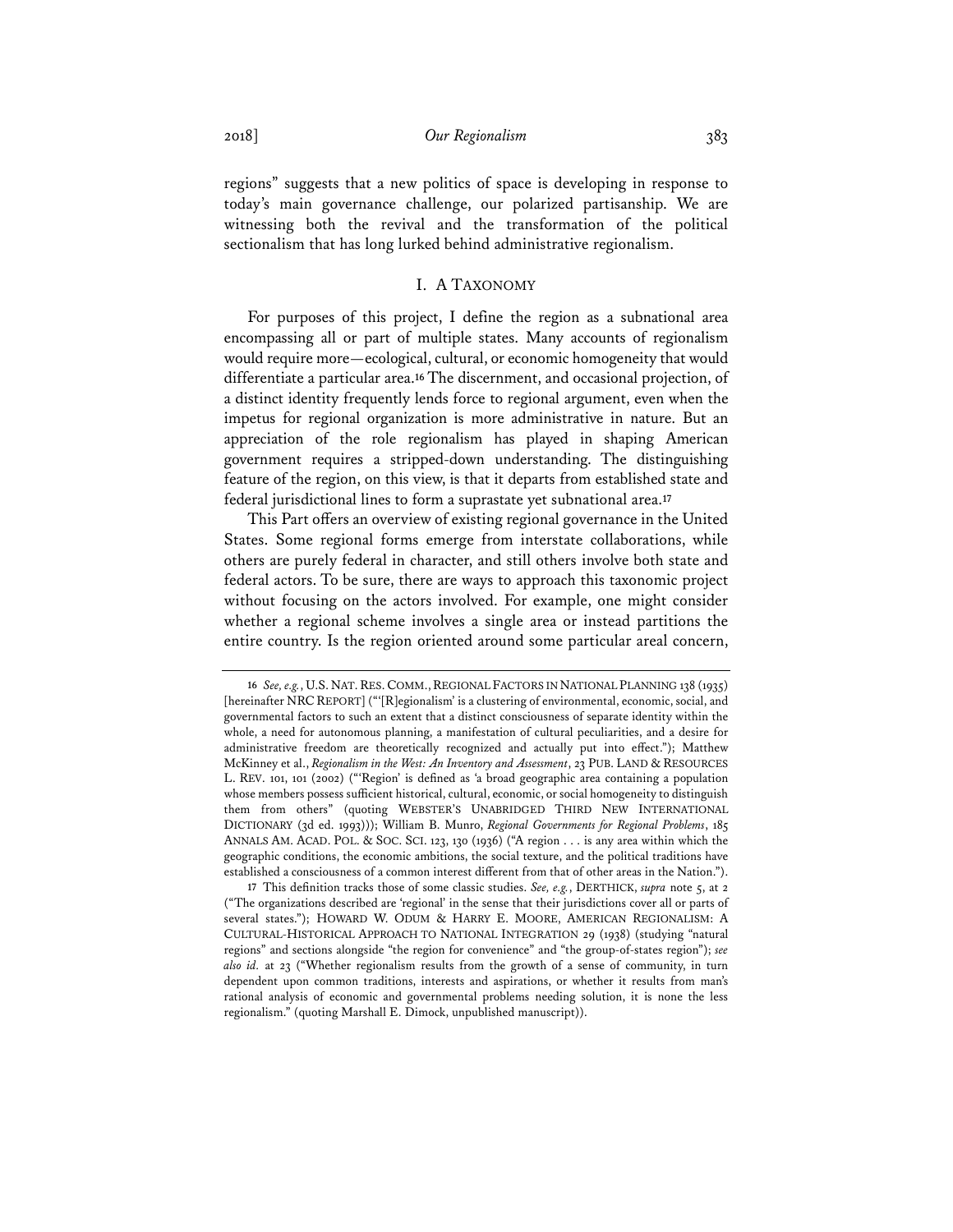or is it a managerial approach to governing a "country the size of a continent"? Although different in the questions it foregrounds, this categorization would overlap substantially with the one I offer here: interstate regionalism tends to be partial, while federal regionalism tends to parse the entire nation. There are, however, some notable exceptions to this pattern that I will flag.

Another approach might focus on whether regions follow or depart from state boundaries. If regions are ecological or cultural areas, they need not conform to the arbitrary rectangles that often define our states,**<sup>18</sup>** and regions that transect state lines might be particularly attractive to federal actors seeking to supplant state authority. Notwithstanding salient examples, including the Federal Reserve Districts and the Tennessee Valley Authority, however, federal regions rarely depart from state lines. Moreover, while a variety of interstate agreements focus on particular portions of the states involved—for instance, a river basin or a metropolitan area—they largely rely on established state political and administrative structures. In brief, whether created by state actors, federal actors, or both, most regional schemes do not redraw boundaries to circumvent states.

In outlining existing regional forms, this Part seeks to demonstrate that regional organization pervades state and federal administration. It also begins to lay the foundation for an overarching claim of this project, namely that state and federal regionalism must be examined together. Although state and federal regional forms can be distinguished both practically and conceptually—as they are in what follows—their histories and current workings are deeply intertwined.

#### A. *Interstate Collaboration*

The oldest device for regional governance—and the only one expressly provided for by the Constitution—is the interstate compact. Article I, Section 10 provides, "No State shall, without the Consent of Congress . . . enter into any Agreement or Compact with another State, or with a foreign Power."**<sup>19</sup>** Since the late nineteenth century, however, the Supreme Court has held that congressional consent is not required for all interstate agreements, but only

**<sup>18</sup>** *See* Samuel H. Beer, *Federalism, Nationalism, and Democracy in America*, 72 AM. POL. SCI. REV. 9, 16 (1978) ("None of these rationales, administrative, economic or cultural, makes sense of the American states, except occasionally and accidentally. Look at the map. It must make you wonder whether there could have been a United States, if the rectangle had not been invented."); *see also* FESLER, *supra* note 11, at 2 ("When we speak of the administrative problem of area, therefore, we must not visualize the country as a flat, monotonous plane to be neatly cut into rectangles by a governmental Paul Bunyan armed with a giant cookie cutter.").

**<sup>19</sup>** U.S. CONST. art I, § 10.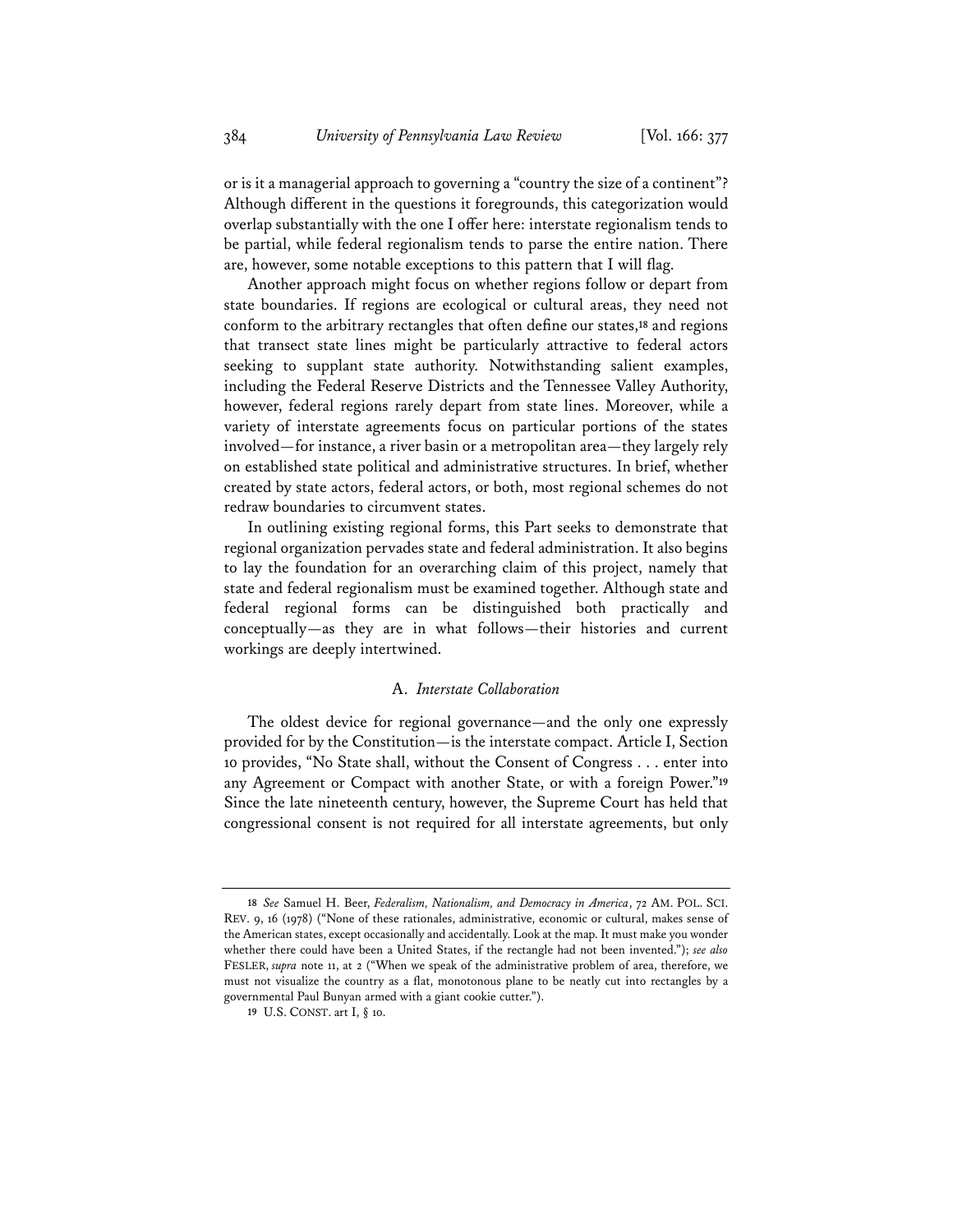for those "tending to the increase of political power in the States, which may encroach upon or interfere with the just supremacy of the United States."**<sup>20</sup>**

Between the nation's founding and the early twentieth century, states entered into thirty-six compacts, all of which addressed state boundaries in some respect (including providing for the separation of West Virginia from Virginia).**<sup>21</sup>** In the 1920s, new interest arose in the compact as a regional form that might address ongoing problems through institutions such as commissions or agencies.**<sup>22</sup>** The Port Authority of New York and New Jersey was established in 1921 to administer transportation and port activities and was the first compact to establish a permanent administrative body. Other important regional compacts of the era addressed energy and the environment.**<sup>23</sup>**

Today, more than 150 interstate compacts are in effect,**<sup>24</sup>** and the regional form remains dominant.**<sup>25</sup>** Regional compacts address a range of issues, including the

**23** *See, e.g.*, JOSEPH F. ZIMMERMAN, INTERSTATE COOPERATION: COMPACTS & ADMINISTRATIVE AGREEMENTS 44 (2d ed. 2012) [hereinafter ZIMMERMAN, INTERSTATE COOPERATION]; Tripolitsiotis, *supra* note 22, at 171.

**24** Although some estimates indicate more than 200 compacts, many are not in effect. One hundred fifty is a relatively conservative estimate. *See* CAROLINE N. BROUN ET AL., AM. BAR ASS'N, THE EVOLVING USE AND THE CHANGING ROLE OF INTERSTATE COMPACTS: A PRACTITIONER'S GUIDE 178 (2006); ZIMMERMAN, HORIZONTAL FEDERALISM, *supra* note 21, at 45-46; ZIMMERMAN, INTERSTATE COOPERATION, *supra* note 23, at 237-58 app.A; Ann O'M. Bowman, *Horizontal Federalism: Exploring Interstate Interactions*, 14 J. PUB.ADMIN. RES. & THEORY 535, 539 (2004).

**25** Many compacts are not regional, however. Some of those that involve all fifty states include the Interstate Compact for Adult Offender Supervision, the Interstate Compact on the Placement of Children, and the Emergency Management Assistance Compact. *See About the Commission*, INTERSTATE COMM'N FOR ADULT OFFENDER SUPERVISION, http://www.interstatecompact.org/About [https://perma.cc/D36C-6AY5]; *About: Who We Are*, INTERSTATE COMPACT ON THE PLACEMENT OF CHILDREN, http://www.aphsa.org/content/AAICPC/en/about.html [https://perma.cc/E4ZD-YDTB]; *What is EMAC?*, EMERGENCY MGMT. ASSISTANCE COMPACT, https://www.emacweb.org/ index.php/learn-about-emac/what-is-emac [https://perma.cc/S9G7-TKCB]. Other compacts fall short of fifty-state membership but include states from across the country. *See, e.g.*, *Compact on Mental Health*, NAT'L CTR. FOR INTERSTATE COMPACTS (2011), http://apps.csg.org/ncic/Compact.aspx?id=42 [https://

**<sup>20</sup>** Virginia v. Tennessee, 148 U.S. 503, 519 (1893). The Court has also recognized that congressional consent may be implied rather than express. *See id*. at 521. In light of the Court's interpretation of the Compact Clause, many interstate agreements do not involve the federal government at all. *See, e.g.*, U.S. Steel Corp. v. Multistate Tax Comm'n 434 U.S. 452, 468-69 (1978); Star Scientific v. Beales 278 F.3d 339, 359-60 (4th Cir. 2002); McComb v. Wambaugh, 934 F.2d 474, 479 (3d Cir. 1991); Tichenor v. Missouri State Lottery Comm'n, 742 S.W.2d 170, 177 (Mo. 1988).

**<sup>21</sup>** JOSEPH F. ZIMMERMAN, HORIZONTAL FEDERALISM:INTERSTATE RELATIONS 45 (2011) [hereinafter ZIMMERMAN, HORIZONTAL FEDERALISM].

**<sup>22</sup>** As I will elaborate in Section II.A, in the early twentieth century, compacts were particularly attractive to state officials and commentators who wanted to hold off federal regulation and preserve a greater scope of action for states. To this day, commentators continue to celebrate the ability of compacts to enhance states' capacity to respond to pressing problems without the federal government's intervention. *See, e.g.*, Matthew S. Tripolitsiotis, *Bridge Over Troubled Waters: The Application of State Law to Compact Clause Entities*, 23 YALE L. & POL'Y REV. 163, 211 (2005) ("Compact entities are clearly a vital tool to deal with problems that are too big for any single state but do not rise to a national concern."); *see also* ZIMMERMAN, HORIZONTAL FEDERALISM *supra* note 21, at 231.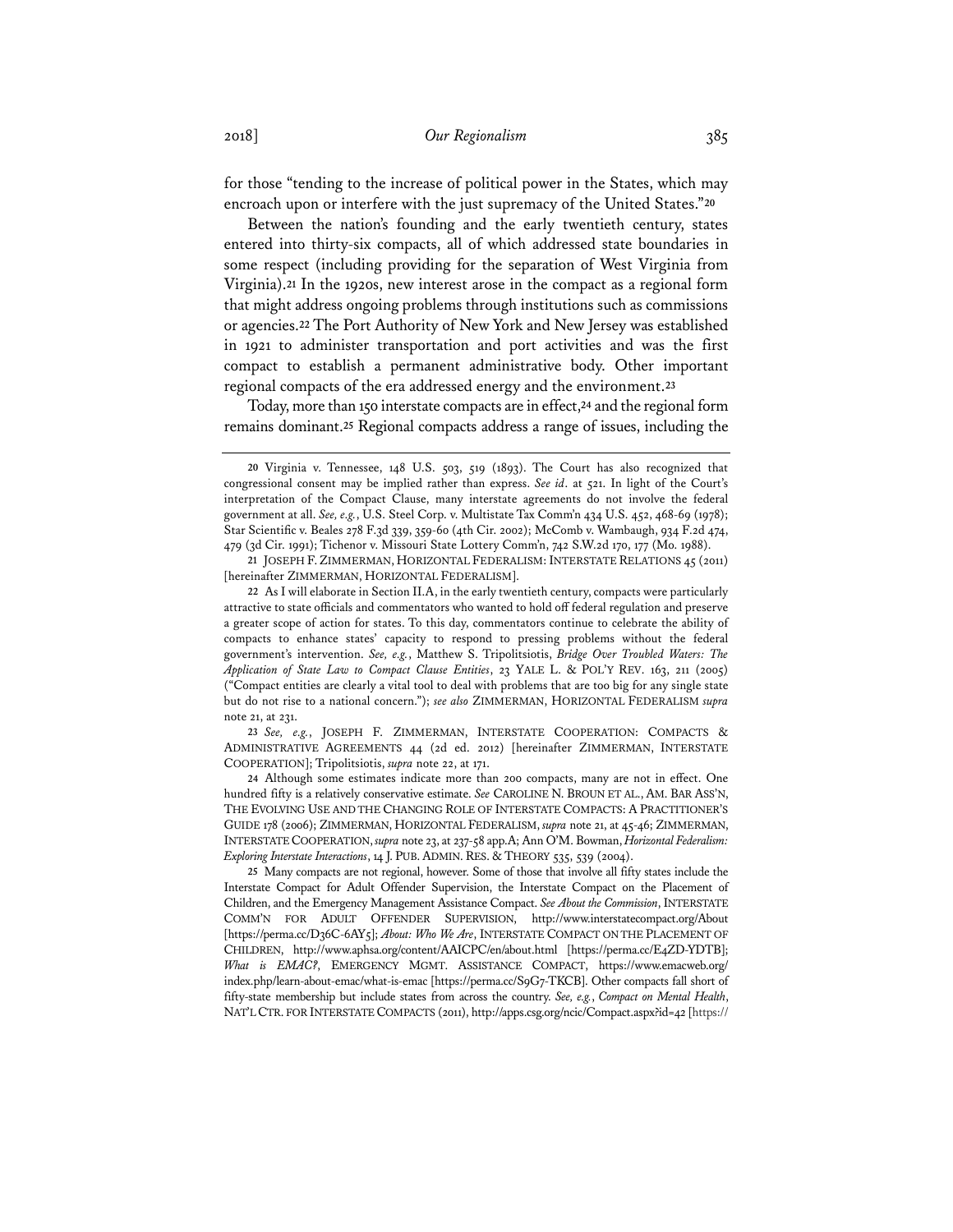management of environmental resources such as river basins, lakes, and fisheries;**<sup>26</sup>** geographically tailored approaches to pollution**<sup>27</sup>** and waste disposal;**<sup>28</sup>** as well as education,**<sup>29</sup>** criminal justice,**<sup>30</sup>** and energy,**<sup>31</sup>** among other topics.**<sup>32</sup>**

States have also entered into less formal regional agreements. In contrast to compacts, which involve a cession of state sovereignty and bind each state party, interstate agreements are more flexible alignments that allow for

**26** *E.g.*, Colorado River Compact, ARIZ. REV. STAT. ANN. § 45-1311 (2017); Arkansas River Basin Compact of 1970, Pub. L. No. 93-152, 87 Stat. 569 (1973); Bear River Compact, Pub. L. No. 96-189, 94 Stat. 4 (1980); Connecticut River Flood Control Compact, CONN. GEN. STAT. § 25-99 (1953); Great Lakes Basin Compact Act, 45 ILL. COMPILED STAT. 145/1 (2016); Potomac River Compact of 1958, MD. CODE ANN., NATURAL RESOURCES § 4-306 (2016); Atlantic States Marine Fisheries Compact, MD. CODE ANN., NATURAL RESOURCES § 4-305 (2016); Yellowstone River Compact, MONT. CODE ANN. § 85-20-101 (1950); California-Nevada Interstate Compact, NEV. REV. STAT. § 538.600 (2016); Red River Compact, OKLA. STAT. tit. 82, § 1431 (2016); Columbia River Gorge Compact, OR. REV. STAT. § 196.150 (2016); Rio Grande Compact, TEX. WATER CODE ANN. § 41.009 (1971).

**27** *E.g.*, Ohio River Valley Water Sanitation Compact, 45 ILL. COMP. STAT. 60/1 (2016); New England Interstate Water Pollution Control Compact, MASS. GEN. LAWS ch. 21, § 1-1 (2016); Interstate Environmental Compact, MISS. CODE ANN. § 49-21-1 (2017).

**28** *E.g.*, Atlantic Interstate Low-Level Radioactive Waste Mgmt. Compact (2017), http://www.atlanticcompact.org/ [https://perma.cc/K4B5-AEVD]; Central Interstate Low-Level Radioactive Waste Compact, NEB. REV. STAT. § 81-1599 (2016); Northwest Compact on Low-Level Radioactive Waste Management, OR. REV. STAT. § 469.930 (2016); Southeast Interstate Low-Level Radioactive Waste Compact, TENN. CODE ANN. § 68-202-701 (2016); Southwestern Low-Level Radioactive Waste Disposal Compact, ARIZ. REV. STAT. ANN. § 30-722 (2016).

**29** New England Higher Education Compact, VT. STAT. ANN. tit. 16, § 2691 (2016); New Hampshire-Maine Interstate School District Compact, N.H. REV. STAT. ANN. § 200-F:1 (2016); New Hampshire-Vermont Interstate School District Compact, N.H. REV. STAT. ANN. § 200-B:1 (2016); Western Regional Education Compact, CAL. EDUC. CODE § 99001 (West 2016); Southern Regional Education Compact, MD. CODE ANN., EDUC. § 25-202 (West 2016).

**30** New England Interstate Corrections Compact, ME. STAT. tit. 34, § 9201 (2016); Western Interstate Corrections Compact, UTAH CODE ANN. § 77-28-1 (West 2016).

**31** Compact to Conserve Oil and Gas, S.C. CODE ANN. § 48-41-10 (2017); Southern States Energy Compact, LA. STAT. ANN. § 51:1001 (2016); Midwest Energy Compact, IOWA CODE § 473A.1 (2016); Western Interstate Nuclear Compact, CAL. GOV'T CODE § 67401 (West 2016).

**32** *See generally* BROUN ET AL., *supra* note 24, at 197-492 (providing a survey of contemporary compacts); ZIMMERMAN, INTERSTATE COOPERATION, *supra* note 23, at 237-48 app.A. States have also entered into international compacts with Canadian provinces on a regional basis. *See, e.g.*, Northeastern Forest Fire Protection Compact, VT. STAT. ANN. tit. 10, § 2511 (2016); International Emergency Management Assistance Compact, VT. STAT.ANN.tit. 20, § 201 (2016); *About the GLFCC*, GREAT LAKES FOREST FIRE COMPACT, http://www.glffc.com/information/about-the-glffc/ (last visited Sept. 3, 2017).

perma.cc/3S7G-3HBZ]; *Driver License Compact*, NAT'L CTR. FOR INTERSTATE COMPACTS (2011), http://apps.csg.org/ncic/Compact.aspx?id=56 [https://perma.cc/KC2J-KMX9]; OFFICES OF THE U.S. ATTORNEYS, *Interstate Agreement on Detainers*, U.S. DEP'T OF JUSTICE, https://www.justice.gov/ usam/criminal-resource-manual-534-interstate-agreement-detainers [https://perma.cc/ZS4P-HHR2]; *Interstate Wildlife Violator Compact*, NAT'L ASS'N OF CONSERVATION LAW ENF'T CHIEFS (2014), https://www.naclec.org/landing/ [https://perma.cc/JFZ9-2SRD]. *See generally* Ann O'M. Bowman & Neal D. Woods, *Expanding the Scope of Conflict: Interest Groups and Interstate Compacts*, 91 SOC. SCI. Q. 669, 671 (2010) ("In their fullest flowering, interstate compacts possess the potential for nationwide policy making without the active involvement of national institutions.").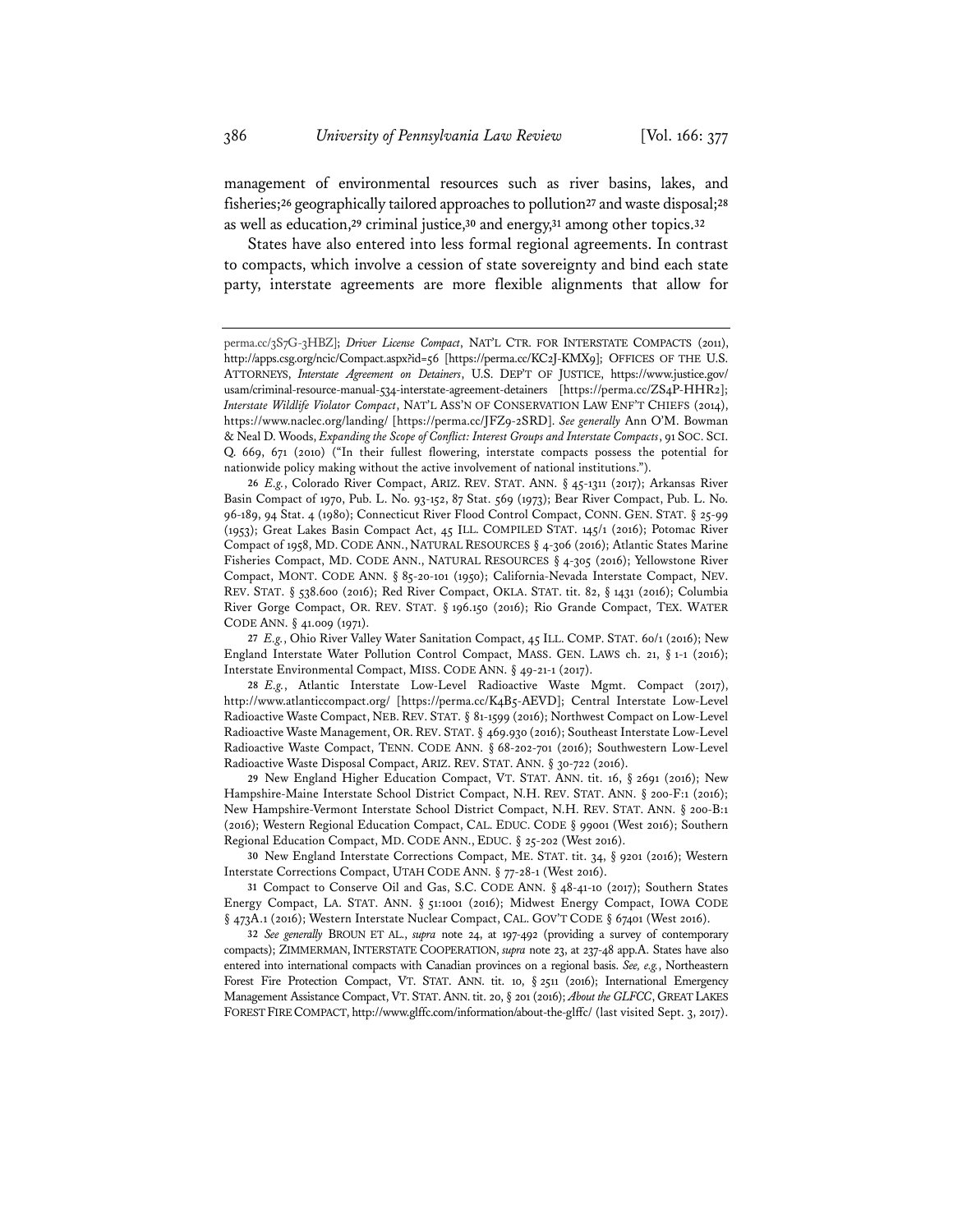unilateral withdrawal. Like compacts, agreements may be national in scope, but most are regional,**<sup>33</sup>** and they too span a range of subjects, including agriculture, law enforcement, education, emergency assistance, transportation, and the environment.**<sup>34</sup>** For instance, the Regional Greenhouse Gas Initiative was created by a memorandum of understanding among the governors of Connecticut, Delaware, Maine, New Hampshire, New York, and Vermont (and previously New Jersey, which will likely rejoin soon); each participating state has adopted legislation or regulations consistent with a model rule to establish a mandatory cap and trade system, and a regional organization offers support.**<sup>35</sup>** On the opposite coast, the governors of California, Nevada, Utah, and Wyoming adopted a memorandum of understanding seeking to facilitate electric transmission in the region.**<sup>36</sup>** Other administrative agreements are more informal, even ad hoc.**<sup>37</sup>**

A final, less common form of state-based regional coordination—and one that falls at the periphery of the category—involves the synchronized adoption of substantially similar laws. Despite the ubiquity of uniform state laws, frequently drafted by the national-yet-not-federal**<sup>38</sup>** Uniform Law Commission, these laws are rarely adopted on a regional basis.**<sup>39</sup>** Yet states sometimes seek to prod other states to adopt similar legislation. In particular, smaller states recognizing that they lack power to shape national markets

**39** Some are adopted nationwide—for instance, the Uniform Commercial Code, the Uniform Trade Secrets Act, and the Uniform Child Custody Jurisdiction and Enforcement Act. *Acts*, UNIF. L. COMM'N, http://www.uniformlaws.org/Acts.aspx [https://perma.cc/XUT8-YPA4]. Even though many proposed uniform laws are taken up selectively, they are rarely adopted in a regional fashion. At the same time, there is some evidence of regional diffusion of state law more generally. *See, e.g.*, Christopher Z. Mooney, *Modeling Regional Effects on State Policy Diffusion,* 54 POL'Y RES. Q. 103 (2001).

**<sup>33</sup>** ZIMMERMAN, INTERSTATE COOPERATION, *supra* note 23, at 174.

**<sup>34</sup>** *See id.* at 171-215 (describing the nature and scope of administrative agreements).

**<sup>35</sup>** *See* REGIONAL GREENHOUSE GAS INITIATIVE, https://www.rggi.org [https://perma.cc/2X28- ZD7Z]. New Jersey withdrew in 2011. *See* Letter from Bob Martin, Comm'r., N.J. Dep't of Env't Prot., to the governors of RGGI signatory states (Nov. 29, 2011) (providing "Notice of Withdrawal of Agreement to the RGGI Memorandum of Understanding from State of New Jersey to Signatory States").

**<sup>36</sup>** Memorandum of Understanding Among the Governors of California, Nevada, Utah and Wyoming Concerning Electric Transmission Development (Apr. 4, 2005).

**<sup>37</sup>** *See* ZIMMERMAN, INTERSTATE COOPERATION, *supra* note 23, at 230 (describing informal administrative agreements).

**<sup>38</sup>** *Cf.* Judith Resnik et al., *Ratifying Kyoto at the Local Level: Sovereigntism, Federalism, and Translocal Organizations of Government Actors (TOGAs)*, 50 ARIZ. L. REV. 709, 784 (2008) ("Translocal organizations like the National League of Cities, the U.S. Conference of Mayors, and the collectives of state attorneys general, governors, and state legislators are all exemplary of the multiplication of 'national' players, rooted in states and localities yet reaching across them."); *see also* Cristina M. Rodríguez, *Negotiating Conflict Through Federalism: Institutional and Popular Perspectives*, 123 YALE L.J. 2094, 2100 (2014) (arguing that "'national' issues—those whose salience cuts across state lines and constituencies—are not always or necessarily best served by a federal monopoly").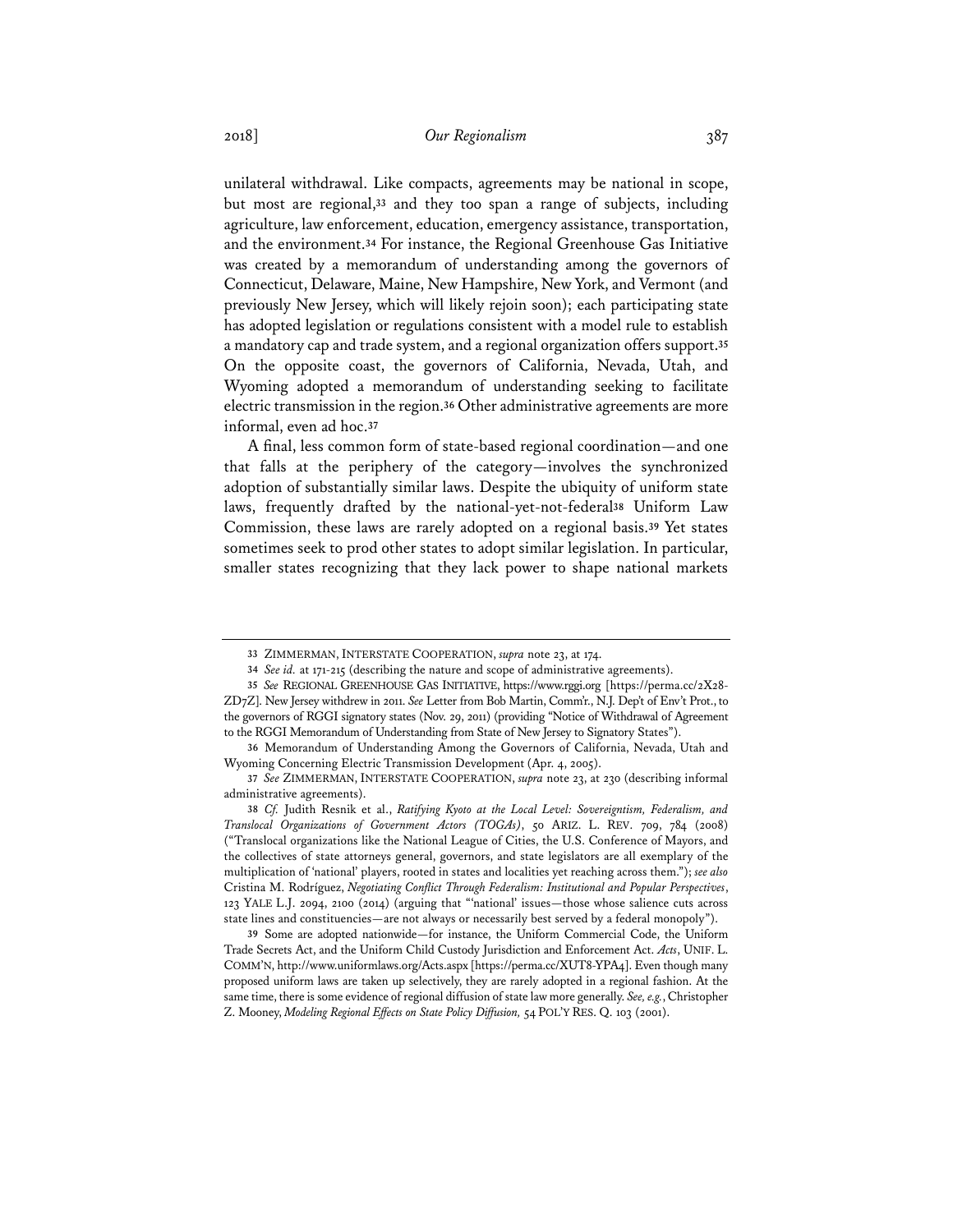through regulatory standards**<sup>40</sup>** have sometimes conditioned the force of a new state law on consistent action in neighboring jurisdictions.**<sup>41</sup>** Most recently, several northeastern states have sought to impose a regional requirement to label genetically modified foods, with Connecticut conditioning its labeling law on the passage of substantially similar legislation by its neighbors.**<sup>42</sup>**

## B. *Federal Administrative Divisions*

If compacts, agreements, and synchronized laws are common state-based forms of regional governance, another prevalent form is something of the inverse: the division of purely federal administrative agencies into regional offices.**<sup>43</sup>** In contrast to bottom-up, interstate collaborations, federal regional administration is top-down in its approach, and it almost always parses the entire nation into regions. This bottom-up/top-down framing is an oversimplification—for instance, many regional compacts have been not only approved but affirmatively instigated by the federal government, while regional divisions of federal agencies respond to and foster state interests—but it is useful in beginning to distinguish among regional forms.

Looking for regions within federal agencies yields two inescapable conclusions. First, regional organization pervades federal administration. Although this point has been largely overlooked in the recent slew of

**<sup>40</sup>** In contrast, large states like California may unilaterally alter the conduct of national market participants. *See generally* DAVID VOGEL, TRADING UP: CONSUMER AND ENVIRONMENTAL REGULATION IN A GLOBAL ECONOMY (1995).

**<sup>41</sup>** *See, e.g.*, Samuel McCune Lindsay, *Reciprocal Legislation*, 25 POL. SCI. Q. 435, 454 (1910) (describing a New Jersey act for the protection of sturgeon on the Delaware River that provided it "shall take effect when similar acts shall have been passed by the legislatures of Delaware and Pennsylvania" and ensuing similar acts by Pennsylvania and Delaware); *see also* Patrick Cronin, *The Historical Origins of the Conflict Between Copyright and the First Amendment*, 35 COLUM. J.L. & ARTS 221, 234 (2012) (noting that some "States tried to solve the obvious problem of piracy of their works in neighboring States by passing copyright laws which would only take effect when every other State passed similar laws," but that because "Delaware failed to pass a copyright statute, the statutes with this provision never went into effect").

**<sup>42</sup>** An Act Concerning Genetically-Engineered Food § 3(a), 2013 CONN.ACTS 775 (Reg. Sess.) (conditioning the Act's effectiveness on the adoption of similar labeling laws for geneticallyengineered foods by states in the northeast—defined as Maine, Vermont, New Hampshire, Massachusetts, Rhode Island, New York, New Jersey and Pennsylvania—at least one of which borders Connecticut and the aggregate population of which is 20 million); *see also* An Act to Protect Maine Food Consumers' Right to Know About Genetically Engineered Food § 2(1), 2014 ME. LAWS 1 (making the effective date contingent upon the adoption of mandatory labeling laws by at least five other states). These state efforts seem likely to be preempted by recent amendments to the Agricultural Marketing Act. *See* Agricultural Marketing Act of 1946, ch. 7, § 1621, 1639(i), 130 Stat. 834, 834-39 (2016) ("[N]o State . . . may . . . establish . . . any requirement relating to the labeling of whether a food . . . or seed is genetically engineered . . . .").

**<sup>43</sup>** *See* Owen, *supra* note 8.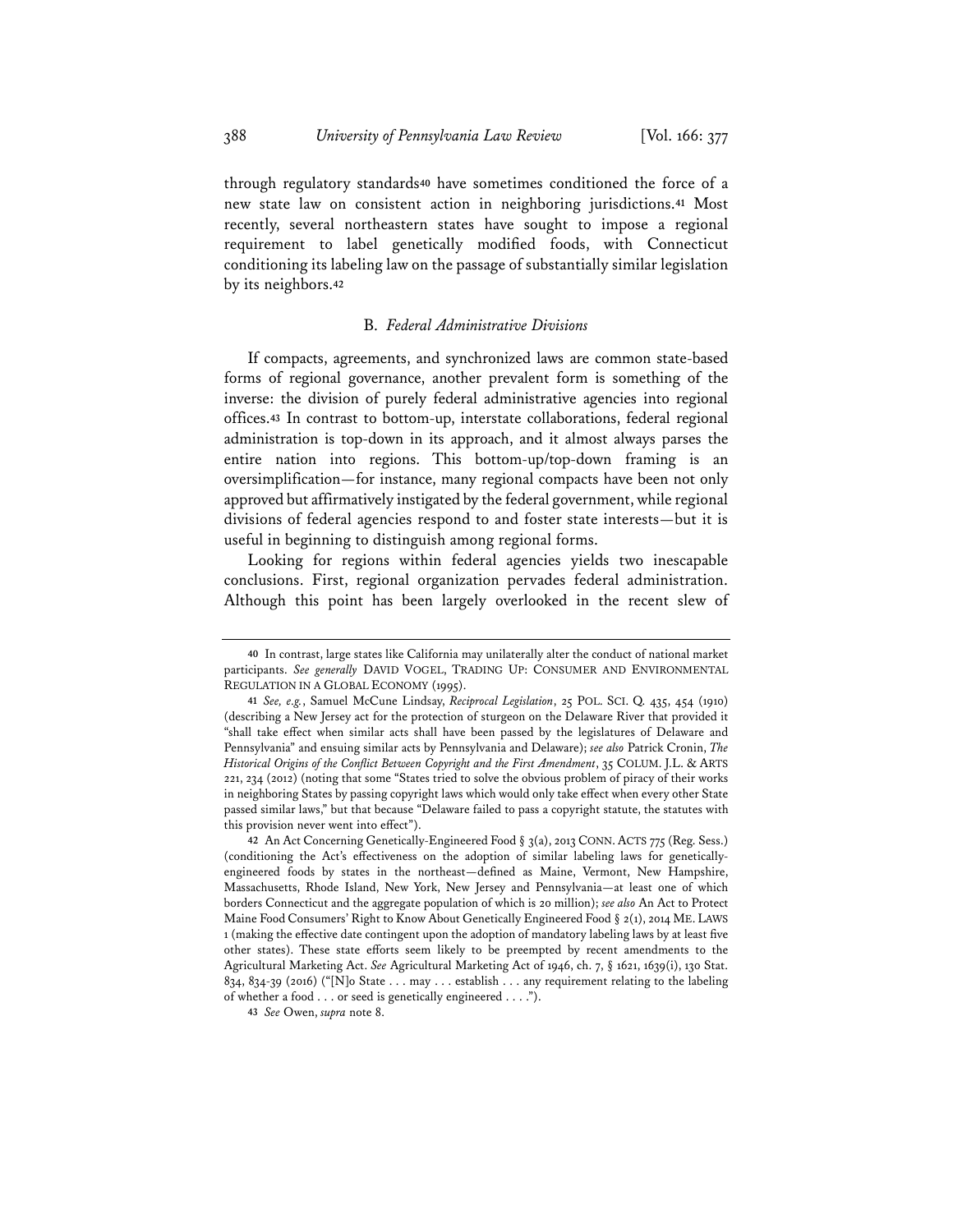proposals to move federal agencies outside of the Washington metropolis,**<sup>44</sup>** eighty-five percent of federal employees work in offices outside the D.C. area.**<sup>45</sup>** Second, there is substantial divergence in federal agencies' regional organization. The closest thing to a standard regional approach is a ten-region scheme introduced by President Richard Nixon in 1969.**<sup>46</sup>** Today, this scheme is used by the Department of Housing and Urban Development,**<sup>47</sup>** the Department of Health and Human Services,**<sup>48</sup>** the Environmental Protection Agency,**<sup>49</sup>** and the Small Business Administration,**<sup>50</sup>** as well as by particular

- 3. Del., Md., Pa., Va., D.C., W.V. (Philadelphia)
- 4. Ala., Fla., Ga., Ky., Miss., N.C., S.C., Tenn. (Atlanta)
- 5. Ill., Ind., Mich., Minn., Ohio, Wis. (Chicago)
- 6. Ark., La., N.M., Okla., Tex. (Dallas-Fort Worth)
- 7. Iowa, Kan., Mo., Neb. (Kansas City)
- 8. Colo., Mont., N.D., S.D., Utah, Wyo. (Denver)
- 9. Ariz., Cal., Haw., Nev. (San Francisco)
- 10. Alaska, Idaho, Or., Wash. (Seattle)

OMB, CIRCULAR NO. A-105. Puerto Rico and the U.S. Virgin Islands are sometimes placed in Region Two and sometimes in Region Four. *Compare About EPA*, U.S. ENVTL. PROTECTION AGENCY, https://www.epa.gov/aboutepa [https://perma.cc/PCR7-2FRV] (including Puerto Rico and the Virgin Islands in Region Two), *with HUD's Regions*, U.S. DEP'T OF HOUSING & URB. DEV., https://portal.hud.gov/hudportal/HUD?src=/localoffices/regions [https://perma.cc/ALW2-5448] (including Puerto Rico and the Virgin Islands in Region Four).

**47** U.S. DEP'T OF HOUSING & URB. DEV., *supra* note 46.

**48** *Regional Offices*, U.S. DEP'T OF HEALTH & HUM. SERV., https://www.hhs.gov/about/agencies/ regional-offices/index.html [https://perma.cc/HG2N-D9H2].

**49** U.S. ENVTL. PROTECTION AGENCY, *supra* note 46.

**50** *Regional Offices*, U.S. SMALL BUS. ADMIN., https://www.sba.gov/tools/local-assistance/ regionaloffices [https://perma.cc/F8MT-EXHP].

**<sup>44</sup>** *See* H.R. 2112, 115th Cong. § 2 (2017) (proposing a commission to study relocating executive agencies outside of D.C.); H.R. 826, 115th Cong. § 3 (2017) (proposing to move executive agencies outside of the D.C. area); H.R. Res. 38, 115th Cong. (1st Sess. 2017) (expressing the sense of the House that federal agencies should relocate outside of D.C.). The stated rationales for these proposals sound in both redistribution and local knowledge. *See* H.R. 2112, § 6 (suggesting agency "relocation to a lowincome community" or "to areas with expertise"); H.R. Res. 38 (noting that "Federal agencies employ thousands of individuals and provide jobs and economic benefits to the areas in which the agencies are located" and that "the impact of regulations can be perceived more easily by those who are proximate to the affected industries").

<sup>45</sup> About Us, FED. EXEC. BDS., https://feb.gov [https://perma.cc/QV52-BMT4].

**<sup>46</sup>** Richard M. Nixon, Statement on Establishing Common Regional Boundaries for Agencies Providing Social and Economic Services, PUB. PAPERS 255, 256 (Mar. 27, 1969) (issuing "a directive which streamlines the field operations of five agencies by establishing, for the first time, common regional boundaries and regional office locations") [hereinafter Nixon, Common Regional Boundaries]; see OFFICE OF MGMT. & BUDGET, EXEC. OFFICE OF THE PRESIDENT, CIRCULAR NO. A-105, STANDARD FEDERAL REGIONS (1974) [hereinafter OMB, CIRCULAR NO. A-105] ("This Circular formally establishes ten standard Federal regions, uniform regulation boundaries, and common regional office headquarters locations . . . ."); *infra* Section III.B (considering Nixon's creation of standard regions).

The standard regions are as follows, with the headquarter city noted in parentheses:

<sup>1.</sup> Conn., Me., Mass., N.H., R.I., Vt. (Boston)

<sup>2.</sup> N.J., N.Y. (New York City)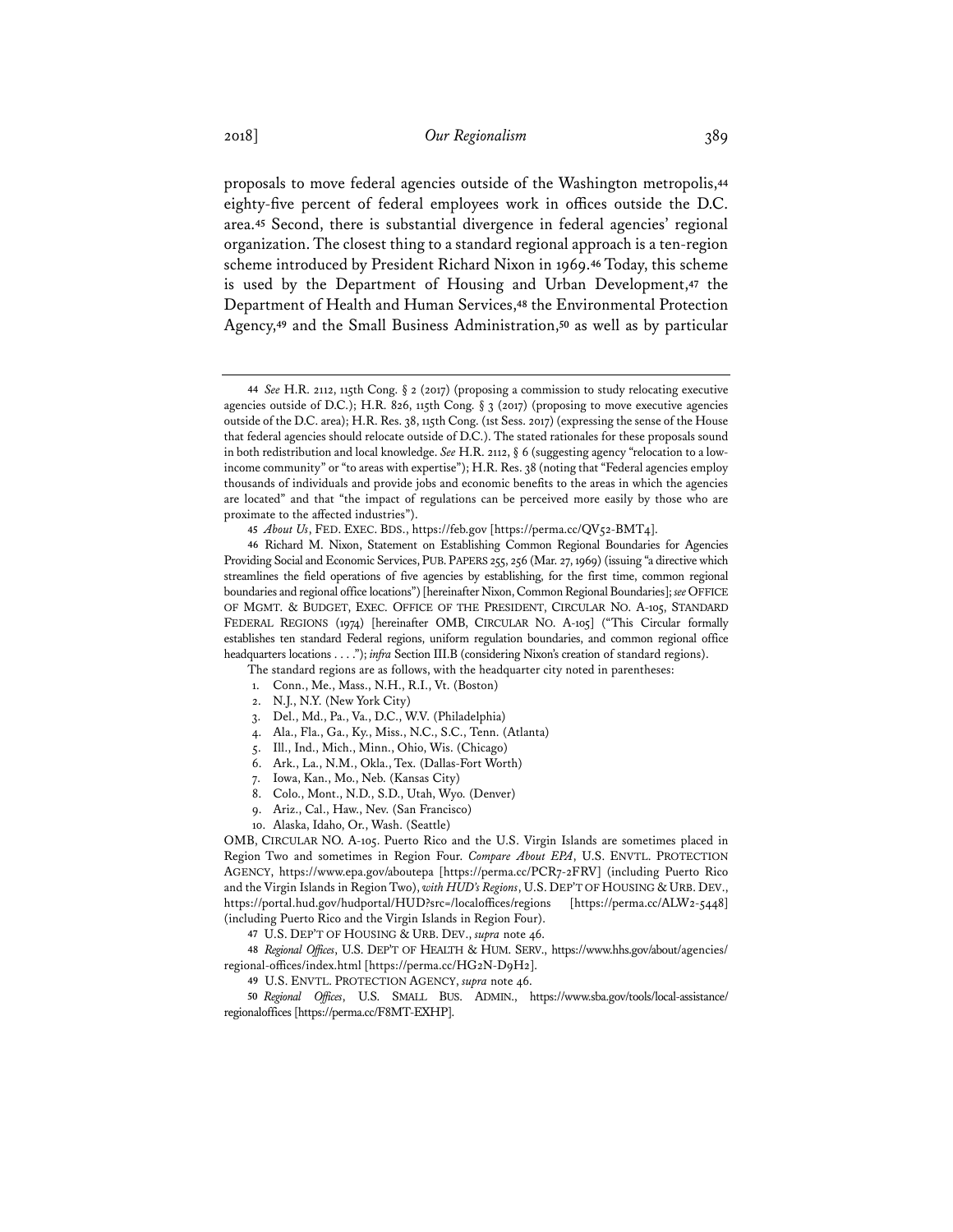agencies within the Department of Homeland Security,**<sup>51</sup>** the Department of Labor,**<sup>52</sup>** and the Department of Transportation,**<sup>53</sup>** and by public-facing offices within the Department of Education**<sup>54</sup>** and the Department of Justice.**<sup>55</sup>**

While this ten-region scheme was a deliberate attempt to standardize federal regions, thereby facilitating interagency coordination and presidential supervision, it remains a minority approach, and the "chaos" of various regional configurations that past Presidents have sought to quell remains.**<sup>56</sup>** Even within single cabinet departments, various agencies employ different regional forms. For instance, within the Department of Transportation, the Federal Transit Administration uses the common ten-region scheme, but the Maritime Administration uses ten different regions,**<sup>57</sup>** the Federal Railroad Administration relies on eight regions,**<sup>58</sup>** the Federal Aviation Administration divides its property operations into nine regional offices,**<sup>59</sup>** and the Federal Highway Administration uses four regions for its field services and three for its federal lands highway divisions.**<sup>60</sup>** So too, within the Department of Agriculture, the Forest Service uses nine regions, while the Food and Nutrition Service uses seven, neither of which align with the standard ten-region plan.**<sup>61</sup>** Other executive agencies use still other regional configurations.**<sup>62</sup>**

**<sup>51</sup>** *See, e.g.*, *FEMA Regional Offices*, FED. EMERGENCY MGMT. AGENCY, https://emilms.fema.gov/ IS101c/DEP0101150text.htm [https://perma.cc/YU6Z-JH4W].

**<sup>52</sup>** *See, e.g.*, *OSHA Offices by State*, OCCUPATIONAL SAFETY & HEALTH ADMIN., https://www.osha. gov/html/RAmap.html [https://perma.cc/EW8P-YPPU].

**<sup>53</sup>** *See, e.g.*, *Regional Offices*, FED. TRANSIT ADMIN., https://www.transit.dot.gov/about/regionaloffices/regional-offices [https://perma.cc/RPT4-8R48].

**<sup>54</sup>** *See, e.g.*, *U.S. Department of Education Regional Office Contact Information*, U.S. DEP'T EDUC., https://www2.ed.gov/policy/elsec/guid/secletter/020207enc.html [https://perma.cc/CFH9-CRVU].

**<sup>55</sup>** *Regional and Field Offices*, U.S. DEP'T OF JUSTICE, https://www.justice.gov/crs/about-crs/ regional-and-field-offices [https://perma.cc/U94M-WCMQ].

**<sup>56</sup>** NRCREPORT, *supra* note 16, at 81; *see infra* Section III.B (discussing past attempts to standardize federal regions).

**<sup>57</sup>** *Gateway Offices*, MAR. ADMIN., https://www.marad.dot.gov/about-us/gateway-offices/ [https:// perma.cc/BF67-GWS8].

**<sup>58</sup>** *Regional Offices*, FED. R.R. ADMIN., http://www.fra.dot.gov/Page/P0244 [https://perma.cc/  $A6G5$ -EUX9].

**<sup>59</sup>** *Regions and Property Operations*, FED. AVIATION ADMIN., https://www.faa.gov/about/office\_org/ headquarters\_offices/arc/ [https://perma.cc/2UJE-K8XH].

**<sup>60</sup>** *Field Offices*, FED.HIGHWAY ADMIN., https://www.fhwa.dot.gov/about/field.cfm [https://perma.cc/ 3RX7-CQ75].

**<sup>61</sup>** *FNS Regional Offices*, U.S. FOOD & NUTRITION SERV., https://www.fns.usda.gov/fnsregional-offices [https://perma.cc/6ZGC-8JAM]; *Forest Service Regions*, U.S. FOREST SERV., https://www.fs.fed.us/wildflowers/regions/ [https://perma.cc/EEH5-BMDB].

**<sup>62</sup>** *E.g., Regional Offices*, U.S. OFF. ENVTL. POL'Y & COMPLIANCE, https://www.doi.gov/ oepc/regional-offices [https://perma.cc/GG8W-8XS2] (showing eight regional offices). The Department of Interior generally uses eight regions. *The Regions*, U.S. DEP'T INTERIOR OFF. SOLIC., https://www.doi.gov/solicitor/regions [https://perma.cc/85CF-EMJT]. *But see CSC Regions*, U.S CLIMATE SCI. CTRS., https://www.doi.gov/csc/centers [https://perma.cc/9B2V-ZUHT]. The Solicitor in the Department of Labor uses seven regions. *SOL Regional Offices*, U.S. DEPT. LAB.OFF.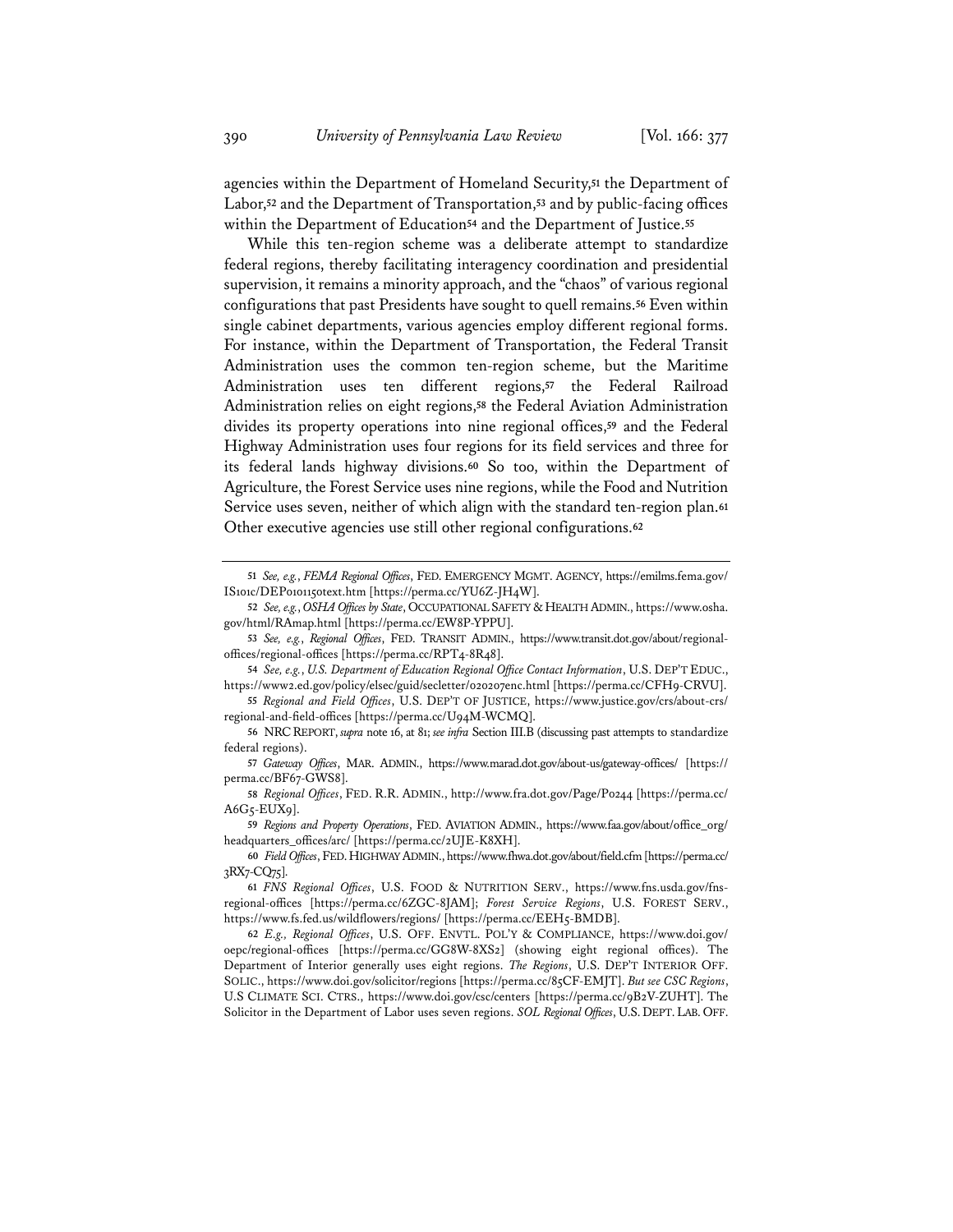## 2018] *Our Regionalism* 391

Many independent agencies also rely on regional organization, and also use a variety of regional forms. Perhaps most famously, the Federal Reserve System relies on twelve districts that were established in 1913; these districts surround the twelve Federal Reserve Bank cities and do not track state lines.**<sup>63</sup>** The Federal Trade Commission uses seven regional offices,**<sup>64</sup>** the Federal Communications Commission relies on three enforcement regions,**<sup>65</sup>** the Federal Energy Regulatory Commission has five regional offices focused principally on hydropower projects,**<sup>66</sup>** the Consumer Financial Protection Bureau has four supervision regions,**<sup>67</sup>** and the Securities and Exchange Commission has eleven regional offices.**<sup>68</sup>** Unlike the Fed, most of these agencies' regions follow state lines, although the SEC splits Northern and Southern California into two different regions.**<sup>69</sup>**

A variety of federal corporations are also organized in a regional manner. Most distinctively, the Tennessee Valley Authority (TVA), which was created as a public–private hybrid in 1933, is a federal regional body that exists in only one area of the country.**<sup>70</sup>** Drawn around the Tennessee River Valley, the TVA encompasses portions of seven states instead of tracking state lines. Other federal corporations, including the FDIC, the Postal Service, and the

SOLIC., https://www.dol.gov/sol/regions/ [https://perma.cc/FX4F-FEWP]. The Department of State Office of Foreign Missions uses six regions. *Regional Offices*, U.S. DEP'T ST. OFF. FOREIGN MISSIONS, https://www.state.gov/ofm/ro/ [https://perma.cc/QF9H-NQS4]. The Veterans Benefits Administration uses five regions. *Locations*, DEP'T OF VETERANS AFF., https://www.va.gov/directory/guide/division. asp?dnum=3 [https://perma.cc/HU4F-7JAA].

Agencies' regional organization continues to change. For example, the census recently closed half of its twelve regional offices and now uses six regions. *Regional Offices*, U.S.CENSUS BUREAU, https:// www.census.gov/regions/ [https://perma.cc/Q3VP-Q9UB] (showing the six regions); *see also* Robert Groves, *A Restructuring of Census Bureau Regional Offices*, CENSUS DIRECTOR'S BLOG (Jun. 29, 2011), https://www.census.gov/newsroom/blogs/director/2011/06/a-restructuring-of-census-bureau-

regional-offices.html [https://perma.cc/THW8-72X6]. These regional offices differ from the four regions the Bureau uses to present census data. *See Census Regions and Divisions of the United States*, U.S.CENSUS BUREAU, https://www2.census.gov/geo/pdfs/maps-data/maps/reference/us\_regdiv.pdf [https://perma.cc/9KQV-68F2].

**<sup>63</sup>** *The Twelve Federal Reserve Districts*, BD. OF GOVERNORS OF THE FED. RESERVE SYS., https://www.federalreserve.gov/otherfrb.htm [https://perma.cc/CUP7-FDCT].

**<sup>64</sup>** *Regional Offices*, FED. TRADE COMM'N, https://www.ftc.gov/about-ftc/bureaus-offices/regionaloffices [https://perma.cc/DP44-7DWG].

**<sup>65</sup>** *Regional & Field Offices*, FCC, http://transition.fcc.gov/eb/rfo/ [https://perma.cc/GB9T-NLNP].

**<sup>66</sup>** *Regional Office Hydropower Contacts*, FED. ENERGY REG. COMMISSION, https://www.ferc.gov/ contact-us/tel-num/regional.asp [https://perma.cc/U9NM-XFWW].

**<sup>67</sup>** Paul Sanford, *Meet Our Regional Directors*, CONSUMER FIN. PROTECTION BUREAU (Mar. 12, 2013), https://www.consumerfinance.gov/about-us/blog/meet-our-regional-directors/ [https:// perma.cc/779C-4UXX].

**<sup>68</sup>** SECREGIONAL OFFICES, SEC, https://www.sec.gov/page/sec-regional-offices[https://perma.cc/ 2DJP-XKMW].

**<sup>69</sup>** *Id.*

**<sup>70</sup>** *Seeinfra* notes 156–162 and accompanying text (describing the creation and organization of the TVA).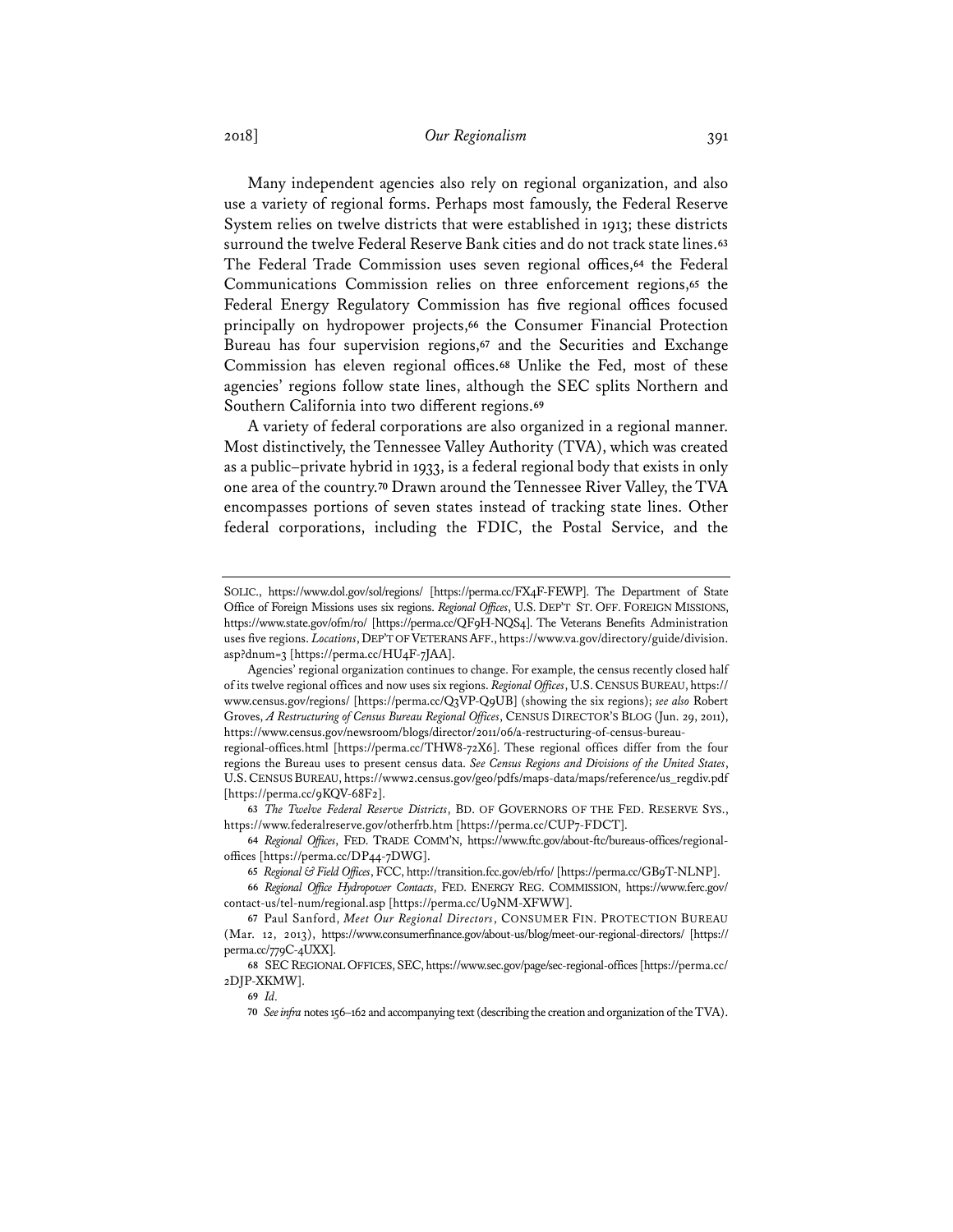Export–Import Bank divide their nationwide operations into regions in a way similar to executive and independent agencies.**<sup>71</sup>**

Finally, Federal Executive Boards were created by President John F. Kennedy in 1961 to provide a "forum for communication and collaboration among Federal agencies outside of Washington, DC."**<sup>72</sup>** The ten original boards have become twenty-eight over time. Less ambitious than the Federal Regional Councils that President Nixon established (and President Ronald Reagan abolished),**<sup>73</sup>** the Federal Executive Boards are overseen by the Office of Personnel Management, and though they focus on emergency preparedness, they have addressed diverse subjects including access to food stamps and the use of wind power.**<sup>74</sup>**

#### C. *Joint Federal–State Organization*

If interstate agreements are principally bottom-up and federal administrative regions are principally top-down, perhaps the most distinctively regional form is the joint state–federal regional body.**<sup>75</sup>** As Anne Joseph O'Connell has illuminated, there are a variety of organizations "at the boundary" of the federal government and other governments.**<sup>76</sup>** At the state–federal boundary, these organizations are frequently regional. For instance, the first joint state–federal compact created the Delaware River Basin Commission (DRBC) in 1961.**<sup>77</sup>** Comprising the governors of Delaware, New Jersey, New York, and Pennsylvania and the commander of the U.S. Army Corps of Engineers North Atlantic Division, the DRBC is charged with planning, conserving, and allocating water resources in the Delaware River Basin and has recently found

**72** FED. EXEC. BDS., *supra* note 45.

**<sup>71</sup>** *E.g.*, *Organization Directory and Office Contacts*, FDIC, https://www.fdic.gov/about/contact/ directory/#Field\_Offices [https://perma.cc/E2SM-WTKL] (listing the eight regional offices); *Regional Export Finance Centers*, EXPORT–IMPORT BANK U.S., http://www.exim.gov/contact/regional-exportfinance-centers [https://perma.cc/J7PQ-LK5H] (listing three regions).

**<sup>73</sup>** *See infra* Section III.B (describing the Federal Regional Councils). The Federal Executive Boards and Federal Regional Councils never developed a good working relationship. *See, e.g.*, AM. SOC'Y FOR PUB. ADMIN., THE ADMINISTRATION OF THE NEW FEDERALISM 63 (Leigh E. Grosenick ed., 1973) [hereinafter ASPA, NEW FEDERALISM] (quoting William H. Kolberg, former Associate Director for Program Coordination for OMB, who described this relationship as "[u]ncomfortable").

**<sup>74</sup>** *See, e.g.*, William A. Galston & Geoffrey L. Tibbetts, *Reinventing Federalism: The Clinton/Gore Program for a New Partnership Among State, Local, and Tribal Governments*, 24 PUBLIUS 23, 32 (1994); Wallace O. Keene, *New Directions for Federal Executive Boards and Associations*, 30 PUB. MANAGER 23, 23 (2001).

**<sup>75</sup>** *See generally* DERTHICK, *supra* note 5 (exploring several state–federal regional organizations).

**<sup>76</sup>** Anne Joseph O'Connell, *Bureaucracy at the Boundary*, 162 U. PA. L. REV. 841, 861-63 (2014) (noting that the National Guard, Social Security Administration, Metropolitan Washington Airport Authority, Delaware River Basin Commission, Appalachian Regional Commission, and Financial Stability Oversight Council operate at the boundary between state and federal government).

**<sup>77</sup>** Delaware River Basin Compact, Pub. L. No. 87-328, § 2, 75 Stat. 688, 692 (1961); *see infra* Section III.A (describing the creation and structure of the DRBC).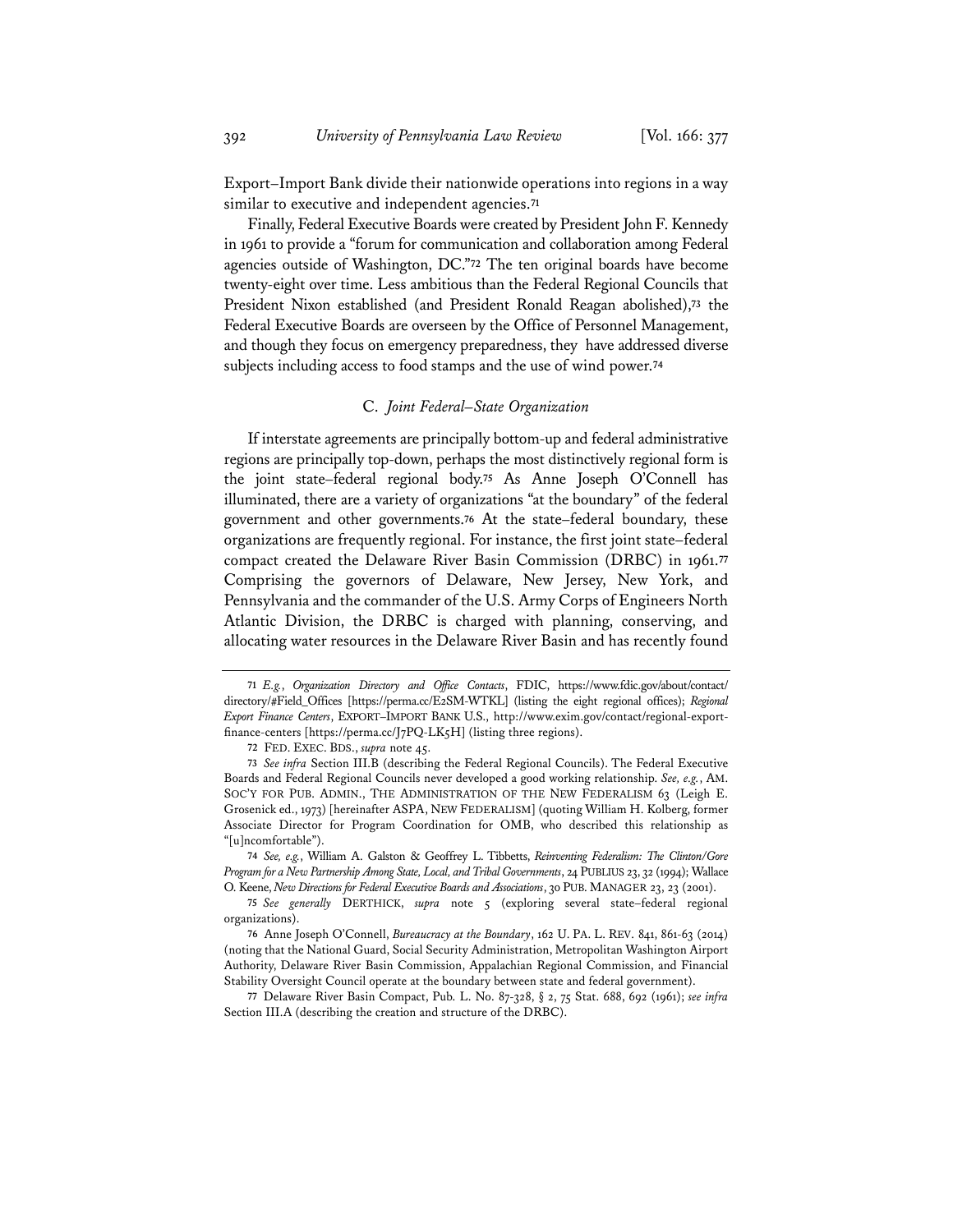itself at the center of contentious debates, including whether to allow fracking in the basin.**<sup>78</sup>** In the decades since the DRBC was formed, federal–state compacts have been adopted for additional river basins, including the Susquehanna and the Alabama-Coosa-Tallapoosa.**<sup>79</sup>**

Other joint state–federal bodies have been formed by interstate compact or by federal legislation. For example, the Metropolitan Washington Airports Authority created by interstate compact includes board members appointed by the Governor of Maryland, the Governor of Virginia, the Mayor of D.C., and the President.**<sup>80</sup>** The Appalachian Regional Commission (ARC) created by federal law comprises the governors of the thirteen Appalachian states as well as a federal co-chair appointed by the President with the advice and consent of the Senate.**<sup>81</sup>**

Recent regional projects have emphasized the role of interagency, as well as intergovernmental, coordination through joint state–federal efforts. Instead of selecting a single federal representative, these bodies tend to include a variety of federal agency officials. For instance, the Gulf Coast Ecosystem Restoration Council, which is responding to the Deepwater Horizon oil spill of April 2010, comprises the Secretaries of the Army, Interior, Commerce, Agriculture, and Homeland Security, and the Administrator of the EPA, as well as the governors of Alabama, Florida, Louisiana, Mississippi, and Texas.**<sup>82</sup>** The Great Lakes Restoration Initiative Task Force, the Chesapeake Bay Federal Leadership Committee, and the Hurricane Sandy Rebuilding Task Force similarly rely on the region for interagency and intergovernmental coordination.**<sup>83</sup>**

Finally, federal agencies have turned to regional groups of state, local, and private actors to further their regulatory agendas. The EPA has relied on regional associations of states to advise it with respect to haze caused by ozone

**<sup>78</sup>** *See Natural Gas Drilling Index Page*, DEL. RIVER BASIN COMM'N (Sept. 13, 2017), http://www.nj.gov/drbc/programs/natural/ (last updated Nov. 30, 2017).

**<sup>79</sup>** ZIMMERMAN, *supra* note 21, at 249.

**<sup>80</sup>** 32 D.C. Reg. 7393 (Dec. 20, 1985); 1985 Va. Acts 1095; *see* 49 U.S.C. § 49106(a) (2012) (describing the Authority).

**<sup>81</sup>** 40 U.S.C. § 14301(b)(1) (2012); *see infra* Section III.A (describing the history and structure of the ARC).

**<sup>82</sup>** A 2010 executive order created the Gulf Coast Ecosystem Restoration Task Force. Exec. Order No. 13,554, 75 Fed. Reg. 62,313, 62,313-14 (Oct. 8, 2010). This Task Force was dissolved and its work was taken on by the newly formed the Gulf Coast Ecosystem Restoration Council two years later. Exec. Order No. 13,626, 77 Fed. Reg. 56,749, 56,749-50 (Sept. 13, 2012).

**<sup>83</sup>** Exec. Order No. 13,340, 69 Fed. Reg. 29,043 (May 20, 2004); Exec. Order No. 13,632, 77 Fed. Reg. 74,341 (Dec. 14, 2012); Exec. Order No. 13,508, 74 Fed. Reg. 23,099 (May 15, 2009); GREAT LAKES RESTORATION INITIATIVE, ACTION PLAN II (2014), https://www.glri.us//actionplan/ pdfs/glri-action-plan-2.pdf [https://perma.cc/6NBE-77SC] (observing that the Great Lakes Restoration Initiative has been a catalyst for federal agency coordination); *see infra* Section IV.A (discussing the Chesapeake Bay Program).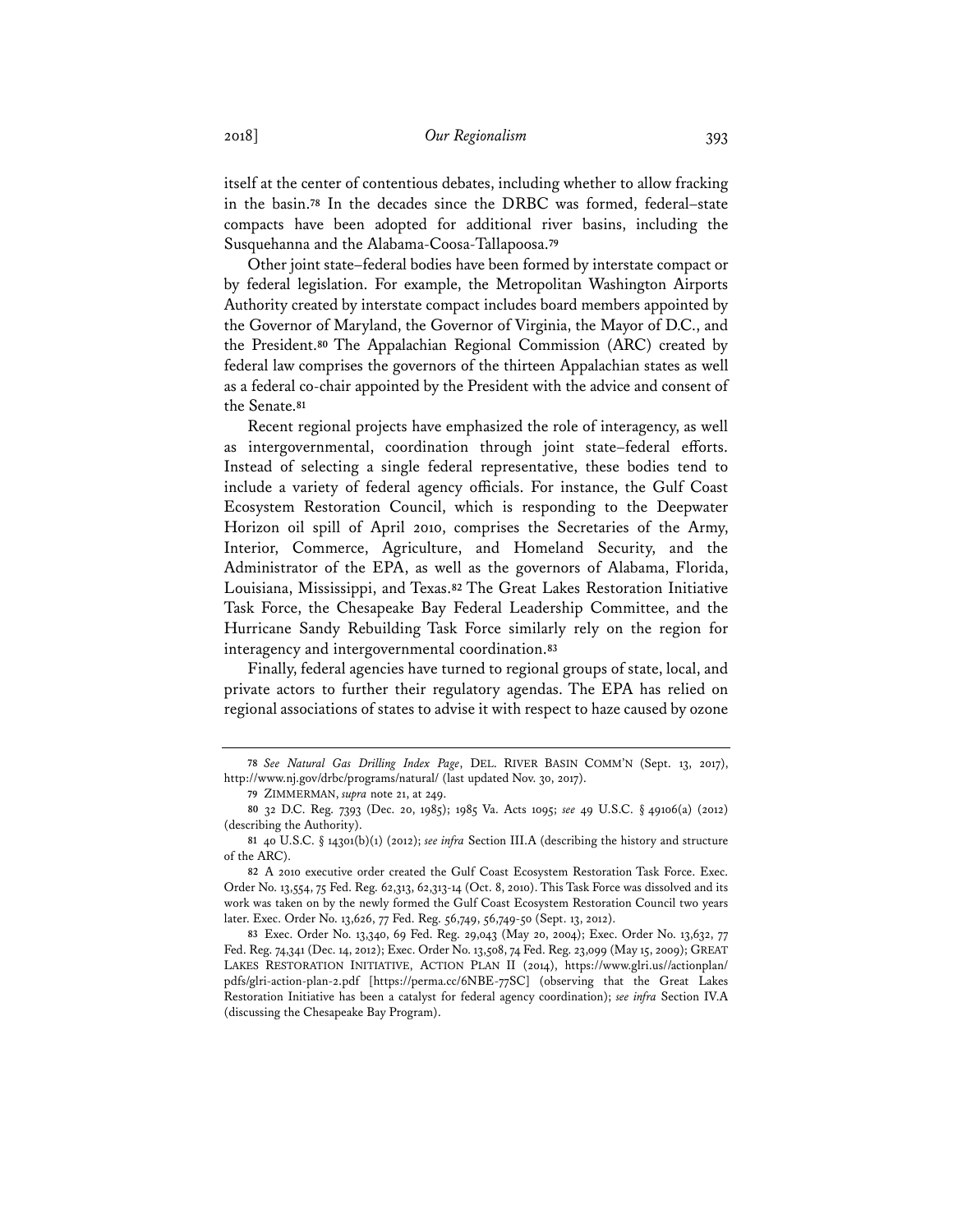and other pollutants,**<sup>84</sup>** and it built regional, multistate responses to climate change into the Clean Power Plan.**<sup>85</sup>** The DOT has focused on "megaregions," with working groups of state, local, and private actors engaging in regional planning across jurisdictional lines.**<sup>86</sup>** And EPA, DOT, and HUD formed an interagency Partnership for Sustainable Communities that collaborates with state and local governments on a regional basis to foster affordable housing and transportation and reduce pollution.**<sup>87</sup>**

\* \* \*

As this brief overview suggests, regional governance assumes many different forms. One might well ask whether it is productive, or even reasonable, to consider interstate collaborations, federal divisions, and joint undertakings all as parts of our regionalism. Before returning to the present, the Article surveys the work of various approaches to regionalism across the twentieth century. In broad strokes, regional governance has progressed in accordance with the taxonomy above: although no regional form fully replaces its predecessors, interstate collaboration has given way to federal regionalism, which has in turn given way to state–federal hybridity. Together, these three regional forms have mediated American federalism and forged the distinctive shape of our administrative state.

## II. FROM STATE TO NATION: PLANNING THE NEW DEAL

Throughout American history, regions—usually traveling under the label "sections"**<sup>88</sup>**—have been sites of resistance to the federal government. Regional interests and identities have given force to arguments for states' rights, with commentators noting that state sovereignty has "never been a vital issue except when a whole section stood behind the challenging state."**<sup>89</sup>** In the extreme case,

**<sup>84</sup>** *Visibility*–*Regional Planning Organizations*, U.S. ENVTL. PROT. AGENCY, https://www.epa.gov/ visibility/visibility-regional-planning-organizations [https://perma.cc/B4KK-BJSZ]; *see also What is the Ozone Transport Commission*, OZONE TRANSP.COMM'N, http://www.otcair.org/ [https://perma.cc/6MCF-45CV].

**<sup>85</sup>** *See* Carbon Pollution Emission Guidelines for Existing Stationary Sources: Electric Utility Generating Units, 80 Fed. Reg. 64,662, 64,838-40 (Oct. 23, 2015) (to be codified at 40 C.F.R. pt. 60).

**<sup>86</sup>** *Megaregions and Multi-Jurisdictional Planning*, U.S. DEP'T OF TRANSP., https://www. fhwa.dot.gov/planning/megaregions/ [https://perma.cc/JS2E-9VU4] [hereinafter DOT, *Megaregions*] ("Megaregion planning involves transportation planning and decision making that is executed across boundaries for mutual benefit."); *see infra* Section IV.A.

**<sup>87</sup>** *About Us*, PARTNERSHIP FOR SUSTAINABLE COMMUNITIES, https://www.sustainable communities.gov/mission/about-us [http://perma.cc/H587-3862]; *see also, e.g.*, Regional Innovation Program, 82 Fed. Reg. 3131 (Jan. 11, 2017) (to be codified at 13 C.F.R. pt. 312).

**<sup>88</sup>** *See* Limerick, *supra* note 9 (describing the different connotations of "regions" and "sections").

**<sup>89</sup>** FREDERICK JACKSON TURNER, THE SIGNIFICANCE OF SECTIONS IN AMERICAN HISTORY 39 (1932); *see also id.* at 194 ("[T]here was hardly a case of the serious assertion of state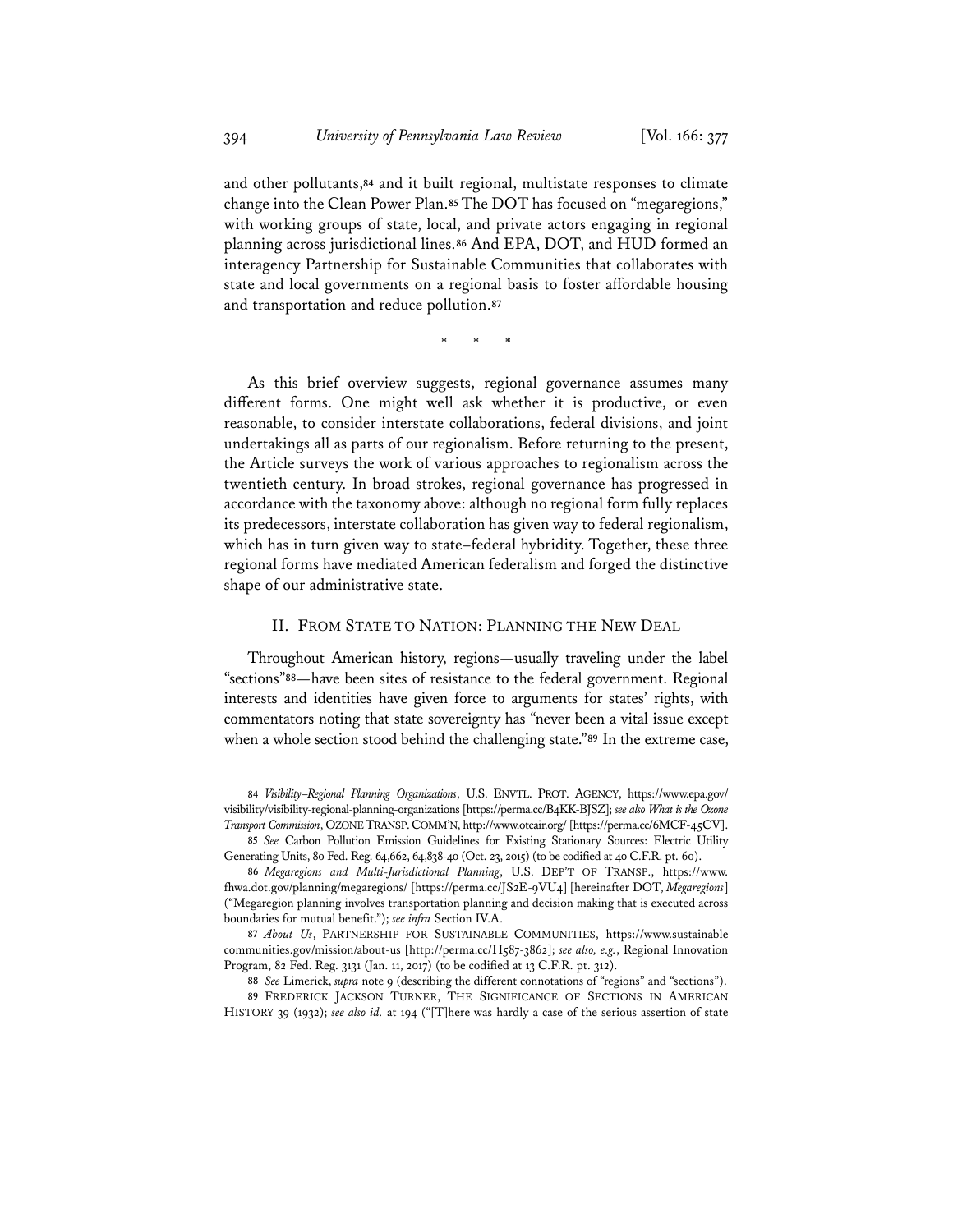## 2018] *Our Regionalism* 395

sectional alliances have yielded threats of secession, from New England and the Hartford Convention to the Confederacy and the Civil War. On a more quotidian plane, multistate efforts have forestalled federal regulation. Yet despite the well-grounded understanding that regions bolster state power against the center, regions have also facilitated the growth of the federal government.

A complete history of American regionalism's competing centrifugal and centripetal tendencies would begin long before the twentieth century, but an account of regionalism's influence on the contemporary administrative state can fruitfully pick up in the 1920s, when a regionalist movement began to celebrate the "promise of regionalism."**<sup>90</sup>** For members of this movement, regions were at once organic communities and governance units that might stave off federal intervention. Resisting cultural homogenization, artists, sociologists, historians, lawyers, and others located the "real" United States in its regions. Resisting the expansion of federal bureaucracy, these critics advocated regional solutions for problems exceeding individual states' capacity.

If particular interest in regions sprang from their perceived utility in resisting centralization, however, regionalism soon became a tool of the New Deal. Both regional accommodations within and regional administration of new federal programs facilitated a substantial expansion of federal bureaucracy. The twentieth-century administrative state was thus propelled forward by strategies designed to resist it. By the 1940s, commentators were voicing a new understanding of regionalism as constitutive of nationalism, and early stirrings of regionalism as resistance to centralization persisted principally within rather than outside of federal administration.

## A. *Regions Against the Federal Government*

Widespread belief in "the promise of regionalism" arose in the 1920s and 1930s.**<sup>91</sup>** Geographers surveyed topography to discover the nation's natural divisions, while geologists searched beneath, climatologists looked above, and ecologists studied flora and fauna to ascertain areal units.**<sup>92</sup>** Anthropologists,

sovereignty except where sectional cooperation gave it force."); WILLIAM B. MUNRO, THE INVISIBLE GOVERNMENT 140 (1928) ("Books relating to American history and government are full of references to states' rights and state sovereignty, but find me an instance in American history where either issue has ever been raised by a single state, or otherwise than by a group of states!").

**<sup>90</sup>** LEWIS MUMFORD, THE GOLDEN DAY 158 (1926).

**<sup>91</sup>** *See generally* ROBERT L. DORMAN, REVOLT OF THE PROVINCES: THE REGIONALIST MOVEMENT IN AMERICA, 1920–1945 (2003) (exploring the regionalist movement of the 1920s and 1930s); Michael C. Steiner, *Regionalism in the Great Depression*, 73 GEOGRAPHICAL REV. 430, 430 (1983) (discussing regionalism across a variety of fields, including political science, art, sociology, architecture, and history).

**<sup>92</sup>** *E.g*., ODUM & MOORE, *supra* note 17, at 29; CHARLES O. PAULLIN, ATLAS OF THE HISTORICAL GEOGRAPHY OF THE UNITED STATES (1932) (describing the division of the United States into regions based on factors such as physical landforms, climate, soil, and natural resources).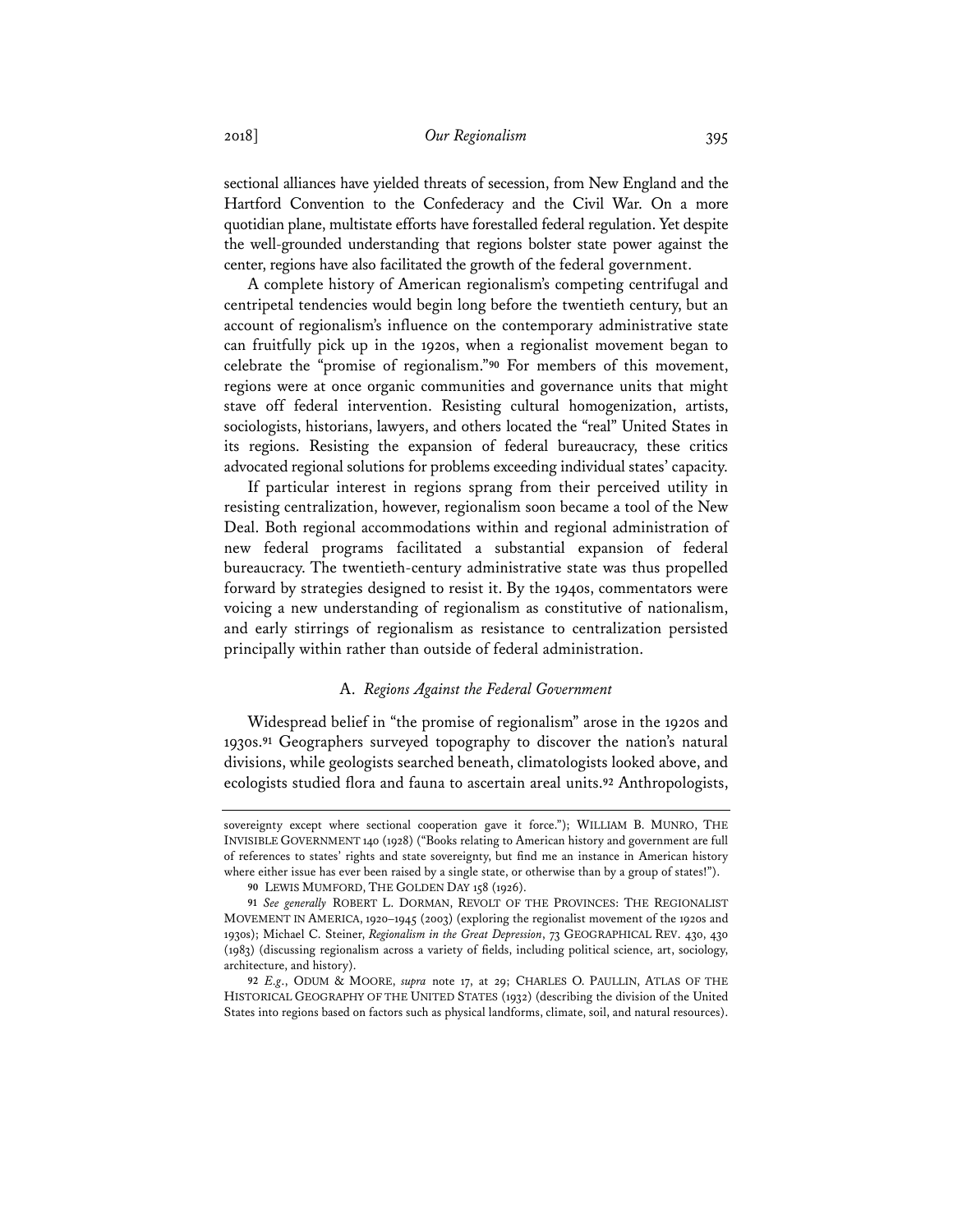sociologists, and linguists measured dialect, race, religion, occupation, and other characteristics to define regional populations.**<sup>93</sup>** Historians retold the nation's past as a story of sectional struggle,**<sup>94</sup>** while artists, critics, and folklorists celebrated, revived, and sometimes invented local culture and traditions.**<sup>95</sup>** Economists and political scientists proposed industrial, political, and economic regions, and elected officials and administrators took up the idea of regional planning, beginning at the metropolitan level.**<sup>96</sup>** The zest for regionalism—an enthusiasm some came to understand as tantamount to "a cult"**<sup>97</sup>**—resulted in part from the conjunction of these many undertakings, as a "new science of the region" was born.**<sup>98</sup>**

The passion of the regional movement also reflected a reaction against perceived government centralization and cultural homogenization. During World War I, the federal government had assumed a variety of new responsibilities, from managing railroads to managing labor relations,**<sup>99</sup>** and the 1920s saw the rise of national media, including radio, newsreels, and magazines like *Time*.**<sup>100</sup>** For some, it was a "paradox that the development of regional analysis has paralleled the growth of world-wide communication and trade, the

**96** *E.g.,* COMM. ON REG'L PLAN OF N.Y. & ITS ENVIRONS,IREGIONAL PLAN OF NEW YORK AND ITS ENVIRONS (1929) (providing a development plan for the New York City region); BENTON MACKAYE, THE NEW EXPLORATION: A PHILOSOPHY OF REGIONAL PLANNING (1928) (advocating regional planning).

**<sup>93</sup>** *E.g.*, ODUM & MOORE, *supra* note 17, at 23; HOWARD W. ODUM, SOUTHERN REGIONS OF THE UNITED STATES (1936); RUPERT B. VANCE, HUMAN GEOGRAPHY OF THE SOUTH: A STUDY IN REGIONAL RESOURCES AND HUMAN ADEQUACY (1935); WALTER PRESCOTT WEBB, THE GREAT PLAINS (1931).

**<sup>94</sup>** *E.g.*, VERNON L. PARRINGTON, MAIN CURRENTS IN AMERICAN THOUGHT (1927); TURNER, *supra* note 89; WEBB, *supra* note 93.

**<sup>95</sup>** *E.g.*, LUCY LOCKWOOD HAZARD, THE FRONTIER IN AMERICAN LITERATURE (1927); RALPH L. RUSK, THE LITERATURE OF THE MIDDLE WESTERN FRONTIER (1925); Mary Austin, *Regionalism in American Fiction*, 21 ENGL. J. 97, 99-100 (1932); *see also* Earl H. Rovit, *The Regions Versus the Nation: Critical Battle of the Thirties*, 13 MISS. Q. 89, 91-95 (1960) (describing interest in regionalism across a variety of disciplines in the 1920s and 1930s); Steiner, *supra* note 91, at 430 ("During [the 1930s] regionalism was widely and urgently discussed by artists, folklorists, social scientists, planners, architects, and engineers.")

**<sup>97</sup>** Louis Wirth, *The Limitations of Regionalism*, *in* REGIONALISM IN AMERICA, *supra* note 14, at 381, 391-92.

**<sup>98</sup>** ODUM, *supra* note 93; ODUM & MOORE, *supra* note 17, at 4; *see also* DORMAN, *supra* note 91, at 276 ("Regionalists themselves aspired self-consciously to become a movement.").

**<sup>99</sup>** BARRY D. KARL, THE UNEASY STATE: THE UNITED STATES FROM 1915 TO 1945, 52 (1983).

**<sup>100</sup>** *Id.* at 78 ("What gives the decade of the twenties its particular cast is the rapid development of the new communications media, which made people conscious that their society was in transition."); MUNRO, *supra* note 89, at 160-61 ("The same magazines are read, the same radio music listened to, the same movies looked at . . . . They are insidiously nationalizing the cut of our clothes, the interior decoration of our homes, the brands of food that we consume, and even the varieties of slang that our youngsters use.").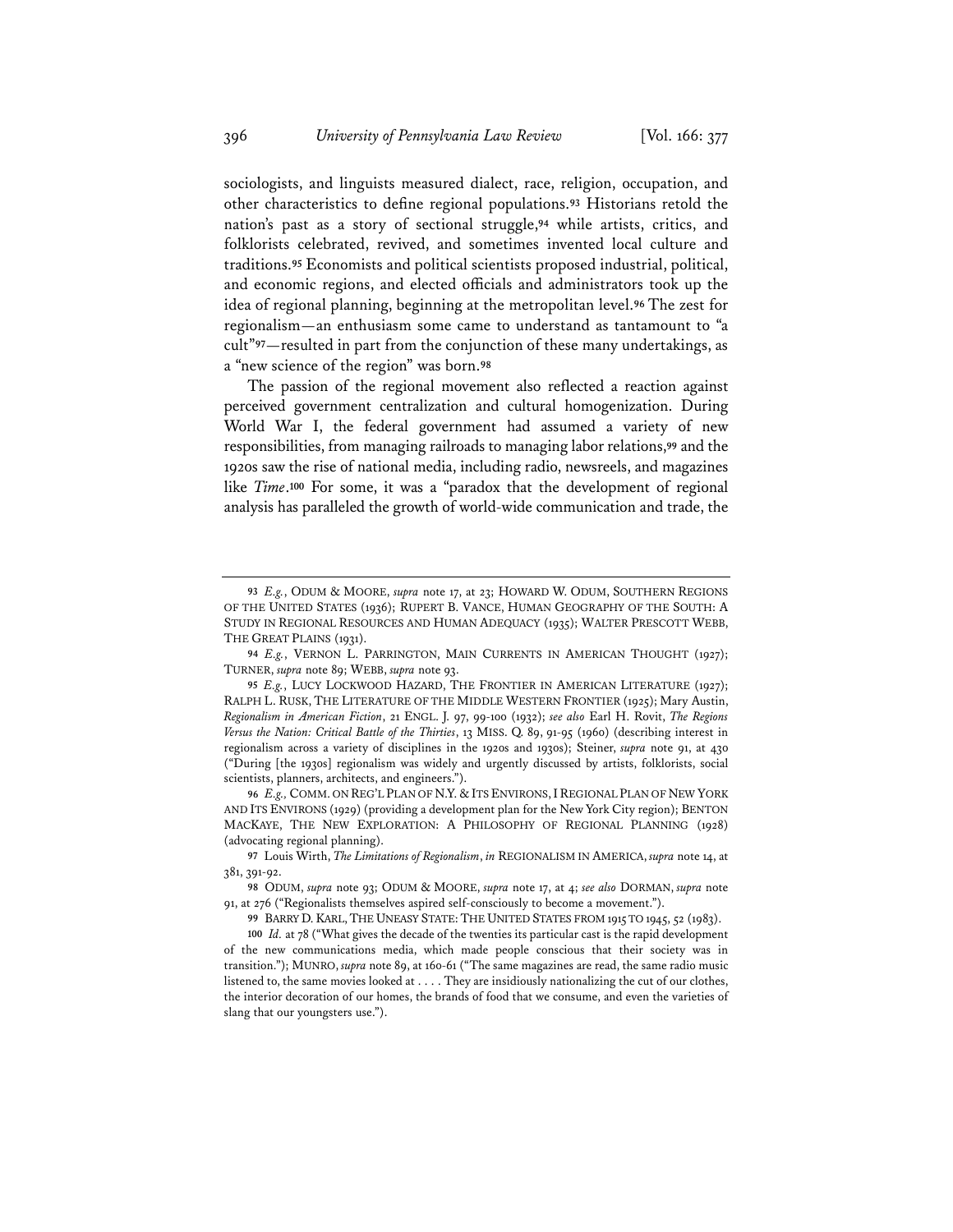emergence of cosmopolitan culture, and the ideology of One World."**<sup>101</sup>** But many commentators regarded the interest in regionalism as directly responsive to "the nationalizing, homogenizing urban-industrial complex."**<sup>102</sup>** A variety of proponents self-consciously embraced regionalism as an answer to looming "vaster and vaster federal bureaucracies" and a "centralizing state."**<sup>103</sup>**

Looking to regionalism as a response to threats of government centralization and cultural homogenization, proponents made a series of claims about regions both in their own right and, especially, vis-à-vis the states and federal government. Most relevant here, they argued that regions were natural, organic units of the country and that regional governance could empower the states and forestall centralization by addressing problems that exceeded individual states' capacity without resort to federal intervention.

First, many posited regions as the "real" internal divisions of the vast United States.**<sup>104</sup>** The country as a whole could not be understood without

Southern Agrarian Donald Davidson, for instance, diagnosed regionalism as "an American expression of dissatisfaction with the culture, or pseudo-culture that has accompanied the diffusion of industrialism." DONALD DAVIDSON, THE ATTACK ON LEVIATHAN: REGIONALISM AND NATIONALISM IN THE UNITED STATES 10-11 (1938); *see also* DONALD DAVIDSON ET AL.,I'LL TAKE MY STAND: THE SOUTH AND THE AGRARIAN TRADITION (1930) (defending a Southern agrarian culture and tradition). From a different vantage point, social critic Lewis Mumford argued that, in "a period when the uniformities of the machine civilization were being overstressed, regionalism served to emphasize compensatory organic elements: above all, those differences that arise out of geographic, historic, and cultural peculiarities." LEWIS MUMFORD,THE CULTURE OF CITIES, 305- 06 (1970). *See generally* ODUM & MOORE, *supra* note 17, at 630 ("[M]any observers . . . conclude[d] that the chief dilemma of the time was that of society's ability to accommodate its natural capacities and institutions to the artificial demands of bigness, speed, technology, change."); TURNER, *supra* note 89, at 325 ("[T]oday it may fairly be asked whether all these forces of centralization of power in Washington have promoted national unity and consolidation, or on the other hand have increased sectional expression."); Michael C. Steiner, *The Significance of Turner's Sectional Thesis*, 10 W. HIST. Q. 437, 440 (1979) ("[A]s the sectional thesis reached its fullest expression in the 1920s, memories of what seemed to be a stable community with a distinctive sense of place provided an image of order and security in the face of rapid social change.").

**104** *See, e.g.*, Felix Frankfurter & James M. Landis, *The Compact Clause of the Constitution*, 34 YALE L.J. 685, 729 (1925) ("Our regions are realities. Political thinking must respond to these realities."); Munro, *supra* note 16, at 123 ("We think of the states as the component parts of the Nation because they are recognized political entities; [but] we persistently overlook those sections or regions of the country which are our real economic units even though they are not given recognition as such by constitutions and laws."); *see also* FESLER, *supra* note 11, at 33 ("In a sense, the South is more real than Alabama, the Middle West more real than Kansas, New England more real than Vermont."); DAVID LILIENTHAL, TVA: DEMOCRACY ON THE MARCH 155 (1944) (suggesting

**<sup>101</sup>** Rupert B. Vance, *The Regional Concept as a Tool for Social Research*, *in* REGIONALISM IN AMERICA, *supra* note 14, at 119.

**<sup>102</sup>** DORMAN, *supra* note 91, at xii.

**<sup>103</sup>** *Id.* at 129 (quoting Vernon Parrington and J. Frank Dobie); Barry D. Karl, *Constitution and Central Planning: The Third New Deal Revisited*, 1988 SUP. CT. REV. 163, 170 ("If the experience of World War I had emboldened planners eager to use the federal government to manage nationwide programs, it nonetheless increased the fears of those who saw in the federal government a threat to local autonomy and individual control.").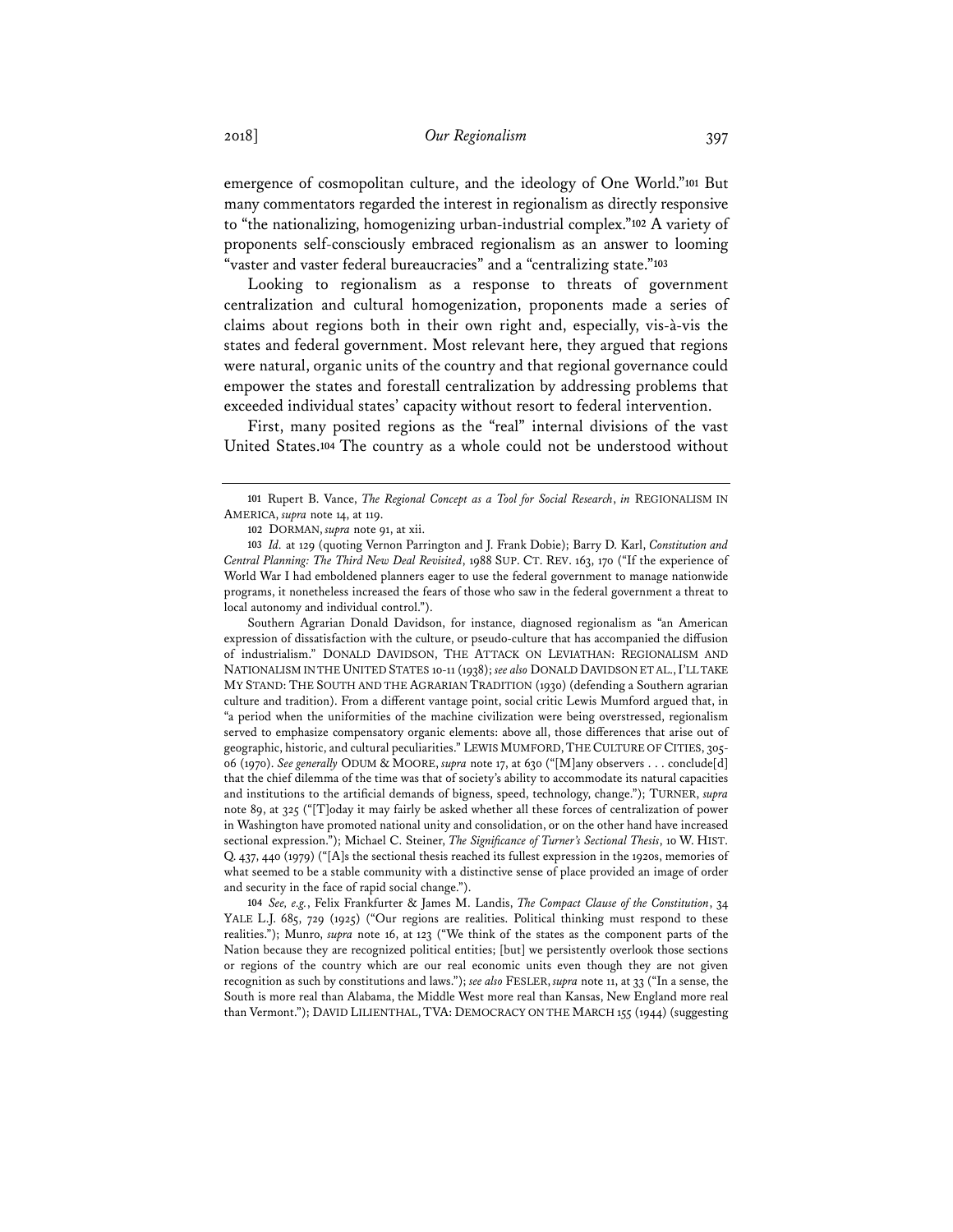appreciating its component parts, these commentators argued, yet state borders were largely artificial.**<sup>105</sup>** Regions, not states, reflected natural geographical or cultural unities and were the true building blocks of American history, politics, and contemporary society. Famous for his 1893 study of the frontier, historian Frederick Jackson Turner began in the early twentieth century to describe the frontier as a "moving section," and he posited the now-closed frontier and the section as "two of the most fundamental factors in American history."**<sup>106</sup>** Turner argued that the United States was in fact a "congeries of sections" and that the country's past could only be understood in sectional terms.**<sup>107</sup>** For him and others, including Southern Agrarian Donald Davidson, both states and the federal government were merely institutional vehicles, even masks, for sectional interests.**<sup>108</sup>** Other commentators who focused on the deep reality of regions recast Turner's divisive sectionalism as a more harmonious, pluralistic regionalism: a nation as large as the United States necessarily comprised distinct cultures, but they could be mutually enriching if all were allowed to flourish. Regionalists like Lewis Mumford thus anticipated a New Deal governance paradigm by insisting that the proper stance was to recognize and celebrate regional diversity, rather than to deny it in the service of a monolithic nationalism or to fear it as a prelude to renewed sectional conflict.**<sup>109</sup>**

**105** Or, if not artificial, problematic. *See, e.g.*, Wirth, *supra* note 97, at 385 (describing how the use of rivers as both state boundary lines and arteries of transportation "create[d] complicated interstate problems of administration" as major cities emerged on state boundaries).

**106** TURNER, *supra* note 89, at 183.

**107** *Id.* at 39, 183; *see alsoid.* at 194 ("As soon as we cease to be dominated by the political map, divided into rectangular states, and by the form of the Constitution in contrast with the actualities, groups of states and geographic provinces, rather than individual states, press upon the historian's attention.").

**108** *See id.* at 321 ("[S]tate sovereignty was never influential except as a constitutional shield for the section."); *see also* DAVIDSON, *supra* note 103, at 26 ("[T]he mask of state sovereignty is less important in national history, because it is less efficacious than the other great mask: the mask of national pretensions, or the use of the Federal mechanism itself as the disguise of a sectional program."); TURNER, *supra* note 89, at 39, 287-88.

**109** Mumford, for instance, called for "intercourse and reciprocity" among various regions, arguing that appreciating the "diversity of regional cultures" would eschew universalizing "the parochialism" of one particular place. Lewis Mumford, *Toward a New Regionalism*, NEW REPUBLIC, Mar. 25, 1931, at 158. John Neihardt similarly argued that it would be "idiotic" to "attempt to fuse our various sectional cultures . . . into a common national culture" and the nation should instead "emphasize . . . the vital significance of what each section has to offer." DORMAN, *supra* note 91, at 116-17. Even Davidson and Turner gestured to this possibility. *See* DAVIDSON, *supra* note 103, at 107 (explaining that regionalism is "not an anti-national force but the condition itself of nationalism in a country as large and as notably diverse in its geographic divisions as our country is"); TURNER, *supra* note 89, at 338 (arguing that "sections serve as restraints upon a deadly uniformity" and "crossfertilize each other" and that a "national vision must take account of the existence of these varied sections; otherwise the national vision will be only a sectional mirage").

newspapers are more "realistic" than the Congressional Record because they report on regions rather than states in Congress).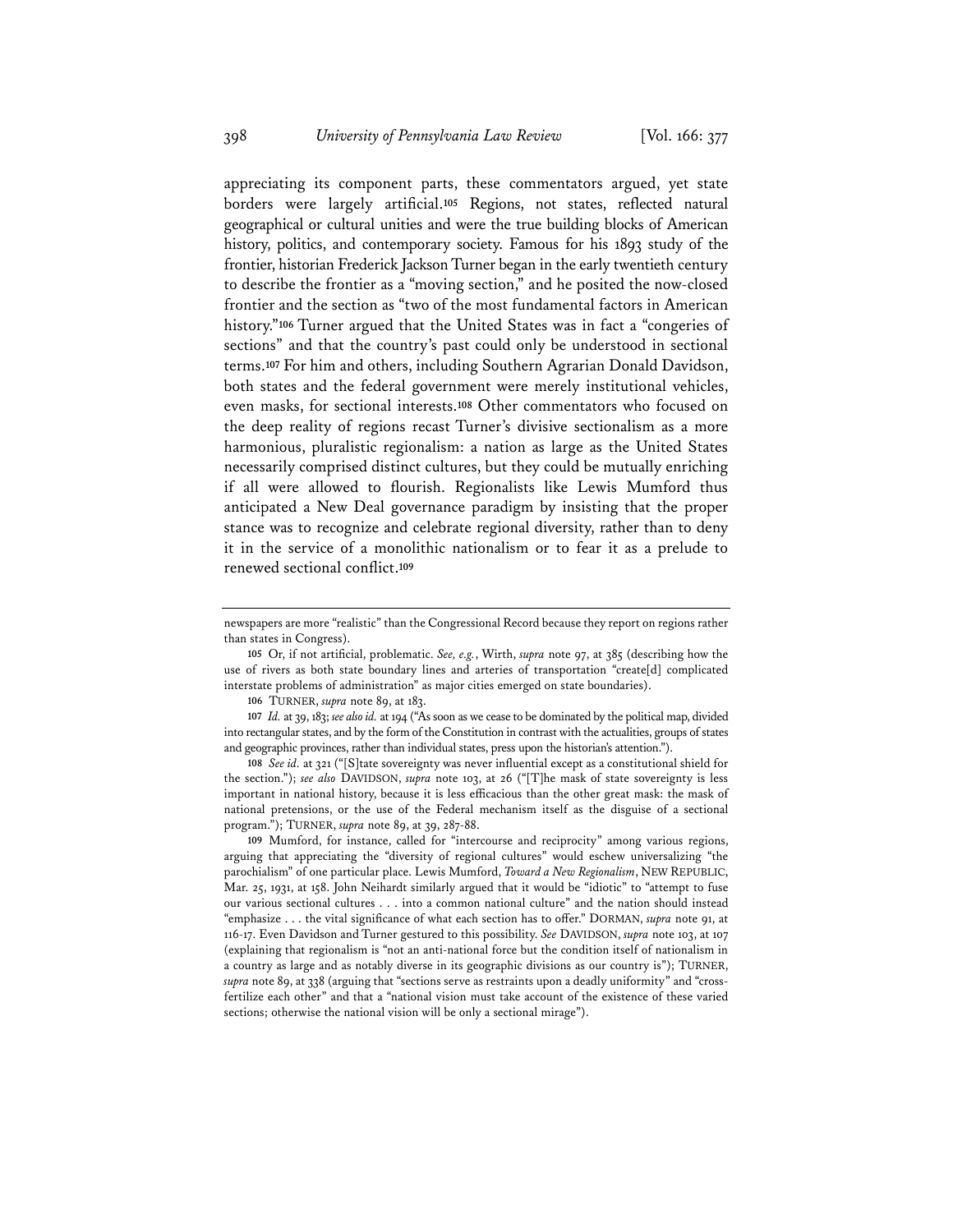## 2018] *Our Regionalism* 399

Second, commentators began to argue that, if regions were in a cultural or political sense more "real" than states or the federal government, then regions were useful, underutilized sites of governance. Lying between too-small states and the too-big nation, regions seemed to offer a Goldilocks solution to a variety of problems. For many, regionalism held out the particularly notable promise of fending off federal bureaucracy: even as industrialization underscored the limits of state governance, regional organization might forestall otherwise-inevitable centralization. Some went so far as to press for the establishment of regional governments. William Munro, for instance, argued for "full-fledged governmental entities standing midway between the states and the nation."**<sup>110</sup>** These "regional governments" would not be mere administrative districts. Instead, so that they might offer "a buffer of protection against all-pervading national centralization," they would "be given a definite endowment of autonomous power and equipped with both executive and legislative organs of government."**<sup>111</sup>**

More modestly, many commentators advocated forms of interstate cooperation that might yield regional governance without regional governments. The interstate compact received particular attention, and newfound uses.**<sup>112</sup>** Although authorized from the Founding, interstate compacts had been used sparingly until the twentieth century, and the overwhelming majority had settled boundary disputes. In the 1920s, however, a burst of compacting activity suggested new scope for the device. Administrative arrangements like the Port Authority of New York and the Colorado River Compact "reflect[ed] the emphasis on a positive provision for

**<sup>110</sup>** MUNRO, *supra* note 89, at 157; *see alsoid.* at 156 ("Problems which are sectional in character cannot be contracted into state or enlarged into national problems by mere dicta of constitutions and courts.").

**<sup>111</sup>** *Id.* at 130-32; *see also* Munro, *supra* note 16, at 128 (arguing that "[p]eople will not starve or suffer continued injustice or forever tolerate economic inequities in the name of checks and balances, states' rights, or reserved powers" and that the alternative to regional governance would be "a gradual enlargement of Federal jurisdiction, with all the dangers that such expansion may eventually involve"). Others advocating regional government in this period saw it as a replacement for states. *See, e.g.*, WILLIAM Y. ELLIOT,THE NEED FOR CONSTITUTIONAL REFORM (1935) (suggesting that regions should replace states as political units); W. Brooke Graves, *The Future of the American States*, 30 AM. POL. SCI. REV. 24, 32-33 (1936) (describing the growth of scholarly support for regionalism as an alternative to state and federal government); Edward M. Barrows, *U.R.A.,—A New American Nation*, NEW OUTLOOK (May 1933), at 17 ("Today most of us live and work together as units of a geographic region, and only secondarily as citizens of a state."); *see also* Burdette G. Lewis, *Regionalism: A Plan for Uniting the States More Effectively*, FORUM (Mar. 1933), at 138 (proposing that the states "should be organized through the Compact Clause of our Federal Constitution" into six regions, with representative regional councils and courts).

**<sup>112</sup>** *See* James W. Fesler, *Federal Administrative Regions*, 30 AM. POL. SCI. REV. 257, 259 (1936) ("Unwilling to further the aggrandizement of power by the federal government, many states have organized regionally for the consideration of regional problems. Interstate compacts represent the most formalized method of regional cooperation.").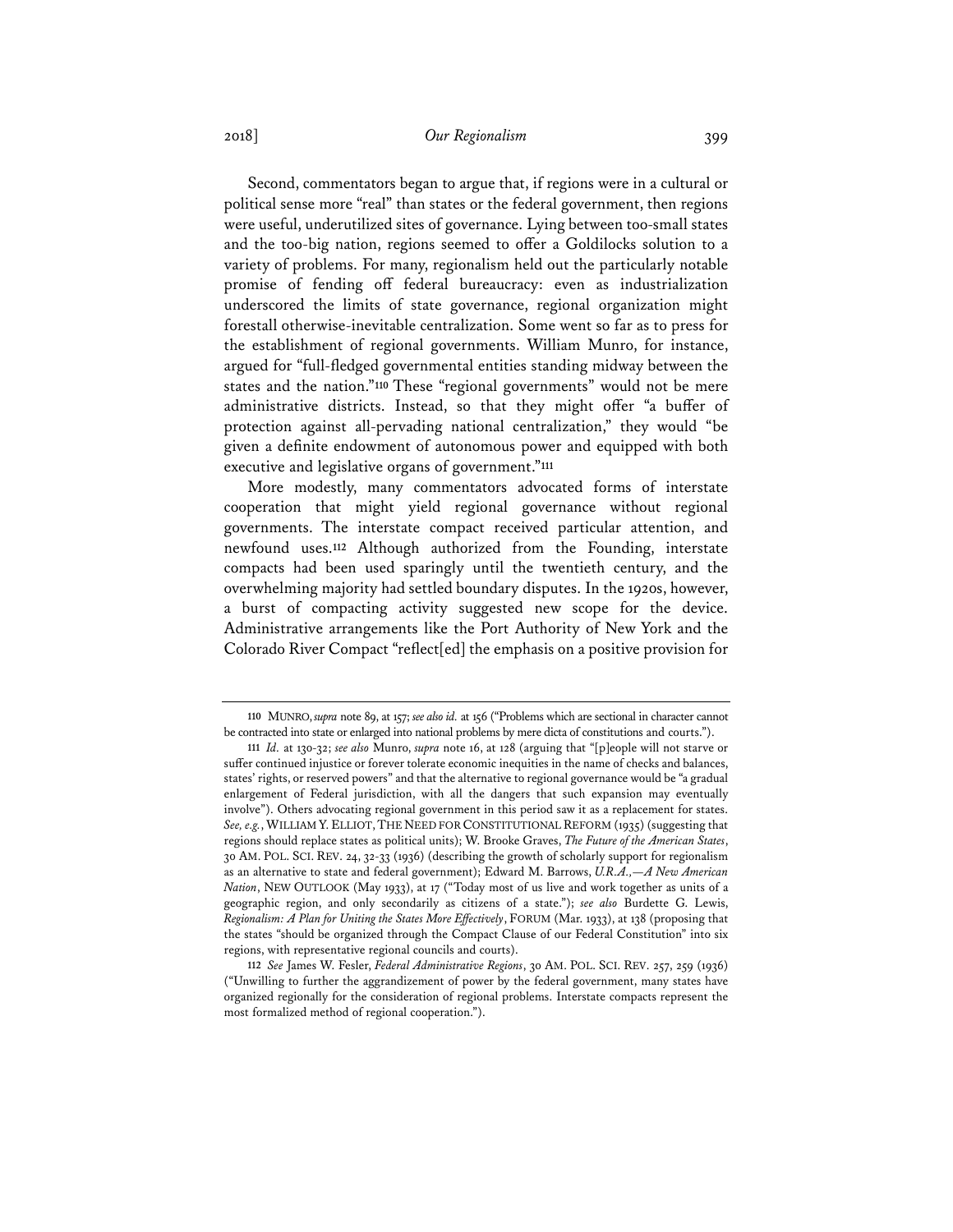continuing and flexible adjustment of public services to needs that cannot be adequately met or dealt with at all by ordinary State or Federal Action."**<sup>113</sup>**

Elaborating this potential, Felix Frankfurter and James Landis argued in a 1925 *Yale Law Journal* article that regional "interstate adjustments" were a means of meeting emerging problems without aggrandizing the federal government.**<sup>114</sup>** While state attempts to resolve questions of interstate concern would be inadequate, and national action would be "either unavailable or excessive,"**<sup>115</sup>** regions might provide the solution.**<sup>116</sup>** For Frankfurter and Landis, administrative government was required but should rely on "inventive powers exacted from modern State legislatures" rather than an accretion of federal bureaucracy.**<sup>117</sup>** Creative uses of the interstate compact, especially, seemed to portend the states might retain vitality through regional collaboration: "The imaginative adaptation of the compact idea should add considerably to resources available to statesmen in the solution of problems presented by the growing interdependence, social and economic, of groups of States forming distinct regions," they argued.**<sup>118</sup>** In particular, they suggested that "the New England States, the Middle Atlantic States, the Pacific Coast States, and similar groupings" might "each evolve, through compact, common industrial standards, thereby recognizing diversities not coincident with the capricious boundaries of forty-eight States nor yet to be resolved by a flat common denominator nation-wide in its operation."**<sup>119</sup>**

**115** Frankfurter & Landis, *supra* note 104, at 707; *see also* ODUM & MOORE, *supra* note 17, at 243 ("The states, too small, too historically incidental, too artificially set apart, manifestly are inadequate units for measurement or administration. Yet historically, legally, constitutionally, statistically, they are organic divisions which it is not possible to ignore as fundamental units of both appraisal and administration. The states, then, represent one horn of the national dilemma. The other extreme is the federal centralization of control, which is equally as realistic a trend as the states are historical fact.").

**116** In this sense, Frankfurter's regionalism was of a piece with his view of a pluralistic administrative state. *See* Jeremy K. Kessler, *The Administrative Origins of Modern Civil Liberties Law*, 114 COLUM.L.REV. 1083, 1115-18 (2014) (describing Frankfurter's statist yet pluralistic ideology with respect to conscientious objectors); Jeremy K. Kessler, *The Struggle for Administrative Legitimacy*, 129 HARV.L.REV. 718, 736 (2016) (book review) [hereinafter Kessler, *Administrative Legitimacy*] ("Frankfurter's legal advocacy on behalf of critics of American power was in keeping with his own thoroughly nationalist and statist ideology. Frankfurter simply believed that the legal accommodation of dissenters was one aspect of building a strong state in a diverse, conflict-ridden nation.").

**<sup>113</sup>** NRC REPORT, *supra* note 16, at 36; *see also id.* at 41, 70 (discussing the Port Authority and Colorado River compacts).

**<sup>114</sup>** Frankfurter & Landis, *supra* note 104, at 708. Their legal argument was in dialogue with Turner's historical work. They cited his essays on regional interests, *id.*, and he approvingly noted their proposal for interstate collaboration, TURNER, *supra* note 89, at 201-02.

**<sup>117</sup>** Frankfurter & Landis, *supra* note 104, at 708.

**<sup>118</sup>** *Id.* at 729.

**<sup>119</sup>** *Id.*; *see also id.* at 708 ("Collective legislative action through the instrumentality of compact by States constituting a region furnishes the answer."). Justice Frankfurter subsequently celebrated the regional compact from the bench. *See* West Virginia ex rel. Dyer v. Sims, 341 U.S. 22, 27-28 (1951) (noting the Court's previous suggestion that "a problem such as that involved here is 'more likely to be wisely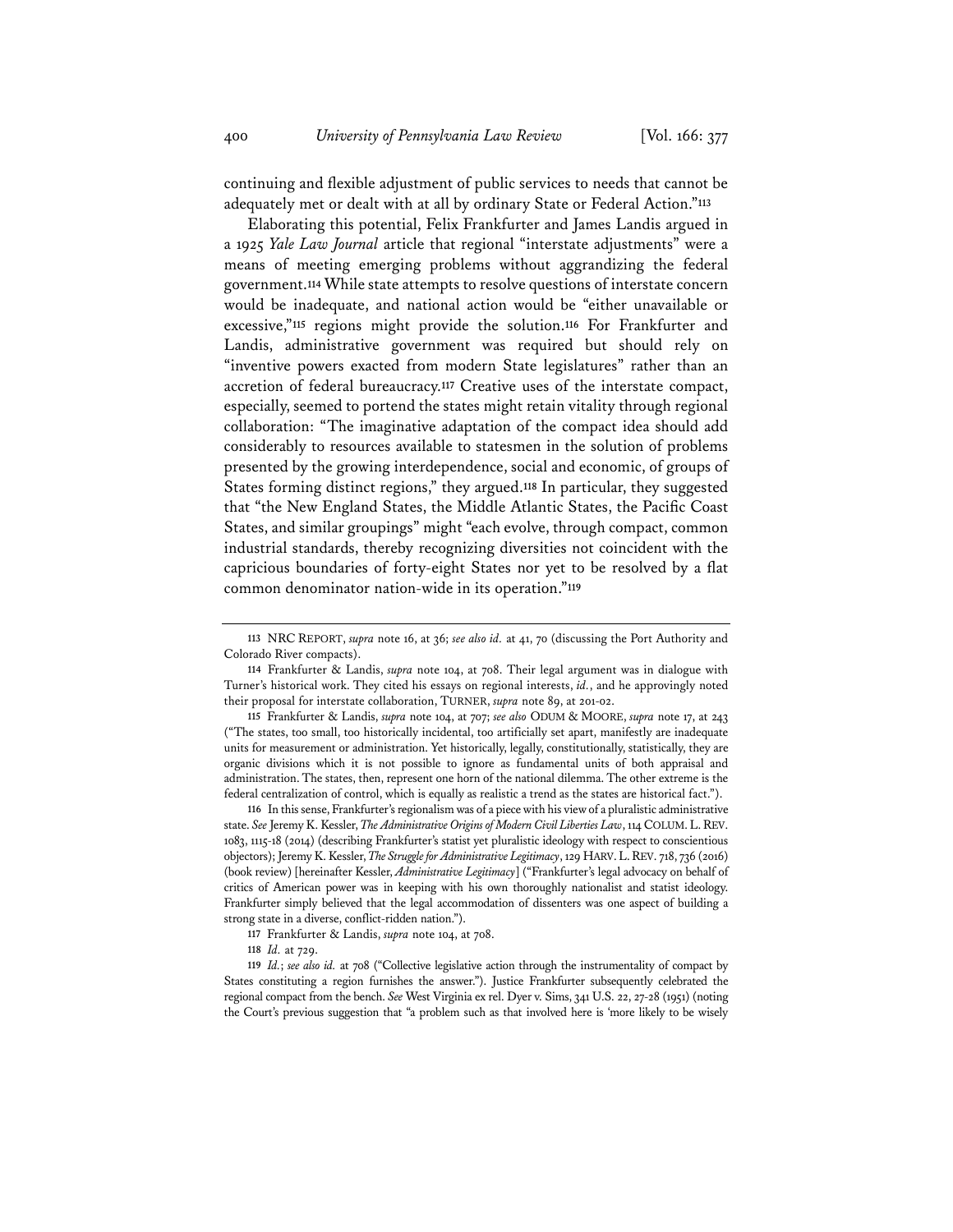2018] *Our Regionalism* 401

Frankfurter and Landis were not alone in seeing both regulatory potential and an evolving role for states through collaboration. An issue of *State Government* magazine, for example, cited the "chaos" of states "functioning as forty-eight sovereign nations" and argued that "[e]ither many of the remaining functions of the states will rapidly pass into federal control, or else the states must hasten to cooperate with each other as they have never cooperated before."**<sup>120</sup>** W. Brooke Graves was blunter: "The states must, in the slang phrase, 'put up or shut up' . . . ."**<sup>121</sup>**

#### B. *Regions Within the Federal Government*

Although commentators in the 1920s and 1930s argued that regions were places where problems exceeding state competence could be addressed without federal intervention, regionalism soon proved congenial to the burgeoning project of federal administration itself. Interstate regionalism persisted, but with the New Deal it came to be overshadowed by regional projects involving the federal government. As the federal government "moved uncertainly and threateningly into positions of control over the distribution of the nation's resources" in the 1930s,**<sup>122</sup>** the region became a critical administrative tool.

The turn to regionalism was deliberate. As contemporary commentators appreciated, while the Roosevelt Administration had federal regional precedents to draw on,**<sup>123</sup>** it was "the first to take a consciously regional

solved by cooperative study and by conference and mutual concession on the part of representatives of the States so vitally interested in it than by proceedings in any court however constituted'" and recognizing that "[t]he growing interdependence of regional interests, calling for regional adjustments, has brought extensive use of compacts)" (quoting *New York v. New Jersey*, 256 U.S. 296, 297 (1920))).

**<sup>120</sup>** Graves, *supra* note 111, at 49-50 (quoting the March 1935 issue of *State Government*).

**<sup>121</sup>** *Id.* at 45; *see also id.* at 46 ("Informal cooperation between neighboring states may accomplish much; where a more formal agreement is required, there is the possibility of the interstate compact . . . ."); FESLER, *supra* note 11, at 39 (noting that "comprehensive inter-area cooperation" is often "a method of lobbying against accretion of powers by the next higher level of government"); JON C. TEAFORD, THE RISE OF THE STATES: EVOLUTION OF AMERICAN STATE GOVERNMENT 144 (2002) ("During the 1930s . . . [t]he states faced a dynamic federal government, and in response they closed ranks to a degree unprecedented in the nation's history.").

**<sup>122</sup>** Karl, *supra* note 103, at 171.

**<sup>123</sup>** Precedents for federal regional organization included field offices for federal departments such as Interior, Justice, Treasury, and War and the Progressive Era Federal Reserve Districts. *See, e.g.,* ELIZABETH M. SANDERS, ROOTS OF REFORM: FARMERS, WORKERS, AND THE AMERICAN STATE, 1877-1917, at 238-39, 258 (1999) (discussing the creation of the Federal Reserve System); *Federal Reserve Districts*, FED. RES. BANK OF S.F. (May 2001), http://www.frbsf.org/ education/publications/doctor-econ/2001/may/federal-reserve-districts/ [https://perma.cc/CXZ4- LR2R] (describing the placement of twelve Federal Reserve District Banks in 1913). But the New Deal deployed federal regionalism on an unprecedented scale. Just as much recent scholarship has documented the long history of the American administrative state without denying particularly expansive and formative New Deal developments, so too the precursors of regionalism as a tool of the federal government do not gainsay the New Deal's pronounced deployment of regionalism.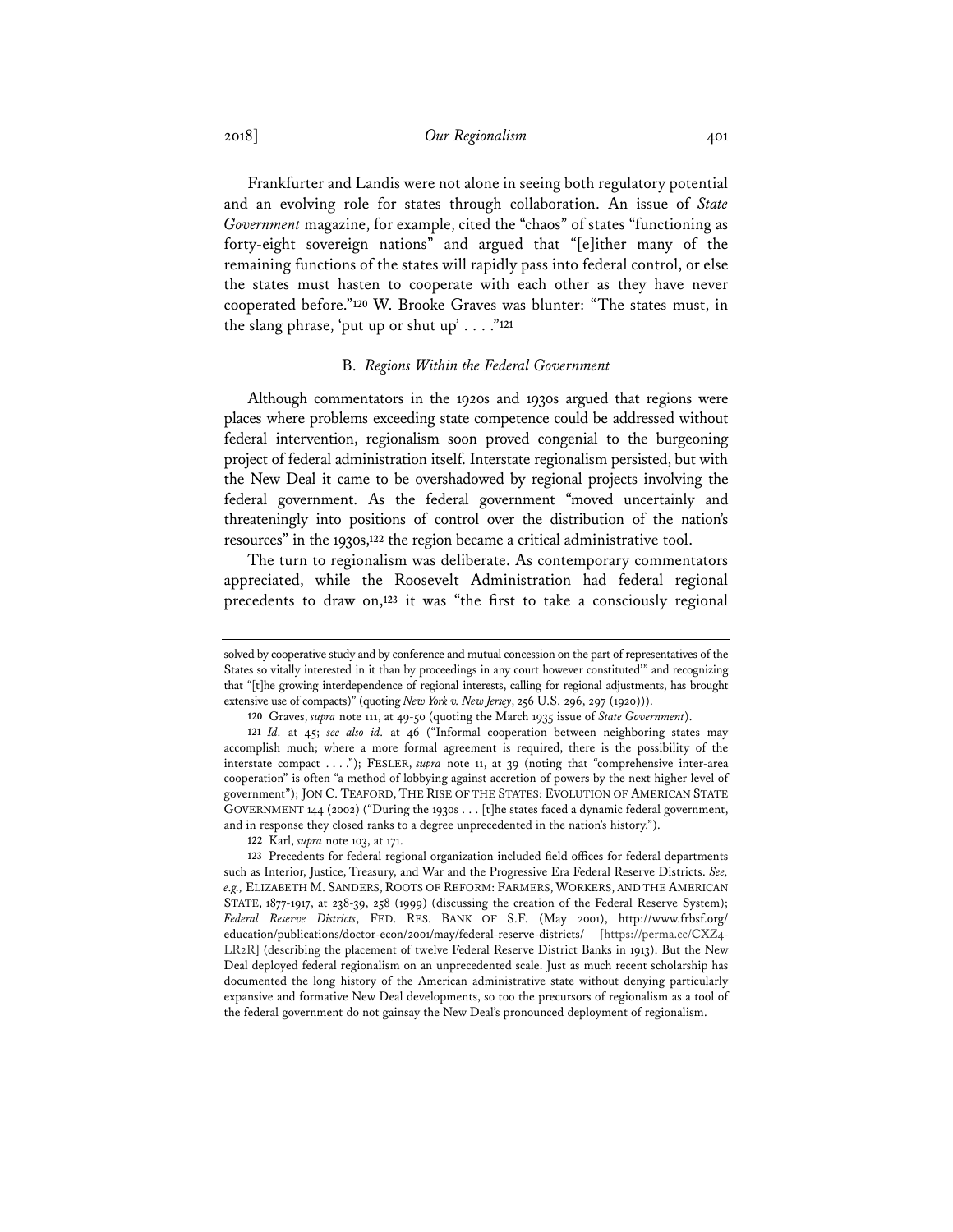approach," popularizing "the term *regional* to such an extent that it appears almost as often on the lips of the populace as in the blueprints of the experts."**<sup>124</sup>** This federal regionalism manifested in two main respects: substantive provisions and administrative organization. Many of the most ambitious new federal programs were either written or executed in a regionally differentiated manner, and they were also administered through regionally dispersed offices of federal agencies. Regional accommodation and regional administration were intertwined, if often differently motivated: decentralized regional administration eased regional variation in the substance of federal programs, while regional demands for accommodation justified regional administration as a procedural matter. Together, these regional approaches facilitated the New Deal's significant expansion of federal regulation.

#### 1. Accommodation

Major New Deal programs were designed to look different in different regions of the country. In particular, they were designed to leave untouched the South's racial order.**<sup>125</sup>** To appease southern members of Congress, laws touching labor relations ensured "that southern employers could continue to draw without hindrance on the still-enormous supply of inexpensive and vulnerable black labor."**<sup>126</sup>** Significant new federal programs created by the Agricultural Adjustment Act, the National Industrial Recovery Act, the National Labor Relations Act, and the Social Security Act accommodated Jim Crow but in so doing also embraced regionalism more generally. Relying in part on the new science of regional studies that transformed the South "analytically into a more ordinary, if poor, region that could be melded within a larger American sectional mosaic,"**<sup>127</sup>** New Deal programs both subsidized a brutal caste system and normalized a regional approach to federal law.

New Deal legislation accommodated regional interests in three principal ways. Most straightforwardly—but also least commonly—federal legislation itself sometimes provided directly or indirectly for regional variances. For

**<sup>124</sup>** DAVIDSON, *supra* note 103, at 58-59.

**<sup>125</sup>** *See* RICHARD FRANKLIN BENSEL, SECTIONALISM AND AMERICAN POLITICAL DEVELOPMENT 1880-1980, at 147-55 (1984). *See generally* Ira KATZNELSON, FEAR ITSELF (2013); ROBERT C. LIEBERMAN, SHIFTING THE COLOR LINE (1998).

**<sup>126</sup>** KATZNELSON, *supra* note 125, at 163 (describing how southern Congressmen "ensur[ed] that key New Deal bills on subjects sensitive for the South . . . would be adapted to meet the test of not disturbing the region's racial structure").

**<sup>127</sup>** *Id.* at 168; *see also, e.g.*, DAVID M. POTTER, THE SOUTH AND THE SECTIONAL CONFLICT 7-8 (1968) (noting that Odum's *Southern Regions of the United States* "mapped, measured, and charted the plight of the agricultural South" without showing the particular plight of black Americans, so that "the most careful reader of this encyclopedic survey of Southern economic and social conditions could almost have overlooked the fact that a biracial system prevailed in the South").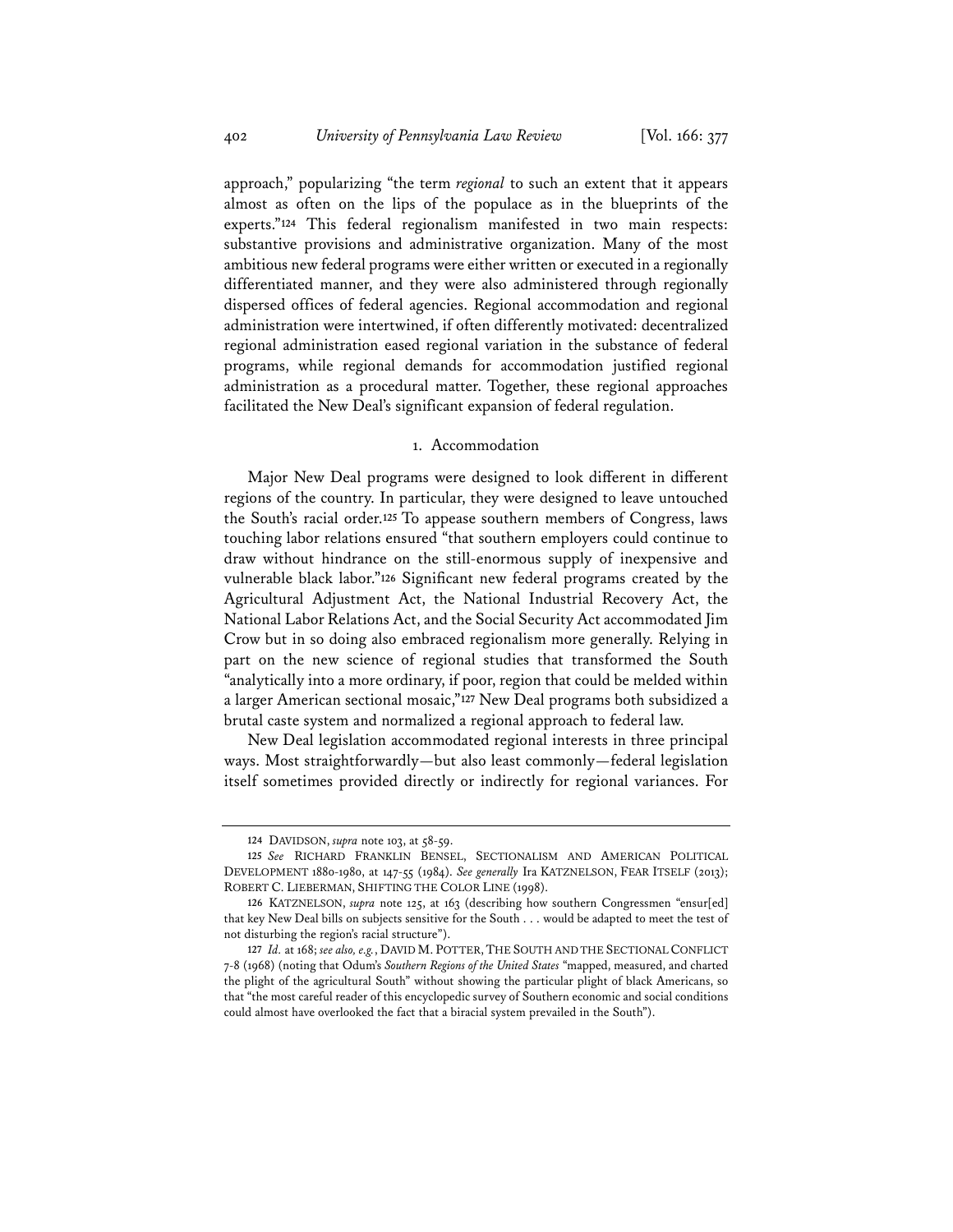example, in recognition of the fact that two-thirds of southern black employees were farmworkers or domestic workers, the National Labor Relations Act excluded "any individual employed as an agricultural laborer," with the committee report adding that "domestic servant[s]" were also excluded from protection as "employees."**<sup>128</sup>**

Second and more common, federal legislation was silent about regional accommodations but shifted decisionmaking authority to federal executive officials, who in turn provided for regional adjustments. Some of the most significant regional variation during the New Deal accordingly came from the federal executive branch, marking an important change in how sectional tensions might be resolved in the United States: instead of hashing out regional interests on the floor of Congress or leaving matters entirely to the states, open-ended federal laws left regional implications to be resolved by the executive branch. No longer did regional interests need to prevail as a matter of uniform national policy within Congress; instead, regional interests could be pressed in the course of execution, with the President or federal agencies recognizing a variety of discrete regional differences.**<sup>129</sup>** Once again, the white South was the primary beneficiary of this administrative flexibility throughout the New Deal period. For instance, the National Industrial Recovery Act delegated to the President the ability to define which industries would receive the protections of industrial codes and to recognize regional wage differentials, and FDR's executive orders recognized "traditional differentials" so as not "to impair southern industry."**<sup>130</sup>**

A third approach to regional accommodation was the delegation of policy formulation to state and local officials.**<sup>131</sup>** Cooperative federalism twinned substantive accommodation of regional interests with decentralized administration. For example, the states were given authority to determine support levels for both unemployment insurance and Aid to Dependent

**<sup>128</sup>** JAMES R. WATSON, CONG. RESEARCH SERV., LEGISLATIVE HISTORY OF THE EXCLUSION OF AGRICULTURAL EMPLOYEES FROM THE NATIONAL LABOR ACT OF 1935 AND THE FAIR LABOR STANDARDS ACT OF 1938, 1, 4 (1966); *see* KATZNELSON, *supra* note 125, at 260.

**<sup>129</sup>** *See* BENSEL, *supra* note 125, at 148-49.

**<sup>130</sup>** KATZNELSON, *supra* note 125, at 241-42; *see also* RICHARD PARKER, JOHN KENNETH GALBRAITH 65 (2005) ("Section 7 was 'reinterpreted' so that no more allotment checks would go to sharecroppers directly.").

**<sup>131</sup>** *See* BENSEL, *supra* note 125, at 149 (identifying "cooperative federalism" as a form of decentralization that "allowed national policies to vary widely in response to differences in regional politics"); KATZNELSON, *supra* note 125, at 163 (describing how New Deal policies were implemented with "decentralization of responsibility that placed administrative discretion in the hands of state and local officials whenever possible"). *See generally* JERRY L.MASHAW,CREATING THE ADMINISTRATIVE CONSTITUTION 299 (2012) (noting that "federal regulation, welfare-state provision, and central government expenditures have grown exponentially" without a corresponding growth in the federal bureaucracy because state and local officials are used as "the ground-level implementers of federal statutes").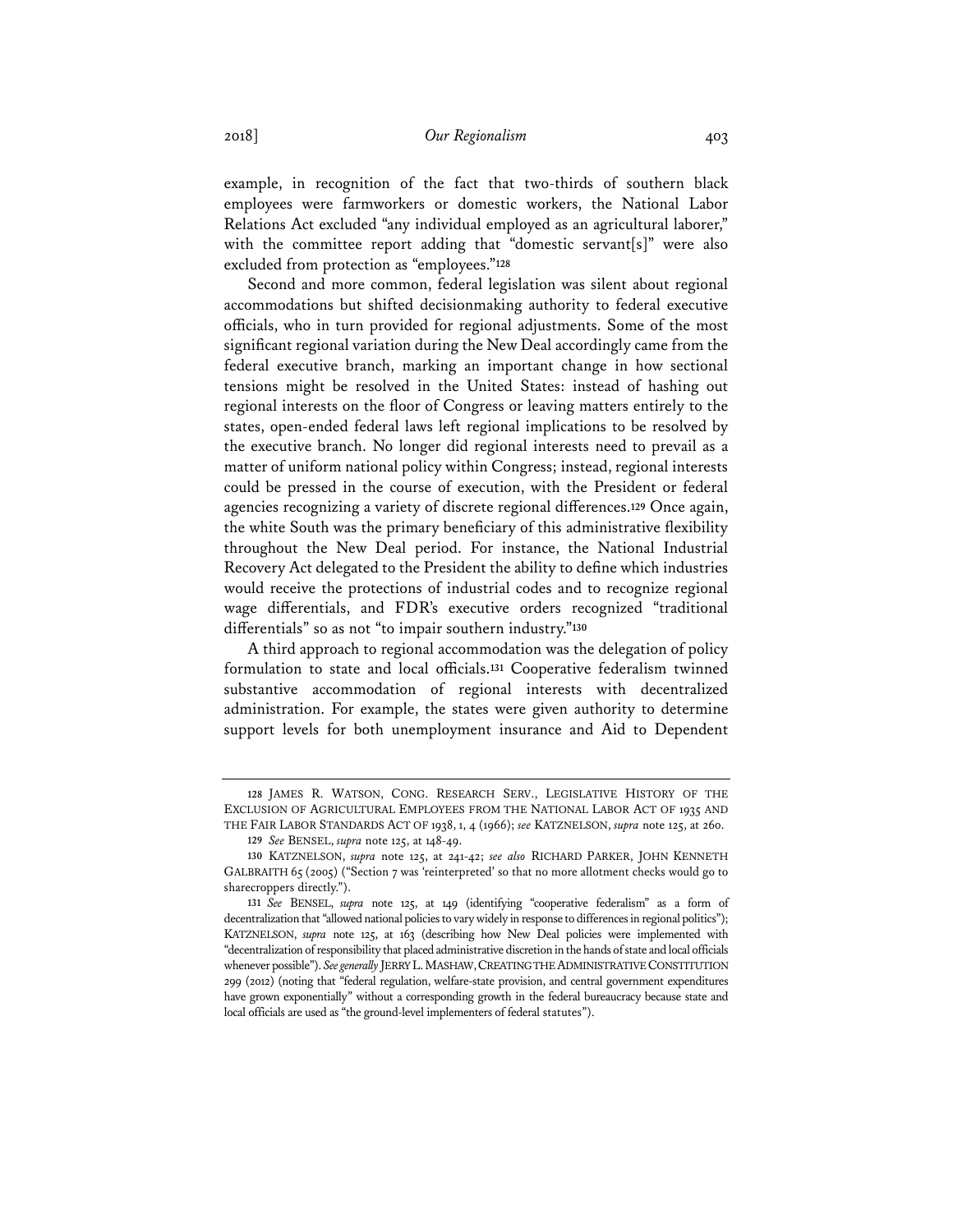Children pursuant to the Social Security Act.**<sup>132</sup>** States also assumed a dominant role under the Agricultural Adjustment Administration,**<sup>133</sup>** the Civil Works Administration,**<sup>134</sup>** the Federal Emergency Relief Administration,**<sup>135</sup>** the National Recovery Administration and Public Works Administration,**<sup>136</sup>** the Home Owners' Loan Corporation,**<sup>137</sup>** and the Works Progress Administration.**<sup>138</sup>** Through these cooperative federalism programs, regional variances emerged within federal law. As with the shift within the federal government from Congress to the executive branch as the locus of regional accommodation, the embrace of cooperative federalism facilitated the adoption of federal policy in the first instance, but it also conditioned the federal government's entry into new domestic policy domains on the possibility of continuing regional disuniformity.

#### 2. Administration

Alongside substantive accommodations designed to expand federal governance without threatening powerful regional interests, New Deal programs were also marked by regional administration. This was linked to substantive regional accommodations—decentralized administration was one way of facilitating substantive differentiation—but it was driven by other concerns as well. The sheer administrative difficulty of carrying out national programs across "a country that is a continent"**<sup>139</sup>** and quickly creating a large number of new federal bodies with an even larger number of new federal responsibilities necessitated some sort of dispersed administrative apparatus. Many of the academics and state and local officials populating the Roosevelt Administration, and FDR himself to a degree, had been swept up in the previous decade's

**<sup>132</sup>** *See* KATZNELSON, *supra* note 125, at 260 (describing how Southern states provided "much needed funding to their poverty-stricken region while protecting the character of its racial arrangements"); LIEBERMAN, *supra* note 125, at 7 (examining the history of unemployment insurance and Aid to Dependent Children).

**<sup>133</sup>** EDWIN G. NOURSE ET AL., THREE YEARS OF THE AGRICULTURAL ADJUSTMENT ADMINISTRATION 73, 77 (1937).

**<sup>134</sup>** *See generally* FORREST A. WALKER,THE CIVIL WORKS ADMINISTRATION,1933-1934 (1979).

**<sup>135</sup>** *See generally* HARRY L. HOPKINS, U.S. FED. EMERGENCY RELIEF ADMIN., MONTHLY REPORT OF THE FEDERAL EMERGENCY RELIEF ADMINISTRATION: JANUARY 1 THROUGH JANUARY 31, 1935 (1935).

**<sup>136</sup>** *See generally* JACK F. ISAKOFF, THE PUBLIC WORKS ADMINISTRATION 30 (1938); NAT'L RECOVERY ADMIN., REPORT OF THE PRESIDENT'S COMMITTEE OF INDUSTRIAL ANALYSIS (1937).

**<sup>137</sup>** *See generally* C. LOWELL HARRISS, HISTORY AND POLICIES OF THE HOME OWNERS' LOAN CORPORATION, 140-141 (1951).

**<sup>138</sup>** *See generally* FED. WORKS AGENCY, REPORT ON PROGRESS OF THE WPA PROGRAM (1939); Graves, *supra* note 111, at 38.

**<sup>139</sup>** Frankfurter, *supra* note 15, at xv.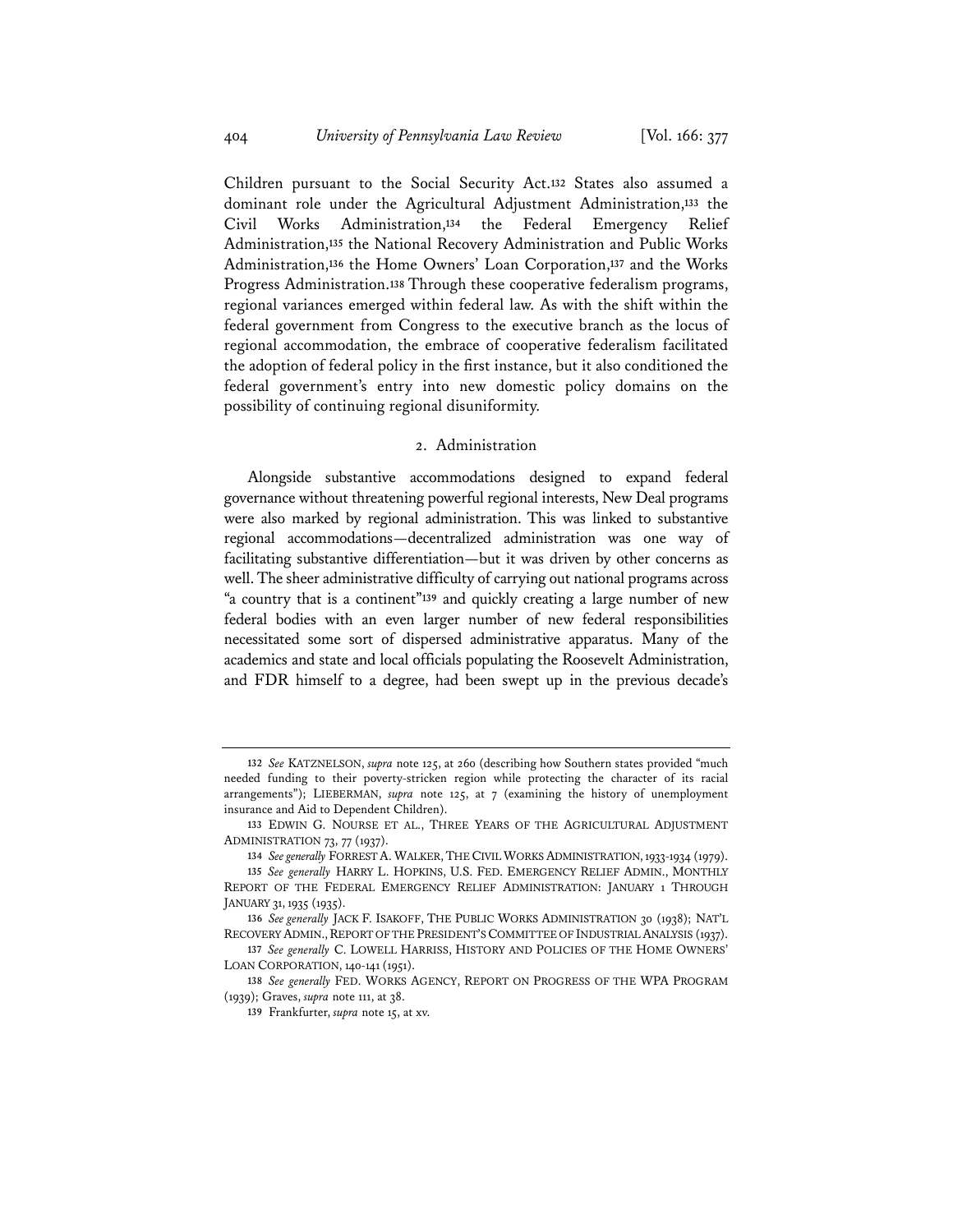regionally focused "furore as to planning."**<sup>140</sup>** And the desire to decouple the expansion of federal administration (and, especially, presidential power) from the "toxic . . . nationalism"**<sup>141</sup>** and "totalitarian specter"**<sup>142</sup>** emerging from Europe, made regions useful vehicles of decentralization.**<sup>143</sup>**

Given the various forces pushing federal administration toward regional organization—not to mention the hasty manner in which New Deal agencies were being commissioned—it is perhaps unsurprising that there was no single template for federal regional organization. As more than 100 different federal regional schemes came into use by the mid-1930s, the absence of a unified regional model became a concern of government officials and remained a preoccupation of subsequent administrations.**<sup>144</sup>** Notwithstanding the lack of a unified model, however, three broad approaches to federal regionalism did emerge during this period: regionalism as administrative decentralization of purely federal programs; regionalism as a vehicle for intergovernmental coordination of cooperative federalism programs; and regionalism as an approach to development and planning for particular geographic areas.

First, a good number of New Deal agencies relied on a regional structure in a manner long used by federal agencies: to facilitate the efficient and effective administration of federal law across a vast nation. Instead of turning to state governments, agencies including the Federal Deposit Insurance Corporation, the Securities and Exchange Commission, and the Farm Credit Administration divided the country into regions, with field offices overseen

**<sup>140</sup>** Stuart Chase, The Concept of Planning, Address at Round Table on Regionalism (July 11, 1931) (on file with the University of Virginia Institute of Public Affairs) ("Not many days ago I was discussing the current furore as to planning with the dean of the Yale Law School. 'Why,' he said, 'it is getting so that one is as loath to appear on the street without a Five Year Plan as without his trousers!'"). FDR attended this roundtable and, in introducing the proceedings, stated that he did "not know what 'regionalism' means" before going on to extol the virtues of regional planning. Address by Gov. Franklin D. Roosevelt of New York on State Planning, *in id.* Some of the many regionalists populating the Roosevelt Administration included Benjamin Botkin, Marshall Dimock, David Lilienthal, Benton MacKaye, Charles Merriam, and Arthur Morgan. *See generally* DORMAN, *supra* note 91, at 292 (noting a "convergence of sorts" between the regionalist movement and the New Deal).

**<sup>141</sup>** Steiner, *supra* note 103, at 458.

**<sup>142</sup>** Kessler, *Administrative Legitimacy*, *supra* note 116, at 733 n.65.

**<sup>143</sup>** *See id.*; Steiner, *supra* note 103, at 458. To be sure, regional organization threatened the opposite effect: the fascist dictator of Sinclair Lewis's 1935 novel, *It Can't Happen Here*, replaced the states with eight provinces, echoing contemporary media reports that Hitler was planning the abolition of state lines in favor of federally determined regions in Germany. SINCLAIR LEWIS, IT CAN'T HAPPEN HERE 143 (1935); *see also* Graves, *supra* note 111, at 32 ("[R]ecent newspaper reports indicate that Hitler plans the abolition of state lines in Germany."). But regional governance as a departure from monolithic nationalism—rather than as a replacement for states—potentially rendered the expansion of federal administration less threatening.

**<sup>144</sup>** NRC REPORT, *supra* note 16, at 71 (finding "approximately 108 separate regional schemes employed by Federal administrative agencies"); *see* Fesler, *supra* note 112, at 260 (comparing federal regional schemes); Graves, *supra* note 111, at 35-38 (same); *infra* Section III.B.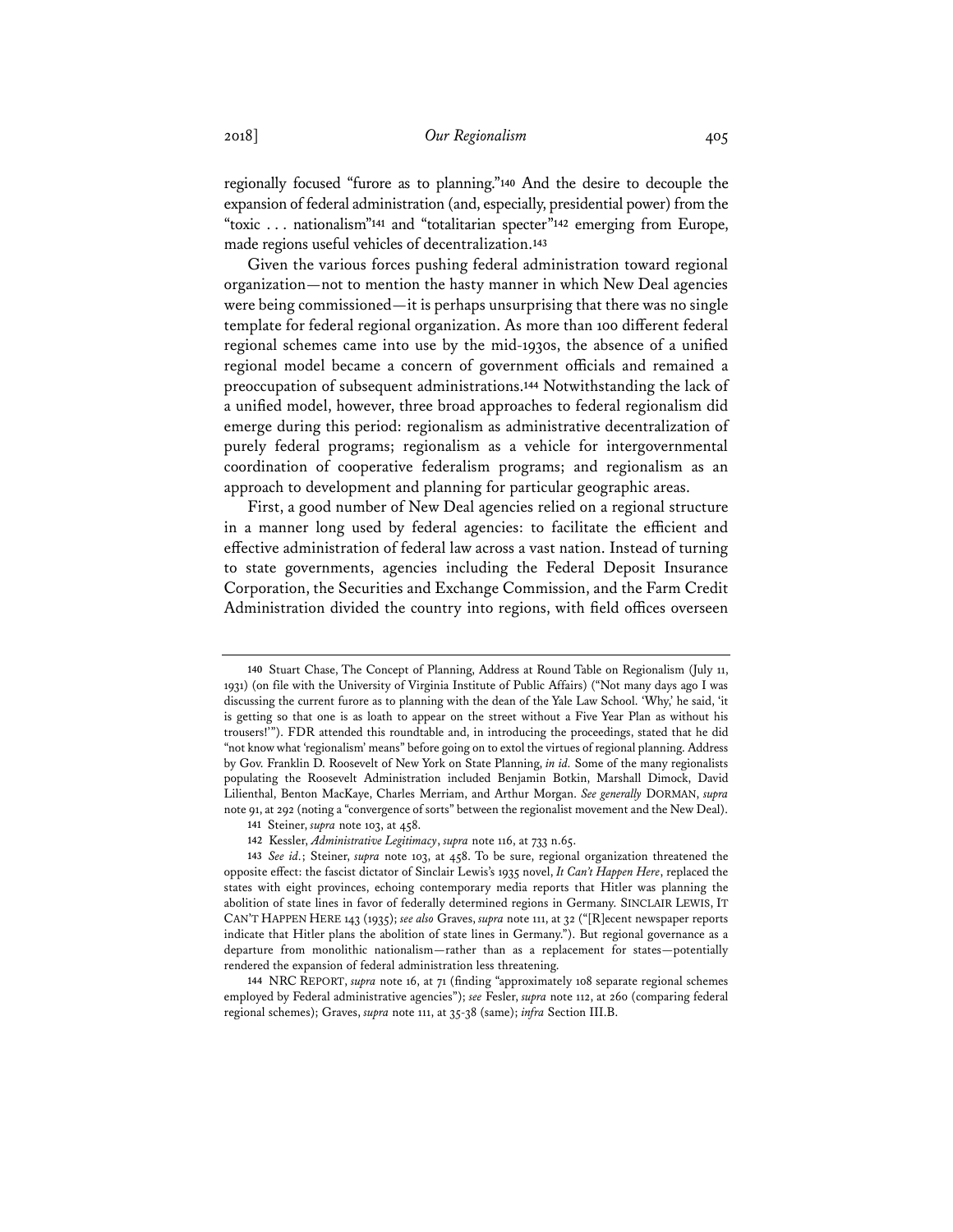by regional administrators.**<sup>145</sup>** This form of federal regionalism sometimes entailed deliberate decentralization—for instance, the regional outposts of the Farm Credit Administration had significant authority to make decisions**<sup>146</sup>**—but often it was a purely administrative tool designed to leave decisional authority in Washington.

A second, more significant way that regional organization came to pervade the federal government followed from the dramatic growth of cooperative federalism programs during this period. As the federal government relied on states to carry out a range of new domestic welfare programs, regions were thought to ease intergovernmental coordination. For nearly every New Deal cooperative federalism program, the federal government established a distinct regional supervisory structure. The Social Security Board was divided into twelve regions "to effect the utmost feasible decentralization of administration" while retaining ties to Washington.**<sup>147</sup>** The Works Progress Administration and National Recovery Administration came to use nine regional offices to "coordinate the work of the WPA in the states of their respective regions."**<sup>148</sup>** And the Civil Works Administration created seven regional representatives who "traveled constantly, in a specific number of states assigned to each, with the object of promoting a more effective operational relationship among federal, state, and local organizations."**<sup>149</sup>** Other agencies similarly superintended cooperative federalism with regional administrative offices.**<sup>150</sup>**

In these programs, regional organization was understood to mediate state and federal administration, furnishing a federal presence in the field while allowing federal policy to be tailored to local demands or conditions.

**<sup>145</sup>** *See* AM. INST. OF BANKING, FARM CREDIT ADMINISTRATION 126-128 (1934) (describing the establishment of twelve "'farm credit' districts"); FED. DEPOSIT INS. CORP., FEDERAL DEPOSIT INSURANCE CORPORATION: THE FIRST FIFTY YEARS 74 (1984) (discussing FDIC regional offices); SEC, FIRST ANNUAL REPORT OF THE SECURITIES AND EXCHANGE COMMISSION 6-7 (1935) (reporting the establishment of eight regional administrative zones).

**<sup>146</sup>** *See, e.g.*, NRC REPORT, *supra* note 16, at 31 (noting that the Farm Credit Administration referred all personnel problems and job applications received in Washington to the regional offices for handling). FDR's Executive Order 6084 consolidated a variety of federal programs governing lending to farmers into the Farm Credit Administration, which created twelve regional boards that operated with significant autonomy. Exec. Order No. 6084 (Mar. 27, 1933), *reprinted in* 12 U.S.C. § 636 (1934). Although this twelve-region, decentralized structure echoed the Federal Reserve System's structure, the two agencies pursued opposite paths to regional boundaries: The Federal Reserve sought "economic unity" within districts, while the Farm Credit Administration sought agricultural heterogeneity "so that no district would be completely dependent on the success or failure of one . . . crop." NRC REPORT, *supra* note 16, at 74.

**<sup>147</sup>** SOC. SEC. BD., SIXTH ANN. REP. 15 (1941).

**<sup>148</sup>** FED. WORKS AGENCY, *supra* note 138, at 81; NAT'L RECOVERY ADMIN., REPORT OF THE PRESIDENT'S COMMITTEE OF INDUSTRIAL ANALYSIS 62 (1937) (reporting the appointment of nine regional directors).

**<sup>149</sup>** WALKER, *supra* note 134, at 72.

**<sup>150</sup>** *See, e.g.*, NRCREPORT, *supra* note 16, at 221-23 (depicting regions used by federal agencies).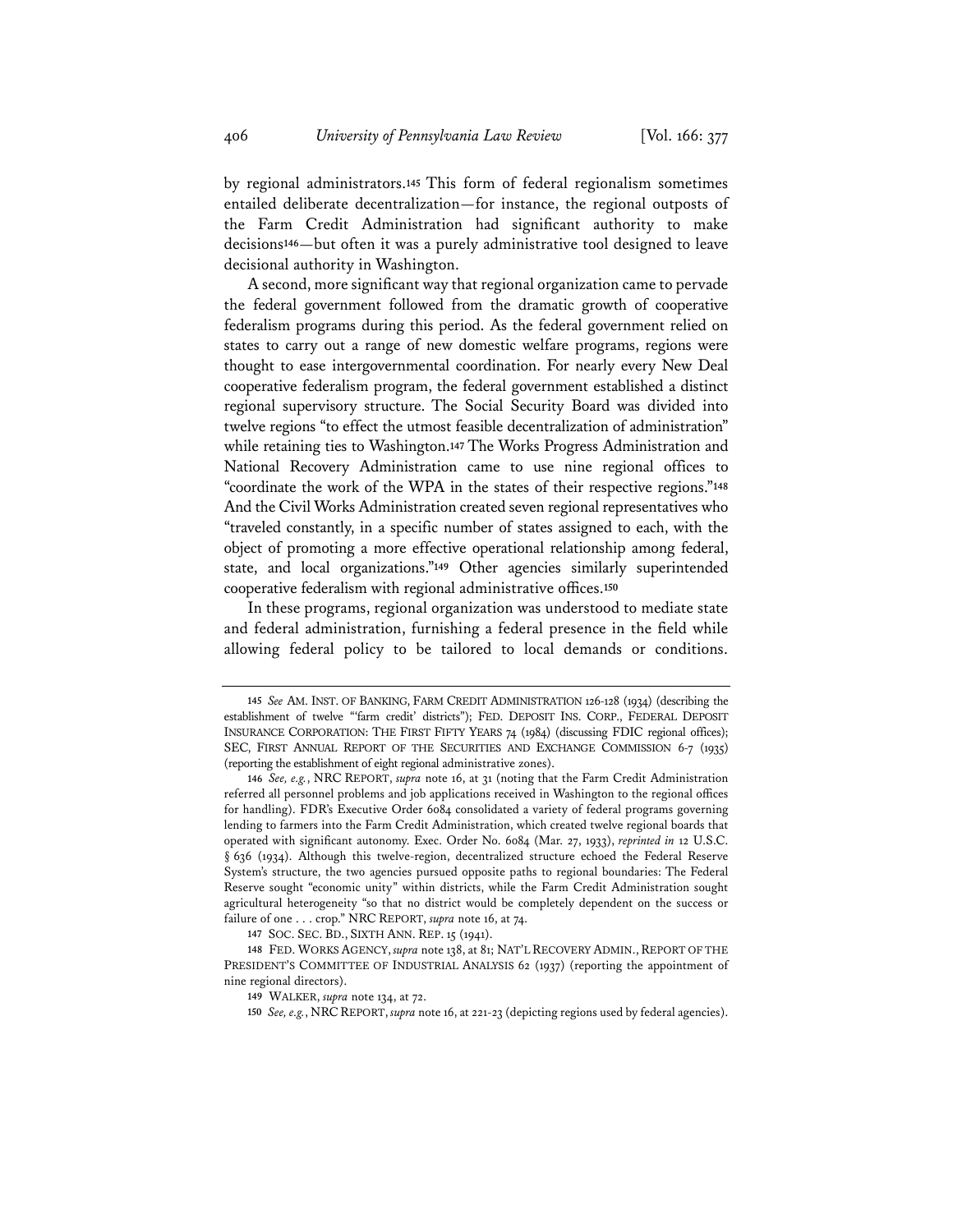Although the schemes generally furnished leverage for states within federal programs, in a few instances regional offices came to supplant the states. Thus, the Home Owners' Loan Corporation, a state–federal venture, established eleven regional offices in 1934 upon finding that supervision of nationwide activity in Washington "proved inadequate."**<sup>151</sup>** At first states retained substantial independence, subject to regional oversight, but regional offices gradually assumed greater operating responsibility, and between 1940 and 1942 the state offices were abolished and regional offices took over their functions.**<sup>152</sup>**

A final approach to regional administration involved government commissions and authorities that reflected the era's preoccupation with planning. These New Deal organizations were the most distinctively regional of regional administrative forms—not nationwide divisions of federal agencies, but bodies located in particular suprastate areas and charged with attending specifically to development in those areas. Some were instigated by the federal government but governed by state officials. For instance, in 1934, with the support of the National Planning Board (subsequently the National Resources Committee**<sup>153</sup>**), the New England Regional Planning Commission and the Pacific Northwest Regional Planning Commission were established to capitalize on regional identity, culture, and environmental unities in furtherance of a national planning agenda.**<sup>154</sup>** Other approaches to regional

**154** NRC REPORT, *supra* note 16, at 117-35; *see, e.g.*, *id.* at 121 (discussing New England as the "geographical region east of the Hudson Valley," the "historical region of the Yankee," the "ethical

**<sup>151</sup>** HARRISS, *supra* note 137, at 141 ("Before many months had passed . . . the centralized collection arrangement proved inadequate, especially for directing loan servicing on an individual basis. In 1934, therefore, eleven regional offices were established, staffed in part with headquarters' personnel familiar with the problems of the individual regions.").

**<sup>152</sup>** *Id.* at 141.

**<sup>153</sup>** In 1934, the National Planning Board was replaced by the National Resources Board, which included members of the cabinet. Exec. Order No. 6777 (1934). Then, in 1935, the National Resources Board became the National Resources Committee. Exec. Order No. 7065 (1935). Because the NIRA had been declared unconstitutional in *Schechter Poultry*, this committee derived its authority from the Emergency Relief Appropriations Act of 1935. Ultimately, pursuant to the Reorganization Act of 1939, FDR reconstituted the National Resources Committee as the National Resources Planning Board, which persisted until congressional termination in 1943. Notwithstanding these many title changes, the committee's mandate remained fairly consistent. It was to create reports and programs for national planning with respect to both natural resources and human concerns and to facilitate coordination of federal, state, and local government. *See* Exec. Order No. 6777 (1934) ("The functions of the Board shall be to prepare and present to the President a program and plan of procedure dealing with the physical, social, governmental, and economic aspects of public policies . . . . The program and plan shall include the coordination of projects of Federal, State, and local governments . . . ."); Exec. Order No. 7065 (1935) ("[The Committee shall] collect, prepare and make available to the President, with recommendations, such plans, data and information as may be helpful to a planned development and use of land, water, and other national resources, . . . [and shall] consult and cooperate with agencies of the Federal Government, with the States and municipalities or agencies thereof . . . .").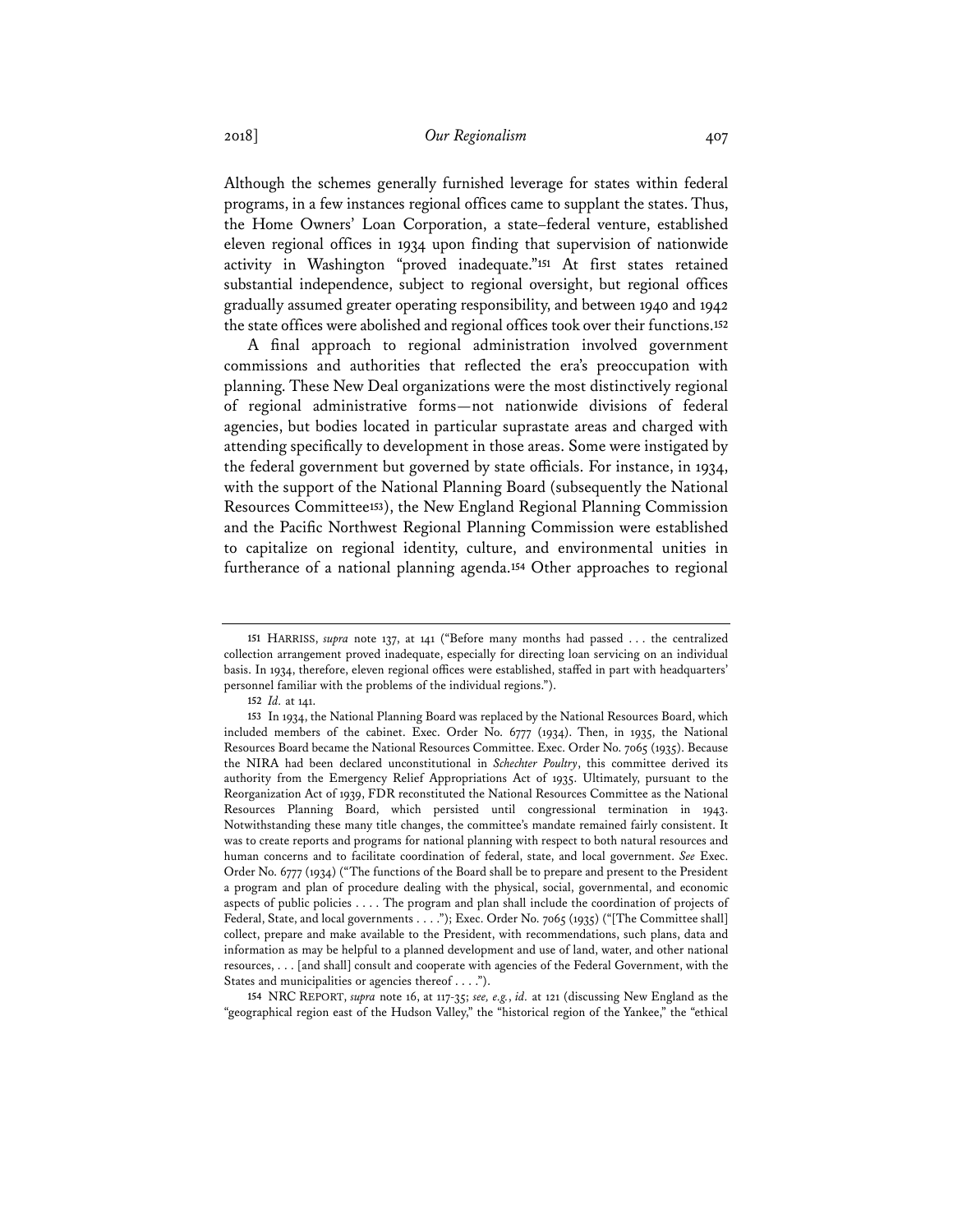planning unfolded within particular federal agencies. The Agricultural Adjustment Administration began to emphasize a "regional approach" to planning given "variation in soils, climate, and surface features, crop and livestock combinations, income by source, relative productivity, accessibility to markets, and other minor factors," and the Federal Emergency Relief Administration established a Division of Sectional Economic Research in recognition of the fact that "the Nation consists of many economic sections, each of which possesses definite interests and a unique sectional economy."**<sup>155</sup>**

The period's most celebrated regional "[p]lanning and [d]evelopment [a]gency" was the Tennessee Valley Authority.**<sup>156</sup>** Created as a public–private hybrid—a government corporation "clothed with the power of Government but possessed of the flexibility and initiative of a private enterprise," as FDR put it to Congress**<sup>157</sup>**—the TVA was also a regional novelty, a federal entity that existed in only one area of the country. Moreover, the region was drawn around the Tennessee River Valley and encompassed portions of seven states instead of tracking state lines.**<sup>158</sup>** Charged with a variety of functions, including water control, power development, and agricultural and industrial development, the TVA was granted substantial autonomy. It was understood to mark a "reversal of the proposition that the incompetence of local government in performing even local area functions justifies much of the transference of power to higher levels of government" and to stand instead for the proposition that "incompetent coordination of functions at Washington forces devolution of powers to quasi-autonomous regional authorities."**<sup>159</sup>** If certain local ends required federal intervention, so too might national ends require local intervention.**<sup>160</sup>** TVA Chairman David Lilienthal thus argued that "[m]odern regionalism . . . rests squarely upon the supremacy of the *national* interest."**<sup>161</sup>** Recognizing geographical, political, and cultural difference but insisting that "the solution of regional problems and the development of regional resources are *matters of concern to the whole* 

region of the New England conscience and of Puritanism," and the "recreational region of rugged coast, tumbled mountains, crystal streams and lakes, sloping orchards, and white-pine forests").

**<sup>155</sup>** *Id.* at 78-79.

**<sup>156</sup>** *Id.* at 83.

**<sup>157</sup>** President Franklin D. Roosevelt, President's Message to Congress Suggesting the Tennessee Valley Authority (April 10, 1933).

**<sup>158</sup>** NRC REPORT, *supra* note 16, at 84.

**<sup>159</sup>** FESLER, *supra* note 11, at 96.

**<sup>160</sup>** For its own self-preservation, moreover, the TVA sought to use a "grass-roots" approach, utilizing "the services of state and local agencies, supplementing and stimulating, not duplicating, their staff or equipment." DERTHICK, *supra* note 5, at 34.

**<sup>161</sup>** LILIENTHAL, *supra* note 104, at 155.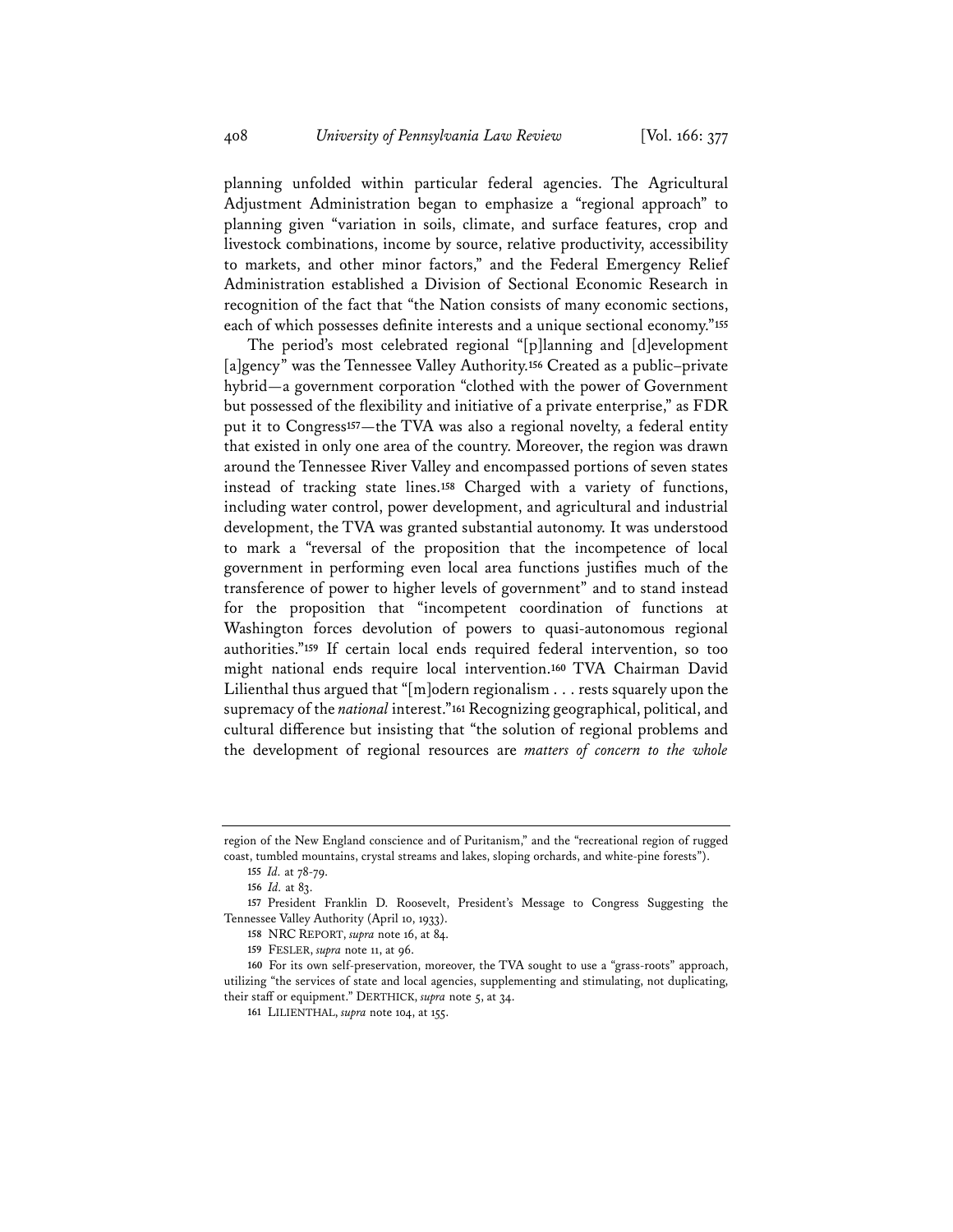*country*," New Deal regionalism would look to "harmonize regional advancement with the national welfare."**<sup>162</sup>**

#### C. *Sectionalism Versus Regionalism*

By the time the United States entered World War II, regionalism had gone from being a creed of resistance to "vaster and vaster federal bureaucracies" and the "powers of a centralizing state"**<sup>163</sup>** to serving as a tool for expanding the reach of the federal government. If 1920s regionalism was a *cri de coeur* against a growing federal bureaucracy and nationalist impulses, the New Deal's regionalism was congenial to these developments. As early as the mid-1930s, the limits of interstate cooperation had become apparent; the National Resources Committee, which generally favored multistate collaboration, described the interstate compact as a device sometimes urged by those "who are attempting to avoid any public action at all."**<sup>164</sup>** Meanwhile, the federal government was deploying regional accommodations and regional organization to expand its reach.

Regionalism therefore came to exist largely as an aspect of federal governance rather than an exception to it. As Lilienthal's comments about the TVA and "modern regionalism" suggest, this development entailed both a governance paradigm of regionalism as a component of federal administration and a more theoretical recasting of regionalism as a component of nationalism. The transformation was not a mere inversion of early regionalist impulses, however. If regionalism now served the "national interest," the national interest was itself understood to be more plural than early regionalists supposed. Moreover, rather than displace the states, the marked expansion of the federal government had gone hand-in-hand with the growth of government more generally. Cooperative federalism pervaded new federal programs, so that the pluralism celebrated within federal administration continued to be filtered through the states.

**<sup>162</sup>** *Id.*; *see also* Gordon R. Clapp, *The Tennessee Valley Authority*, *in* REGIONALISM IN AMERICA, *supra* note 14, at 317, 326 ("The very essence of the TVA idea is a strong faith in this thesis: The whole country benefits as each region builds a stronger economy upon the native characteristics and resources that mark it as a region.").

**<sup>163</sup>** DORMAN, *supra* note 91, at 129 (quoting Vernon Parrington).

**<sup>164</sup>** NRC REPORT, *supra* note 16, at 48; *see id.* at 51 (suggesting that compacts should not be used when a problem is continuing and there is a need for new administrative "machinery" and "independent planning and autonomous execution"); HAROLD J. LASKI, THE AMERICAN DEMOCRACY 156 (1948) ("[T]he Compact Clause requires something like geological time to achieve results that are desirable."). Moreover, interest in compacts had followed in part from a restrictive view of the Commerce Clause, *see, e.g.*, NRC REPORT, *supra* note 16, at 48; Frankfurter & Landis, *supra* note 104, which more or less disappeared as a concern following *NLRB v. Jones & Laughlin Steel Corp.*, 301 U.S. 1 (1937).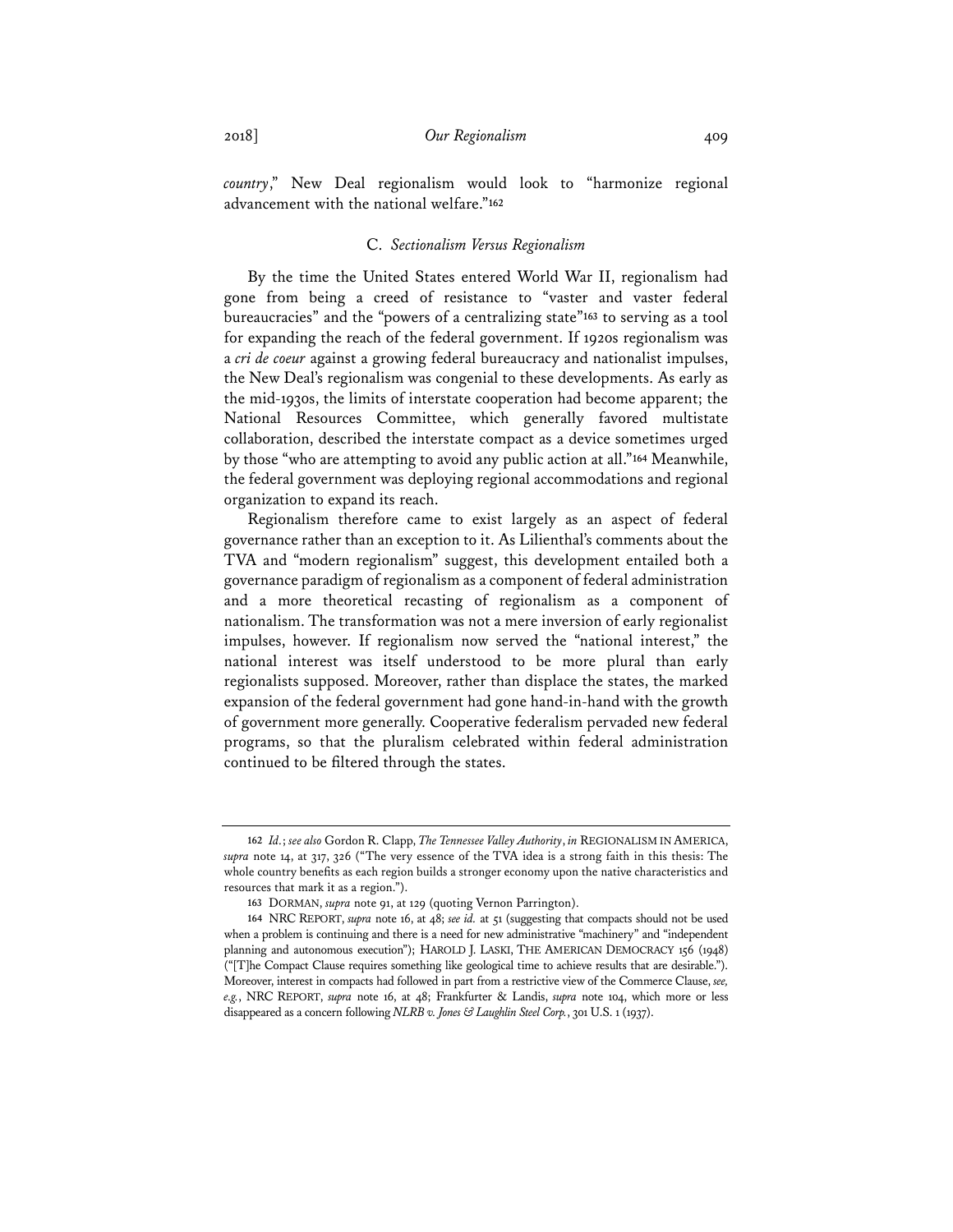As the New Deal unfolded, a variety of supportive commentators reframed regionalism. Seizing on early suggestions that regions could harmoniously coexist and enrich one another,**<sup>165</sup>** scholars and public officials began to argue that regionalism might be constitutive of a plural nationalism. If in the 1920s regionalists had responded to perceived centralization and homogenization by valorizing regions over the nation, some regionalists in the 1930s began instead to fold regional pluralism into nationalism. At once advancing and justifying New Deal regionalism, Howard Odum, Harry Moore, Rupert Vance and others insisted on a semantic distinction between "sectionalism" and "regionalism": while "sectionalism" was a divisive force, "regionalism" was instead integrative and union-bolstering.**<sup>166</sup>**

The fullest expression of this regional aspiration was offered by Odum and Moore after the New Deal was well underway and their studies of the South had contributed to a variety of federal programs.**<sup>167</sup>** In their 1938 tome, *American Regionalism: A Cultural-Historical Approach to National Integration*, Odum and Moore argued that "regionalism is in reality the opposite of its most common interpretation, namely, localism, sectionalism, or provincialism."**<sup>168</sup>** Whereas "sectionalism sees the region first and the nation afterwards," "regionalism envisages the nation first, making the national culture and welfare the final arbiter."**<sup>169</sup>** Regionalism was the cooperative, integrative doppelganger to competitive, divisive sectionalism.**<sup>170</sup>** Regionalism was also, however, distinct from "'toxic' European nationalism."**<sup>171</sup>** It held out the prospect of national unity while avoiding the specter of totalitarianism or fascism, on the one hand, and the destructive sectionalism of the Civil War, on the other.**<sup>172</sup>** For Odum and

In discussing the sectional problem, the social scientist is reluctant to use the vocabulary of the historian. The terms *section* and *sectionalism* seem to him too schismatic and contentious for complete acceptance. The scientist wants a scientific term. He wants to escape the taint of war and confusion that hangs about the older words. The words *region* and *regionalism* suit his purpose better.

DAVIDSON, *supra* note 103, at 41. Others embraced the idea but not the vocabulary. For instance, in 1938, the National Folk Festival came to Washington, D.C. with an "Every Section Contributes" header. DORMAN, *supra* note 91, at 253; *see also id*. (quoting FDR's comment on the festival, "In binding these elements into a national fabric of beauty and strength, let us keep the original fibers intact").

**171** Steiner, *supra* note 91, at 458.

172 *See e.g.*, ODUM & MOORE, *supra* note 17, at 640 (describing regionalism in part as a motivation to resist the "natural danger of dictatorships"). *See generally* Kessler, *Administrative Legitimacy*, *supra* note

**<sup>165</sup>** *See supra* note 109 and accompanying text.

**<sup>166</sup>** *See generally* Limerick, *supra* note 9; *cf.* DANIEL J. ELAZAR, AMERICAN FEDERALISM 137- 38 (3d ed. 1984) (distinguishing sectionalism from regionalism on different lines).

**<sup>167</sup>** *See* ODUM & MOORE, *supra* note 17.

**<sup>168</sup>** *Id.* at 14 (emphasis omitted).

**<sup>169</sup>** *Id.* at 42; *see also, e.g.*, Hedwig Hintze, *Regionalism*, *in* 13 ENCYCLOPAEDIA OF THE SOC. SCI. 208-09 (1934) (distinguishing regionalism from sectionalism).

**<sup>170</sup>** Not all contemporaries accepted the distinction: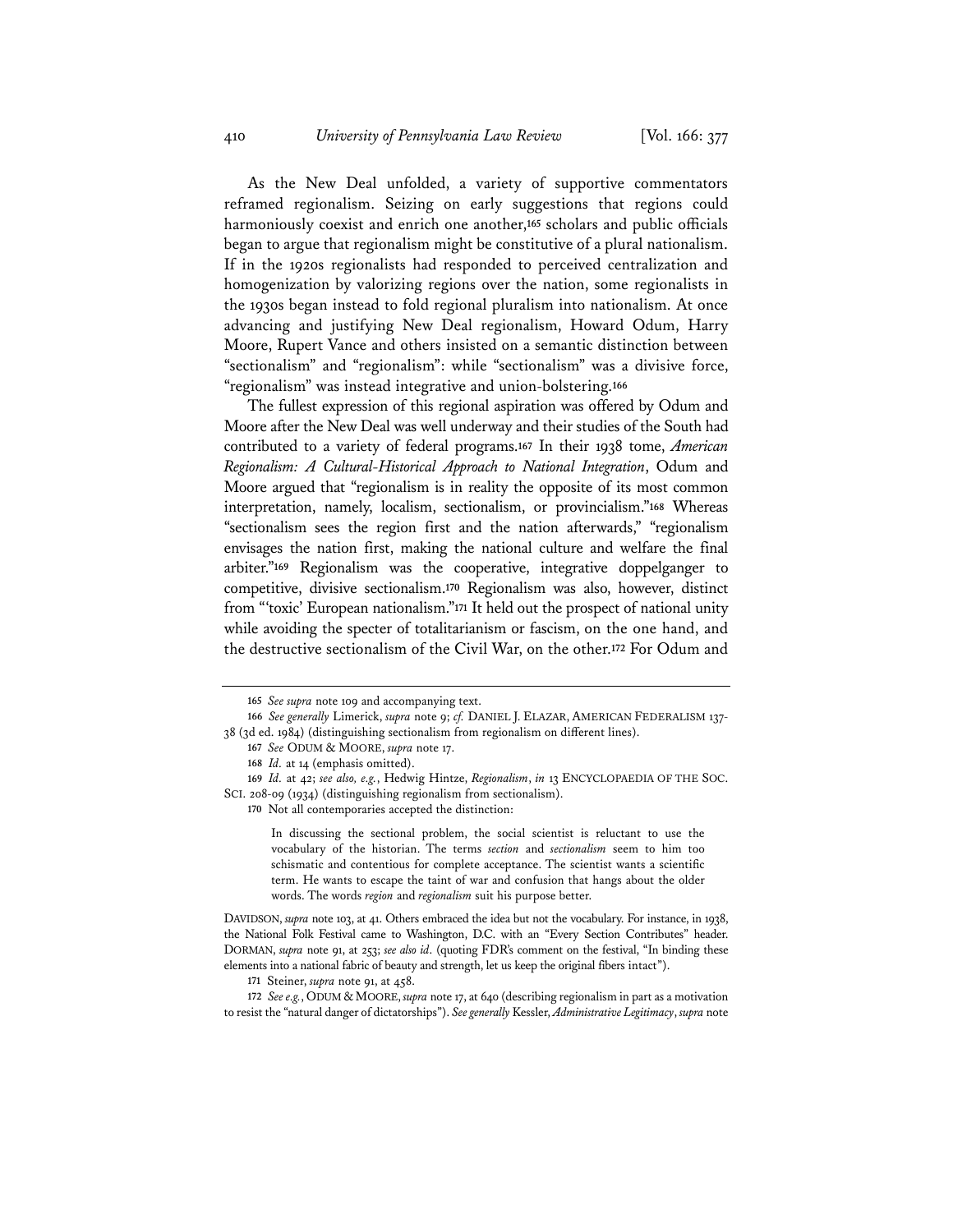Moore, regionalism was therefore the best hope of nationalism in a plural society. Whereas Turner had looked backward and cast national development as a story of sectional conflict, Odum and Moore suggested the further development of the country lay in embracing regionalism.**<sup>173</sup>**

Other commentators similarly found in the New Deal a regionalism that gave the nation pride of place. Lilienthal, for example, argued for a national regionalism that celebrated substantive decentralization and pluralism: "[C]oncern for and supremacy of the national interest distinguishes 'regionalism' from 'sectionalism.' Under the banner of sectionalism, states throughout our history have combined to support or to oppose federal action. Under the modern concept of regionalism, the federal government acts to meet regional needs to the end that the entire nation may profit."**<sup>174</sup>** Odum's student Rupert Vance reflected that "the regional approach to social analysis has an integrative rather than a divisive function . . . for the region gains its significance only from its relation to a total structure. The relation that regionalism presumes to study is that of parts to wholes."**<sup>175</sup>** Not only was the nation logically prior to the region, but regional projects had to be evaluated from a national perspective.

The National Resources Committee's 1935 report, *Regional Factors in National Planning and Development*—hailed by Donald Davidson as "one of the most amazing reports ever issued by any bureau or committee of the United States government" insofar as it took up "a systematic consideration of the taboo question of sectional stress and conflict"**<sup>176</sup>**—likewise reframed divisive sectionalism as nation-bolstering regionalism.**<sup>177</sup>** As Davidson's description

<sup>116,</sup> at 733 n.65 ("The use of the totalitarian specter both to explain and justify mid-twentieth-century political moderation is something of a leitmotif in recent American historiography.").

**<sup>173</sup>** ODUM & MOORE, *supra* note 17, at 35 ("The thesis of this volume is that the promise and prospect of the nation in the future is, in another sense, to be found in the substitution of a realistic and comprehensive regionalism for the older historical sectionalism."); *id.* at 39 ("Here the distinctions are clear between the divisive power of self-seeking sections and the integrating power of co-ordinate regions fabricated into a united whole. The premise of the new regionalism . . . assumes that the United States must not . . . become a federation of conflicting sections but a homogeneity of varying regions." (emphases omitted)); *see also* THEODORE C. BLEGEN, GRASS ROOTS HISTORY 12 (1947) ("Adding up nonentities, someone has said, is like adding a column of zeros; the result remains zero. Add up regions that lack cultural richness and strength, and you cannot achieve an impressive total in terms of national culture.").

**<sup>174</sup>** LILIENTHAL, *supra* note 104, at 155-56; *see also id*. at 147 (suggesting that decentralization must entail decisionmaking and not simply "errand boys" in the field); *id.* at 142 (noting the "hazards of overcentralized administration of . . . central powers").

**<sup>175</sup>** Vance, *The Regional Concept*, *supra* note 101, at 119; *see also* VANCE, HUMAN GEOGRAPHY, *supra* note 93 (arguing that regions allow authentic American cultures to develop).

**<sup>176</sup>** DAVIDSON, *supra* note 103, at 59; *see id.* at 60 ("It is as if the Federal government had given its official sanction to the New Regionalism, and allied itself with that doctrine as a working philosophy in its approach to domestic affairs.").

**<sup>177</sup>** NRC REPORT, *supra* note 16, at viii ("[T]he 'Regionalism' here discussed is not a Balkanization of the United States, but a better organization of our American national purposes—a more effective promotion of the public welfare.").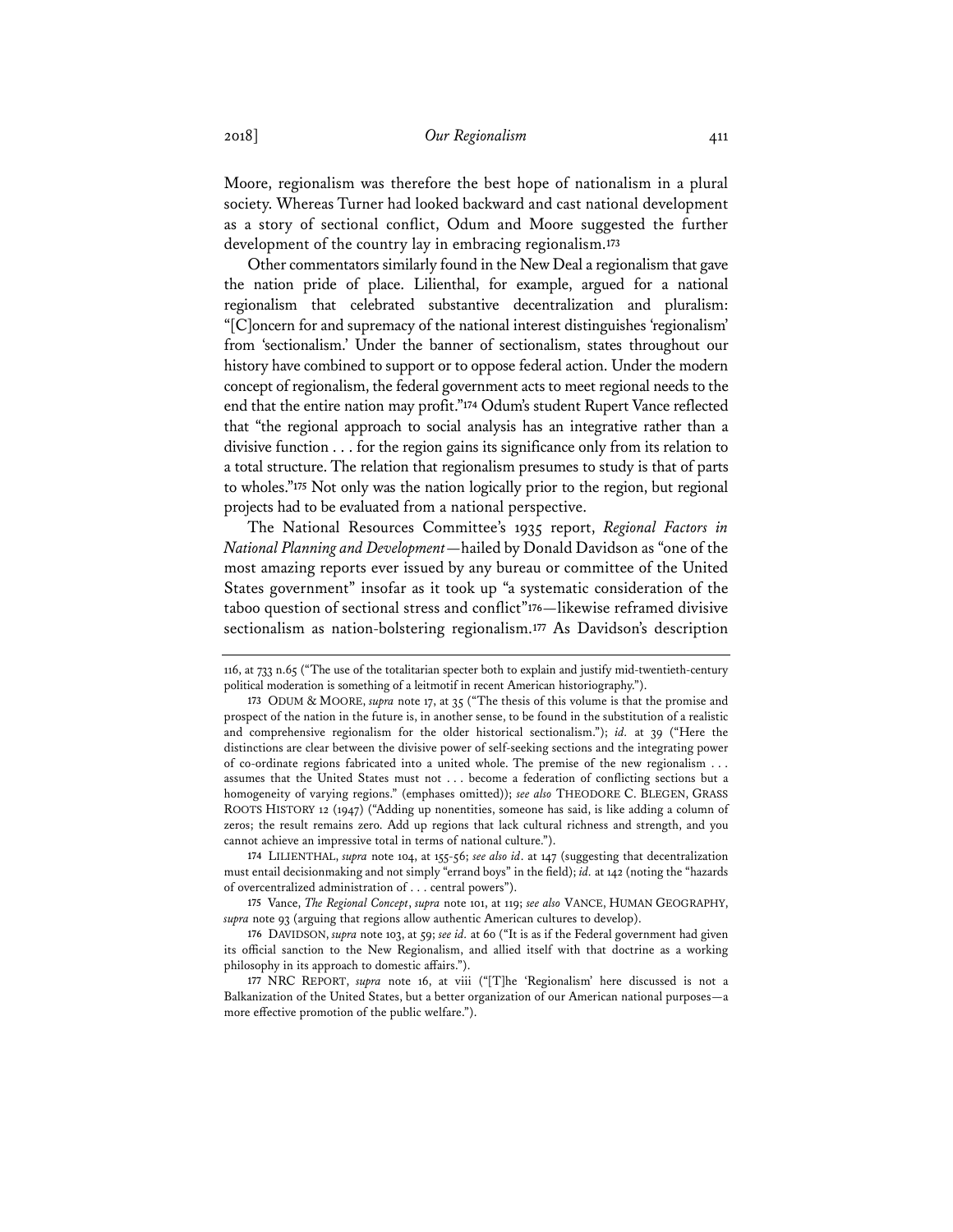suggested, sectionalism haunted the account. The Committee saw regional difference as irrepressible, such that the federal government could either harness the power of regionalism or be undone by it.**<sup>178</sup>** But the Committee also affirmatively embraced regionalism as constitutive of a richer nationalism. It suggested that regionalism had recently been "recognized as a factor of value and importance in the encouragement of a more varied and richer life for the Nation" and that "the peculiar characteristics, resources, and contributions of the major sections of the country" should be "protected from invasion and suppression by ill-considered and hasty national policies."**<sup>179</sup>**

Indeed, the Committee disavowed centralization as such; regionalism pressed into the service of such nationalism would be, on its account, "pseudo" regionalism.**<sup>180</sup>** Even as the report understood regionalism as an instrument of the federal government, it sought to discern regions that might inspire political identity and independent governance. The NRC appreciated that "[n]o citizen of Iowa would . . . readily identify himself with a region consisting of a combination of States such as Louisiana, Oklahoma, Iowa, and Missouri; no Californian ever boasted of living within the Twelfth Federal Reserve District; no Washingtonian of being a resident of the Fourth Procurement Zone."**<sup>181</sup>** But it insisted that "people do already identify themselves with certain broad sections or regions of the country such as the South, or the Middle West" and regional "divisions can be made so as to delineate areas of such uniqueness that such identifications and areal consciousness will be wellnigh impelling."**<sup>182</sup>**

The report's identification of these individuals by their state citizenship ("no citizen of Iowa," "no Californian," "no Washingtonian") was telling: in embracing Odum's integrative regionalism, the NRC report also underscored the region's persistent connection to the states. While many members of the regionalist movement had sought to shore up state power against the federal government, presenting "[g]overnment in the United States . . . as a conflict between the National Government and the States, an encroachment of one upon the other,"**<sup>183</sup>** the NRC disavowed this framing. It favored federal

**<sup>178</sup>** *See id.* at 178 (expressing hope that regional arrangements would "utilize that general sectional loyalty and consciousness which now exists by turning it directly into planning activity" rather than allowing it to develop "into violent back-eddies and swirls of Federal distrust or jealousy"); *see also id*. at ix (noting that fixed regional boundaries might generate conflict while "interlocking regions" might have a "welding effect" and "promote the national solution of intersectional maladjustments").

**<sup>179</sup>** *Id.* at 8.

**<sup>180</sup>** *Id.* at 153-54.

**<sup>181</sup>** *Id.* at 157.

**<sup>182</sup>** *Id.*; *see also id.* (suggesting that regions for planning should "conform to existing regional consciousness and sentiments").

**<sup>183</sup>** *Id.* at vii.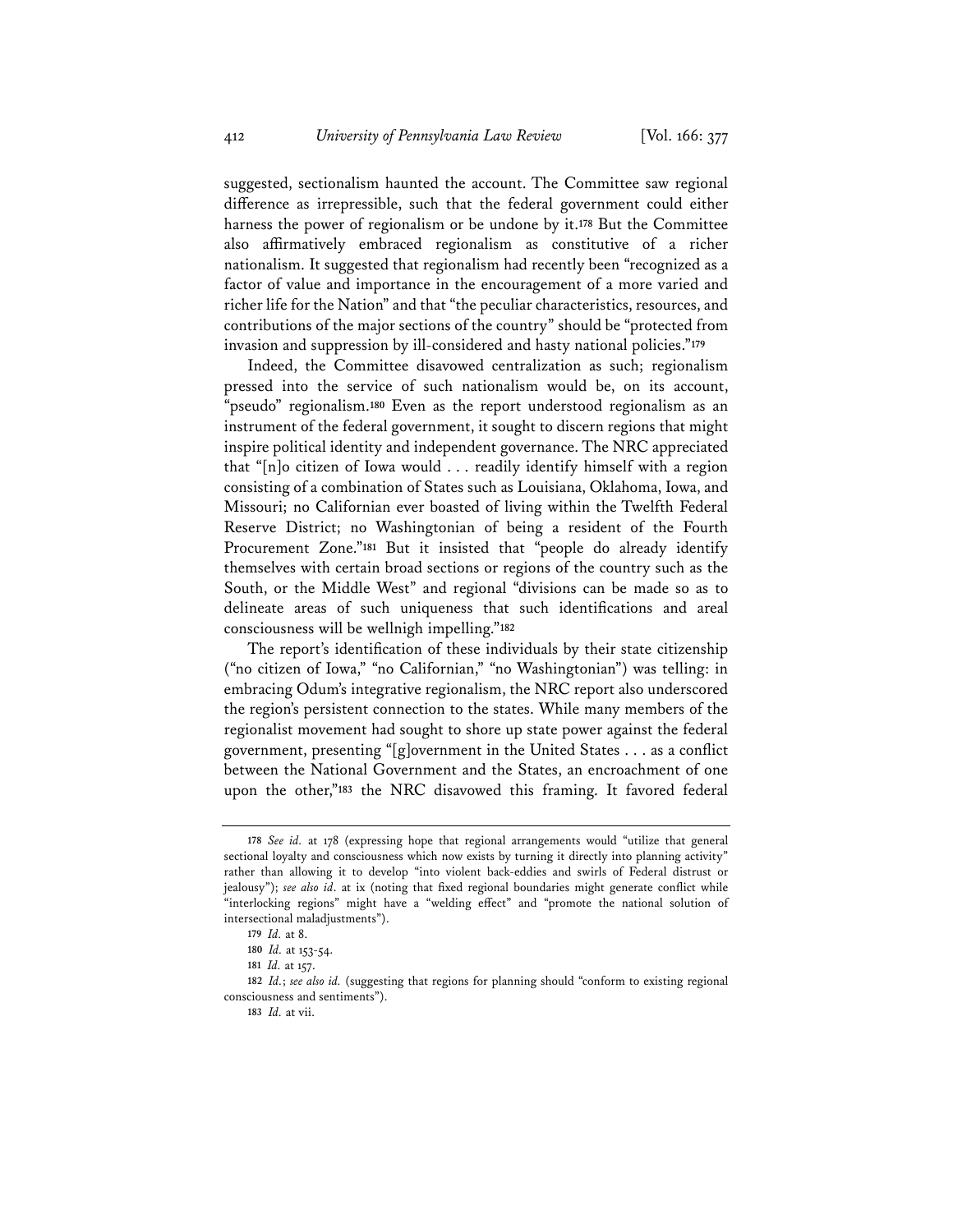responses to regional problems but insisted that these must be undertaken in coordination with the states and that the "National and State Governments should supplement, rather than supplant, each other."**<sup>184</sup>** Like other planning documents of the era, *Regional Factors in National Planning and Development* advocated state as well as federal action and sought to boost capacity at both levels of government.**<sup>185</sup>** In addition to suggesting that state, regional, and national identity might be mutually enriching, the report called for federal aid to state planning boards, the encouragement of interstate compacts, and other federal support of interstate collaboration, as well as federal administrative cooperation with the states.**<sup>186</sup>**

\* \* \*

Like much of the New Deal's regionalism, the NRC's proposals for fullfledged regional planning never came to fruition. Congress killed the NRC altogether in the early 1940s; well before the Supreme Court handed down *Schechter Poultry* and *Butler*, the National Recovery Administration and the Agricultural Adjustment Administration had been largely disavowed; many other alphabet soup agencies did not long survive; and even the most successful of the regional experiments, the TVA, did not spawn other regional federal corporations despite repeated proposals.**<sup>187</sup>**

If particular regional programs did not last, however, the New Deal's regional model for extending federal government into new areas of domestic policy persisted. To this day, many federal agencies are organized along regional lines, including the major social welfare and environmental agencies established in the decades after the New Deal.**<sup>188</sup>** Moreover, the regional offices of federal agencies continue to furnish regional accommodation and to implement federal law in different ways.**<sup>189</sup>** Especially insofar as this reflects the relatively greater

**<sup>184</sup>** *Id.*

**<sup>185</sup>** *Id.* at 7.

**<sup>186</sup>** *E.g.*, *id.* at x-xi; *see* JAMES T. PATTERSON, THE NEW DEAL AND THE STATES: FEDERALISM IN TRANSITION 119 (1969) (noting that, by 1937, every state had set up a planning board to receive federal funds, and that this was "a neat example of federalism, with Washington giving the money and states joyfully and inexpensively cooperating").

**<sup>187</sup>** *E.g.*, President Franklin D. Roosevelt, Message to Congress on National Planning and Development of Natural Resources (June 3, 1937) (proposing seven regional river basin authorities); *see also* DERTHICK, *supra* note 5, at 42 ("Almost every year for nearly twenty years after passage of the TVA act, bills were introduced in Congress for authorities in other valleys.").

**<sup>188</sup>** *See supra* Section I.B (noting the regional organization of federal agencies including the Department of Health and Human Services, the Department of Housing and Urban Development, and the Environmental Protection Agency).

**<sup>189</sup>** For example, the EPA's regional offices differ substantially in the number and type of inspections they make, the enforcement citations they issue, the number and size of penalties they assess, and the manner in which they audit state compliance with laws including the Clean Air Act,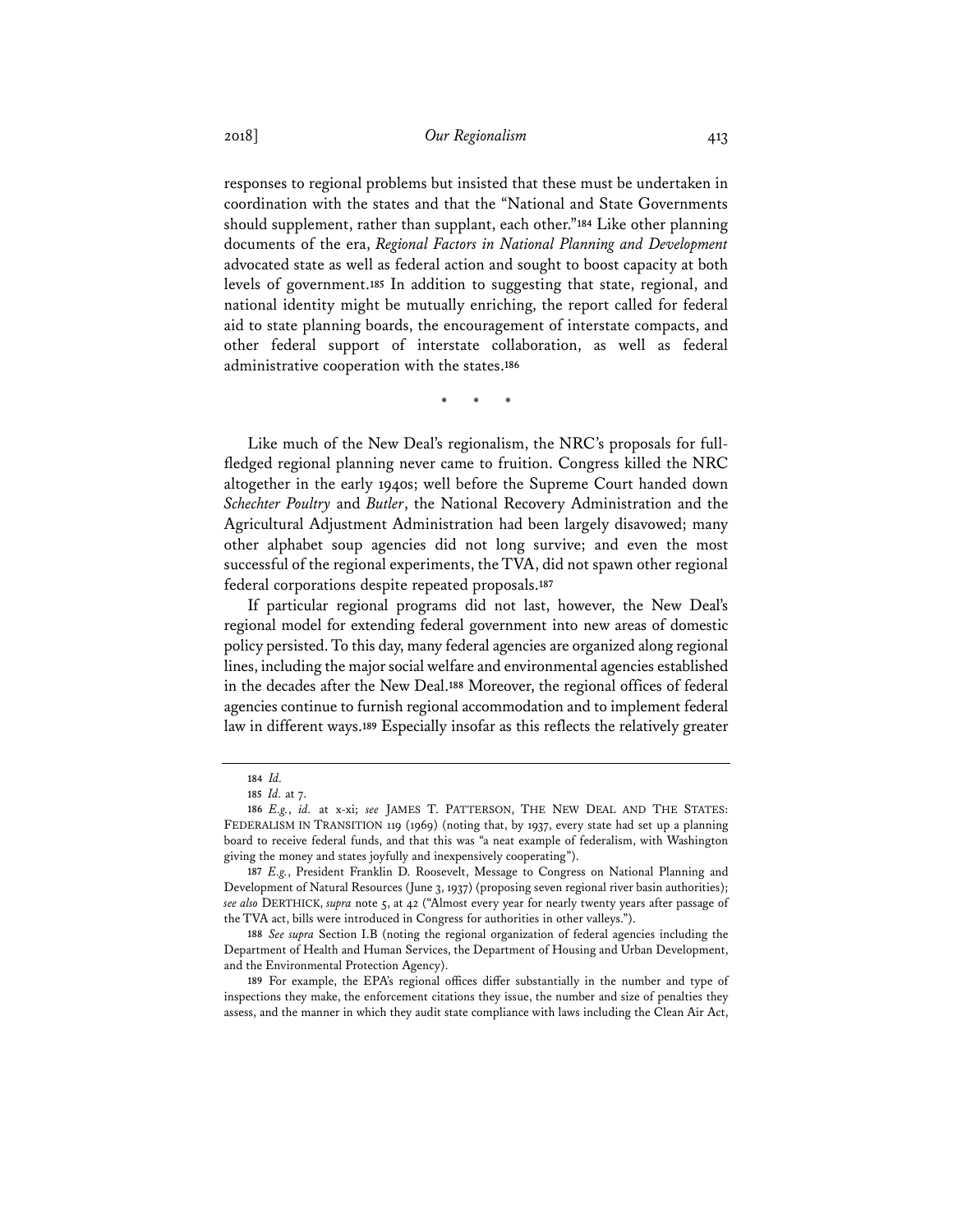impact of state actors in the field as compared to in Washington, it is as much a legacy of the Great Society as of the New Deal. When federal programs burgeoned again in the 1960s, regional improvisation demonstrated the continuing utility of regions to projects of federal administration but also underscored limits of using regions to transcend federalism.

the Clean Water Act, and the Surface Mining Reclamation Control Act. *See, e.g.*, U.S. GEN. ACCOUNTING OFF., GAO-00-108, ENVIRONMENTAL PROTECTION: MORE CONSISTENCY NEEDED AMONG EPA REGIONS IN APPROACH TO ENFORCEMENT 23 (2000) ("[F]or fiscal year 1998, regional and state inspection coverage for Clean Air Act–related programs ranged from a low of 27 percent of facilities . . . in the Chicago region to a high of 74 percent for facilities in the Philadelphia region."); SUSAN HUNTER & RICHARD W. WATERMAN, ENFORCING THE LAW 157-98 (1996) (explaining EPA regional offices enforce the National Pollution Discharge System differently); John Brehm & James T. Hamilton, *Noncompliance in Environmental Reporting: Are Violators Ignorant, or Evasive, of the Law?*, 40 AM. J. POL. SCI. 444, 449 n.5 (1996) (finding that accurate Toxics Release Inventory reporting to the EPA varied by region); Daniel A. Farber, *Taking Slippage Seriously: Noncompliance and Creative Compliance in Environmental Law*, 23 HARV. ENVTL. L. REV. 297, 305 (1999) (noting differences in enforcement of federal environmental statutes across states); Art Fraas et al., *EPA's New Source Review Program: Time for Reform?*, 47 ENVTL. L. REP. 10,026, 10,030 (2017) (discussing regional variation in granting permission to operate electric generating units); Susan Hunter & Richard W. Waterman, *Determining an Agency's Regulatory Style: How Does the EPA Water Office Enforce the Law?*, 45 W. POL. Q. 403, 415 (1992) ("There are considerable differences in the enforcement vigor of EPA's 10 regional offices."); David L. Markell, *The Role of Deterrence-Based Enforcement in a "Reinvented" State/Federal Relationship: The Divide Between Theory and Reality*, 24 HARV. ENVTL. L. REV. 1, 54 (2000) (suggesting that the EPA has not worked to standardize expectations and demands within its regions); Clifford Rechtschaffen, *Promoting Pragmatic Risk Regulation: Is Enforcement Discretion the Answer?*, 52 U. KAN. L. REV. 1327, 1331 (2004) (describing regional differences in EPA enforcement of the Surface Mining Reclamation Control Act during the 1970s); William W. Sapp, *Field Citation Programs: The "Ticket" to Better Environmental Compliance*, 20 COLUM. J. ENVTL. L. 1, 12 (1995) (noting "considerable variation" in regional field citation programs). The Army Corps of Engineers also issues permits in a regionally differentiated manner. *See* Owen, *supra* note 8, at 97-99 ("[T]he Corps goes to great lengths to tailor . . . permits to state preferences and regional conditions."). The Department of Homeland Security's detainer program has been carried out differently across ICE's field offices, and its Office of Citizenship and Immigration Services regions recognize asylum claims at different rates. *See* Jaya Ramji-Nogales et al., *Refugee Roulette: Disparities in Asylum Adjudication*, 60 STAN. L. REV. 295, 374-75 (2007) (finding "dramatic differences" across regions); *Targeting of ICE Detainers Varies Widely by State and by Facility*, SYRACUSE U.: TRANSACTIONAL RECORDS ACCESS CLEARINGHOUSE, (Feb. 11, 2014), http://trac.syr.edu/immigration/reports/343/ [https://perma.cc/55LC-ZER9] (finding disparities in the number of detainers issued against individuals who had not been convicted of any offense). OSHA regions impose different penalties on employers. *See* U.S. GEN. ACCOUNTING OFF., OCCUPATIONAL SAFETY AND HEALTH: PENALTIES FOR VIOLATIONS ARE WELL BELOW MAXIMUM ALLOWABLE PENALTIES 26 tbl. III.6 (1992) ("Overall, 27 percent of all inspections with a violation had no penalty, but among regions this proportion ranged from 18 to 47 percent."). And the regional offices of the Centers for Medicaid and Medicare vary in their approaches to investigations and enforcement actions with respect to emergency room treatment, nursing home care, and other matters. *See* OFFICE OF INSPECTOR GEN., DEP'T HEALTH & HUMAN SERVS.,THE EMERGENCY MEDICAL TREATMENT AND LABOR ACT 13 (2001) ("The number of EMTALA investigations and their ultimate disposition vary widely by HCFA region . . . ."); Charlene Harrington et al., *State Nursing Home Enforcement Systems*, 29 J. HEALTH POL., POL'Y & L. 43, 69 (2004) (observing differences in enforcement patterns among Centers for Medicaid and Medicare regional offices).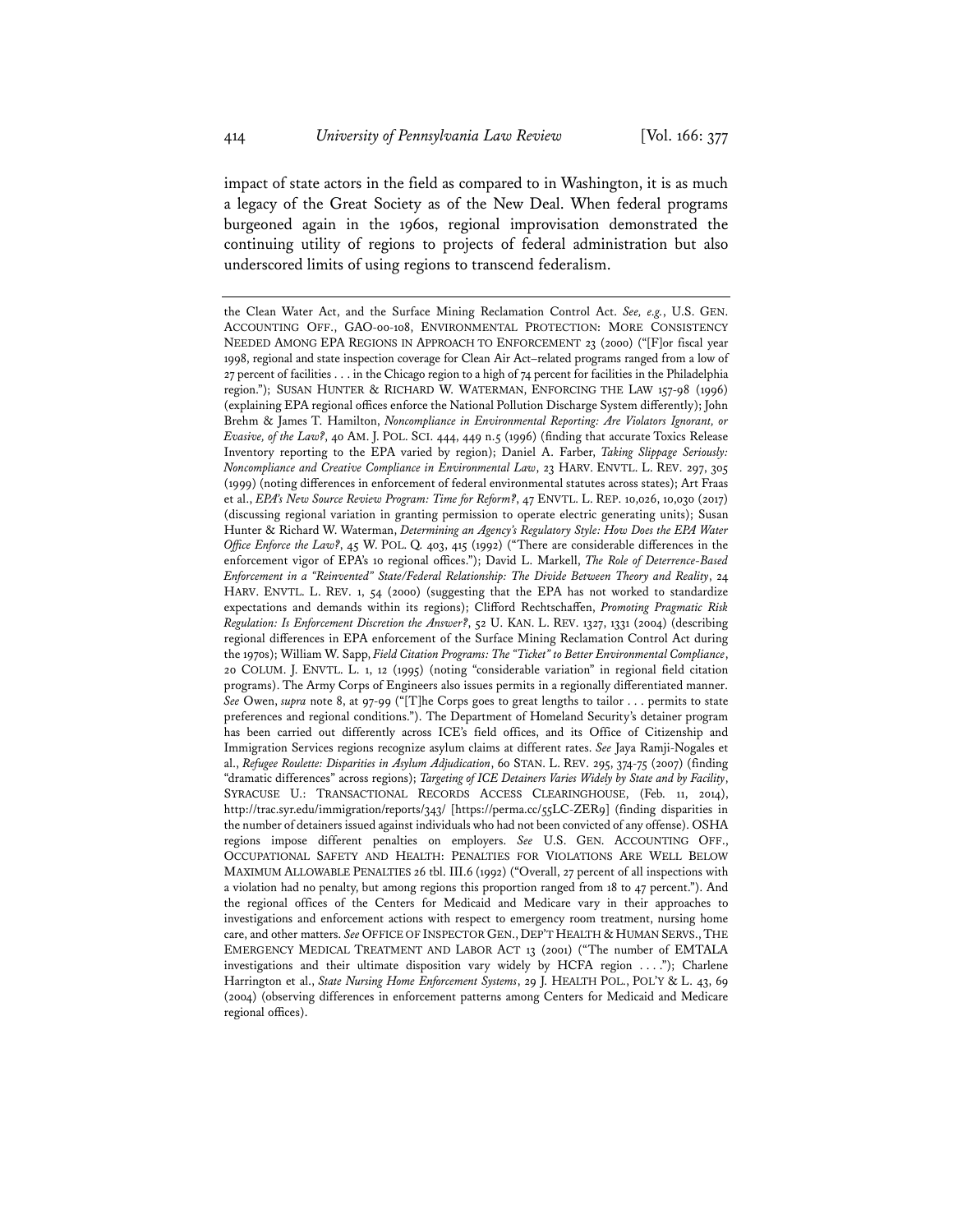## III. FROM NATION TO STATE: MANAGING THE GREAT SOCIETY

In the 1930s, regionalism facilitated the development of a substantial federal bureaucracy in a country skeptical of centralization and administrative governance. As the New Deal responded to the political precariousness of federal administration with regional accommodation and organization, however, it embraced territorial pluralism within national policy and created channels for state influence within federal programs. In enabling the federal government to expand its reach, regions also served as conduits for the periphery to influence the center and, more specifically, for state actors to shape federal administration. The regional idea further left open the possibility of new projects of multistate and joint state–federal governance.

During the next regional moment of the twentieth century, the possibilities of state influence within national regionalism emerged more clearly. As in the 1920s and 1930s, regionalism "gained renewed prominence"**<sup>190</sup>** in the 1960s as states worked together to respond to new challenges and promote shared interests, and the federal government turned to regional organization to manage federal programs. While the regionalism of the 1960s continued to ease the development of a still-burgeoning federal bureaucracy, however, its role in bolstering state resources and capacity became more pronounced. State and federal actors created hybrid regional forms, such as the joint state–federal compact, and the federal government sought to orient its own regional apparatus more deliberately around the states. The federal regionalism that had partially supplanted interstate collaboration during the New Deal yielded in turn to joint state–federal undertakings.

Great Society regionalism was marked by a new appreciation of state–federal integration. Much as they had in the 1920s and 1930s, a variety of state actors advocated regional organization as a means of preserving state power, but now their regional projects sought federal participation; instead of describing the region as a place to forestall federal administration, states treated it as a place to harness federal assistance, particularly grants-in-aid. Consistent with this view of jointness as potentially state-empowering, the constitutional concerns about regional state–federal administration flipped from their New Deal versions: detractors no longer questioned whether the federal government was exceeding its powers, but instead asked whether state–federal hybridity gave too much control to the states at the expense of the federal government.

**<sup>190</sup>** U.S. ADVISORY COMM'N ON INTERGOVERNMENTAL RELATIONS, MULTISTATE REGIONALISM 7 (1978) [hereinafter ACIR, MULTISTATE REGIONALISM].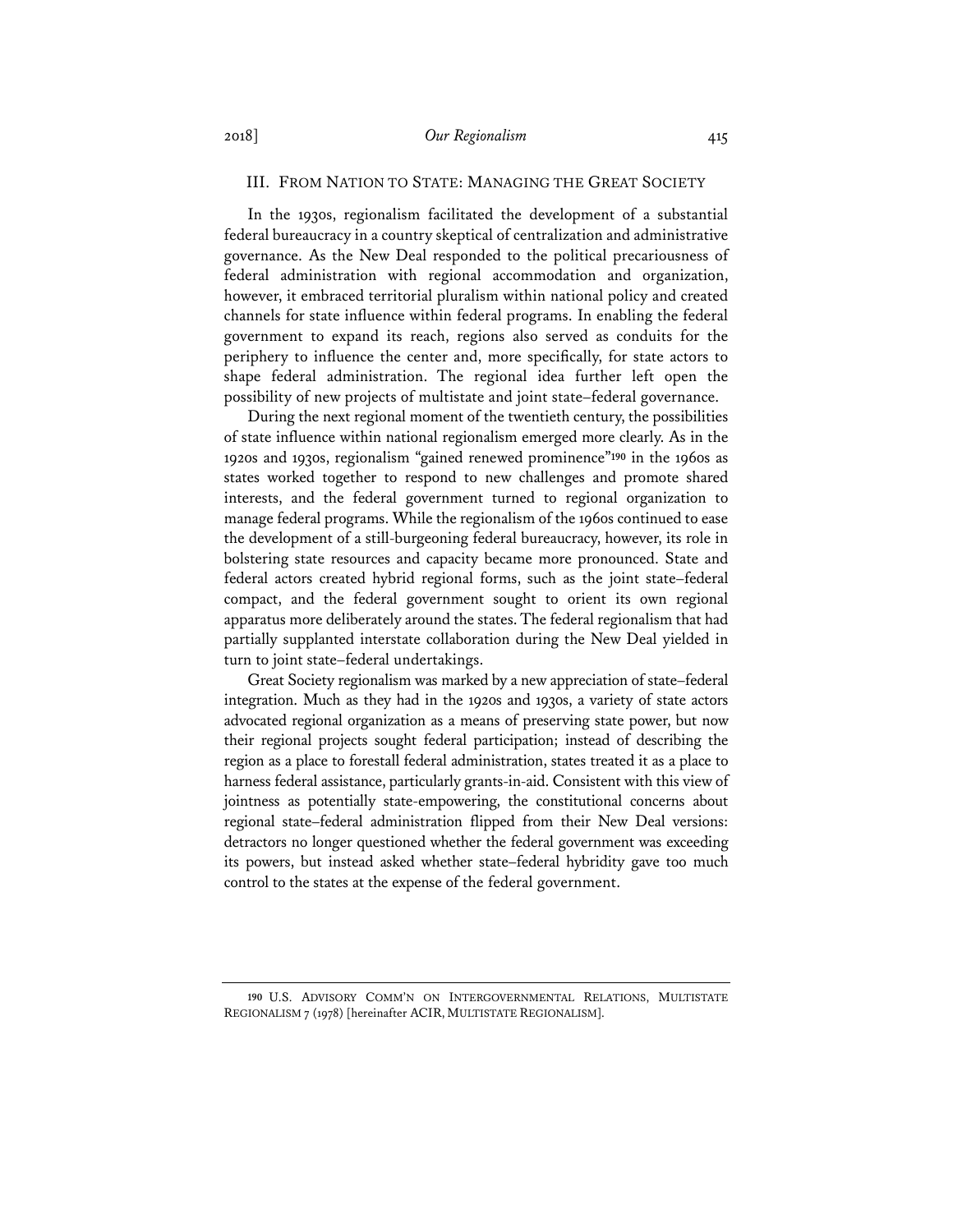#### A. *Hybrid Administration*

Looking back over the 1960s, the Advisory Commission on Intergovernmental Relations (ACIR) argued that it had been "an era of experimentation with new institutional forms to meet broad development problems transcending State and substate jurisdictional boundaries."**<sup>191</sup>** Although this period is probably better recognized for the most significant expansion of federal administration since the New Deal, ACIR called attention to the "unprecedented reliance on Federal–multistate regional instrumentalities."**<sup>192</sup>** In response to "administrative, political and fiscal difficulties" concerning economic development and natural resources, in particular, government officials and commentators regarded distinct state and federal solutions as inadequate, and "the Federal–multistate partnership concept emerged as a popular formula."**<sup>193</sup>**

This partnership appeared most prominently in the DRBC, which was created in 1961 to settle disputes over the allocation of the river's water and to develop the river's resources,**<sup>194</sup>** and the Appalachian Regional Commission (ARC), which was created in 1965 to foster economic development in a depressed region.**<sup>195</sup>** Each commission joined a single federal representative with the governors of each affected state to form a hybrid state–federal body.**<sup>196</sup>**

Regional commissions for river basin planning and economic development were also adopted on a nationwide basis in 1965. The Public Works and Economic Development Act of 1965 created Title V Commissions, loosely based on the Appalachian Regional Commission, to enable "the Federal government, in cooperation with the States, [to] help areas characterized by substantial and persistent unemployment and underemployment and relatively low income levels to take effective steps in planning and financing their public works projects and economic development."ACIR, MULTISTATE REGIONALISM, *supra* note 190, at 59; Public Works and Economic Development Act of 1965, Pub. L. No. 89-136, § 101, 79 Stat. 552, 552-53. The same year, Congress also created Title II River Basin Commissions operating on a regional basis through state–federal cooperation. Water Resources Planning Act of 1965, Pub. L. 89-80, 79 Stat. 244, 246-47. *See generally* ACIR, MULTISTATE REGIONALISM, *supra* note 190, at 53-136 (discussing Title V and Title II Commissions); DERTHICK, *supra* note 5, at 108-56 (same). Neither the Title V nor Title II Commissions garnered the support or funding of the DRBC or ARC, and President Reagan ultimately disbanded both.

**<sup>191</sup>** *Id.* at 209.

**<sup>192</sup>** *Id.*

**<sup>193</sup>** *Id.* at 169; *see id.* ("Common to all of these recent regional efforts was the view that the traditional interstate compact approach involving only the participating States was inappropriate or inadequate for certain program purposes, and that the Federal–single State relationship did not cover sufficiently the interstate ramifications of these functional concerns.").

**<sup>194</sup>** Delaware River Basin Compact, Pub. L. No. 87-328, 75 Stat. 688, 688 (1961).

**<sup>195</sup>** Appalachian Regional Development Act of 1965, Pub. L. No. 89-4, § 2, 79 Stat. 5, 6.

**<sup>196</sup>** The DRBC includes the governors of Delaware, New Jersey, New York, and Pennsylvania. § 14.22, 75 Stat. at 713. The ARC includes the governors of Alabama, Georgia, Kentucky, Maryland, Mississippi, New York, North Carolina, Ohio, Pennsylvania, South Carolina, Tennessee, Virginia, and West Virginia. § 403, 79 Stat. at 22.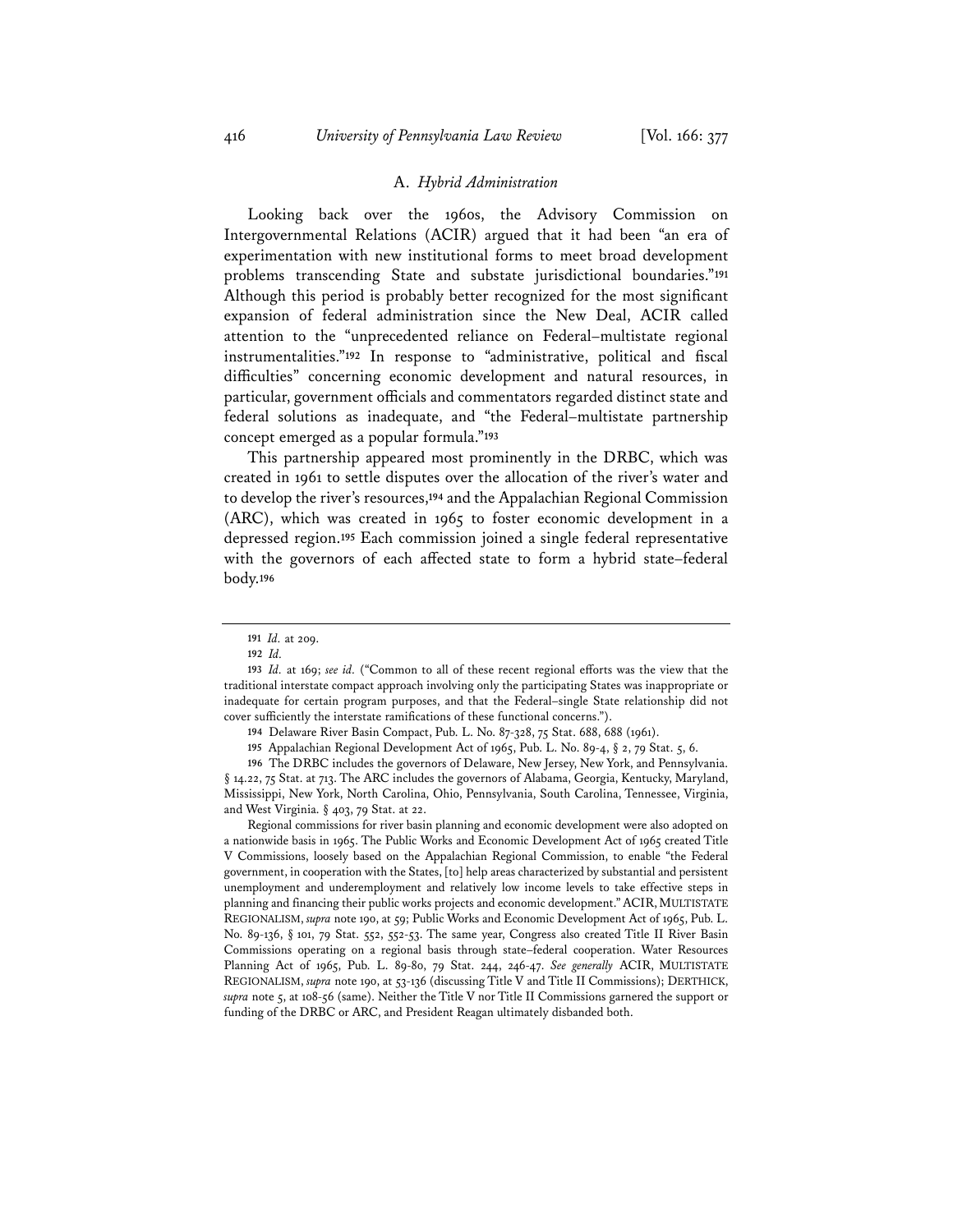## 2018] *Our Regionalism* 417

The impetus for both the DRBC and the ARC came from governors, whose proposals can fruitfully be seen as post–New Deal variants of Frankfurter and Landis's argument for interstate adjustments.**<sup>197</sup>** Regionalists of the 1920s and 1930s had called for state collaboration to preserve state power, insisting that if the states did not work together, they would inevitably cede their governance prerogatives to the federal government.**<sup>198</sup>** By the 1960s, it was indisputable that the federal government had assumed these prerogatives. Now, the region promised continued vitality for the states insofar as they joined not only with one another but also with the federal government.**<sup>199</sup>** If state–federal cooperation had a decidedly federal-power-enhancing flavor in the 1930s, by the 1960s it could be turned toward state survival. Updating the "states must put up or shut up" logic of W. Brook Graves,**<sup>200</sup>** Frank Grad argued in 1963:

An emphasis on "states' rights" and a narrow emphasis on "local home rule" misses the mark entirely. An approach to problems of regional dimensions can only be in terms of larger units—and this leaves only two major alternatives: federal action, or interstate action with federal participation when necessary. The choice is largely up to the states.**<sup>201</sup>**

- **197** *See supra* notes 114–119 and accompanying text.
- **198** *See supra* Section II.A.

**199** *See, e.g.*, Edmund G. Brown, *How to Put the States Back in Business*, HARPER'S MAG., Sept. 1964, at 99, 99-100 (arguing, as Governor of California, that the state's interest "requires preservation of the power and mechanics of federal cooperative activity" and calling for "federal legislation creating formal regional structures within which states may take joint action").

**200** *Supra* note 121 and accompanying text.

**201** Frank P. Grad, *Federal-State Compact: A New Experiment in Cooperative Federalism*, 63 COLUM. L. REV. 825, 851 (1963); *see also id.* at 851-52 (noting that Frankfurter and Landis wrongly anticipated a vast array of regional interstate compact machinery for electric power but had been correct to regard compacts as the most flexible device for addressing regional problems). If Grad echoed Frankfurter and Landis's belief that interstate adjustments could preserve a role for states, he also gestured to a state-centric view of Odum and Moore's nationalist regionalism:

Whether such a system of federal-state compacts will succeed in the effective resolution of broad, region-wide problems, while bridging the gap in effective state participation in the formulation of policy, will depend on the states' maturity to assume this new role. The states will fail in this effort if they regard compacts like the Delaware River Basin Compact as an affirmation of a narrow concept of state

In their place, more discrete regional commissions modeled on the DRC and ARC have emerged. Federal–state compacts have been adopted for the Susquehanna and Alabama-Coosa-Tallapoosa river basins, *see* ZIMMERMAN, *supra* note 21, at 249, and economic development commissions have been charted for the Lower Mississippi Delta and the Northern Great Plains, *see* EUGENE BOYD, CONG. RESEARCH SERV., RL33076, FEDERAL REGIONAL AUTHORITIES AND COMMISSIONS: THEIR FUNCTION AND DESIGN 15-17, 25-26 (2006). More recently, the Food Conservation and Energy Act of 2008, Pub. L. No. 110–234, 122 Stat. 923, 1481, created a new group of regional development bodies. *See* 40 U.S.C. §§ 15731- 5733 (2012) (establishing the membership of the Northern Border Regional Commission, the Southeast Crescent Regional Commission, and the Southwest Border Regional Commission).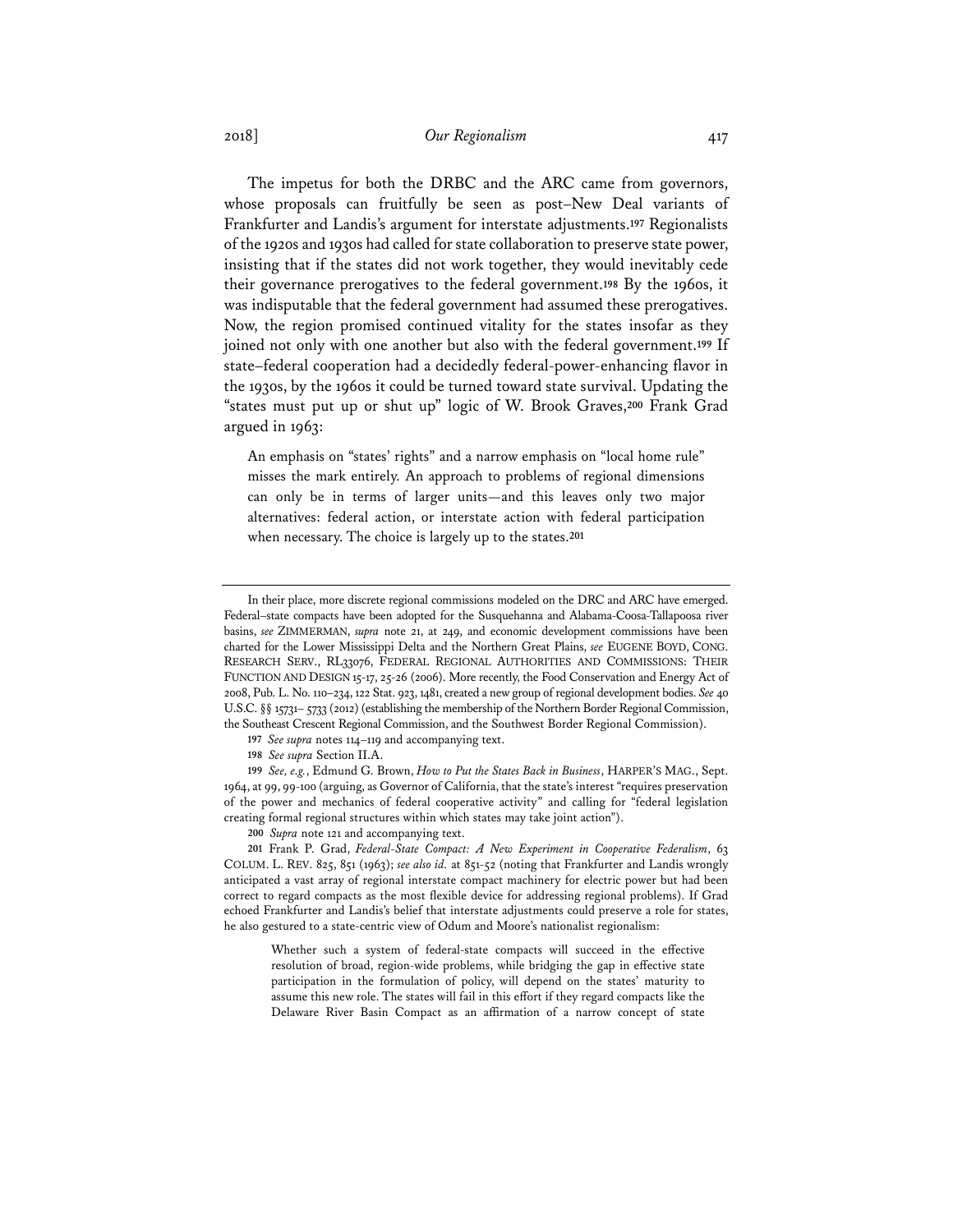Governors in the Delaware River Basin and Appalachia recognized "interstate action with federal participation" as a way to preserve state authority while channeling federal resources to their areas. The DRBC founders' concerns were principally administrative. They had been frustrated by the need both to resort to litigation over water rights among the states and to work with a number of different federal agencies with jurisdiction over the area.**<sup>202</sup>** Wanting to ensure a state role in any regional development body—in contrast to the purely federal TVA—but also to have federal representation so that the body would have complete control over water resources development in the area—in contrast to a traditional interstate compact, like the Colorado River Compact—these officials proposed a novel joint state–federal compact.**<sup>203</sup>** The ARC was likewise initiated by governors who appreciated that a continuing role for state government depended on integration with the federal government. For these Appalachian governors, such integration meant, specifically, increasing federal aid to their depressed region.**<sup>204</sup>** Regional development, the governors argued, was impossible without federal aid, but states wanted to distribute the federal funds.**<sup>205</sup>**

The constitutional discourse around regionalism shifted during this period in a manner consistent with governors' advocacy for state–federal

#### *Id.* at 854-55.

**202** *See* ACIR, MULTISTATE REGIONALISM, *supra* note 190, at 101 (noting litigation among New Jersey, New York, and Pennsylvania over water rights); DERTHICK, *supra* note 5, at 47-53.

**203** Federal officials had participated in interstate agreements previously, as Justice Frankfurter noted in *West Virginia ex rel. Dyer v. Sims*. *See* 341 U.S. 22, 27-28 (1951) ("Not only was congressional consent required, as for all compacts; direct participation by the Federal Government was provided in the President's appointment of three members of the Compact Commission."). But the DRBC was the first joint state–federal compact and was widely understood to mark something new. In the words of two contemporary commentators, "For the first time anywhere in the United States, a major interstate basin is to be served by a governmental agency which is at once a part of the government of each of the affected states and the United States Government." DERTHICK, *supra* note 5, at 47 (quoting Frederick L. Zimmerman & Mitchell Wendell, *New Horizons on the Delaware*, 36 ST. GOV'T 157, 157 (1963)). These commentators celebrated the unified program that would replace "the competition, overlapping, duplication and jurisdictional no man's lands which have characterized the separate efforts of a multitude of local, state and federal agencies." *Id.*

**204** *See* DERTHICK, *supra* note 5, at 76 (noting that while the founders of the DRBC "set out to create an organization," the founders of the ARC "set out to create a program of federal spending for a depressed region," although their organization ultimately came "to be valued for its own sake").

**205** *See* ACIR, MULTISTATE REGIONALISM, *supra* note 190, at 17-24. *See generally* Andrew Isserman & Terance Rephann, *The Economic Effects of the Appalachian Regional Commission: An Empirical Assessment of 26 Years of Regional Development Planning*, 61 J. AM. PLAN. ASS'N 345 (1995) (measuring the effects of ARC programs on 391 counties and suggesting that these programs facilitated regional economic development, with Appalachia growing significantly faster than its control group in income, earnings, population, and per capita income).

sovereignty. They may succeed if, along with the assertion of legitimate interests of their own, they regard their role as historic, independently functioning parts of a regional polity and of a national union.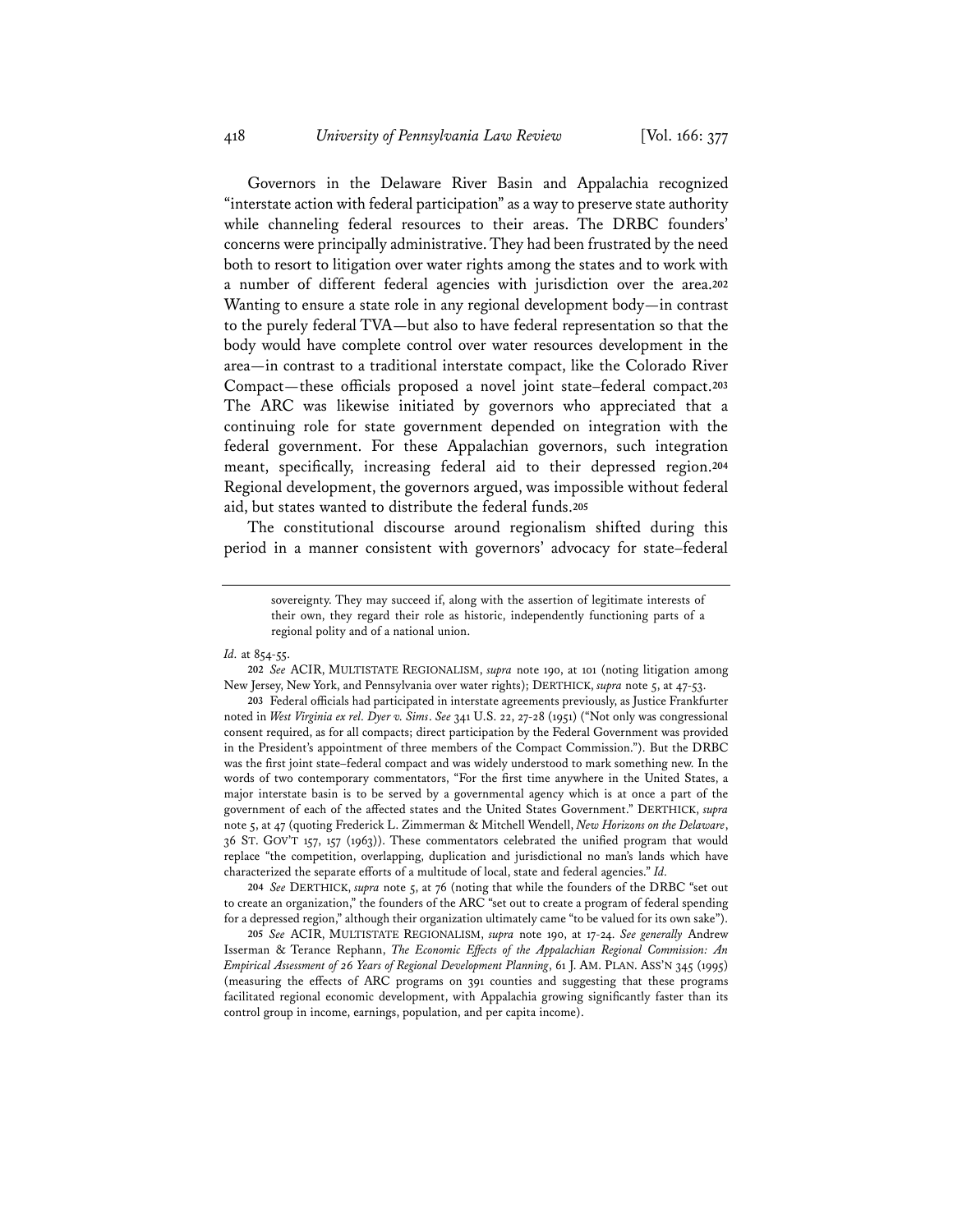hybridity. When the National Resources Committee advocated joint state– federal compacts in 1935,**<sup>206</sup>** there was considerable uncertainty about whether the Commerce Clause would support a federal role in such agreements. Indeed, the NRC advocated interstate compacts (without federal participation) to work around limitations on federal power in areas of national and regional concern: "The interstate compact may be a useful instrument when the Federal Government finds itself with insufficient authority to deal with a regional or national problem . . . . [When] the commerce clause is held not to cover the situation, the interstate compact may be the way out."**<sup>207</sup>** In the intervening years, however, dual federalism had been firmly interred, the commerce power appeared more or less plenary, and a constitutional federalism objection was no longer salient.**<sup>208</sup>**

Instead, in the 1960s, concerns about the constitutionality of hybrid bodies came from federal executive agencies worried about the diminishment of federal authority. For instance, the Department of the Interior argued that the proposed DRBC was unconstitutional because it would require the federal government to yield some of its powers to "a third form of government" and would operate river basins "under sort of an Articles of Confederacy."**<sup>209</sup>** Although the Department of Justice concluded that the arrangement was likely constitutional, it suggested that the President and Congress should cautiously evaluate "the scheme contemplated by the Compact in the light of the political scheme envisioned by the Constitution itself."**<sup>210</sup>** And the Bureau of the Budget objected that the proposed ARC

[T]he Compact does not clearly violate any specific provisions of the Federal Constitution. The Constitution is silent with regard to federal adherence to an interstate compact; it neither endorses nor proscribes a hybrid commission as a mechanism for achieving joint federal-state objectives . . . . In short, if Congress and the President find this compact an appropriate means for promoting and protecting the national interest, we believe it unlikely that the federal government would find itself barred by a judicial finding of unconstitutionality. But, the President and the Congress have constitutional responsibilities also, and it is incumbent upon them to consider the scheme contemplated by the Compact in the light of the political scheme envisioned by the Constitution itself.

Memorandum from Nicholas deB. Katzenbach, Assistant Att'y Gen., Office of Legal Counsel, to the Honorable Frederick G. Dutton (Apr. 25, 1961), *quoted in* DERTHICK, *supra* note 5, at 51 n.10.

**<sup>206</sup>** *See* NRC REPORT, *supra* note 16, at x ("It is suggested, for serious consideration, that in some classes of compacts requiring continuous administration there should be Federal participation."); *see also* JANE PERRY CLARK,THE RISE OF A NEW FEDERALISM: FEDERAL-STATE COOPERATION IN THE UNITED STATES 72 (1938) ("If the interest of the federal government is important enough, it may even enter a compact itself as a full-fledged participant.").

**<sup>207</sup>** NRC REPORT, *supra* note 16, at 50.

**<sup>208</sup>** *See, e.g.*, Edward S. Corwin, *The Passing of Dual Federalism*, 36 VA. L. REV. 1 (1950).

**<sup>209</sup>** DERTHICK, *supra* note 5, at 51 (quoting Secretary of the Interior Stewart Udall).

**<sup>210</sup>** As the Office of Legal Counsel observed: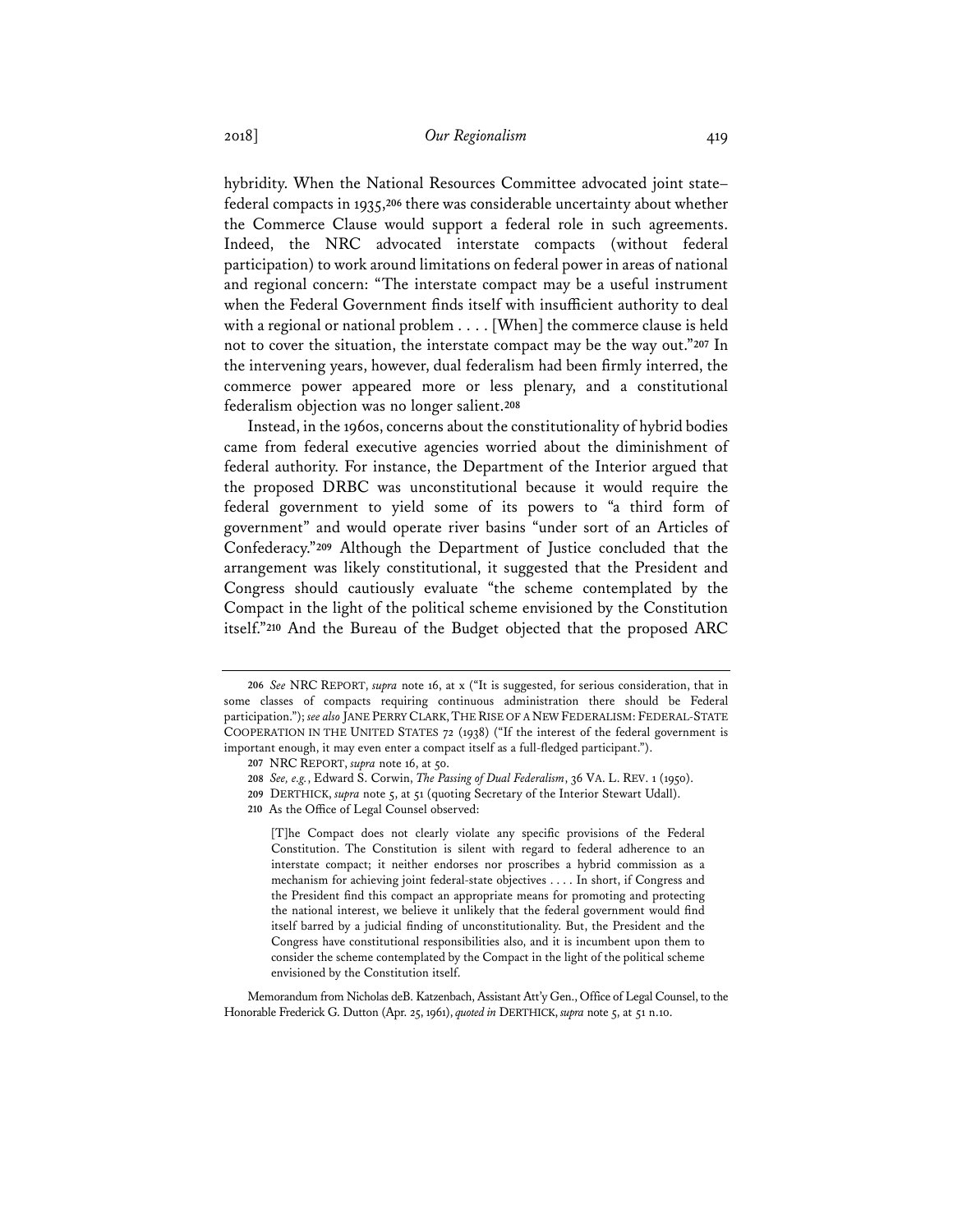would be unconstitutional insofar as it allowed governors, not subject to presidential direction and control, to "participate in the direction and control of a Federal agency."**<sup>211</sup>** Although many of these constitutional objections were met with administrative fixes, the authority of the state commissioners expanded over time. The ARC, especially, grew more state-focused as initial compromises designed to assuage federal executive officials wilted in practice and were ultimately removed in legislative reauthorizations.**<sup>212</sup>**

That the objections to the DRBC and ARC proposals came from federal executive officials, in particular, suggested a final feature of the era's regionalism: regions were perceived as tools for allocating authority not only between state and federal governments, but also within the states or, especially, the federal government. When governors proposed the DRBC, for instance, they recognized joint state–federal action as a means of disciplining the federal executive branch as well as ensuring a continuing role for the states. State officials had been frustrated by the multiplicity of federal agency jurisdiction, and the attendant multiplicity of federal agency views, when it came to managing the river basin. Believing that "the Federal Government

Subsequent Department of Justice opinions showed greater comfort with federal–state compacts. *See, e.g.*, Applicability of Compact Clause to Use of Multiple State Entities Under the Water Resources Planning Act, 4B Op. O.L.C. 828, 830 (1980) (concluding that agreements between the federal government and the states do not require congressional consent under the Compact Clause). The hybrid form nonetheless continues to raise constitutional and administrative law questions. *See, e.g.*, New York v. U.S. Army Corps of Eng'rs, 896 F. Supp. 2d 180, 197-98 (E.D.N.Y. 2012) (noting "multiple difficult issues, including . . . whether the DRBC is a federal agency . . . [or] the presence of a federal officer on the DRBC, and the support and assistance federal agencies give to the DRBC, are sufficient to 'federalize' the DRBC's actions"); O'Connell, *supra* note 76, at 896 (discussing *New York v. U.S. Army Corps of Engineers*).

**<sup>211</sup>** Jill M. Fraley, *Stealth Constitutional Change and the Geography of Law*, 4 DREXEL L. REV. 467, 477 (2012) (quoting Harold Seidman, Assistant Director for Management and Organization); *see also id.* (quoting Seidman's objection that "a limited number of State governors would be accorded authority with respect to Federal programs for which they could not be held responsible or accountable"). *But cf.* Officers of the United States Within the Meaning of the Appointments Clause, Op. O.L.C., 2007 WL 1405459, at \*20 ("[S]tate officers ordinarily do not possess delegated sovereign authority of the federal Government, even when they assist in the administration of federal law. Thus, the Appointments Clause ordinarily does not apply to them.").

**<sup>212</sup>** Most notably, the ARC was not initially authorized to make expenditures; it was an advisory and planning body that would propose spending projects to federal agencies. In the 1967 amendments, however, the ARC was made a grant-in-aid administrator and was authorized to make expenditures, although as a lingering constitutional safeguard, funds were appropriated to the President (who would provide them to the federal cochairman) rather than directly to the Commission. Appalachian Regional Development Act Amendments of 1967, Pub. L. No. 90-103, § 214, 81 Stat. 257, 263. In 1998, this presidential role was removed and funds were authorized to be appropriated directly to the ARC. Economic Development Administration and Appalachian Regional Development Reform Act of 1998, Pub. L. No. 105-393, § 217, 112 Stat. 3596, 3622.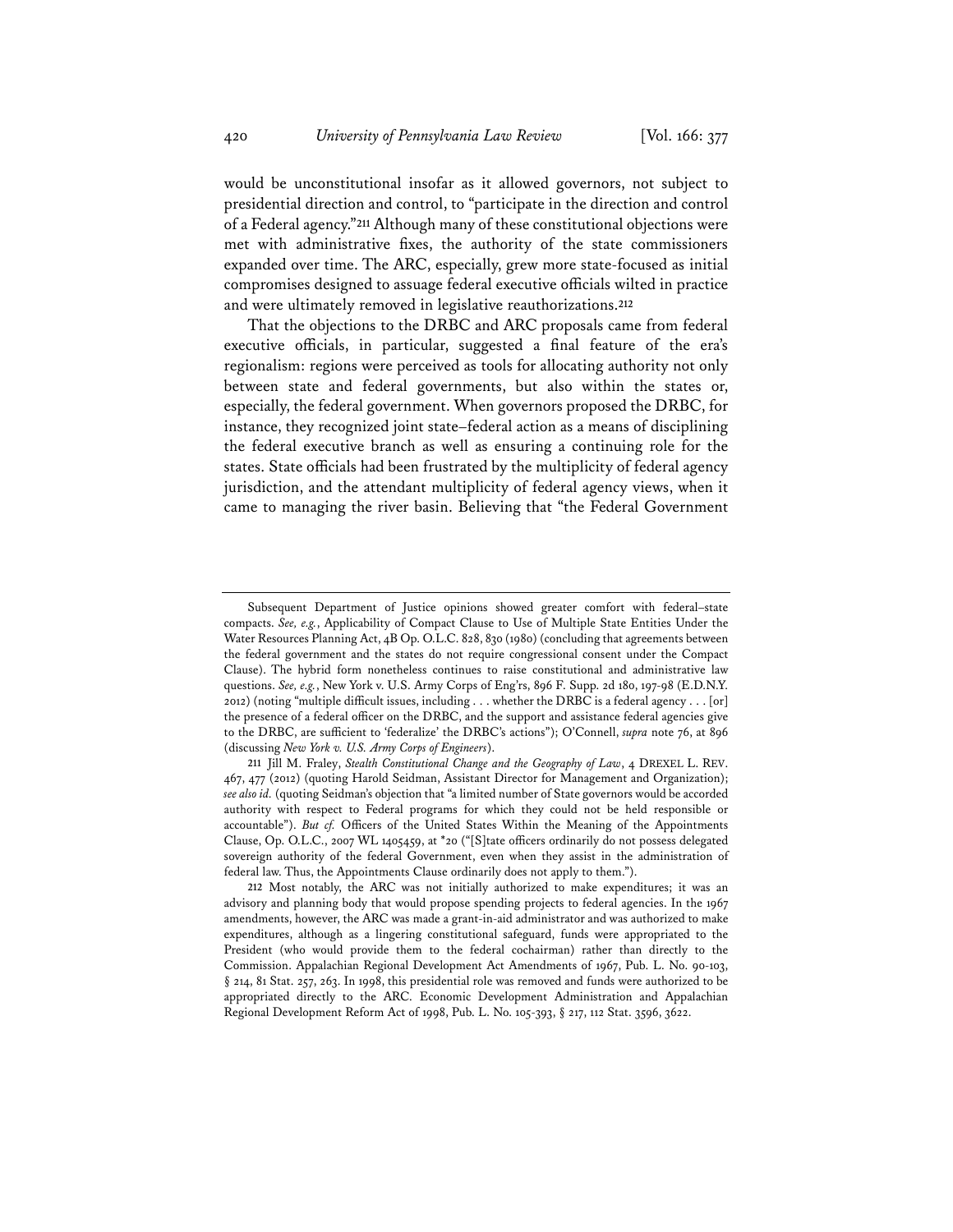can be controlled only by itself," they insisted on federal participation in the compact to "coordinate and integrate the programs of the Federal agencies."**<sup>213</sup>**

This gubernatorial proposal of regional interagency coordination had roots in the work of the National Resource Committee, which had argued that there was "a special responsibility on the Federal Government to set its own house in order by insuring the careful coordination of its own agencies . . . in any area, so that the Federal powers can more effectively mesh in with those of the other governments in the area."**<sup>214</sup>** And interagency coordination would become a prominent theme of the federal government's more instrumental turn to regionalism in the ensuing years, particularly during the Nixon Administration.**<sup>215</sup>** But here, in the proposal for a joint state–federal compact, it was the states that expressed concern about a lack of federal agency coordination. And their proposal for getting the federal government's "house in order" was to have a single federal representative who might speak for Washington, rather than joining together various agency officials in the field. Although federal multiplicity persisted, the states counted it a victory when nineteen federal agencies relinquished authority over the river basin upon the creation of the DRBC.**<sup>216</sup>**

If the DRBC suggested that regional organization might coordinate federal agency action through consolidation, the ARC suggested it might also redistribute authority within the states. As Martha Derthick noted in 1974, "The commission has emphasized the importance of enhancing the governor's power, consistent with theories of governmental reform that have prevailed in Washington in the 1960s and early 1970s . . . . Elected chief executives are widely believed to need strengthening in relation to functional specialists . . . ."**<sup>217</sup>** Governors themselves were not necessarily as interested in the

*Id.*

**<sup>213</sup>** DERTHICK, *supra* note 5, at 65 (quoting Delaware River Basin Compact, H.R. 310, 87th Cong. 7 (1st Sess. 1961)). As New Jersey Governor Robert B. Meyner put it:

If you leave us as four states in a Compact, you are leaving us chasing around from [federal] agency to [federal] agency to get the job done. We think . . . that if you adopt this Compact, there will be one person appointed by the President who can coordinate these agencies, and at least get them to take a position.

**<sup>214</sup>** NRC REPORT, *supra* note 16, at vii.

**<sup>215</sup>** *See infra* notes 226-238 and accompanying text.

**<sup>216</sup>** O'Connell, *supra* note 76, at 872; *see About DRBC*, DELAWARE RIVER BASIN COMM'N, http://nj.gov/drbc/about/ (last visited Oct. 13, 2017) (noting that the DRBC was intended to replace "some 43 state agencies, 14 interstate agencies, and 19 federal agencies [that] exercised a multiplicity of splintered powers and duties within the watershed").

**<sup>217</sup>** DERTHICK, *supra* note 5, at 102; *see also* ACIR, MULTISTATE REGIONALISM, *supra* note 190, at 49 (noting the limited role of state legislatures).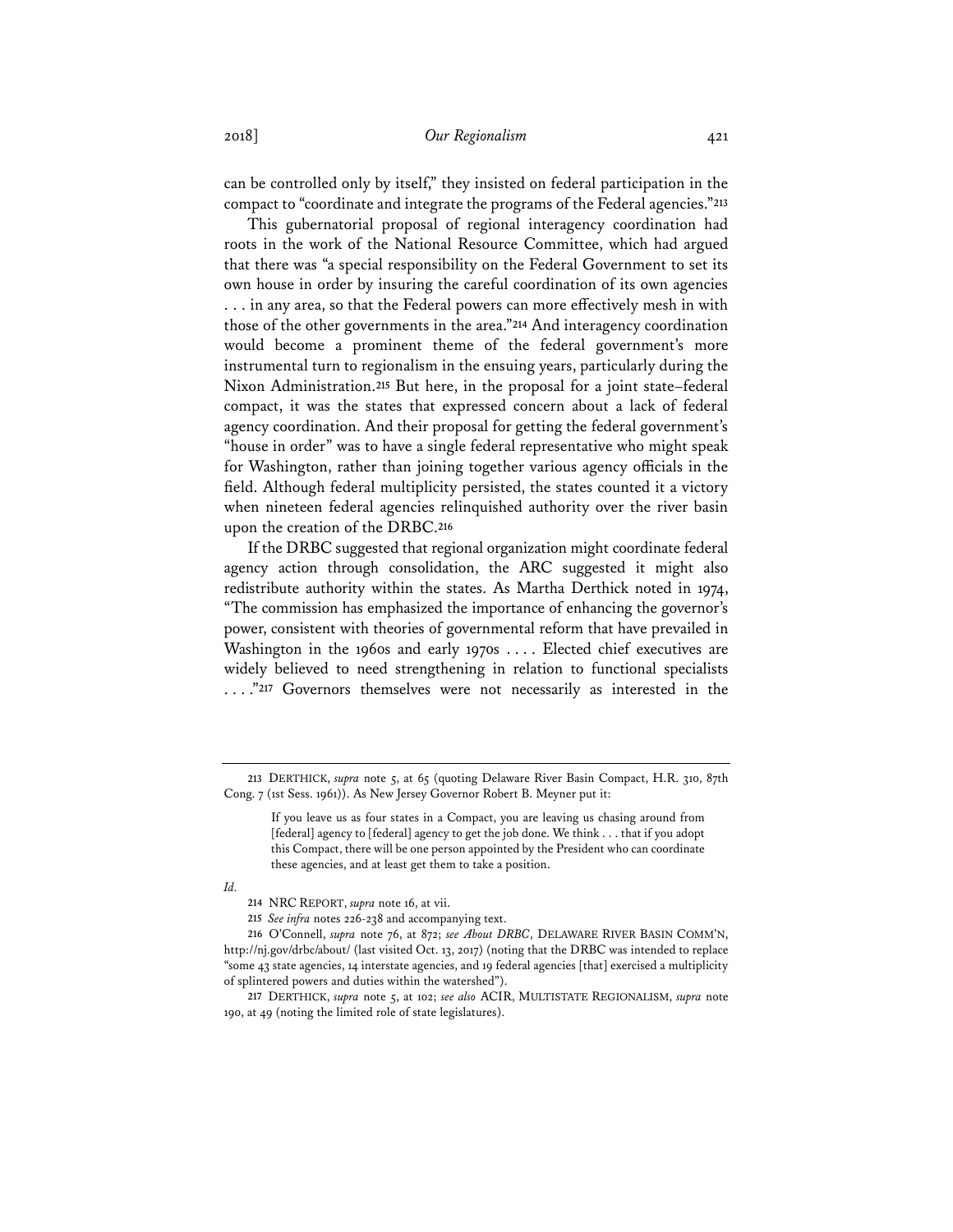commission form as such proponents hoped,**<sup>218</sup>** but the ARC's vision of state– federal executive collaboration in the region anticipated further developments.

#### B. *In Search of Intergovernmental and Interagency Coordination*

When President Lyndon Johnson signed the ARC into law, as the first Great Society program enacted by the 89th Congress, he celebrated it as "the truest example of creative federalism in our times."**<sup>219</sup>** Although Johnson was likely more skeptical of the ARC than this endorsement let on,**<sup>220</sup>** his association of the region with successful intergovernmental relations was suggestive. The ARC showcased regional organization as a means of negotiating increasingly complex relations between the federal government and the states, an issue that preoccupied both the Johnson and Nixon Administrations.

State–federal relations had become particularly complicated given the dramatic increase in grants-in-aid in the 1960s. As the Great Society extended the federal presence in areas including education, welfare, health, and the environment, federal programs tended to confer funds on states to achieve

**<sup>218</sup>** *See* DERTHICK, *supra* note 5, at 102 ("The commission's own evaluation found . . . the Governors have not fully capitalized on the general management potential of the program."). *But see* U.S. ADVISORY COMM'N ON INTERGOVERNMENTAL RELATIONS, IMPROVING FEDERAL GRANTS MANAGEMENT A-53 44 (1977) [hereinafter ACIR, FEDERAL GRANTS] ("A number of governors were quoted as particularly valuing the gubernatorial control over Appalachian funds.").

**<sup>219</sup>** President Lyndon B. Johnson, Remarks upon Signing the Appalachia Bill, 1 PUB. PAPERS 271 (Mar. 9, 1965) ("Originated by the Governors of the Appalachian States, formed in close cooperation with the Federal Executive, approved and enacted by the Congress of all the people, this is the truest example of creative federalism in our times.").

**<sup>220</sup>** *See* Fraley, *supra* note 211, at 477-80. The ARC concept first found support from President Kennedy following his primary victory in West Virginia. After Kennedy's assassination, President Johnson was persuaded that "here was a good way for him to get into the South, a way to find common ground with Southern governors and do something for the South, completely outside the racial issue." DAVID M. WELBORN & JESSE BURKHEAD, INTERGOVERNMENTAL RELATIONS IN THE AMERICAN ADMINISTRATIVE STATE: THE JOHNSON PRESIDENCY 138 (1989) (quoting William L. Batt, Jr., head of the Area Redevelopment Administration). Johnson also worried that Pennsylvania's Governor William Scranton, a potential Republican presidential candidate, might use the administration's failure to act to his advantage. *See id.* at 138-40.

The political forces pushing for a regional commission in Appalachia have ensured the ARC's survival. When President Reagan attempted to eliminate the ARC, arguing that it served "no national economic purpose but instead cater[ed], at taxpayer's expense, to local and regional political interests," those same political interests—represented in part by conservative Republican senators from the region—thwarted his plan. Ben A. Franklin, *Despite 20 Years of Federal Aid, Poverty Still Reigns in Appalachia*, N.Y. TIMES (Aug. 11, 1985), http://www.nytimes.com/1985/08/11/us/despite-20 years-of-federal-aid-poverty-still-reigns-in-appalachia.html?pagewanted=all (last visited Oct. 18, 2017). President Donald Trump's proposal to kill the ARC will likely continue to meet a similar fate. *See, e.g.*, Alana Abramson, *President Trump's Budget Proposes Eliminating This Commission. 95% of Counties It Helps Voted for Him*, TIME (May 24, 2017), http://time.com/4793315/donald-trumpbudget-appalachian-regional-commission/ [https://perma.cc/WV9J-KS8Z] (discussing Trump's budget proposal to eliminate the ARC).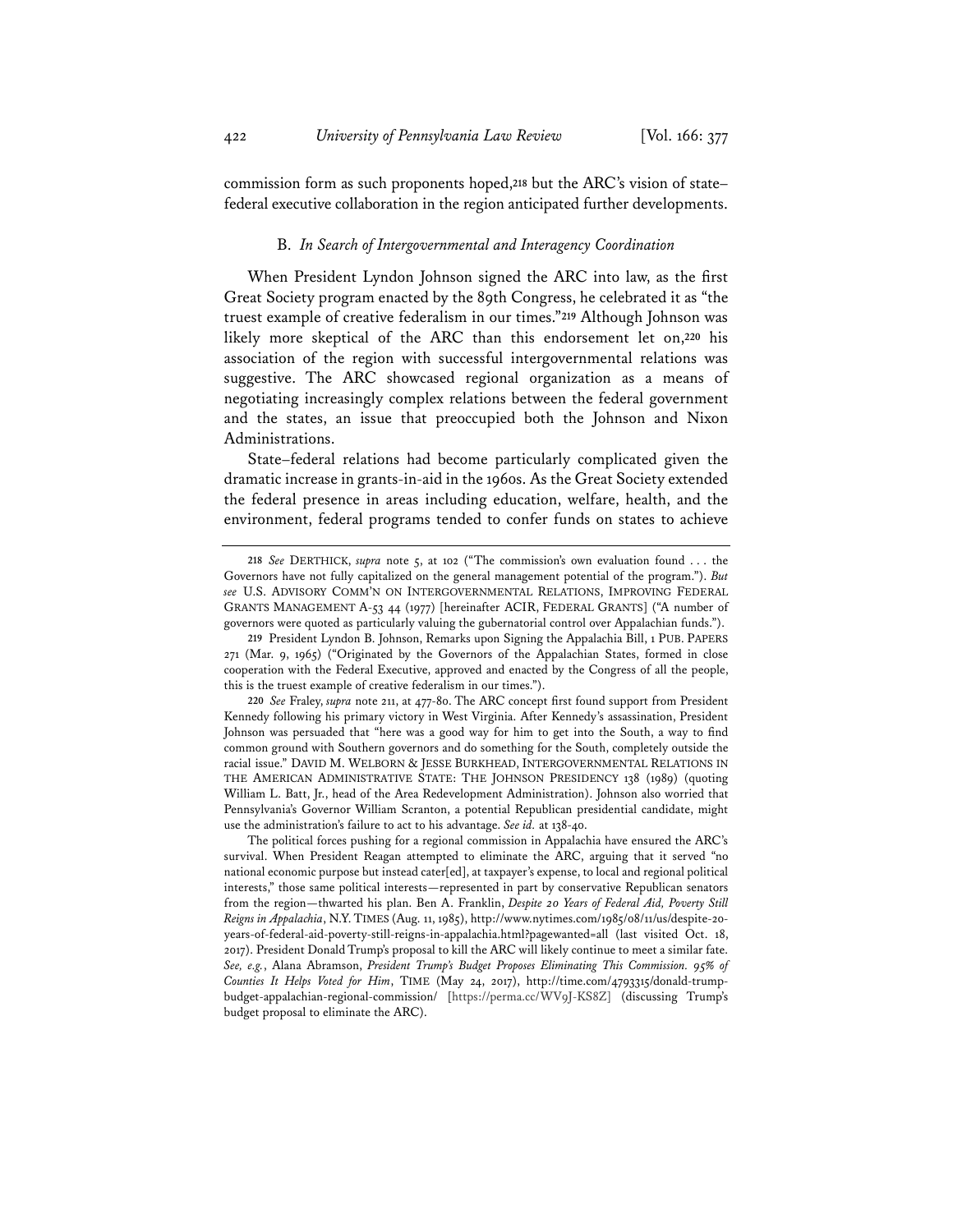their objectives. Grants-in-aid increased roughly threefold in both number and amount during this decade.**<sup>221</sup>** The programs were also administratively complex: "Creative federalism . . . required several federal agencies to cooperate among themselves and jointly with state and local governments on a single project." Moreover, "considerable overlapping and duplication existed within functional areas: HUD, USDA, and EDA provided grants and loans for water and sewer work; HEW, Labor, HUD, Agriculture, Commerce, and OEO all made education and training grants . . . ."**<sup>222</sup>** The heavy reliance on grants-in-aid therefore gave rise to new coordination difficulties not only between the federal government and state and local governments, but also within the federal government itself.

Regions appeared to offer new hope for interagency and intergovernmental coordination alike. Just as states had proposed hybrid commissions, recognizing that successful state governance depended on federal assistance, the federal government likewise recognized that the success of its programs hinged on collaboration with, and capacity-building within, the states.**<sup>223</sup>** Moreover, ties between the federal government and individual states often appeared inadequate. Like his New Deal predecessors, President Johnson was struck by the "irrationalities of present State and local jurisdictional boundaries" when it came to "problems of unusual magnitude: mass education, hard core poverty . . . , air and water pollution, transportation."**<sup>224</sup>** Because such jurisdictional irrationality was also manifest within federal administration, the Johnson Administration's advocacy for a "creative federalism" that would more flexibly

**<sup>221</sup>** *See* TIMOTHY CONLAN, FROM NEW FEDERALISM TO DEVOLUTION: TWENTY-FIVE YEARS OF INTERGOVERNMENTAL REFORM 6 (1998) (noting that the number of federal grant programs increased from 132 to 379 and federal aid dollars increased from \$7 billion to \$24 billion); Deil S. Wright, *Intergovernmental Relations: An Analytical Overview*, 416 ANNALS AM. ACAD. POL. & SOC. SCI. 1, 10 (1974) ("Federal grants jumped in dollar magnitude from \$4.9 billion in 1958 to \$23.9 billion in 1970."). Some of these funds bypassed the states and went directly to local governments.

**<sup>222</sup>** LARRY BERMAN, THE OFFICE OF MANAGEMENT AND BUDGET AND THE PRESIDENCY, 1921–1979, at 80-81 (1979); *see also* DERTHICK, *supra* note 5, at 158-59 (quoting Bureau of Budget Deputy Director Phillip S. Hughes as informing Congress that the federal government was playing "a role in many communities and most States which did not exist 10 or even 5 years ago: it acts as a catalyst for joint attacks on common problems" and it "becomes an active partner in these cooperative programs, through the common effort of several Federal agencies on a specific project within an individual community").

**<sup>223</sup>** *See, e.g.*, Intergovernmental Cooperation Act of 1968, Pub. L. No. 90-577, 82 Stat. 1098 (1968) (offering assistance to states to "achieve the fullest cooperation and coordination of activities among the levels of government"); WELBORN & BURKHEAD, *supra* note 220, at 199-207 (discussing the federal government's emphasis on strengthening state and local government); *cf.* Beer, *supra* note 18, at 18 (suggesting that "the programs of the professional bureaucratic complex . . . created the intergovernmental lobby" as state politicians became aware of the programs' value).

**<sup>224</sup>** Fraley, *supra* note 211, at 469 (quoting President Johnson and Budget Director Charles Schultze).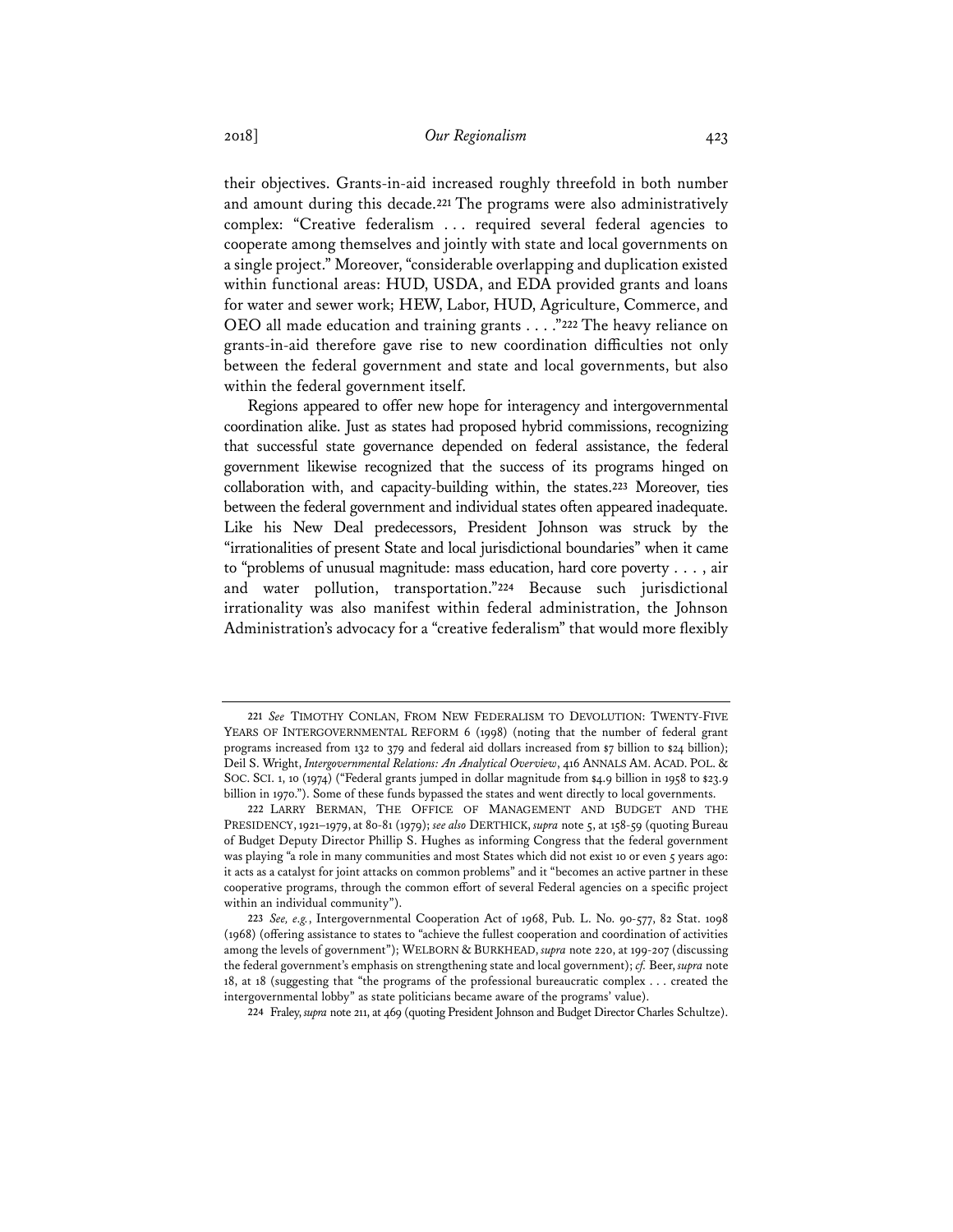respond to cross-jurisdictional problems**<sup>225</sup>** envisioned, among other things, a change to the federal bureaucracy: the harmonization of federal regions.

Federal regional harmonization was not a new proposal. Recognizing that more than 100 different regional schemes for federal agencies had come into use by 1935, the National Resources Committee had suggested unifying the federal government's regional approach, and the Brownlow Committee that led to the creation of the Executive Office of the Presidency likewise endorsed such regional streamlining.**<sup>226</sup>** As this lineage suggests, and as I explore elsewhere, the project of regional alignment was central to arguments for presidential control over the bureaucracy.**<sup>227</sup>** Yet this project had fallen to the side as other aspects of the executive reorganization were adopted.**<sup>228</sup>** When the Johnson Administration revived the proposal, it had devolutionary import even as it retained its utility with respect to presidential control.**<sup>229</sup>** Instead of treating the federal region as a place to transcend the states, the proposed regional realignment sought to tailor federal regions more consistently to state borders. If a creative federalism was necessary to achieving the national ends of the Great Society, the proposal implied, federal administration would have to bend more toward the states.**<sup>230</sup>**

Although federal regions were not reconfigured under Johnson, President Nixon instructed in 1969 that the agencies responsible for most of the nation's grants-in-aid should adopt common regional boundaries and regional office

**<sup>225</sup>** *See* President Lyndon B. Johnson, Remarks at the University of Michigan, 1 PUB. PAPERS 704, 706 (May 23, 1964) (arguing that the solution to problems such as poverty "does not rest on a massive program in Washington, nor can it rely solely on the strained resources of local authority" but instead requires "new concepts of cooperation, a creative federalism, between the National Capital and the leaders of local communities").

**<sup>226</sup>** *See* NRC REPORT, *supra* note 16, at vii, 29; PRESIDENT'S COMM. ON ADMIN. MGMT., REPORT OF THE COMMITTEE WITH STUDIES OF THE ADMINISTRATIVE MANAGEMENT IN THE FEDERAL GOVERNMENT 30 (1937).

**<sup>227</sup>** *See* Jessica Bulman-Pozen, Area and Presidential Administration (unpublished manuscript) (on file with author).

**<sup>228</sup>** *See* Reorganization Act of 1939, Pub. L. No. 76-19, §§ 1-12, 53 Stat. 561, 561-64 (1939) (creating the Executive Office of the President), *superseded by* Act of Sept. 6, 1966, Pub. L. No. 554, §§ 901–906, 80 Stat. 378, 394-96 (1966).

**<sup>229</sup>** *See, e.g.*, A Final Report by the President's Task Force on Government Organization, The Organization and Management of Great Society Programs 5 (June 15, 1967) (Indiana University Libraries) (on file with author) (proposing standardized regions, with regional offices run by "strong regional line executives" responsible for "the full range of functions commanded by the corresponding Presidential deputy in Washington" and suggesting that "[l]ines of operating authority and responsibility should run directly between the Presidential deputy in Washington and his general regional executive subordinates, and not between the functional representatives of specialized bureaus, as is now so frequently the pattern").

**<sup>230</sup>** *See generally* WELBORN & BURKHEAD, *supra* note 220, at 237-38 (considering "why the Johnson presidency did not administer more Great Society programs as national programs, without attempting to involve the states and local government").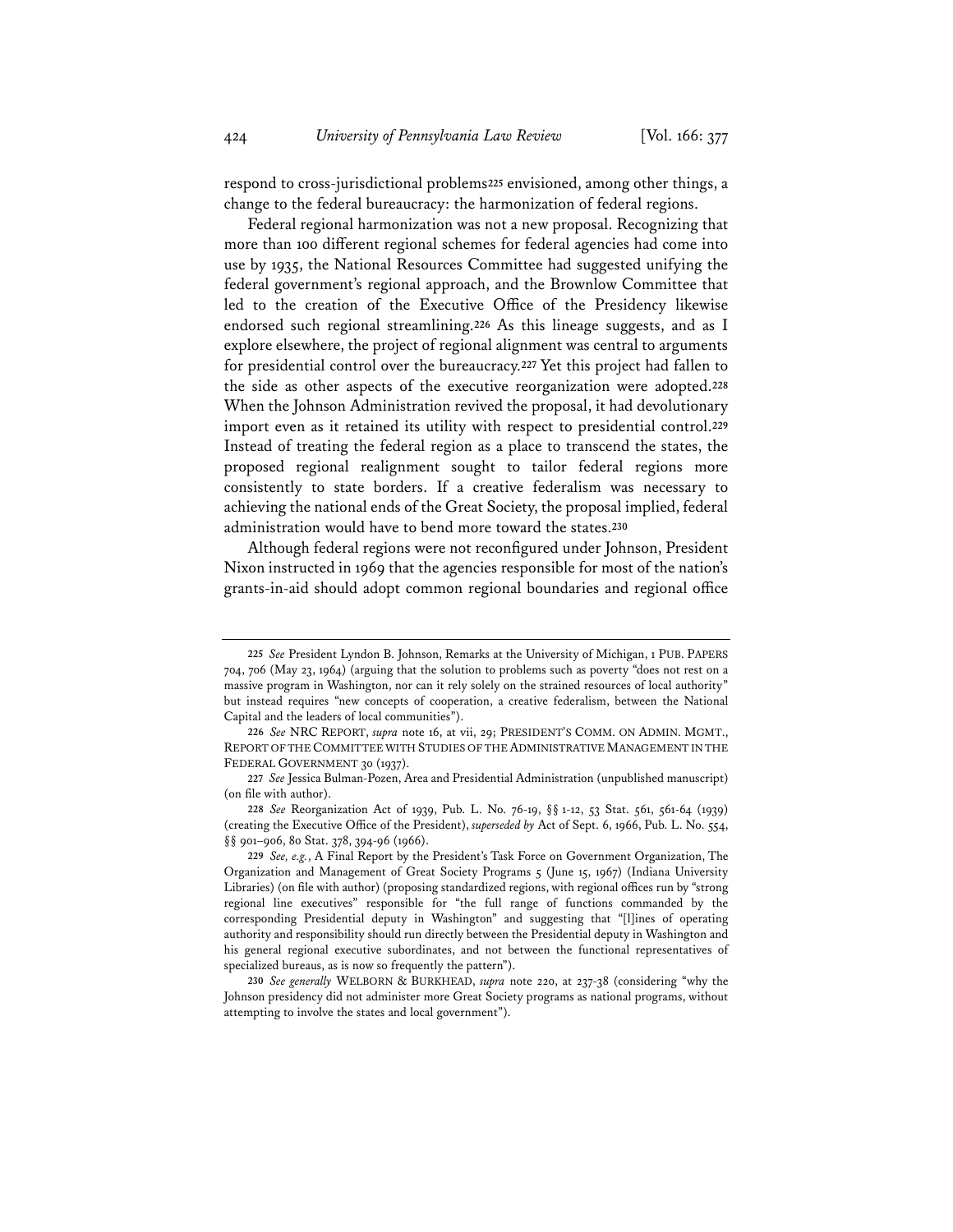locations.**<sup>231</sup>** Justifying this reorganization as a matter of "rationalization, coordination, and decentralization," the presidential statement suggested that regional standardization would facilitate the devolution of power from the federal government to the states.**<sup>232</sup>** In addition, Nixon created Federal Regional Councils, comprising agency representatives, to coordinate federal efforts in the field.**<sup>233</sup>** He argued that these councils would "make it possible for the Federal Government to speak consistently and with a single voice in its dealings with States and localities, with private organizations, and with the public."**<sup>234</sup>** This single voice would not come from a lone federal representative, as in the hybrid ARC and DRBC bodies, but would emerge from the integration of multiple agencies in the field. The structure of the Federal Regional Councils, in particular, suggested a different agenda not lost on contemporary commentators: Nixon's attempt to amplify the power of the White House vis-à-vis the bureaucracy. Much of the regional "coordination" that was sought was "the insertion of the presidency" into agency operations.**<sup>235</sup>**

**232** Nixon, Common Regional Boundaries, *supra* note 46, at 256; *cf.* ACIR, MULTISTATE REGIONALISM, *supra* note 190, at 3-4 (noting that "the proliferated pattern of field administration under the Roosevelt Administration bespoke a different philosophy of Federal power than the ten uniform Federal regions being utilized by the Nixon Administration" insofar as the former approach "tends to compartmentalize Federal agencies, fracture consistent Federal field administration and discourage uniform State-local inputs into Federal programs while the latter tends to do the opposite").

**233** Exec. Order No. 11,647, 37 Fed. Reg. 3167 (Feb. 10, 1972). The 1972 executive order formally established Federal Regional Councils for each of the ten standard regions; the councils included the regional directors of relevant domestic agencies, which controlled roughly 90% of grants-in-aid, with representatives from OMB authorized to participate in any deliberations, and a chairman chosen by the President. *See* William H. Kolberg, *The New Federalism: Regional Councils and Program Coordination Efforts*, *in* ASPA, NEW FEDERALISM, *supra* note 73, at 52. Subsequent executive orders expanded both the membership and mandate of the Federal Regional Councils. Exec. Order No. 12,149, 44 Fed. Reg. 43247 (July 20, 1979); Exec. Order No. 11,892, 41 Fed. Reg. 751 (Dec. 31, 1975); Exec. Order No. 11,731, 38 Fed. Reg. 19903 (July 23, 1973).

**234** Nixon, Common Regional Boundaries, *supra* note 46, at 257; *see also* Exec. Order No. 11,647, *supra* note 233 ("The proper functioning of Government requires the development of closer working relationships between major Federal grant-making agencies and State and local government and improved coordination of the categorical grant system.").

**235** Kolberg, supra note 233, at 54; *see, e.g.*, Harry N. Scheiber, *Redesigning the Architecture of Federalism—An American Tradition: Modern Devolution Policies in Perspective*, 14 YALE L.&POL'Y REV. 227, 289 (1996) ("[T]he so-called Nixon reforms . . . consisted of a set of strong executive initiatives to effect concentration and centralization of power in the hands of the President and his immediate circle.").

**<sup>231</sup>** Nixon, Common Regional Boundaries, *supra* note 46, at 256 (creating common boundaries for "the Department of Labor; the Department of Health, Education, and Welfare; the Department of Housing and Urban Development; the Office of Economic Opportunity; and the Small Business Administration"). Nixon originally described eight regions, but he added two more a few months later. Richard M. Nixon, Statement on the Realignment of Regional Boundaries of Certain Federal Agencies (May 21, 1969). The Office of Management and Budget, which was charged with implementing the directive, codified the ten regions in a circular in 1974. OMB, CIRCULAR NO. A-105, *supra* note 46. Although OMB rescinded the Circular in 1995, OFFICE OF MGMT. & BUDGET, EXEC. OFFICE OF THE PRESIDENT, RESCISSION OF OMB CIRCULARS, 60 Fed. Reg. 15,171 (Mar. 22, 1995), a number of agencies continue to use the standard regions, *see supra* Section I.B.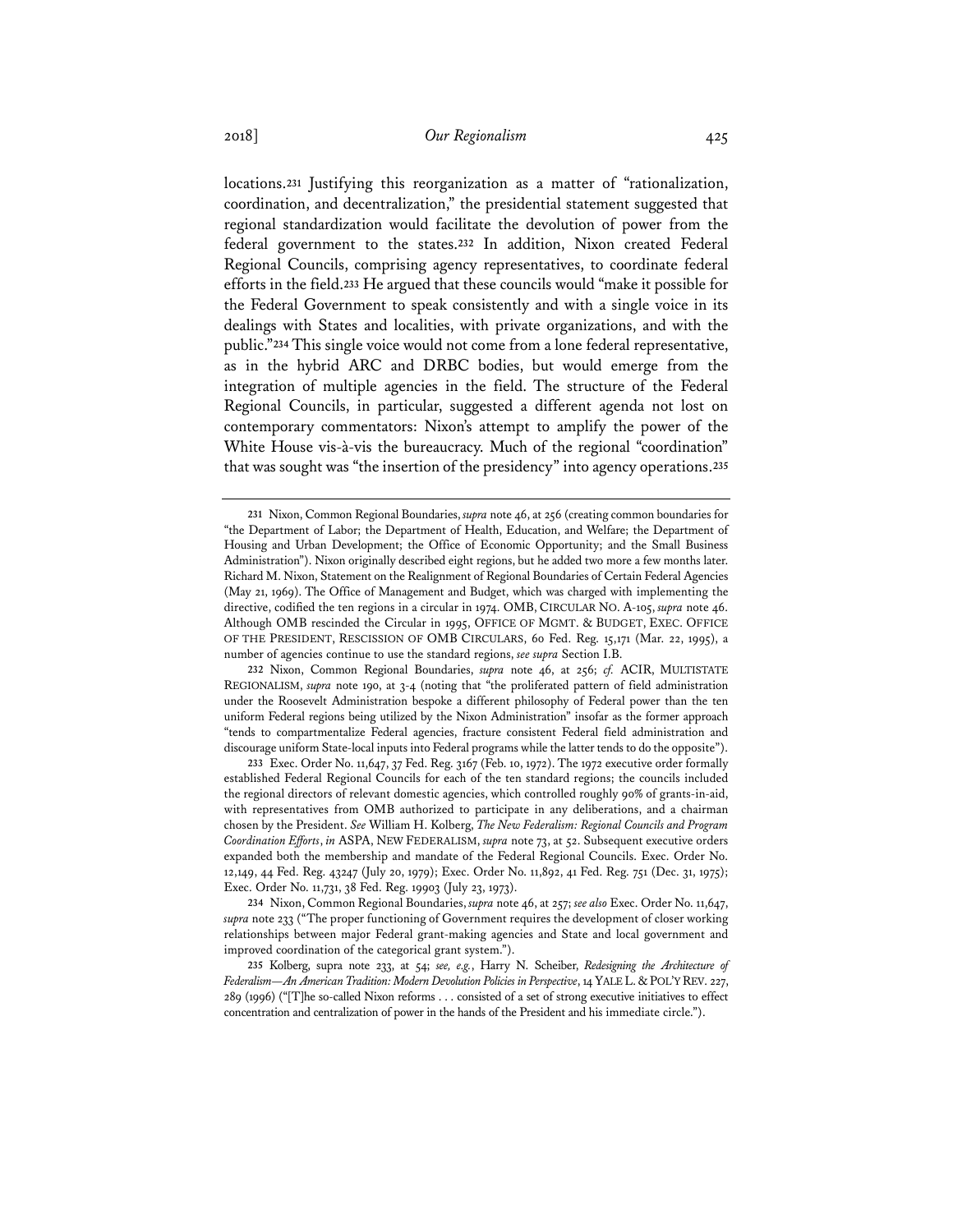Even in this, however, the proposal depended rather heavily on federalism and devolution. Recognizing that the President needed allies, the regional realignment sought to form a "vertical alliance of generalists from Washington down through the federal regional offices to statehouses and city halls."**<sup>236</sup>** By empowering state executives, the Administration might achieve ends frustrated by Congress and agency specialists. That Nixon's regional plan cast the states as instrumental to presidential ambition underscored the enduring, though evolving, relationship between regionalism and federalism across the twentieth century. While the Federal Regional Councils failed in relatively short order and were disbanded,**<sup>237</sup>** the state-focused approach to federal regions persisted, and states have continued to exercise greater influence on federal agencies' regional offices than on D.C. headquarters.**<sup>238</sup>**

If interstate collaboration had largely yielded to federal action in the New Deal era, Great Society projects revealed just how much the federal turn to regionalism relied upon the states. As new pressures were placed on administration in the 1960s, the region was used to integrate the states more fully into federal programs. The dominant prior approaches to regional governance interstate coordination and federal administrative divisions—were also partially

**237** President Reagan disbanded the FRCs in 1983 after restructuring them. Exec. Order No. 12,314, 46 Fed. Reg. 38,329 (Jul. 22, 1981) (reorganizing the FRCs); Exec. Order No. 12,407, 48 Fed. Reg. 7717 (1983) (eliminating "a mechanism for interagency and intergovernmental coordination which is no longer needed").

**<sup>236</sup>** DERTHICK, *supra* note 5, at 180; *see* Kolberg, *supra* note 233, at 52 (arguing the Federal Regional Council system was established to "better coordinate and relate the objectives of these [federal] programs to the general ends of governors, mayors, and executives of the other units of general purpose local government"); Richard M. Nixon, Letter About the Formation of Federal Regional Councils, Jan. 22, 1971, PUB. PAPERS 49, 50 (1971) ("[O]ne of my priority aims is to establish a more effective partnership between the States and the Federal Government."); *cf. supra* notes 217–218 and accompanying text (noting the governor-empowering aspiration of the ARC).

**<sup>238</sup>** *See, e.g.*, HUNTER & WATERMAN, *supra* note 189, at 161 (suggesting that state governments exert an independent impact on NPDES enforcement); DENISE SCHEBERLE, FEDERALISM AND ENVIRONMENTAL POLICY 193-98 (rev. ed. 2004) (exploring the relationship between state and regional officials in the implementation of six environmental programs); David M. Hedge, *A Spatial Model of Regulation*, 21 AM. POL. Q. 387, 405 (1993) ("[S]tate actors are able to significantly influence the actions of federal authorities and, in doing so, limit federal control."); David M. Hedge & Saba Jallow, *The Federal Context of Regulation: The Spatial Allocation of Federal Enforcement*, 71 SOC. SCI. Q. 786, 789 (1990) ("Within a federal system, federal regulation will vary geographically as regulatory officials fashion enforcement strategies that respond to each state's political and economic milieu as well as regional differences in the federal agency's internal dynamics."); Owen, *supra* note 8, at 97-99 (documenting how state preferences inform Clean Water Act permitting decisions); John T. Scholz & Cheng-Lung Wang, *Cooptation or Transformation? Local Policy Networks and Federal Regulatory Enforcement*, 50 AM. J. POL. SCI. 81, 93 (2006) (concluding that local institutions "transform" the enforcement of NPDES water permits); John T. Scholz & Feng Heng Wei, *Regulatory Enforcement in a Federalist System*, 80 AM. POL. SCI. REV. 1249, 1262 (1986) (finding OHSA enforcement procedures respond significantly to state-level political differences); John T. Scholz et al., *Street-Level Political Controls Over Federal Bureaucracy*, 85 AM. POL. SCI. REV. 829, 830 (1991) (investigating the influence of state elected officials on federal bureaucracies).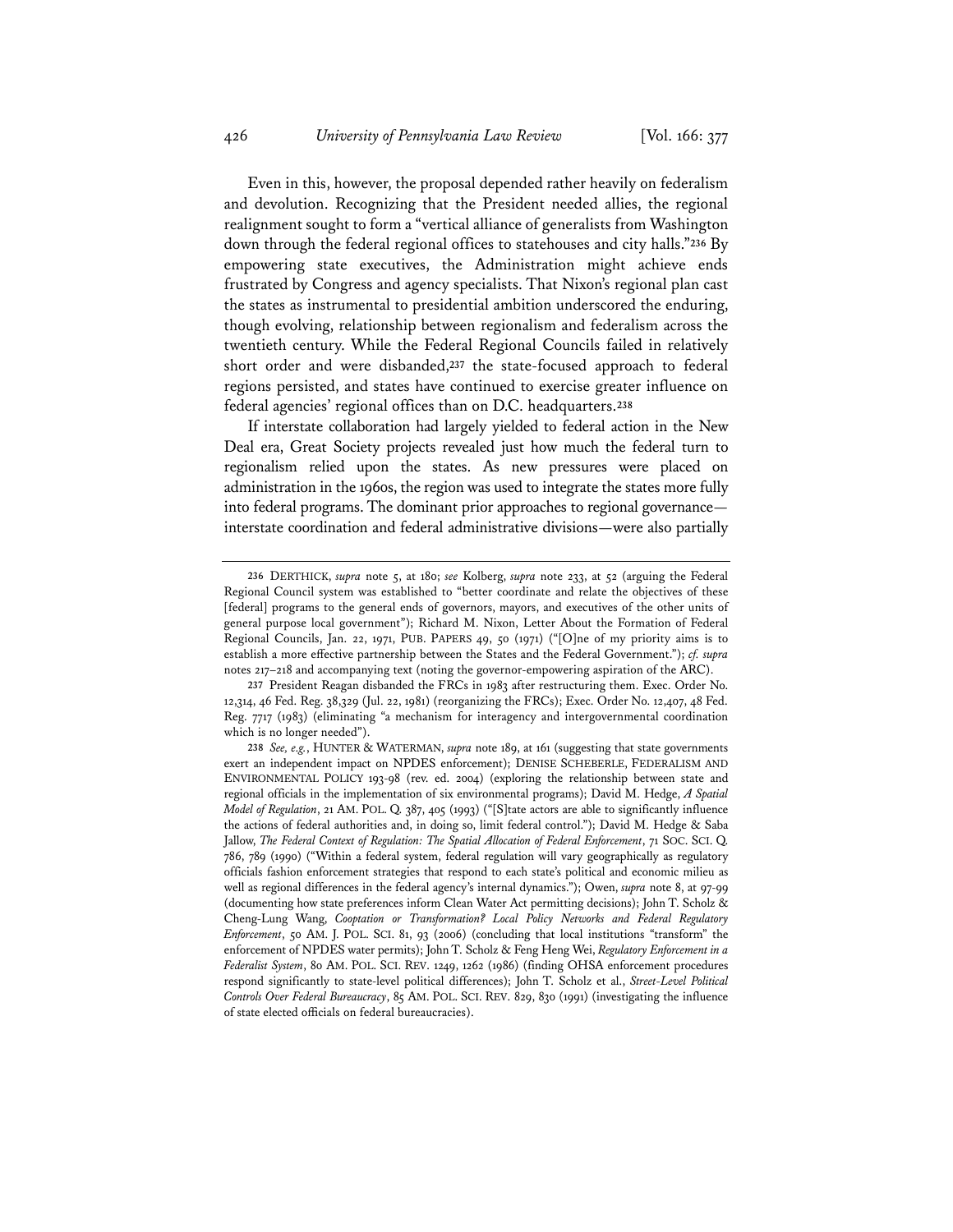supplanted by hybrid state–federal undertakings, which have assumed renewed importance, and new shape, in the early years of the twenty-first century.

## IV. TOWARD A NEW POLITICS OF AREA

The legacy of New Deal and Great Society regionalism remains strong today. Federal administration is largely regional in structure, and particular innovations of each period, including the TVA and the ARC, live on.**<sup>239</sup>** New regional approaches have also emerged. In response to some of the concerns that have long motivated regional argument—fragmentation, jurisdictional mismatch, and the attendant quest for greater intergovernmental and interagency coordination—contemporary regional solutions largely eschew formal organization and instead posit the region as a site of nonhierarchical, flexible collaboration among state, federal, and other actors. In brief, today's regionalism has been assimilated to the day's reigning governance concept: the network.

Although the network metaphor has been exhausted, it anticipates a development we might term "regionalism without regions": collaborations among state and federal actors that need not involve contiguous areas. Just as regional improvisation has responded to governance challenges of past decades, nascent developments suggest a new variant responsive to today's polarized partisanship. Regionalism without regions represents both the revival and transformation of the political sectionalism that has always informed American regionalism but that slipped behind an administrative veneer for much of the twentieth century.

## A. *A Space for the Network*

In the early years of the twenty-first century, the network metaphor pervades writing about government and governance.**<sup>240</sup>** Instead of hierarchical, formal

**<sup>239</sup>** *See supra* Part I (cataloging contemporary regional forms); *supra* notes 189, 238 (noting variation among, and state influence on, regional divisions of federal agencies).

**<sup>240</sup>** For examples of the governance network metaphor in the public administration literature, see ROBERT AGRANOFF,MANAGING WITHIN NETWORKS 23-34 (2007); Hugh Heclo, *Issue Networks and the Executive Establishment*, *in* THE NEW AMERICAN POLITICAL SYSTEM 87 (Anthony King ed., 1978); and CHRISTOPHER KOLIBA ET AL., GOVERNANCE NETWORKS IN PUBLIC ADMINISTRATION AND PUBLIC POLICY (2010). In legal writing, the governance network is associated with democratic experimentalism and new governance. *See, e.g.*, Michael C. Dorf & Charles F. Sabel, *A Constitution of Democratic Experimentalism*, 98 COLUM. L. REV. 267 (1998); Orly Lobel, *The Renew Deal: The Fall of Regulation and the Rise of Governance in Contemporary Legal Thought*, 89 MINN. L. REV. 342 (2004). Networks also feature prominently in writing about global governance, *e.g.*, ANNE-MARIE SLAUGHTER, A NEW WORLD ORDER (2004); the European Union, *e.g.*, EXPERIMENTALIST GOVERNANCE IN THE EUROPEAN UNION: TOWARDS A NEW ARCHITECTURE (Charles F. Sabel & Jonathan Zeitlin eds., 2010); and much else, *see* David A. Bell, *This is What Happens When Historians Overuse the Idea of the Network*, NEW REPUBLIC (Oct. 25, 2013), https://newrepublic.com/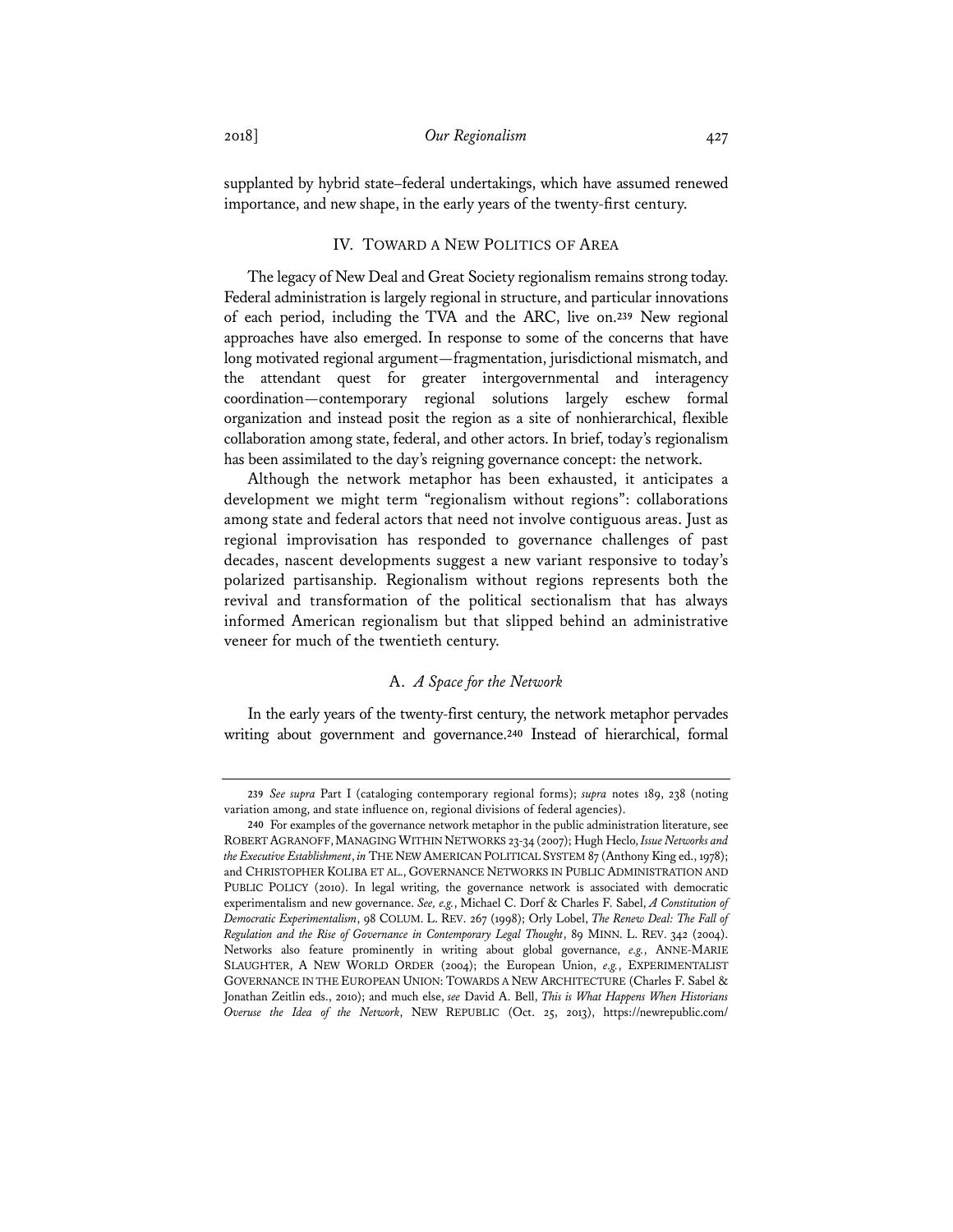organizations, commentators focus on more voluntary coordination among interdependent actors from all levels of government as well as the private and nonprofit sectors.**<sup>241</sup>** Insofar as the network metaphor pervades contemporary writing, it is unsurprising that it appears in studies of regionalism.**<sup>242</sup>** But the region also does particular work for the network idea. In its very lack of constitutional and institutional determinacy, the region provides a home for the network. With territorial form but no necessary connection to either state or federal government, the region offers areal concreteness with jurisdictional openness.

The state–federal hybridity of past regional developments persists in this space, but it aspires to greater fluidity. While the Great Society's revival of regionalism sought to integrate state and federal actors through joint commissions, for example, contemporary scholars and officials have grown more skeptical of autonomous regional entities.**<sup>243</sup>** Still in search of "the elusive goal"**<sup>244</sup>** of intergovernmental and interagency coordination, they instead tend to advocate—and to celebrate in existing projects—flexible, modular, interjurisdictional cooperation.**<sup>245</sup>**

**243** *See, e.g.*, Freeman & Farber, *supra* note 242, at 910 ("One could imagine . . . the formation of a collection of new, autonomous legal entities, correctly geared to the scale of a given environmental problem or geographic area and designed to replace existing agencies . . . . The political, legal, and economic costs of replacing existing bureaucratic structures with such entities seem overwhelming."). **244** ACIR, FEDERAL GRANTS, *supra* note 218, at 146.

**245** Freeman and Farber's modular conception, explored in their study of the CalFed Bay-Delta Program, entails: (1) seeking to "overcome regulatory fracture through flexible coordination within and across government, and between public agencies and private actors"; (2) adapting form to function; (3) relying on agreement-based decisionmaking; (4) facilitating social learning through collaborative processes; (5) using an adaptive process that generates new information and integrates it into decisionmaking; and (6) promoting accountability through "informal controls and broad stakeholder participation." Freeman & Farber, *supra* note 242, at 798-800; *see also* Dorf & Sabel, *supra* note 240.

The integration of public and private actors is an important, and fraught, aspect of these networks that I do not address in this Article. *See, e.g.*, Richard B. Stewart, *Administrative Law in the Twenty-First Century*, 78 N.Y.U. L. REV. 437, 451-52 (2003) ("The network strategy deliberately blurs the traditional distinction between public and private in favor of a cooperative fusion . . . . The network is not a legally accountable entity."); *cf. infra* notes 304-306 and accompanying text.

article/114709/world-connecting-reviewed-historians-overuse-network-metaphor [https://perma.cc/ 368H-9JFS] (discussing the prevalence of "the controlling metaphor of the digital age: the 'network'").

**<sup>241</sup>** *See, e.g.*, Laurence J. O'Toole, Jr., *Treating Networks Seriously: Practical and Research-Based Agendas in Public Administration*, 57 PUB. ADMIN. REV. 45, 45 (1997) ("Networks are structures of interdependence involving multiple organizations or parts thereof, where one unit is not merely the formal subordinate of the others in some larger hierarchical arrangement.").

**<sup>242</sup>** *See, e.g.*, Jonathan Cannon, *Checking in on the Chesapeake: Some Questions of Design*, 40 U. RICH. L.REV. 1131, 1131 (2006) (noting the "decentralized network character" of the Chesapeake Bay Program); Jody Freeman & Daniel A. Farber, *Modular Environmental Regulation*, 54 DUKE L.J. 795, 837 (2005) (suggesting a modular conception of the agency as "embedded in a network of relationships with other agencies"); Bradley C. Karkkainen, *Collaborative Ecosystem Governance: Scale, Complexity, and Dynamism*, 21 VA. ENVTL. L.J. 189, 242 (2002) (arguing that the Chesapeake Bay Program includes "less formal networks of interpersonal and interagency relationships, and rich patterns of coordinated activity that cross and re-cross formal institutional lines"); *cf.* DOUGLAS REICHERT POWELL, CRITICAL REGIONALISM 4 (2007) ("[R]egion must refer not to a specific site but to a larger network of sites.").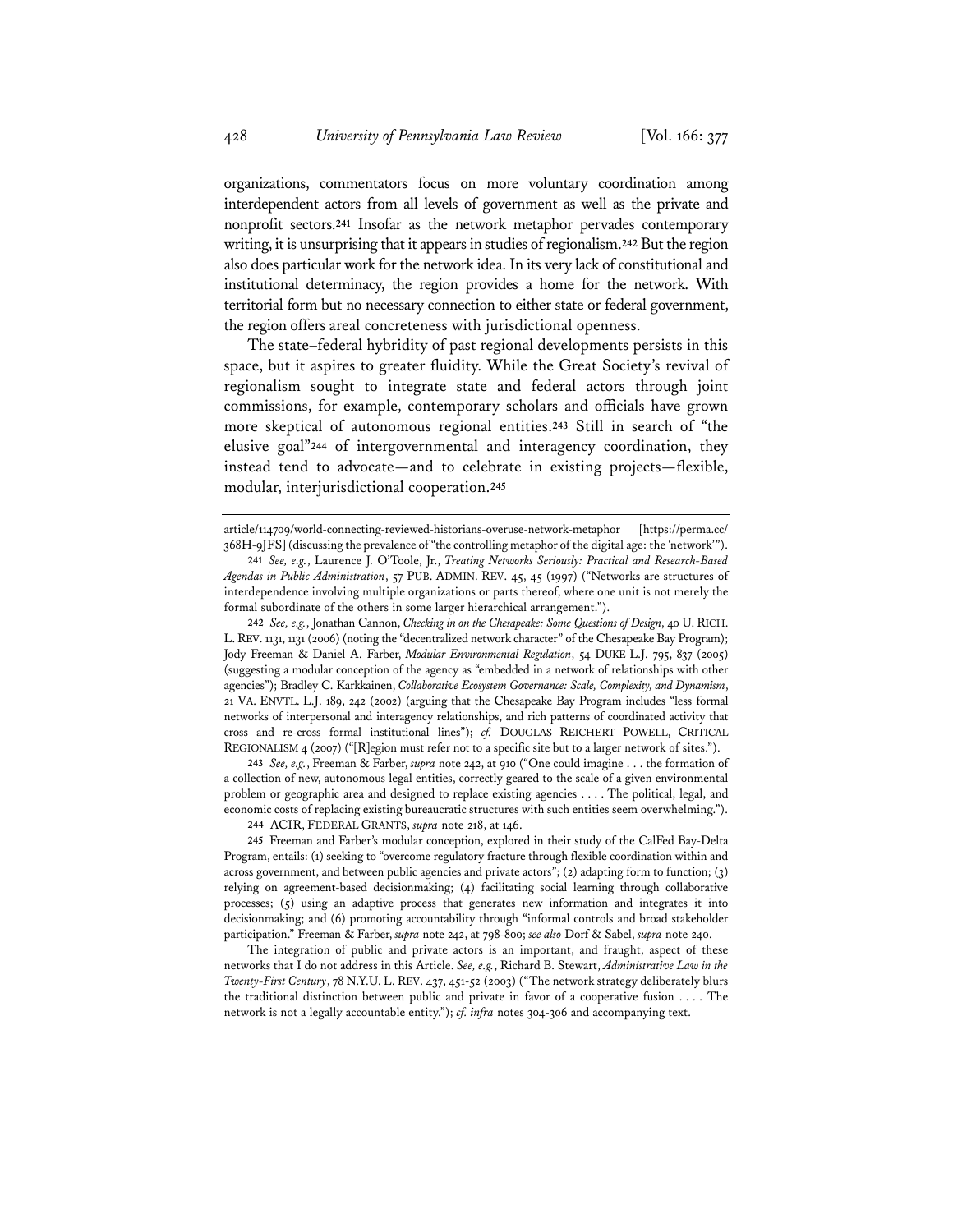## 2018] *Our Regionalism* 429

The most ambitious regional network to date, the Chesapeake Bay restoration effort, illustrates the contrast to past regional approaches. If the TVA and the DRBC exemplify commitments of New Deal and Great Society regionalism, respectively, the Chesapeake is an early twenty-first century analog. Like its predecessors, it is a regional response to a body of water that runs through multiple states and to some attendant problems of fragmentation and overlapping jurisdiction. But while the TVA is a federal instrumentality,**<sup>246</sup>** and the DRBC is a hybrid state–federal commission,**<sup>247</sup>** the Chesapeake program is a continually changing partnership among a large number of federal, state, and local government actors, as well as nongovernmental institutions. Both the composition and the approach of the Chesapeake project distinguish it from its regional progenitors.

First, the Chesapeake program's participants are far more numerous and diverse than those of bodies like the DRBC or ARC. This "highly elaborated, networked form"**<sup>248</sup>** combines not only governors, the D.C. mayor, and the EPA Administrator in an echo of Great Society commissions, but also twenty additional "federal agency partners," twenty-one state legislators, a citizens advisory committee, a local government advisory committee, a scientific advisory committee, state administrative officials, and numerous other NGO and academic institutions, which are "organized into committees, goal implementation teams, workgroups, and action teams."**<sup>249</sup>**

Second, all participants in the Chesapeake effort take for granted the overlap of state and federal jurisdiction (largely because of the cooperative federalism structure of the Clean Water Act), even though particular responsibilities may be lodged with one government or the other.**<sup>250</sup>** But they

**250** Trade groups, however, argued that the EPA was exceeding its powers. The Third Circuit rejected their arguments. *See* Am. Farm Bureau Fed'n v. EPA, 792 F.3d 281, 304 (3d Cir. 2015) ("[A]s here, once an agency is operating in the weeds of a statute that obviously requires federal oversight of some state functions, we will not require subordinate clear statements of congressional intent every time an interpretation arguably varies the usual balance of responsibilities between federal

**<sup>246</sup>** *See supra* notes 156–162 and accompanying text.

**<sup>247</sup>** *See supra* Section III.A.

**<sup>248</sup>** Cannon, *supra* note 242, at 1132.

**<sup>249</sup>** *See How We're Organized,* CHESAPEAKE BAY PROGRAM, http://www.chesapeakebay.net/ about/organized [https://perma.cc/NUZ9-UZFC]. In its earliest days, the program more closely resembled a Great Society regional body. The governors of Maryland, Pennsylvania, and Virginia, the mayor of D.C., the EPA Administrator, and the chair of the Chesapeake Bay Commission (comprising twenty-one state legislators) signed a bare-bones agreement in 1983 to protect the Bay. *SeeChesapeake 2000*, CHESAPEAKE BAY PROGRAM (June 28, 2000), http://www.chesapeakebay.net/ channel\_files/19193/chesapeake\_2000.pdf [https://perma.cc/C7UP-Q4LZ]. This group, which became the Chesapeake Executive Council, largely replicated the structure of regional precedents like the DRBC—a hybrid regional body composed of state and federal actors. But it subsequently created various advisory committees to incorporate private expertise and mechanisms of public representation and accountability into its partnership, as well as adding new member states (Delaware, New York, and West Virginia).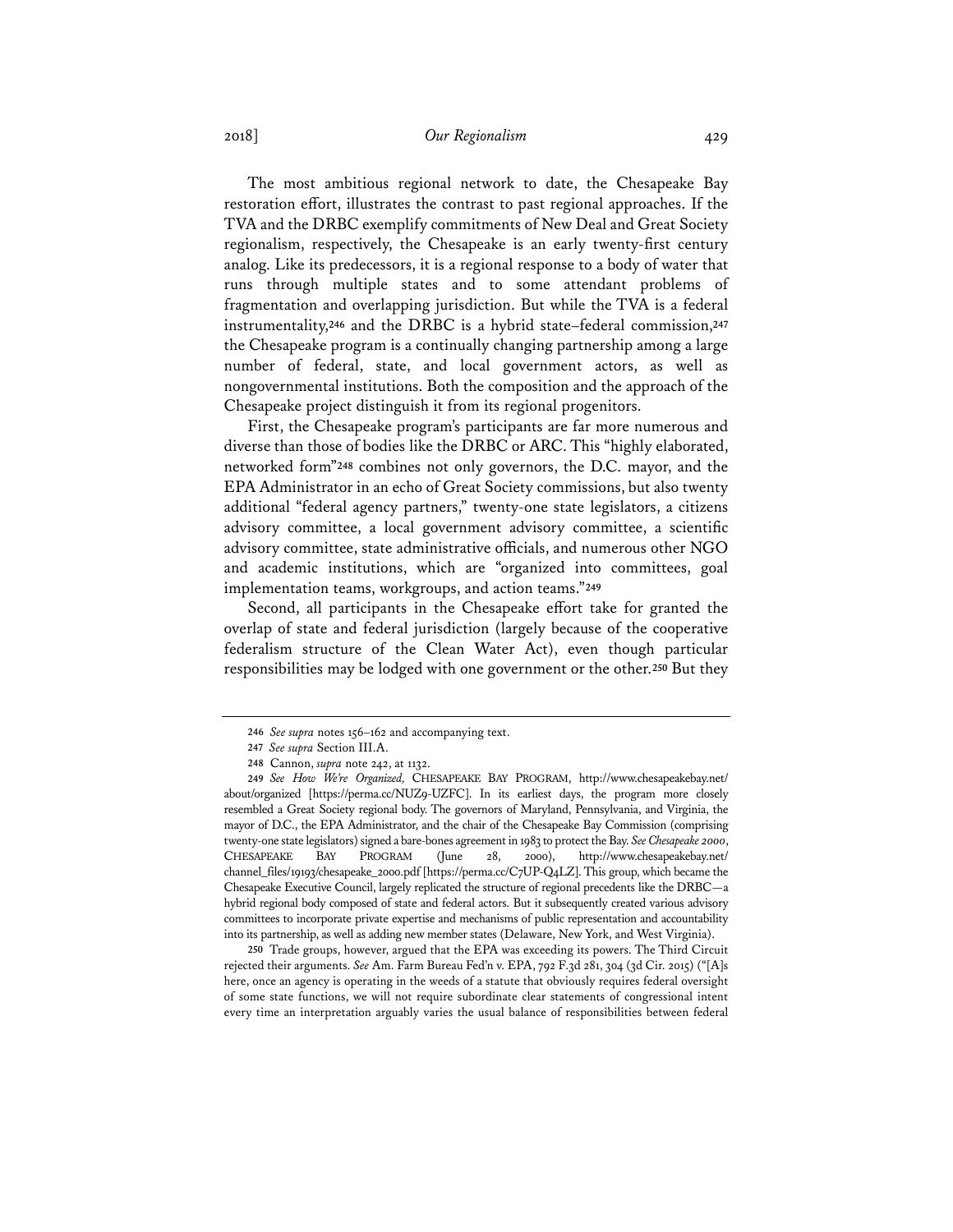do not equate jurisdiction with capacity. The program was therefore designed from the start as a flexible, "institutionally fungible, overtly experimental effort," and, as it has developed, the roles and responsibilities of the actors involved have changed.**<sup>251</sup>** States have responded to prompts from local, federal, and private actors, and vice versa; new working groups and committees have been generated; and each iteration of planning has gotten more specific as participants seek to implement lessons from past experience. The federal government, in particular, has grown more involved over time, but with the support of the states.**<sup>252</sup>** In 2009, President Obama signed an executive order creating a Federal Leadership Committee to coordinate the efforts of various federal agencies participating in Bay restoration,**<sup>253</sup>** and the Committee's strategy report was later adopted by the six Bay states in a new agreement.**<sup>254</sup>** The EPA also promulgated a Bay-wide Total Maximum Daily Load rule that built on existing state watershed implementation plans while also requiring a new round of such state plans to be developed in collaboration with EPA's Region 3.**<sup>255</sup>** Although the Chesapeake program has precipitated a more substantial role for the federal government over time, then, this role continues to depend heavily on state and local actors and to continually shift decisionmaking among these actors.**<sup>256</sup>**

A related example of the contemporary regional network is the "megaregion," though it remains more an analytic concept than a regulatory tool. In contrast to the Chesapeake Bay Program, megaregions—"networks

**253** The Federal Leadership Committee is chaired by the EPA Administrator and includes representatives from the Departments of Agriculture, Commerce, Defense, Homeland Security, the Interior, and Transportation. Exec. Order No. 13,508, 3 C.F.R. § 201 (2009). It is required to consult with the Bay states "to ensure that Federal actions to protect and restore the Chesapeake Bay are closely coordinated with actions by State and local agencies in the watershed." *Id.* at § 204.

**254** *Chesapeake Watershed Agreement*, CHESAPEAKE BAY PROGRAM (June 16, 2014), http://www.chesapeakebay.net/documents/FINAL*\_*Ches*\_*Bay\_Watershed\_Agreement.withsignatur es-HIres.pdf [https://perma.cc/T7B8-3659].

**255** *See, e.g.*, Letter from Shawn M. Garvin, Reg'l Adm'r, EPA Region 3, to L. Preston Bryant, Va. Sec'y of Nat. Resources & Chair of Principals' Staff Comm. of the Chesapeake Exec. Council (Dec. 29, 2009), https://www.epa.gov/sites/production/files/2015-07/documents/bay\_letter\_1209.pdf [https://perma.cc/KV99- Q8PW] (discussing the EPA's accountability framework for state watershed implementation plans).

**256** *See, e.g.*, CHESAPEAKE BAY PROGRAM EXEC. COUNCIL, STATE OF THE CHESAPEAKE BAY PROGRAM 16-17 (2017), http://www.chesapeakebay.net/documents/25110/cbp\_biennial\_strategy\_review\_ system\_state\_of\_the\_program\_report\_6.5.17.pdf [https://perma.cc/8SX6-PGW2].

and state sovereigns."); *id.* at 310 ("Congress made a judgment in the Clean Water Act that the states and the EPA could, working together, best allocate the benefits and burdens of lowering pollution.").

**<sup>251</sup>** Jamison E. Colburn, *Coercing Collaboration: The Chesapeake Bay Experience*, 40 WM. & MARY ENVTL. L. & POL'Y REV. 677, 698-99 (2016).

**<sup>252</sup>** *See* Oliver A. Houck, *The Clean Water Act Returns (Again): Part I, TDMLS and the Chesapeake Bay*, 41 ENVTL. L. REP. 10208, 10216 (2011) ("The first thing to strike the eye about the Obama Administration's approach to the Chesapeake Bay is the extent to which the federal government assumes responsibility . . . . One cannot imagine such a shift in tone and tactics without at least tacit support from the states in the equation.").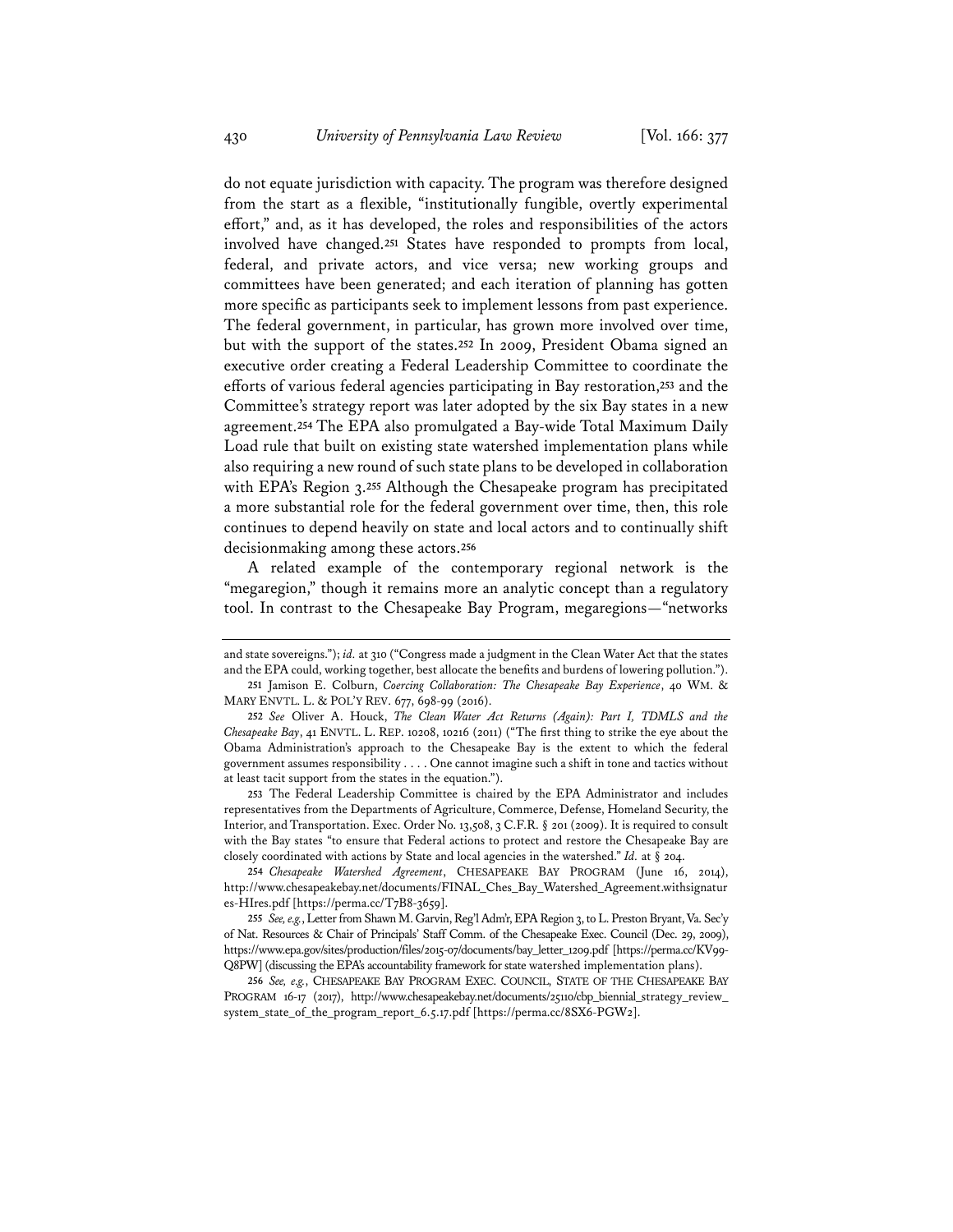of metropolitan centers and their surrounding areas, connected by existing environmental, economic, cultural, and infrastructure relationships"**<sup>257</sup>**—exist across the country rather than in one particular area (though the distinction should not be overstated given that each megaregion exists in only one location and the Chesapeake approach finds analogs elsewhere in the country, including the Great Lakes region).**<sup>258</sup>** Most accounts suggest approximately ten megaregions in the United States today.**<sup>259</sup>** As with the Chesapeake collaboration, in the megaregion, commentators and some government officials find the possibility of cooperation and mutual learning among federal, state, local, and nongovernmental actors concerning a variety of issues.**<sup>260</sup>**

Though it is often presented as a novelty,**<sup>261</sup>** the megaregion has deep roots in regionalist thought. In the 1920s, the *Regional Plan of New York and its Environs* argued that the growth of the city demanded a movement away from a single metropolis toward a larger, integrated area,**<sup>262</sup>** and in 1967, following the publication of Jean Gottmann's, *Megalopolis*, the Regional Plan Association sought to orient planning around the chain of cities running from Boston to Washington.**<sup>263</sup>** A half-century on, the Regional Plan Association is again at the forefront of the push to recognize megaregions.**<sup>264</sup>** In its contemporary guise, however, the megaregion includes two twenty-first century

**<sup>257</sup>** CATHERINE L. ROSS, CTR. FOR QUALITY GROWTH AND REG'L DEV., MEGAREGIONS: LITERATURE REVIEW OF THE IMPLICATIONS FOR U.S. INFRASTRUCTURE INVESTMENT AND TRANSPORTATION PLANNING 1 (2008), https://www.fhwa.dot.gov/planning/megaregions/reports/ megaregions\_report\_2008/megaregions.pdf [https://perma.cc/6BSK-G2DG].

**<sup>258</sup>** *See GLRI Action Plan II*, GREAT LAKES RESTORATION INITIATIVE, https://www.glri.us/ actionplan/index.html [https://perma.cc/BC35-YLA3].

**<sup>259</sup>** *See, e.g.*, *Megaregions*, AMERICA 2050, http://www.america2050.org/content/megaregions.html [https://perma.cc/2CMA-ZQDK] ("Most of the nation's rapid population growth, and an even larger share of its economic expansion, is expected to occur in 11 megaregions: large networks of metropolitan regions, each megaregion covering thousands of square miles and located in every part of the country.").

**<sup>260</sup>** *See, e.g.*, *id.* ("The recognition of megaregions enables cooperation across jurisdictional borders to address specific challenges experienced at this scale.").

**<sup>261</sup>** For instance, the megaregion is the sort of region Khanna celebrates in his "new map of America." Khanna, *supra* note 3.

**<sup>262</sup>** COMM. ON REG'L PLAN OF N.Y. & ITS ENVIRONS, *supra* note 96. Some contemporary regionalists, including Lewis Mumford, objected to the urban focus of such regionalism. *See, e.g.*, Elizabeth Baigent, *Patrick Geddes, Lewis Mumford and Jean Gottmann: Divisions over "Megalopolis"*, 28 PROGRESS HUM. GEOGRAPHY 687 (2004); John L. Thomas, *Holding the Middle Ground*, *in* THE AMERICAN PLANNING TRADITION 33, 33-35 (Robert Fishman ed., 2000).

**<sup>263</sup>** REG'L PLAN ASS'N, THE REGION'S GROWTH 26-37 (1967); *see id.* at 36 ("[T]he urban region has lost its boundaries and should be considered an open-ended system, consisting of multi-centered, overlapping, and partially autonomous subunits."); *see also* JEAN GOTTMANN, MEGALOPOLIS: THE URBANIZED NORTHEASTERN SEABORD OF THE UNITED STATES 560 (1961) (proposing a megalopolis running from Washington to Boston); Rupert Vance, *Regions*, *in* REGIONALISM AND THE SOUTH: SELECTED PAPERS OF RUPERT VANCE 312 (1982) (arguing in 1968 that "the high population density of the megalopolis" demands "regional-urban planning of a type as yet undeveloped").

**<sup>264</sup>** *See, e.g.*, REG'L PLAN ASS'N , *supra* note 263.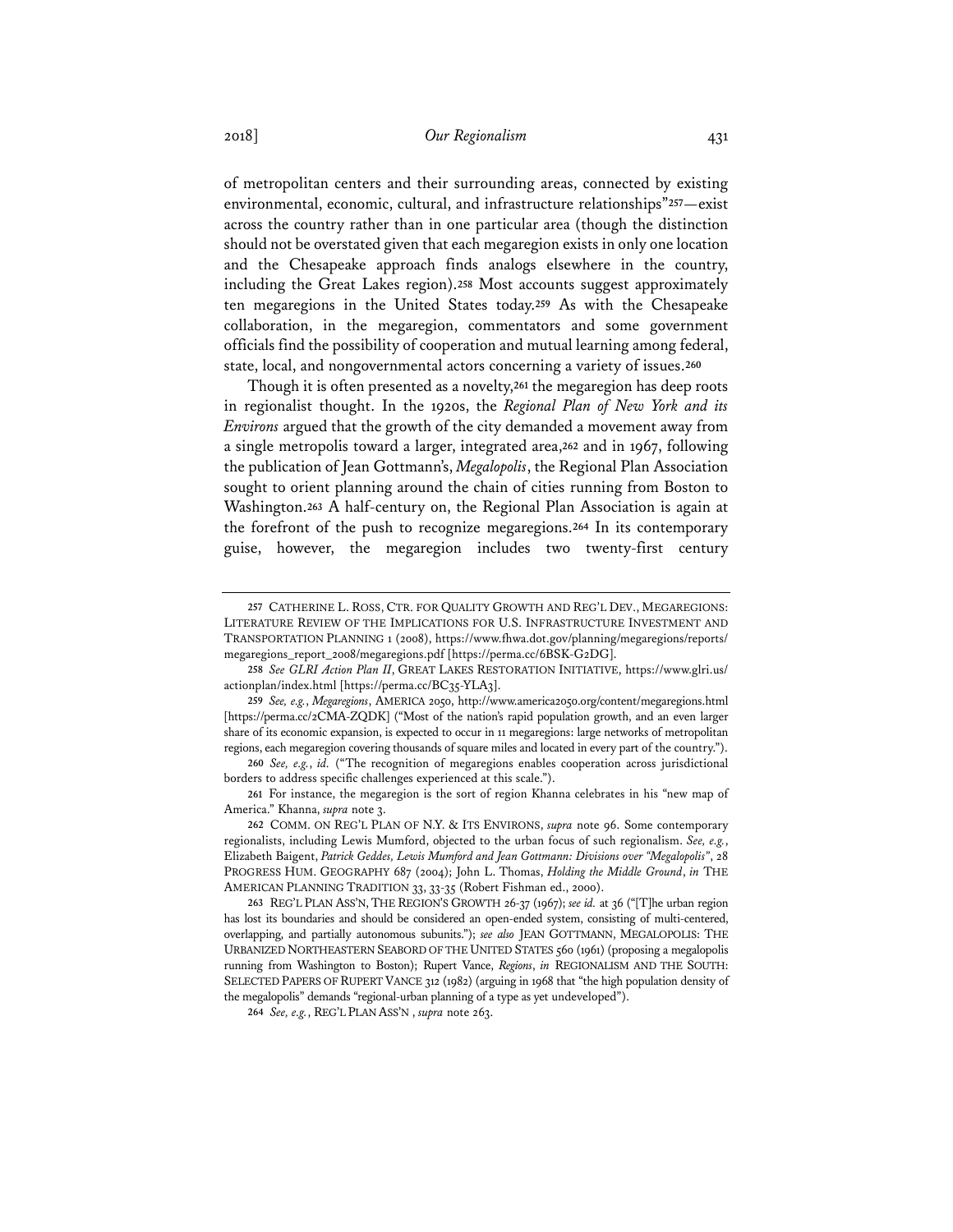modifications: it is situated in the global economy, and it relies upon federal participation.**<sup>265</sup>** In an echo of Great Society regionalism, commentators frame the federal government's participation not as a threat but as a necessary spur to local capacity-building and coordination.**<sup>266</sup>** Suggesting their own appreciation of this role, various federal actors, including particularly the Department of Transportation, have embraced the megaregion as a planning and development tool.**<sup>267</sup>** Going forward, megaregions could assume a more prominent role in policymaking, or they could be dismissed as a passing fad. Much depends on the politics of today's regionalism.

#### B. *Regionalism without Regions*

Both the Chesapeake Bay program's current workings and the federal government's interest in megaregions can be traced to Barack Obama's presidency, our most regionalist presidency since FDR's tenure. Although the Obama Administration's regional focus followed from a variety of sources, a critical factor was partisan polarization, which has pushed state and federal actors alike into new alliances. The regional sorting of the Democratic and Republican Parties over the past half century has, ironically, allowed party to supersede region, so that today's most powerful collaborations among state and federal actors need not involve contiguous areas. As partisanship overshadows place in contemporary governance, regionalism has begun to appear without regions.

**<sup>265</sup>** *See, e.g.*, DOT, *Megaregions*, *supra* note 86 ("Megaregions are the infrastructure and economic footprint in the global economy. Megaregions provide a sustainable future through multi-scalar, crossboundary solutions. Megaregions allow us to think globally, coordinate regionally and act locally.").

**<sup>266</sup>** This is of a piece with a broader recognition in the localism literature that the federal government may facilitate regional collaboration. *See, e.g.*, Nestor M. Davidson, *Fostering Regionalism: Comment on* The Promise and Perils of "New Regionalist" Approaches to Sustainable Communities, 38 FORDHAM URB.L.J. 675, 676 (2011) (arguing that the federal government may foster regionalism); Asha Pelman Ostrow, *Emerging Counties? Prospects for Regional Governance in the Wake of Municipal Dissolution*, 122 YALE L.J.ONLINE 187, 200 (2013), https://www.yalelawjournal.org/forum/emerging-counties-prospects-for-regional-governance-in-thewake-of-municipal-dissolution [https://perma.cc/X648-PUDB] ("[T]he federal government is uniquely situated to encourage regional collaboration."); *cf.* Lisa T. Alexander, *The Promise and Perils of "New Regionalist" Approaches to Sustainable Communities*, 38 FORDHAM URB. L.J. 629, 633 (2011) (discussing a federal program's "efforts to incentivize voluntary forms of participation and collaboration between multijurisdictional stakeholders" in facilitating regional planning).

**<sup>267</sup>** *See* DOT, *Megaregions*, *supra* note 86. In embracing the megaregion, these federal actors have also adopted the network approach, with "peer exchange" among representatives of federal agencies (including federal regional offices), state and local governments, planning commissions, and nongovernmental institutions driving the work thus far. *See, e.g.*, TRANSP. PLANNING CAPACITY BUILDING PEER PROGRAM, U.S. DEP'T OF TRANSP., *Megaregions Planning for MPOs and Partners: A TPCB Peer Exchange* (2012), https://www.planning.dot.gov/documents/MAG\_Megaregions\_Planning\_for\_MPOs\_TPCB\_Peer\_ Report\_May%202012.pdf [https://perma.cc/PY34-DMVL].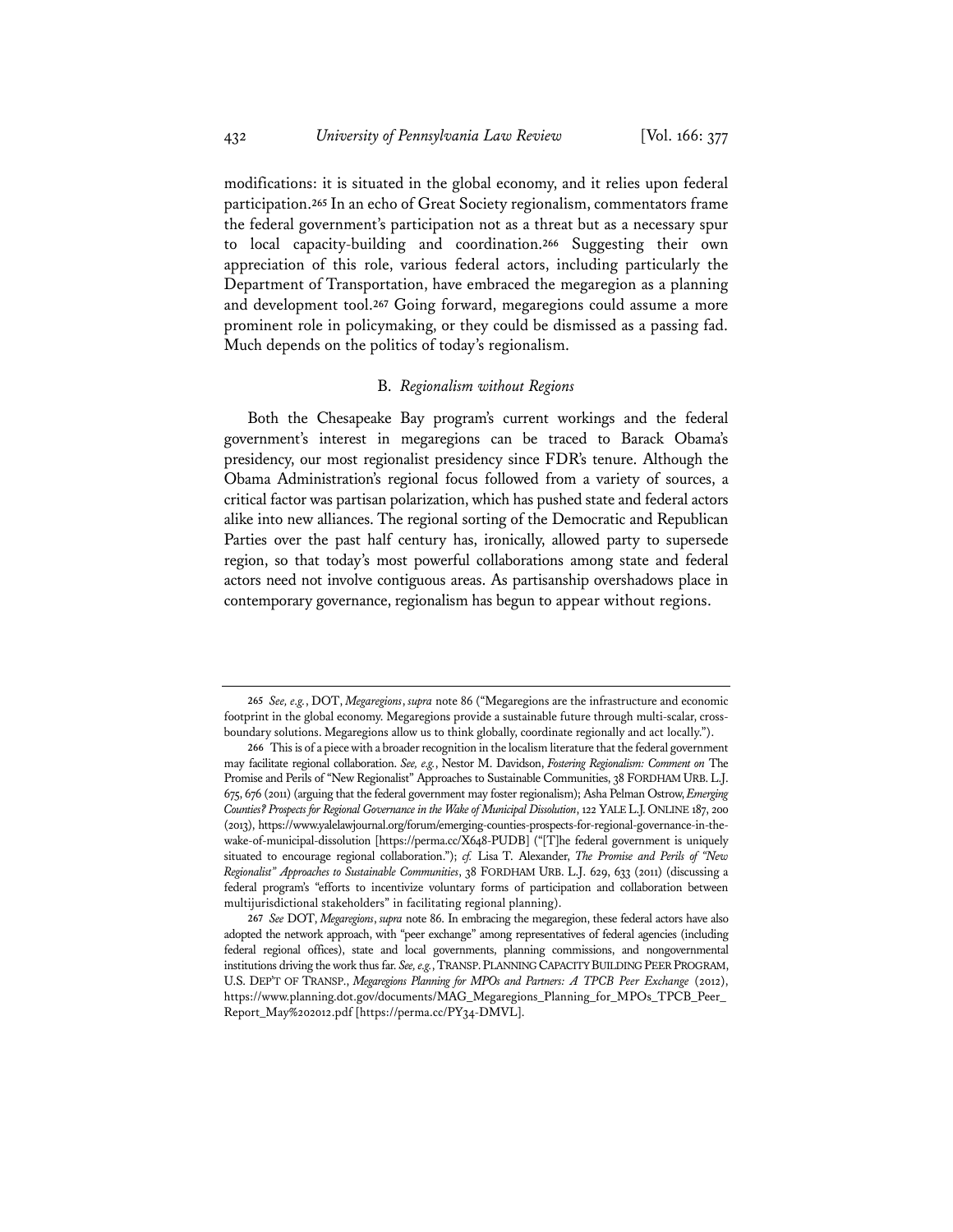#### 1. Contemporary Partnerships

Although the term "regional" may not have not been "on the lips of the populace" during President Obama's tenure, as Donald Davidson suggested of the New Deal years, it figured quite prominently "in the blue prints of the experts" and in executive orders.**<sup>268</sup>** In addition to expressly regional undertakings like the Chesapeake Bay and Great Lakes restoration initiatives, a number of the Obama Administration's most ambitious national projects involved regional components. The Clean Power Plan effectively incorporated the northeastern Regional Greenhouse Gas Initiative ("RGGI") and encouraged additional regional cooperation among multiple states;**<sup>269</sup>** the Affordable Care Act provided for states to create regional health exchanges (although states have not done so);**<sup>270</sup>** and the Race to the Top program funded groups of states in their efforts to assess student learning.**271** Less highprofile initiatives, like the Sustainable Communities interagency partnership, likewise adopted regional approaches.**<sup>272</sup>**

As during past regional moments,**<sup>273</sup>** the regional impulses of the Obama Administration likely flowed from many sources, including new thinking about governance, the need to work within the interstices of existing complicated federalism arrangements, and a desire to quell opposition and claims of presidential overreach. But the significance of political polarization demands particular attention. Facing stiff Republican opposition in D.C., the federal executive branch sought allies where it could, and this generally meant Democratic states.**<sup>274</sup>** The jurisdictional indeterminacy and interdependence captured by the network metaphor found partisan instantiation: by coordinating with ideologically aligned groups of states, the President and federal agencies could govern more successfully than they could through purely federal approaches.**<sup>275</sup>** Even projects like the Chesapeake Bay

**<sup>268</sup>** DAVIDSON, *supra* note 103, at 58-59.

**<sup>269</sup>** *See* Carbon Pollution Emission Guidelines for Existing Stationary Sources: Electric Utility Generating Units, 80 Fed. Reg. 64,662, 64,838 (Oct. 23, 2015) (to be codified at 40 C.F.R. pt. 60) (explaining the "particular value of multi-state plans and multi-state coordination, which allow states to implement a plan in a coordinated fashion with other states").

**<sup>270</sup>** 42 U.S.C. § 18031(f)(1) (2012).

**<sup>271</sup>** *See* DEP'T OF EDUC., Overview Information; Race to the Top Fund Assessment Program; Notice Inviting Applications for New Awards for Fiscal Year (FY) 2010, 75 Fed. Reg. 18,171, 18,171 (Apr. 9, 2010) (inviting consortia of states to develop assessments to track student progress).

**<sup>272</sup>** *See supra* note 87 and accompanying text.

**<sup>273</sup>** *See, e.g.*, *supra* notes 139-143 and accompanying text (noting various sources of New Deal regionalism).

**<sup>274</sup>** *See generally* Jessica Bulman-Pozen, *Executive Federalism Comes to America*, 102 VA. L. REV. 953 (2016).

**<sup>275</sup>** *Id.*; *see also* Jessica Bulman-Pozen & Gillian Metzger, *The President and the States: Patterns of Contestation and Collaboration Under Obama*, 46 PUBLIUS: J. FEDERALISM 308, 309 (2016) ("National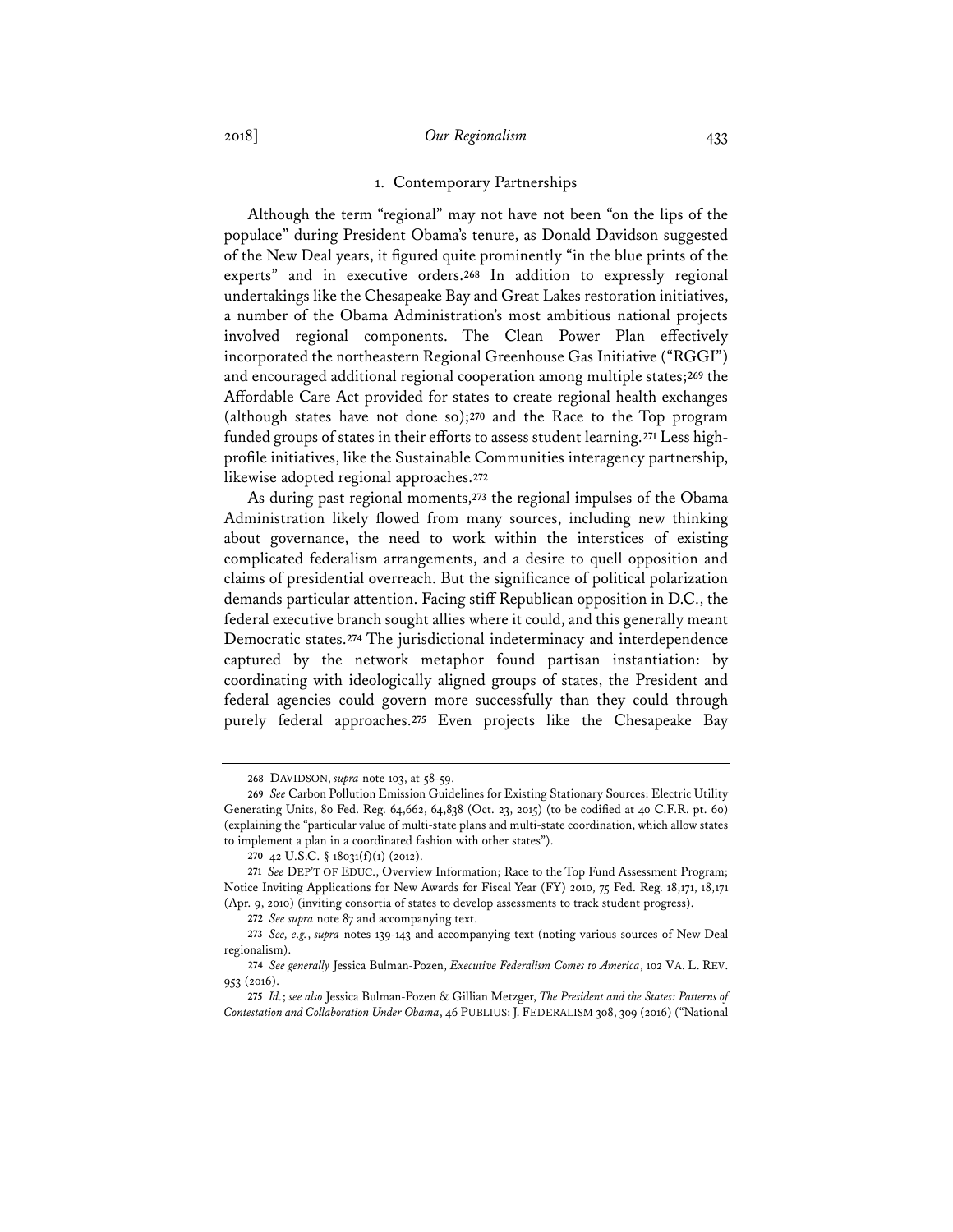restoration progressed because partisanship facilitated coordination "by the dominance of an idea"**276** shared among the federal administration and mid-Atlantic, Democratic states.**<sup>277</sup>** Meanwhile, administrative concessions to partisan-opposed states sought to minimize their resistance.**<sup>278</sup>**

Because many of these concessions were unsuccessful, the Obama years gave rise not only to new partnerships between the federal government and groups of blue states, but also to intense joint state efforts to resist federal policy. Recalling the premise of 1920s regionalists that states could forestall federal governance only by aggregating their powers, groups of red states pooled their resources. Unlike their early twentieth century counterparts, these states were not seeking to obviate the need for federal governance through their own regulatory collaborations; their objective was demolition of proposed or extant federal regulation. But to achieve this end, the states banded together, often enlisting the support of ideologically aligned federal actors as well.**<sup>279</sup>** For example, nine states joined a proposed interstate Health Care Compact that would effectively repeal the Affordable Care Act in their jurisdictions by "restor[ing] authority and responsibility for health care regulation to the member states."**<sup>280</sup>** With greater success, red state attorneys general from across the country brought legal challenges to federal policies concerning health care, immigration, environmental protection, and more.**<sup>281</sup>**

**278** *See* Bulman-Pozen, *supra* note 274.

**280** *States Consider Health Compacts to Challenge Federal PPACA*, NAT'L CONF.ST.LEGISLATORS, (Dec. 1, 2015), http://www.ncsl.org/research/health/states-pursue-health-compacts.aspx [https://perma.cc/6KC9- 7FFC]. The compact did not receive federal approval, although it sparked an argument about whether interstate compacts require presidential consent or only congressional consent. *See* Bulman-Pozen, *supra* note 274, at 1026-27. Texas also proposed an Interstate Compact for Border Security. *See* Terrence Stutz, *Texas Senate Votes for Interstate Compact to Enforce Federal Immigration Laws*, DALL. MORNING NEWS (May 7, 2015), http://www.dallasnews.com/news/state/headlines/20150506-senate-votes-to-enforce-federal-immigrationlaws-with-interstate-compact1.ece [https://perma.cc/5Y4C-NBSP] (reporting that the Texas legislature "approved a bill that would be the first step in establishing the Border Security Interstate Compact").

**281** *See, e.g.*, Brief for State Respondents, United States v. Texas, 136 S. Ct. 2271 (2016) (No. 15-674) (challenging Deferred Action for Parents of Americans and Lawful Permanent Residents (DAPA)); Opening Brief of Petitioners on Core Legal Issues at 29-78, West Virginia v. EPA, No. 15-1363 (D.C. Cir. Feb. 19, 2016) (challenging the Clean Power Plan); PAUL NOLETTE, FEDERALISM ON TRIAL: STATE ATTORNEYS GENERAL AND NATIONAL POLICYMAKING IN CONTEMPORARY AMERICA 168-203 (2015).

policy is increasingly determined by presidentially instigated executive branch action, but it is executive action taken in conjunction with the states.").

**<sup>276</sup>** LUTHER GULICK, *Notes on the Theory of Organization*, *in* PAPERS ON THE SCIENCE OF ADMINISTRATION 1, 6 (Luther Gulick & L. Urwick eds., 1937).

**<sup>277</sup>** Like other Obama-era initiatives, the partnership is quite vulnerable under the Trump Administration, although the regional structure of the EPA may provide a buffer.

**<sup>279</sup>** *See, e.g.*, *Frequently Asked Questions*, HEALTH CARE COMPACT, https://web.archive.org/ web/20151129232727/http://www.healthcarecompact.org:80/faq/ [https://perma.cc/HV9V-XFK4] ("Why is one compact better? We believe that having the states united in confronting the federal government is better politically.").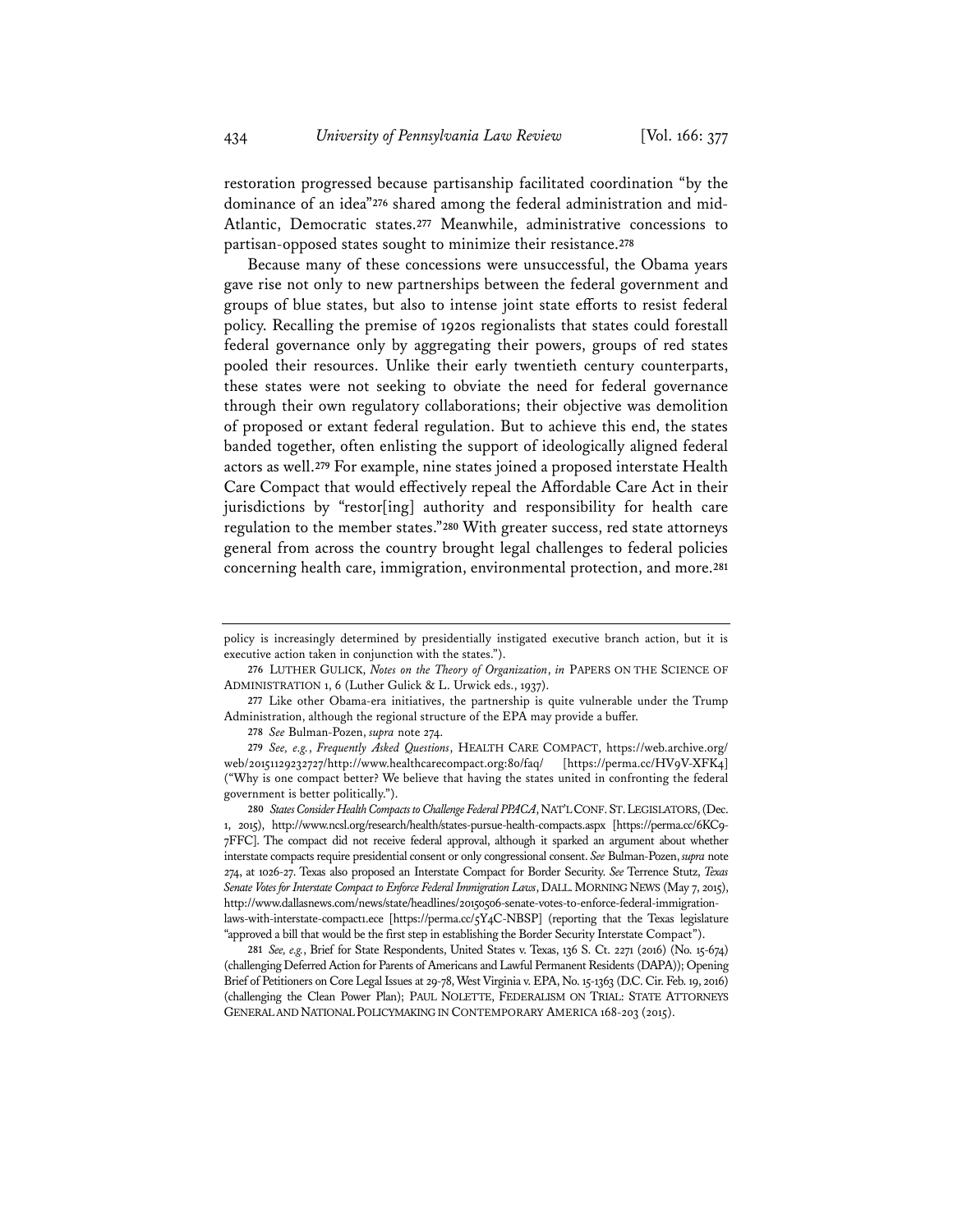## 2018] *Our Regionalism* 435

The partisan valence of multistate opposition to the federal executive has, unsurprisingly, flipped with the inauguration of President Trump. Now blue states are banding together to sue the federal executive over health care, immigration, environmental protection, and more.**<sup>282</sup>** Their collaborations have also begun to extend to multistate governance. When Trump declared that the United States would withdraw from the Paris Climate Agreement, the Democratic governors of California, New York, and Washington immediately announced a partnership to support the global agreement.**<sup>283</sup>** Additional blue states have since joined the U.S. Climate Alliance, which seeks to uphold U.S. commitments under the Paris Agreement and to meet the targets of Obama's Clean Power Plan,**<sup>284</sup>** and they are working with hundreds of cities, businesses, and nonprofit organizations.**<sup>285</sup>** In addition, blue city mayors have been trying to pool resources with respect to immigration policy,**<sup>286</sup>** and pundits have even floated a progressive version of the Health Care Compact in the event Obamacare is repealed.**<sup>287</sup>** In these and

**283** *See* Michael Greshko, *Map Shows Growing U.S. 'Climate Rebellion' Against Trump*, NAT'L GEOGRAPHIC (June 8, 2017), http://news.nationalgeographic.com/2017/06/states-cities-usa-climate-policyenvironment [https://perma.cc/4R4L-BBTF] ("The same day as Trump's announcement, the states of New York, California, and Washington announced the formation of the United States Climate Alliance.").

**284** *See* UNITED STATES CLIMATE ALLIANCE, https://www.usclimatealliance.org (listing member states). All the states involved but two—Massachusetts and Vermont—have Democratic governors, although even those two are better understood as blue states (nearly the bluest of them all) given the composition of the state legislatures, their exclusively Democratic congressional delegations, and the state votes in successive presidential elections. Nonetheless, the force of regionalism is apparent here as well—the only Republican governors to sign on are New Englanders. *See infra* text accompanying notes 292-309 (discussing the evolving relationship between regionalism and partisanship).

**285** *See "We Are Still In" Declaration*, WE ARE STILL IN, https://www.wearestillin.com/we-arestill-declaration [https://perma.cc/2F3S-MQDC] (listing governments, educational institutions, and businesses agreeing to continue to support climate action to meet the Paris Agreement); Cities Adopt the Paris Climate Agreement Goals, CLIMATE MAYORS, http://climatemayors.org [https://perma.cc/8A4R-4B3P] (noting nearly 400 mayors committing to uphold the Paris goals).

**286** J. David Goodman, *De Blasio and Big City Mayors Try Pooling Their Power Against Trump*, N.Y. TIMES (Dec. 29, 2016), https://www.nytimes.com/2016/12/29/nyregion/bill-de-blasio-donaldtrump-mayors.html (last visited Oct. 15, 2017).

**287** *See, e.g.*, Robert Jackel & Alex Green, *How Treaties Between States Could Keep Obamacare Alive*, ATLANTIC (Feb. 4, 2017) https://www.theatlantic.com/politics/archive/2017/02/interstatecompacts-save-obamacare/515604/ [https://perma.cc/NVL7-4N5U] (suggesting that "progressive

**<sup>282</sup>** *See, e.g.*, Plaintiffs' Memorandum in Support of a Temporary Restraining Order, California v. Trump, No. 4:17-cv-05895-KAW (N.D. Cal. Oct 18, 2017) (challenging the Trump Administration's decision to discontinue cost-sharing reduction payments pursuant to the Affordable Care Act); Hawaii v. Trump, 2017 WL 4639560 (Oct. 17, 2017) (challenging the third iteration of President Trump's travel ban); Petition for Review, New York v. U.S. Dep't of Energy (2nd Cir. Mar. 31, 2017), https://perma.cc/JS5N-V5UV (challenging the Department of Energy's decision to delay the effective date of an energy conservation rule); Letter from Eric T. Schneiderman, Attorney Gen. of N.Y., to Kevin S. Minoli, Acting Gen. Counsel, U.S. Envt'l Prot. Agency, Re: Letter from Administrator Pruitt Advising Governors on Legal Effect of Stay of Clean Power Plan (Aug. 30, 2017) (objecting to the EPA Administrator's guidance regarding the Clean Power Plan).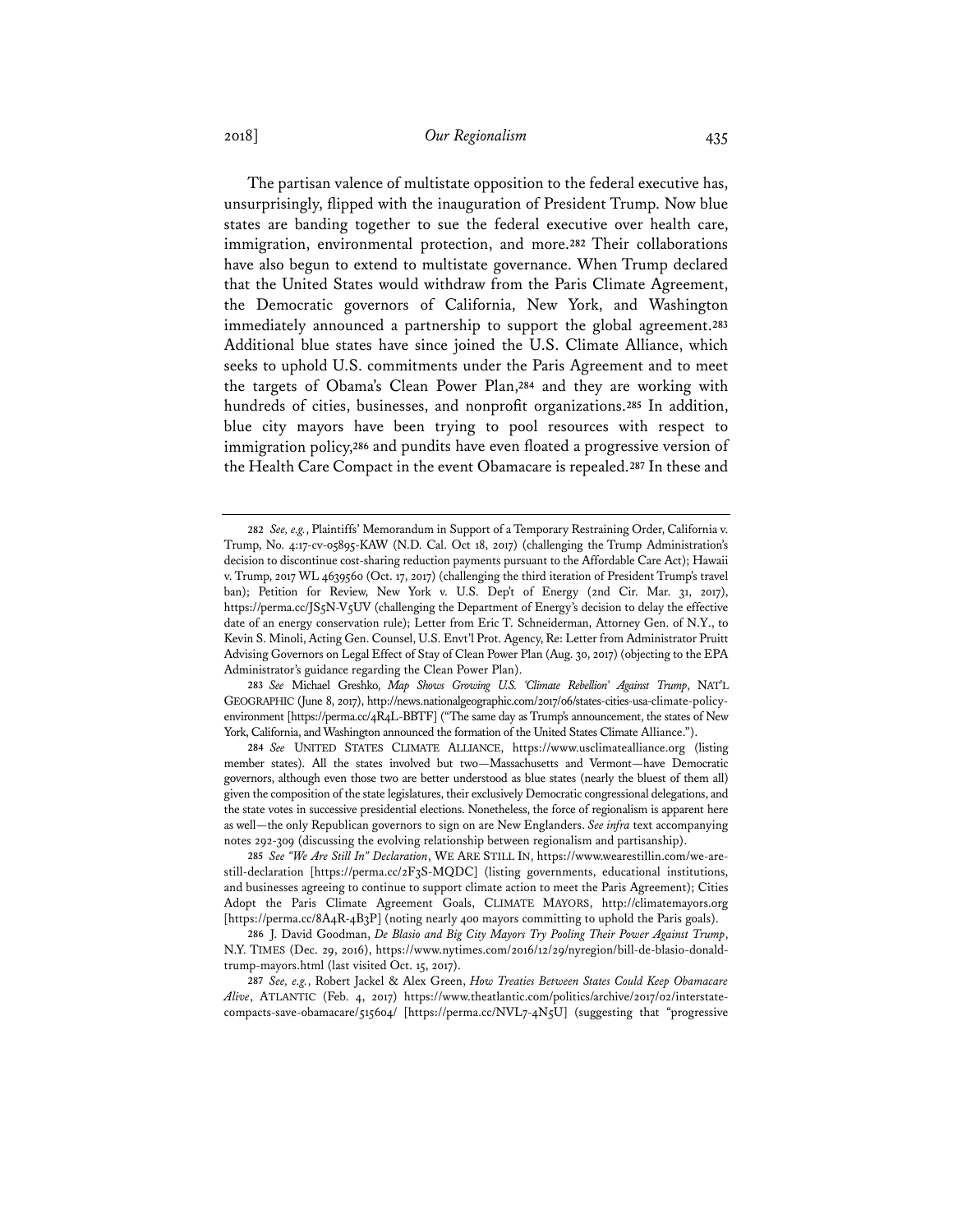other nascent multistate ventures, copartisanship links states (and other actors) without regard to geographical proximity.

This is today's most significant regional development: a regionalism without regions. To be sure, more geographically defined regional projects persist (although even some of these, like RGGI), have been shaped by partisanship,**<sup>288</sup>** and these partisan projects have a distinct territorial logic. But anyone looking for the force of today's regionalism must contend with the significance of party over place.

#### 2. From Sectionalism to Partisanship

If party has come to overshadow place, an objection to the regionalism frame presents itself immediately: geography defines regionalism.**<sup>289</sup>** Take away areal contiguity, and you may have interstate cooperation, crossjurisdictional networks, or much else, but not regionalism. Although the objection has force, it is productive to consider this latest development as a species of regionalism rather than a distinct phenomenon.

As an initial matter, the departure from geography is only partial: what I am calling "regionalism without regions" still depends on area insofar as it entails collaboration among partisan-aligned jurisdictions. These jurisdictions (usually states) need not be contiguous, but they are defined physical spaces rather than nonterritorial aggregations of individuals or groups based on perceived affinities of class, race, religion, occupation, or the like. Regionalism without regions continues to rely upon geography and to hew to the logic of territorial representation, even if it scrambles the territory.**<sup>290</sup>** Especially because the unified-area region has always been a malleable form,**<sup>291</sup>** the departure may be seen as a matter of degree, not kind.

states" could use interstate compacts to "set up their own multistate health-care programs to fill the gaps created by the federal government").

**<sup>288</sup>** Republican Governor Chris Christie withdrew New Jersey from RGGI. *See supra* note 35. Every Democratic candidate in the 2017 New Jersey gubernatorial primary favored rejoining RGGI. Maddie Hanna & Andrew Seidman, *NJ Candidates for Governor 2017: Issue-by-Issue Comparison*, PHILLY.COM (June 1, 2017), http://www.philly.com/philly/news/politics/nj/Candidates-for-New-Jersey-Governor.html [https://perma.cc/FVN3-J8GD].

**<sup>289</sup>** *See* notes 16–17 and accompanying text (discussing definitions).

**<sup>290</sup>** *Cf*. ANDREW REHFELD, THE CONCEPT OF CONSTITUENCY: POLITICAL REPRESENTATION, DEMOCRATIC LEGITIMACY, AND INSTITUTIONAL DESIGN 145-234 (2005) (considering alternatives to territorial constituency).

**<sup>291</sup>** *See, e.g.*, Frankfurter, *supra* note 15, at xvi ("No region, whether natural or cultural, is stable."); Limerick, *supra* note 9, at 96 ("While geography plays a role in their definition, regions are much more the creations of human thought and behavior than they are the products of nature."); D.W. Meinig, *The Continuous Shaping of America: A Prospectus for Geographers and Historians*, 83 AM. HIST. REV. 1186, 1202 (1978) ("[R]egions [are] complex, ambiguous, and changing phenomena. Regions are abstractions, they exist in our minds.").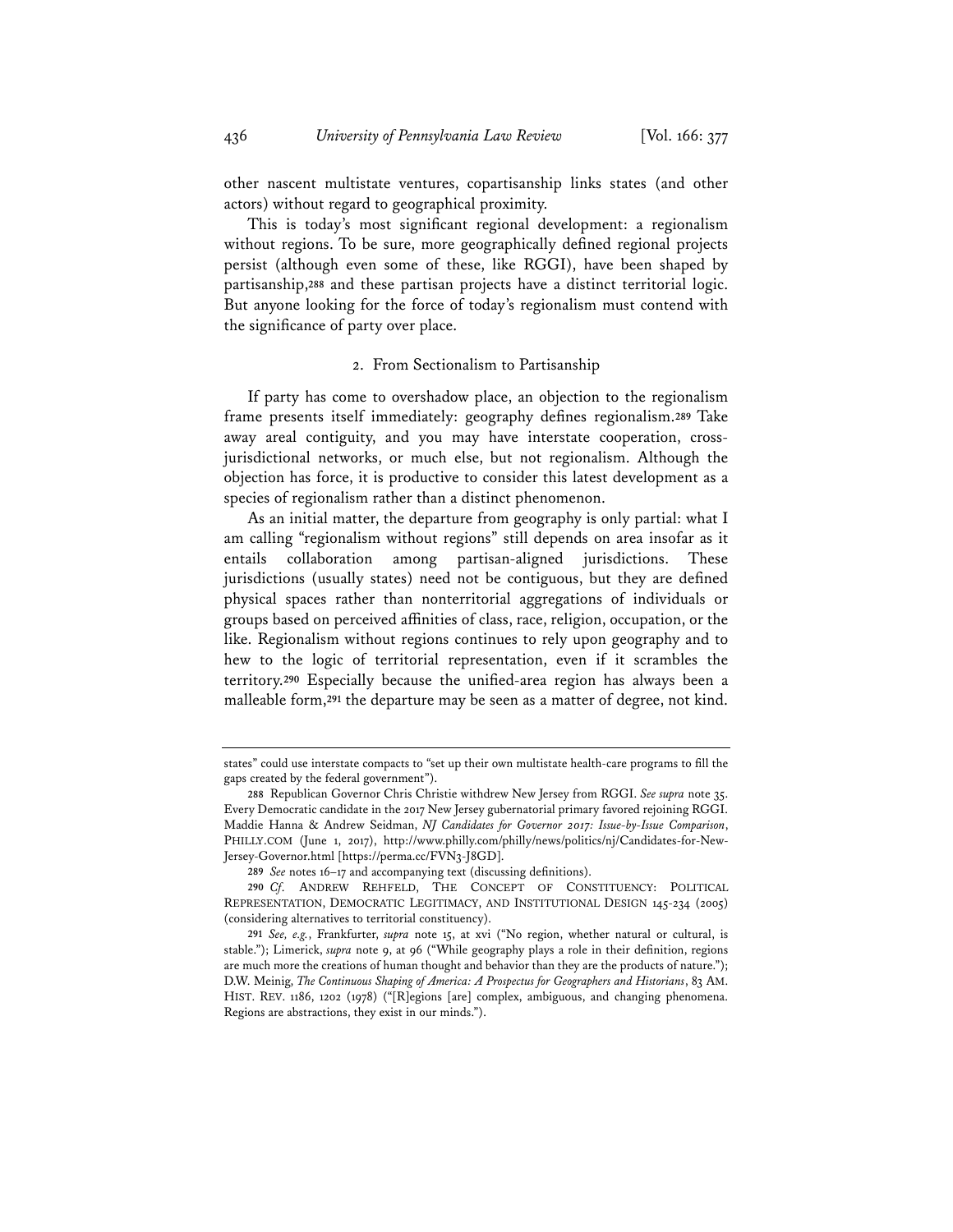## 2018] *Our Regionalism* 437

On a more functional note, moreover, regionalism without regions performs some of the critical work that regional projects have consistently aspired to over the past century. Regionalism has been, first, a means of preserving state vitality in the face of perceived need for larger-scale governance. Today, as in the past, the state is most powerful when it stands with others, but there is no need for it to stand next to these others; proximity is not required for mutual identification or for coordination. Regionalism has also diversified exercises of federal power as it has been incorporated into federal programs. In recent years, party-inflected difference has become a more plausible basis than geography for instantiating pluralism in many national programs.

But these are largely defensive observations. The principal rationale for applying a regionalism lens to these noncontiguous alliances among state and federal actors is that they are the contemporary manifestation of sectionalism.**<sup>292</sup>** Administrative regionalism and political sectionalism have always been closely related—from the placing of Federal Reserve Banks in the credit-poor South, to the New Deal's appeasement of the white South, to President Johnson's concern with Appalachian states, to the Obama Administration's attempted accommodation of coal states in the Clean Power Plan, and much else.**<sup>293</sup>** The linguistic footwork that Odum and his fellow New Deal regionalists performed to submerge antagonistic sectionalism within harmonious regionalism**<sup>294</sup>** and various regional accommodations by federal agencies have suggested that an administrative pluralism might mute the divisiveness of sectionalism. But allowing regional difference within federal programs has always been at least a partial concession to sectionalism's force.

In today's state–federal and state-state partisan collaborations, old sectional patterns are readily apparent: the red coalition is centered in the South, while the blue coalition is anchored by New England and the Pacific West.**<sup>295</sup>** This is unsurprising because, as scholars including Richard Bensel and Nicole Mellow have documented, there are deep "regional sources of

**<sup>292</sup>** I agree thus far with Michael Greve's characterization: "An increasing number of states have become reliably 'red' or 'blue,' and those blocs divide sharply over highly salient questions of public policy . . . . Partisan, ideological polarization in this geographic, state-level dimension is a form of political sectionalism." Michael Greve, *Our Polarized, Presidential Federalism*, *in* PARCHMENT BARRIERS: POLITICAL POLARIZATION AND THE LIMITS OF CONSTITUTIONAL ORDER (Zachary C. Courser et al. eds., forthcoming 2017) (manuscript at 3).

**<sup>293</sup>** *See, e.g.*, Sarah Binder & Mark Spindel, *Monetary Politics: Origins of the Federal Reserve*, STUD.AM. POL. DEV. 1, 10-12 (2013) ("[C]ities in the South had a greater chance of being selected to host a reserve bank than cities in the Northeast."); *supra* notes 125–138, 220 and accompanying text. *See generally* FESLER, *supra* note 11, at 123 ("The coin bearing 'regionalism' on its face carries 'sectionalism' on its reverse side.").

**<sup>294</sup>** *See supra* Section II.C.

**<sup>295</sup>** *See, e.g.*, Greve, *supra* note 292, at 20 (arguing that under Obama, "[t]he dissident states, by and large, are the states of the old confederacy (along with newcomers like Utah)").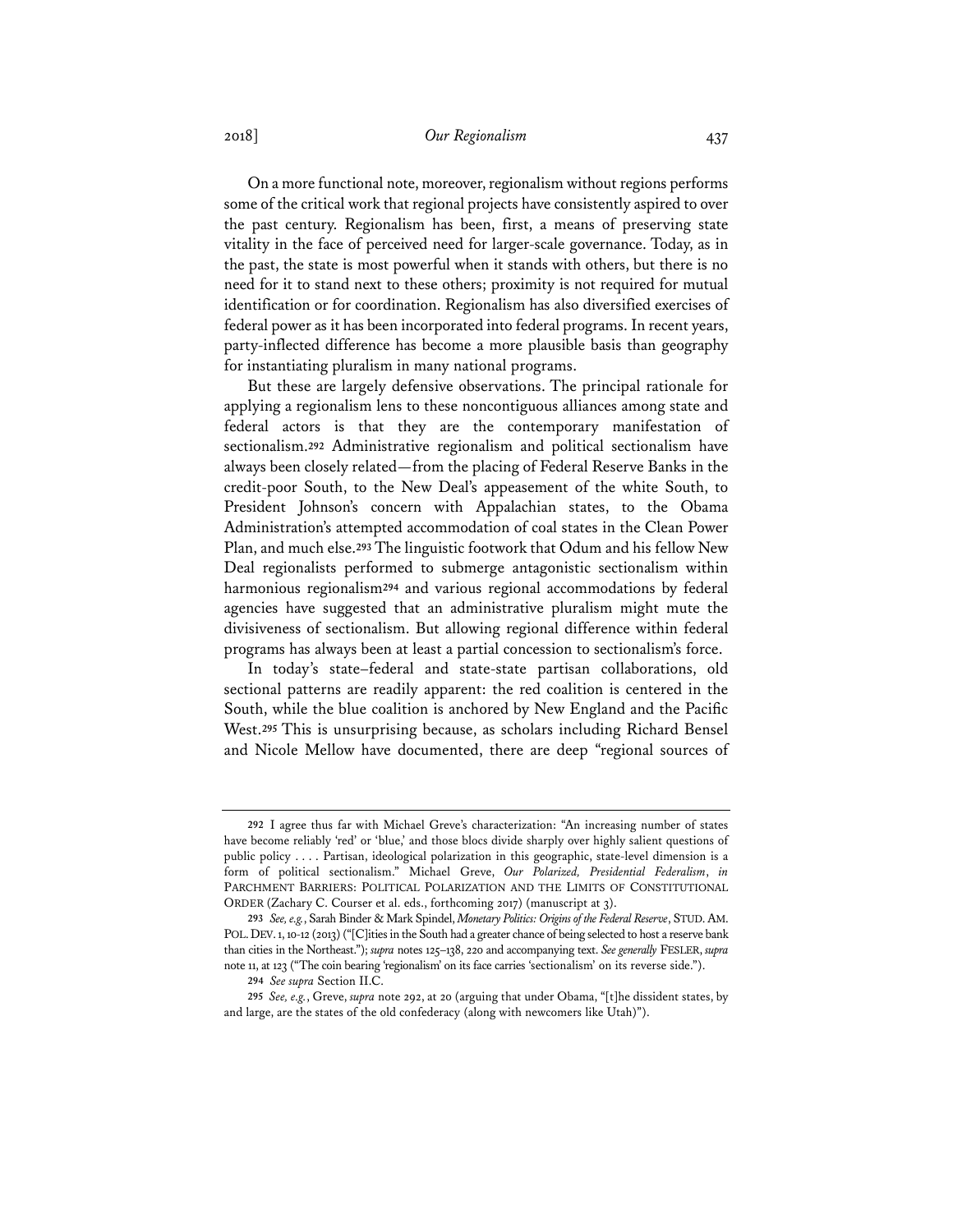modern American partisanship."**<sup>296</sup>** Indeed, the power of these sources to continually shape party politics was on prominent display in the Rust Belt during the 2016 presidential election.**<sup>297</sup>**

Even as party and section remain closely connected, however, partisanship has assumed greater force in predicting jurisdictional alignments. In the U.S. Climate Alliance, for example, the blue Northeast (Connecticut, Delaware, Massachusetts, New York, Rhode Island, and Vermont) forms a traditional sectional bloc, but it is joined not only by the Pacific Coast states (California, Oregon, and Washington), but also by Virginia (a former Confederate state blued by its D.C. suburbs), Minnesota (today's Midwestern Democratic stronghold), Colorado (a more tenuous, Southwestern blue outpost), and Hawaii (a neighborless blue archipelago), as well as Puerto Rico. The alliance has also found support from the Democratic Governors of still-more sectionally incongruous states including Montana and North Carolina. If clear traces of traditional sectionalism remain, partisanship is the more pressing consideration.**<sup>298</sup>**

There is an irony at the heart of the shift from sectionalism to partisanship as a dominant political force: the regional sorting of the Democratic and Republican Parties over the past half century has enabled party to supersede region. For much of the twentieth century, the Democratic Party's strength in the South meant that both parties were loose, ideologically diverse confederations that encompassed diverse regional interests. Although this became most apparent following FDR's election, as early as the 1920s, Munro and Turner could note the role of the party as an "elastic band" holding the sections of the country

**<sup>296</sup>** MELLOW, *supra* note 12. Bensel's account focuses on political economy, while Mellow insists on the importance of both material and cultural sources, but both they and other scholars suggest that "party competition and ideological belief-systems are the epiphenomena of inevitable sectional competition" or regional identification. BENSEL, *supra* note 125, at 17; *see* MELLOW, *supra* note 12, at 20 ("Political economists fail to explain the contemporary cultural divisions that are paramount in political debate . . . . Regions remain powerful in American politics precisely because they fuse economic and cultural experiences."); *see also* EARL BLACK & MERLE BLACK, DIVIDED AMERICA 145-207 (2007) (exploring the "regional structure" of presidential and congressional elections).

**<sup>297</sup>** Scholars attentive to sectionalism anticipated key developments in the 2016 presidential contest. *See* Richard Bensel, *Sectionalism and Congressional Development*, *in* OXFORD HANDBOOK OF THE AMERICAN CONGRESS 761, 783 (George C. Edwards III et al. eds., 2011) (suggesting that protectionist demands create stresses within each party's coalition and that Republicans might move toward trade protection "using nationalist arguments as their justification"); *cf.* MELLOW, *supra* note 12, at 174 (suggesting that pressures of globalization and deindustrialization might yield regional realignments).

**<sup>298</sup>** As the U.S. Climate Alliance underscores, collaborations among cities or involving foreign jurisdictions might be considered part of regionalism without regions, even though this Article focuses on states and the federal government. Incorporating cities into the account seems particularly warranted given the urban/rural mapping of partisanship within blue and red states alike. *See supra* notes 285-286 and accompanying text. *See generally* Resnik et al., *supra* note 38 (exploring translocal organizations of government actors); Larazo Gamio, *Urban and Rural America Are Becoming Increasingly Polarized*, WASH. POST (Nov. 17, 2016), https://www.washingtonpost.com/ graphics/politics/2016-election/urban-rural-vote-swing/ [https://perma.cc/CV22-DJR6] (tracking voting patterns in urban and rural counties).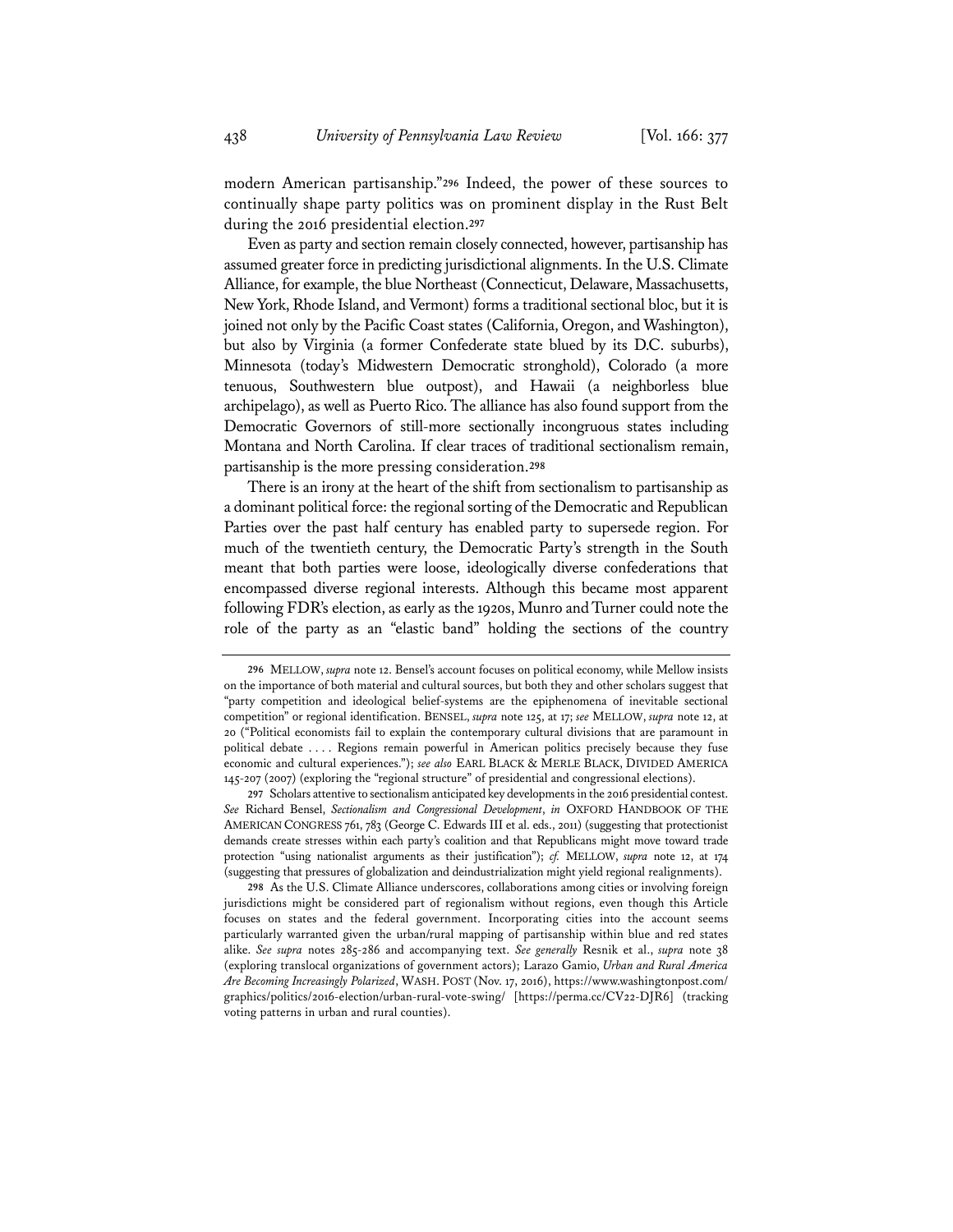together.**<sup>299</sup>** Munro further bemoaned the lack of responsible party government that resulted, impliedly recognizing that there was roughly as much diversity within each party as there was between the two parties.**<sup>300</sup>**

As conservative Southern Democrats moved to the Republican Party and liberal Northern Republicans moved to the Democratic Party in the latter half of the twentieth century, however, regional partisan difference declined, and partisanship and ideology became more closely aligned.**<sup>301</sup>** With the demise of the Southern Democrat and the Rockefeller Republican also came the end of the party as an elastic band for sectional difference. The lingering sectional character of each party is unmistakable, if fully reversed from a century prior: in particular, the South is Republican territory, while the Northeast is strongly Democratic.**302** But the very fact that parties are now cohesive, ideologicallydriven entities means they have a power that transcends geography.**<sup>303</sup>** In the policy decisions and chosen alliances of blue Minnesota and Colorado and their red neighbors Wisconsin and Utah, partisanship trumps place.

The upshot of the regional sorting of parties, then, is a regionalism (largely) without regions. Coalitions of blue or red states spread across the country, and because partisanship is the proximate cause of their collaboration, they evince only a partial sectional logic. To add a further irony, the powerful partisanship driving these coalitions is a "partisanship without parties."**<sup>304</sup>** The strong party organizations of twentieth-century politics have been "hollowed-out."**<sup>305</sup>** Instead, contemporary parties constitute "networks" of elected representatives, interest groups, issue activists, PACs and Super PACS, consultants, and more.**<sup>306</sup>** Although radically decentralized in some

**<sup>299</sup>** MUNRO, *supra* note 89, at 138; TURNER, *supra* note 89, at 46.

**<sup>300</sup>** *See* MUNRO, *supra* note 89, at 150-51 ("To make partyism rational in the United States, there ought to be a division between the Right and the Left . . . But this is hardly to be hoped for in our day. Sectionalism as a basis of American party allegiance is too deeply rooted.").

**<sup>301</sup>** *See* EARL BLACK & MERLE BLACK, THE RISE OF SOUTHERN REPUBLICANS 72-113 (2002); DONALD GREEN ET AL., PARTISAN HEARTS AND MINDS 140-63 (2002); Paul Frymer, *Debating the Causes of Party Polarization in America*, 99 CALIF. L. REV. 335 (2011); Richard H. Pildes, *Why the Center Does Not Hold: The Causes of Hyperpolarized Democracy in America*, 99 CALIF.L.REV. 273, 287-97 (2011). **302** *See* MELLOW, *supra* note 12, at 35-37.

**<sup>303</sup>** *See generally* GREEN ET AL., *supra* note 301; Jessica Bulman-Pozen, *Partisan Federalism*, 127 HARV. L. REV. 1077 (2014).

**<sup>304</sup>** Sidney M. Milkis, *The Future of Political Parties*, LIBRARY L. & LIBERTY (Jan. 3, 2017), http://www.libertylawsite.org/liberty-forum/the-future-of-political-parties/ [https://perma.cc/9YWG-FWN5] ("American politics appears to be shaped currently by the paradoxical relationship between the decline of party organizations and angry partisanship—an unfiltered partisanship without parties . . . .").

**<sup>305</sup>** *E.g.* Samuel Issacharoff, *Outsourcing Politics: The Hostile Takeover of Our Hollowed-Out Political Parties*, 54 HOUS. L. REV. 845, 845 (2017).

**<sup>306</sup>** *E.g.*, Gregory Koger et al., *Partisan Webs: Information Exchange and Party Networks*, 39 BRIT. J. POL. SCI. 633, 636 (2009) (arguing that a party can be "broadly defined to include its candidates and officeholders; its formal apparatus; loyal donors; campaign workers and activists; allied interest groups; and friendly media outlets"); Richard M. Skinner et al., *527 Committees and the Political Party*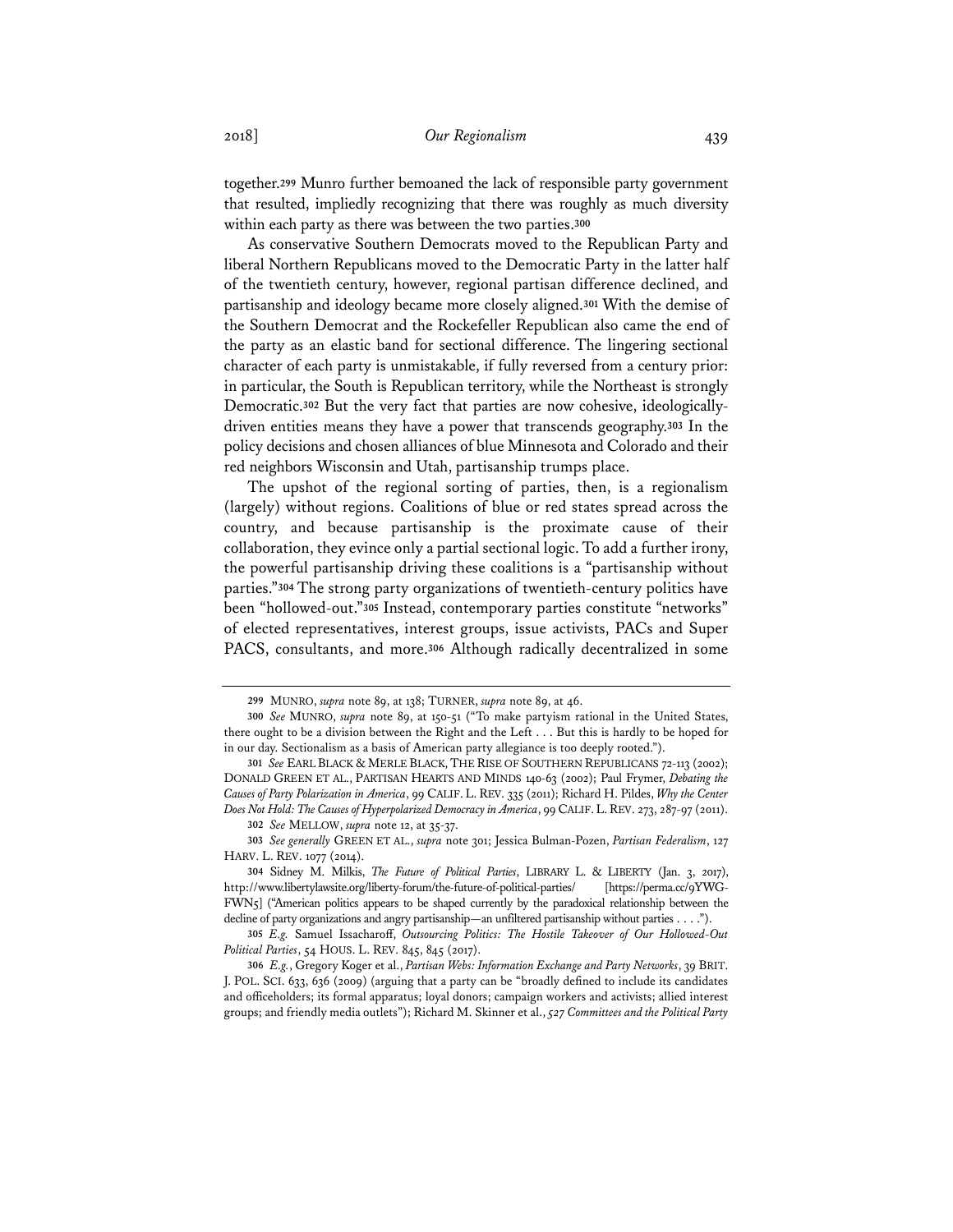respects, these parties remain cohesive and forceful. Their decentralized structure also facilitates connections among jurisdictions that are not geographically close to one another. Regionalism without regions can thus fairly be said to be sponsored by a partisanship without parties.

Although both party and place continue to shape our politics, the relatively greater force of partisanship affects the map in two readily observable ways. First, there are only two main parties, while any plausible map of American regions contains numerous divisions. There remain regional variations in the Democratic and Republican Parties, but the overall sorting of every state into the D or R column presents a different, and less diverse, map than does a multi-region variant. Second, notwithstanding sectional influences, partisan-affiliated states are often far apart. Most notably, the bluest areas of the country fall on opposite coasts. This has consequences, among other things, for the primary specter associated with sectionalism: secession. Insofar as California cannot take along the Northeast in its bid to leave the Union, party may indeed continue to serve as a sort of geographical "elastic band."

#### **CONCLUSION**

As the recurring efforts to draw new maps of the United States underscore, regions seem more natural than states—organic districts that precede the cartographer's ruler and persist in spite of it. Yet because regions have no established legal form, efforts at regional governance necessarily involve deliberate acts of political construction. If regions arise from a search to overcome artificial jurisdictional lines, they are themselves manufactured. Because they have been constructed differently over time, moreover, regions illuminate shifting anxieties about state and federal government in particular periods. But the region is not only an analytic tool. Regional projects have critically shaped both state and federal government and the relationship between them.

This Article has focused on regionalism as both a source of resistance to the federal government and an enabler of its growth across the twentieth and early twenty-first centuries. Advocates of state power have turned to the region to address complex problems and resist federal intervention, but architects of the administrative state have likewise turned to the region to

*Network*, 40 AM. POL. RES. 60 (2012) (suggesting that "[p]olitical parties today can best be understood . . . as webs of relationships between political actors"); *see also, e.g.*, DAVID KAROL, PARTY POSITION CHANGE IN AMERICAN POLITICS 2 (2009) (describing parties as "coalitions of groups with intense preferences on particular issues managed by politicians"); SETH E. MASKET, NO MIDDLE GROUND 41 (2009) (suggesting "a theory of parties that accounts for the coordination of various actors both inside and outside the government"); Kathleen Bawn et al., *A Theory of Political Parties: Groups, Policy Demands and Nominations in American Politics*, 10 PERSP. ON POL. 571, 571 (2012) (arguing that parties are "best understood as coalitions of interest groups and activists seeking to capture and use government for their particular goals").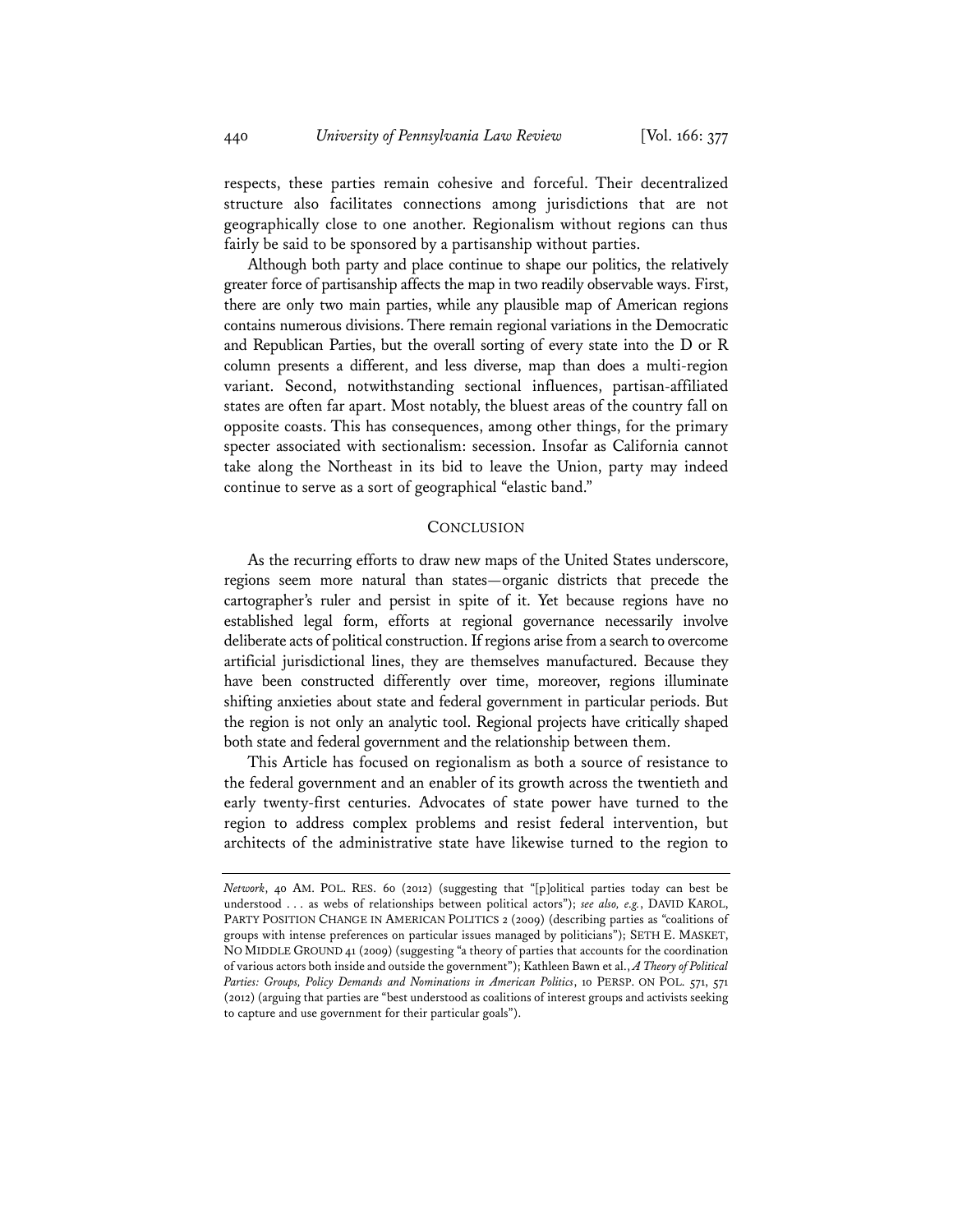expand federal bureaucracy. Insofar as regionalism has eased the federal government's entry into new areas of domestic policymaking, the centrifugal, state-empowering impulses of many regional proponents have also been folded into federal programs, and new projects of multi-state and joint state– federal regionalism have arisen. If the regional thesis is state power and the antithesis is national power, the rather durable, albeit shape-shifting, synthesis we have arrived at is mutual state and federal influence through regional organization and collaboration.

Today, that accommodation is generating a regionalism without regions. This partisan-inflected variant reminds us of administrative regionalism's roots in political sectionalism and underscores another perpetual regional paradox, that regions have been both feared as the principal threat to national union and celebrated as a needed font of solidarity in a divided polity.**<sup>307</sup>** Given the intensity of contemporary partisan polarization and the territorial distribution of partisans, regionalism without regions may heighten both this threat and this promise. It has the potential to exacerbate already-fever-pitch-level partisan rancor and divisiveness,**<sup>308</sup>** but it may also foster governance and solidarity amid such division. If most states are too small to engage in ambitious governance projects on their own, for instance, party-linked jurisdictions might work together to achieve shared objectives through state-based collective action.**<sup>309</sup>** In so doing, they might also generate both practical models and constituencies for future federal programs and the sense of shared undertaking that helps bind a polity together. To be sure, this would be a partial solidarity, but it might contribute to, rather than threaten, a larger project of national solidarity given underlying territorial diversity.**<sup>310</sup>** Moreover, partisan accommodations for groups of states within federal policy could offer a path to policymaking in polarized conditions, giving concrete form to difference without giving up on the project of national governance.**<sup>311</sup>** These are

**<sup>307</sup>** *See, e.g.*, Limerick, *supra* note 9, at 103 ("The Federalists feared disunion and saw section as union's principal threat . . . I feared disunion and saw region as union's principal ally . . . . I was able to see in region a form of loyalty and identification that could cross over the barriers of race, ethnicity, gender, and, most astonishing, class.").

**<sup>308</sup>** *Cf.* Shanto Iyengar & Sean J. Westwood, *Fear and Loathing Across Party Lines: New Evidence on Group Polarization*, 59 AM. J. POL. SCI. 690 (2015) (documenting consequences of affective polarization, including animus toward members of the opposing party).

**<sup>309</sup>** *See* Aziz Z. Huq, *Does the Logic of Collective Action Explain Federalism Doctrine?*, 66 STAN. L. REV. 217, 259-69 (2014) (arguing that collective action justifications for federal power tend to overlook possibilities of state collaboration and coordination).

<sup>310</sup> *See generally* THE STRAINS OF COMMITMENT: THE POLITICAL SOURCES OF SOLIDARITY IN DIVERSE SOCIETIES (Keith Banting & Will Kymlicka eds., 2017) (considering what kinds of political communities, institutions, and policies may sustain solidarity in contexts of diversity); BERNARD YACK, NATIONALISM AND THE MORAL PSYCHOLOGY OF COMMUNITY 68-95 (2012) (providing a community-based account of nationalism).

**<sup>311</sup>** *See* Bulman-Pozen, *supra* note 274.